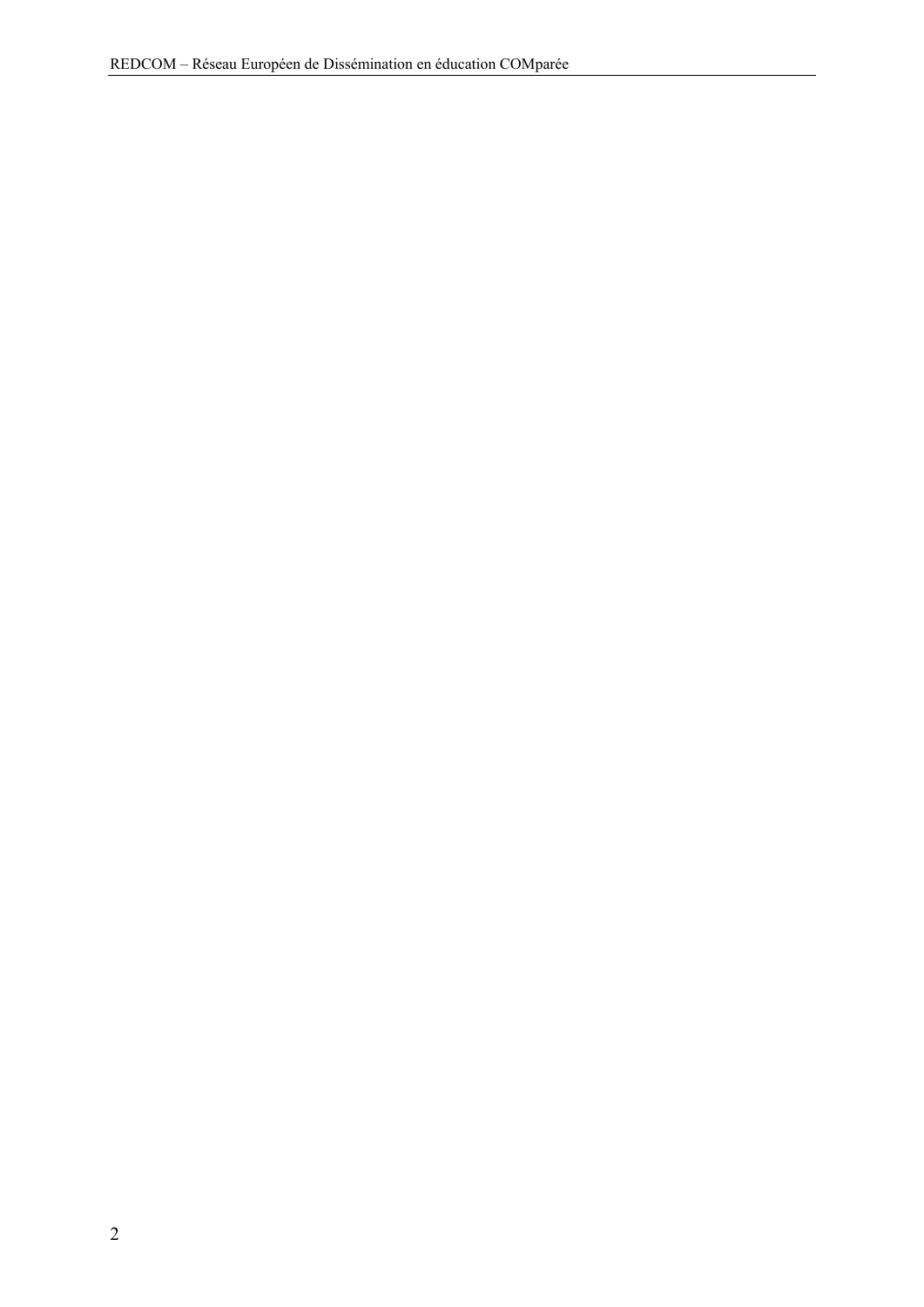This reader documents the papers given and the results of the discussions held at a European Seminar entitled "Creating a European Knowledge Base on Education – key issues in EU-supported educational research". The Seminar was organised by the Centre for Research on Higher Education and Work of the University of Kassel, Germany, in the context of the REDCOM project. REDCOM-Réseau Européen de Dissémination en éducation COMparée received financial support from the Directorate-General for Research of the European Commission. The Seminar took place on 11 and 12 March 2005 at the University of Kassel, Germany.

The reader compiles the contributions received from presenters and the discussion summaries submitted by rapporteurs. It was edited by Constanze Obermann and Ute Lanzendorf of the Centre for Research on Higher Education and Work of the University of Kassel. Power Point presentations were substituted by texts adapted from available electronic documents. Constanze Obermann added an annotated bibliography on the themes raised during the Seminar.

The reader is not only intended to serve as a basic electronic ressource for continuing discussion among Seminar participants, who are invited to add information and bibliographic references. It will be published at the REDCOM website as a comprehensive piece of information for all those **interested** 

#### **CEDEFOP**

European Centre for the Development of Vocational Training, Thessaloniki, **Greece** 

#### **EIESP**

European Institute of Education and Social Policy, Paris France

#### **INSTITUT EPICE**

Institut Européen pour la Promotion des Innovations et de la Culture dans l'Education, Paris France

#### **WZ I**

Centre for Research on Higher Education and Work, University of Kassel, Germany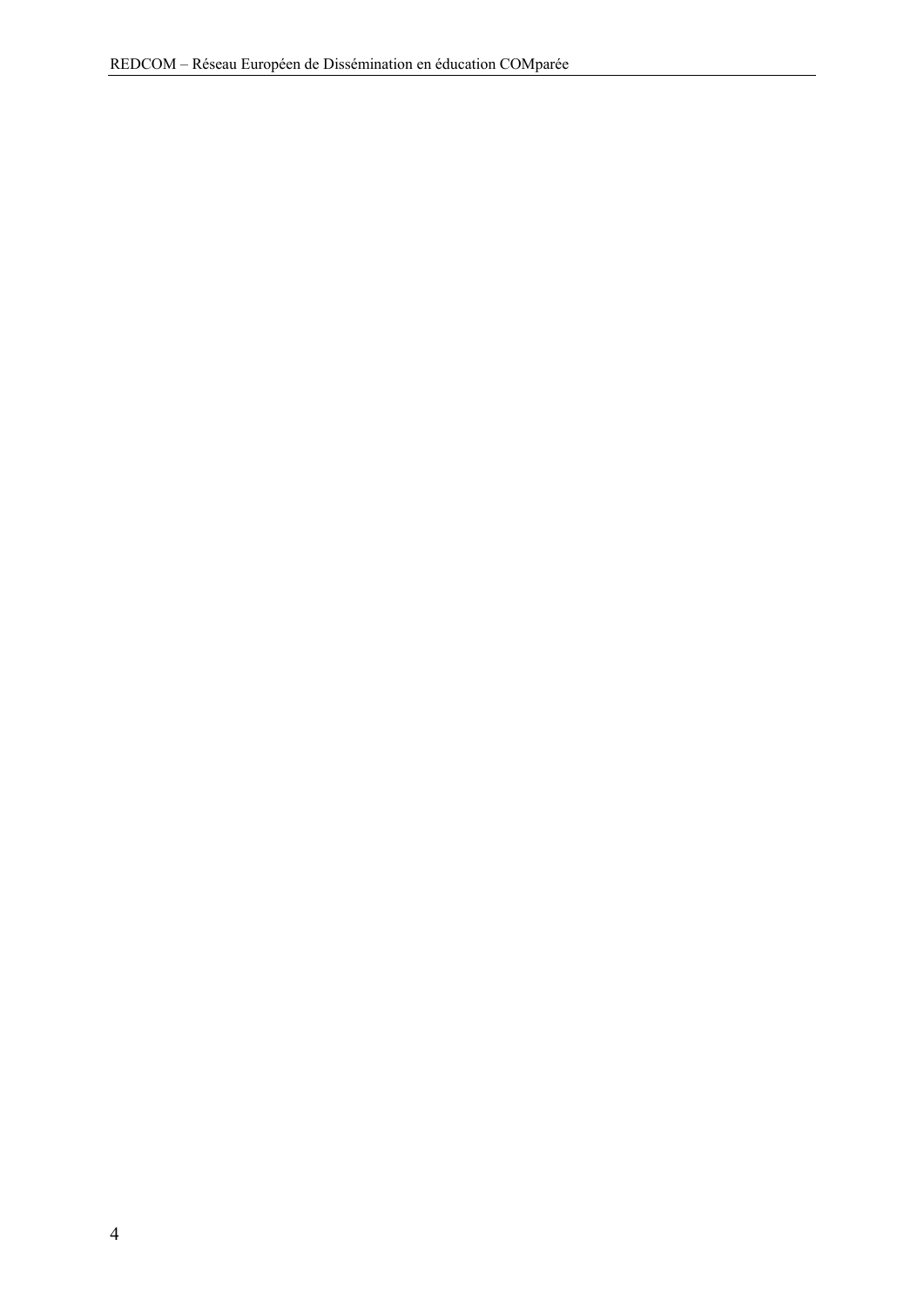#### **Contents**

| 1. |                                              | The Seminar as Part of REDCOM - Réseau Européen de Dissémination en éducation<br>COMparée                                                                                                                                                                                                                                                                                                         | 7                          |
|----|----------------------------------------------|---------------------------------------------------------------------------------------------------------------------------------------------------------------------------------------------------------------------------------------------------------------------------------------------------------------------------------------------------------------------------------------------------|----------------------------|
| 2. |                                              | <b>Overall Findings of the Seminar</b>                                                                                                                                                                                                                                                                                                                                                            | 11                         |
| 3. |                                              | Keynotes - Stakeholders' Perspectives on European Educational Research                                                                                                                                                                                                                                                                                                                            | 13                         |
|    | 3.1.                                         | The European Knowledge Base and EU Policy-making (Angelos Agalianos)                                                                                                                                                                                                                                                                                                                              | 13                         |
|    | 3.2.                                         | European Knowledge as a Basis for National and Institutional Strategies: The Use of Research<br><b>Outcomes for Education Policy and Management (Alain Michel)</b>                                                                                                                                                                                                                                | 14                         |
|    | 3.3.                                         | The European Knowledge Base on Education - What Can Be Expected from European Research?<br>(Ulrich Teichler)                                                                                                                                                                                                                                                                                      | 16                         |
|    | 3.4.                                         | Discussion after Keynote Speeches (Ute Lanzendorf)                                                                                                                                                                                                                                                                                                                                                | 24                         |
| 4. |                                              | Workshop Sessions 1: Stocktaking of European Knowledge and Identification of Topics for<br><b>Future Research</b>                                                                                                                                                                                                                                                                                 | 26                         |
|    | 4.1.<br>4.1.1.                               | Workshop A: Higher Education<br>Overview of Projects Supported Under the Research Framework Programmes (Marijk C. van der<br>Wende)                                                                                                                                                                                                                                                               | 27<br>27                   |
|    | 4.1.2.<br>4.1.3.                             | The CHEERS Project: Careers After Higher Education - an European Research Study: Higher<br>education and Graduate Employment in Europe (Harald Schomburg)<br>The HEIGLO project - Higher Education Institutions' Responses to Europeanisation,                                                                                                                                                    | 30                         |
|    | 4.1.4.                                       | Internationalisation and Globalisation (Marijk C. van der Wende)<br>Discussion and Outcomes (Jake Murdoch)                                                                                                                                                                                                                                                                                        | 39<br>46                   |
|    | 4.2.<br>4.2.1.<br>4.2.2.<br>4.2.3.<br>4.2.4. | Workshop B: Lifelong Learning<br>Issues for Research and Policy-making - Lifelong Learning (Jean Gordon)<br>YOYO project - Motivation for Lifelong Learning Through Participation? Findings of the Project<br>Youth Policy and Participation (Andreas Walther)<br>Project "Lifelong Learning: Implications for Universities" (Barbara M. Kehm)<br>Discussion and Outcomes (Isabelle Le Mouillour) | 47<br>47<br>51<br>58<br>62 |
| 5. |                                              | Workshop Sessions 2: Trends in the Generation and Dissemination of European<br>Knowledge                                                                                                                                                                                                                                                                                                          | 64                         |
|    | 5.1.<br>5.1.2.                               | Workshop C: Generating European Knowledge - Working in Transnational Networks<br>5.1.1. Key Issues in the Work of Transnational Research Networks (Ute Lanzendorf)<br>Experience From a Six Country Project: The Management of Human Resources in Education                                                                                                                                       | 65<br>65                   |
|    | 5.1.3.                                       | (GRHE) (Pierre Laderrière)<br>Discussion and Outcomes (Robert Reisz)                                                                                                                                                                                                                                                                                                                              | 67<br>71                   |
|    |                                              | 5.2. Workshop D: Making European Knowledge Accessible - Documentation and Dissemination of Project<br><b>Findings</b>                                                                                                                                                                                                                                                                             | 73                         |
|    | 5.2.1.<br>5.2.2.                             | Dissemination Activities in the Context of the REDCOM Project (Laurence Emin)<br>Accessibility and Utility of the Findings of European Research Projects - the Perspective of<br>Heads of Education Institutions (Jürgen van Capelle)                                                                                                                                                             | 73<br>75                   |
|    | 5.2.3.                                       | Discussion and Outcomes (Eric Fries Guggenheim)                                                                                                                                                                                                                                                                                                                                                   | 77                         |
| 6. |                                              | <b>Concluding Panel – Key Issues Concerning the Creation of a European Knowledge Base on</b><br><b>Education</b>                                                                                                                                                                                                                                                                                  | 79                         |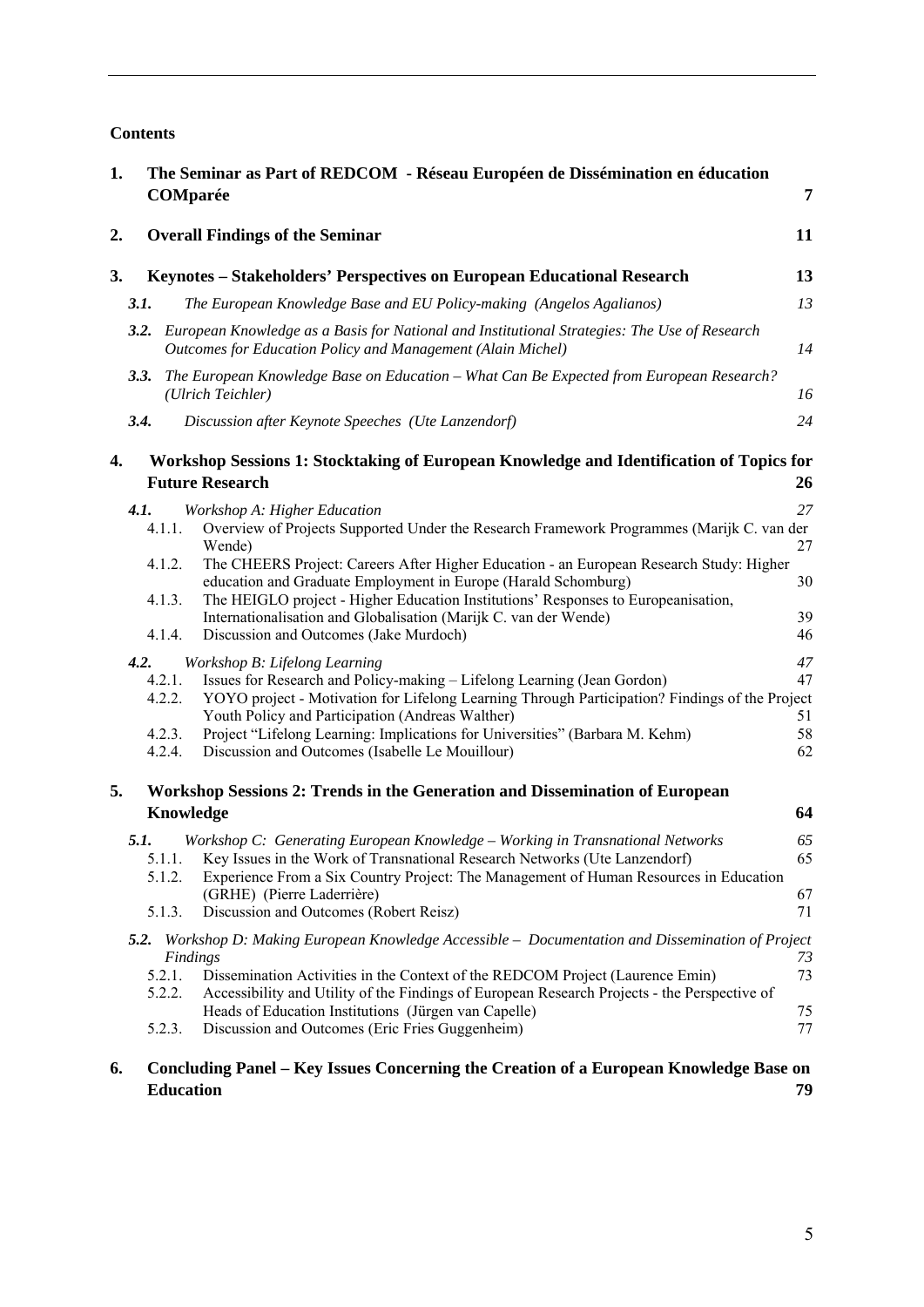| <b>Redcom Bibliographic References</b>                                                                                                                                                                                         | 82  |
|--------------------------------------------------------------------------------------------------------------------------------------------------------------------------------------------------------------------------------|-----|
| <b>Working in Transnational Project Teams</b>                                                                                                                                                                                  | 82  |
| Interdisciplinarity in Educational Research                                                                                                                                                                                    | 83  |
| Educational Research and the Knowledge Society                                                                                                                                                                                 | 84  |
| <b>European Perspectives on Higher Education</b>                                                                                                                                                                               | 85  |
| European Perspectives on Lifelong Learning                                                                                                                                                                                     | 87  |
| European Perspectives on Vocational Education and Training                                                                                                                                                                     | 88  |
| Educational Research and the Utility of Research Outcomes for Practitioners                                                                                                                                                    | 89  |
| 7.8.<br>Journals Related to Topics of the Seminar<br>European Journal of Education<br>7.8.1.<br>7.8.2.<br>Politiques d'Education et de Formation<br>Die Hochschule<br>7.8.3.<br>7.8.4.<br>European Journal Vocational Training |     |
| Internet Links Related to Topics of the Seminar                                                                                                                                                                                | 95  |
| 8.<br><b>Annex</b>                                                                                                                                                                                                             |     |
| Presenters                                                                                                                                                                                                                     | 97  |
| Rapporteurs of Workshop Discussions                                                                                                                                                                                            | 99  |
| Seminar Participants                                                                                                                                                                                                           | 100 |
| Seminar Programme                                                                                                                                                                                                              | 103 |
|                                                                                                                                                                                                                                |     |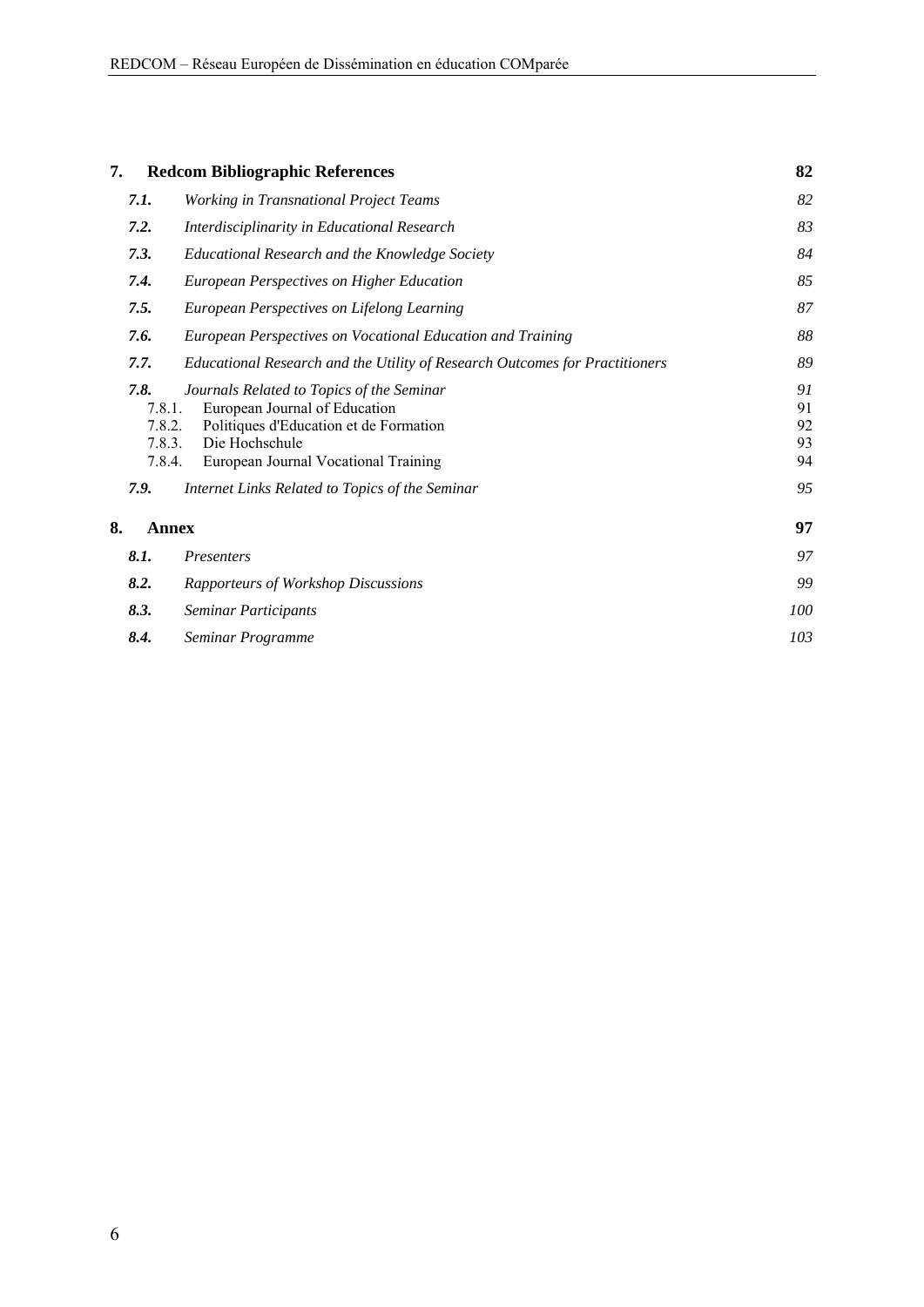# **1. The Seminar as Part of REDCOM - Réseau Européen de Dissémination en éducation COMparée**

# **(Ute Lanzendorf)**

Building a European knowledge society requires profound changes in education and training. Hence the need for the availability of appropriate information on education research, policies and practice which is readily accessible to researchers, policy-makers and practitioners across the EU Member States, in the accession and in the neighbourhood countries. In this context, the project REDCOM created an open, multilingual and multimedia network of partners working in different fields of education. The network aims at supporting the dissemination of European research outcomes and European policies among the European research community, policy-makers, professional associations and practitioners; and a wider audience of actors in the educational field.

The first phase of building the network was a two-year project which received funding from the Directorate General for Research of the EU under the 5<sup>th</sup> Framework Programme. The project was coordinated by the European Institute of Education and Social Policy (EIESP), Paris. Institutional partners were the Centre for Research on Higher Education and Work of the University of Kassel (Germany) and the Institut Européen pour la Promotion des Innovations et de la Culture dans l'Education (Institut-EPICE), Paris. In addition, four academic journals published in different EU languages were involved, two of them from the beginning: the European Journal of Education (edited by EIESP) and Politiques d'éducation et de formation (EPICE). Die Hochschule (Institute for Higher Education Research, Wittenberg, Germany) and The European Journal of Vocation Training (edited by Cedefop) joined the project in July 2004.

The project has developed three main activities:

- a European seminar on the relevance of EU supported research for building a European knowledge base on education
- a joint issue of the four journals involved
- an on-line observatory on education and training policies and practice, designed to provide a resource base for policy-makers and practitioners across Europe.

Through the continous work of a steering committee in which representatives of the institutional partners and journals collaborated, the different activities of the project could be developed in such a way that they were mutually stimulating and built on the experiences of each other. The project has enabled the partners to undertake considerable reflection about major questions concerning research and appropriate dissemination to policy makers and practitioners. Networking journals with comparable objectives, edited in different languages, has presented a challenge for dissemination of a European perspective and offers new challenges for web-based dissemination.

This reader summarizes the findings of the REDCOM Seminar which took place on 11 and 12 March 2005 at the University of Kassel, Germany and was entitled "Creating a European Knowledge Base on Education – key issues in EU-supported educational research". The seminar tackled key issues with respect to the generation and the use of European knowledge on education, paying particular attention to educational research supported under the European Framework Programmes.

In the Fourth and the Fifth EU Framework Programmes, the Directorate-General for Research of the European Commission supported more than 55 research projects and thematic networks involving more than 420 research teams across and beyond the EU which worked on current issues of education and training. Because of the comparative nature of their research, these projects and thematic networks make an important contribution to the development of a European knowledge base on education.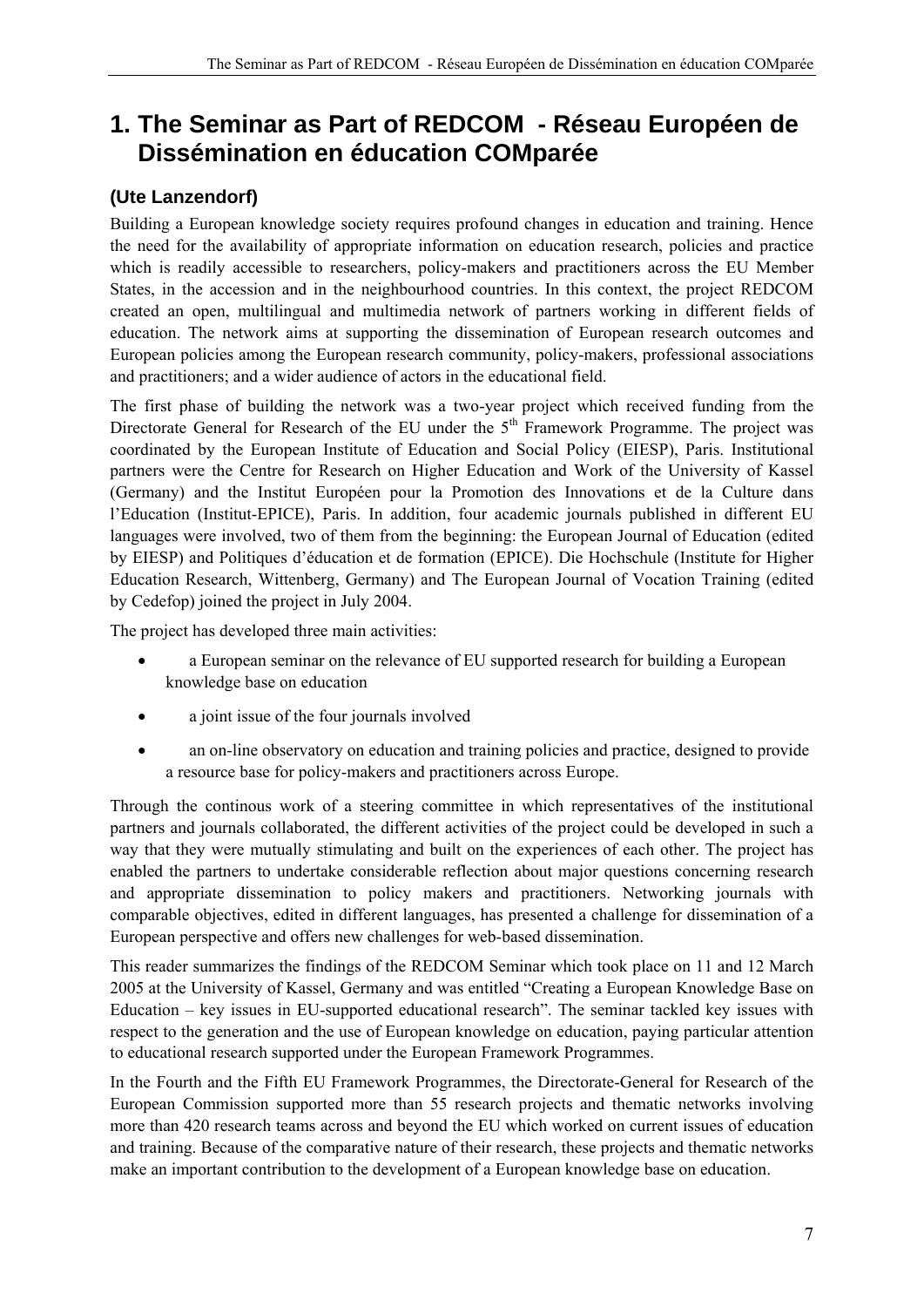The Seminar was organised around a restricted number of 22 invited participants from all over Europe, from which some presented commissioned papers. It brought together the 'producers' (researchers involved in European Union-supported projects) and the 'users' of European knowledge (policymakers from European and national levels as well as people holding leadership positions at educational institutions). The Seminar was focussed on higher education and lifelong learning.

Under the conditions of globalisation and tight public budgets, the systems of education and training in the Member States have similar development priorities, the most prominent among them being equity, relevance and cost-effectiveness. Political strategies to confront these challenges benefit substantially from international experience and transnational research. In addition to policy-makers at European and national levels, education practitioners can also profit from European knowledge on education. Moreover, European Union-supported projects stimulate further European research and promote the understanding between research communities in the different European states.

The Seminar included plenary sessions and workshops. The four workshops were centred around the following topics:

#### **(a) Stocktaking and perspectives with respect to the European knowledge base on higher education and lifelong learning**

During the first workshop session on the first Seminar day, the participants split up according to education sectors (higher education and lifelong learning) to deal with topic one (stock taking and perspectives, see chapter 4). The Seminar participants discussed the potentials and limitations of cooperative European research with respect to substance. Taking the findings of European Unionsupported projects under the Fourth and the Fifth EU Framework Programmes as a starting point, questions regarding the current appearance and ideal development of European knowledge base on higher education and lifelong learning were raised. Starting out from the assumption that transnational knowledge differs from national as well as from internationally comparative knowledge, the participants tried to identify particular characteristics of transnational knowledge. Also, thematic priorities and types of knowledge relevant to European and national policy-making as well as to practitioners were discussed, paying particular attention to the Lisbon strategy.

#### **(b) Generating European knowledge - working in transnational networks**

During a second workshop session on the second day, participants split up according to functions (policy makers and practitioners as different from researchers). In the workshop addressed to researchers, practical experience with respect to the implementation of transnational research projects was reviewed (see chapter 5.2). Using the example of recent and on-going European Union-supported projects, best practice in the coordination among European partners, intercultural communication, methodological design and presentation of outcomes of transnational research projects was identified.

#### **(c) Making European knowledge accessible – documentation and dissemination of project findings**

The workshop on transferability and dissemination issues was particularly addressed towards policy makers and practitioners (see chapter 5.3). They discussed possibilities to improve the transferability of research findings and to optimise the dissemination of European knowledge. The objective was to identify the most efficient ways to bridge the information gap between researchers, decision-makers and practitioners in order to maximise the impact and added value of project outcomes.

As mentioned before, the Seminar stands in the context of two further activities undertaken by REDCOM participants. Therefore, the outcomes of these two activities shall briefly be outlined.

The joint issue presents an exploration of a jointly agreed theme in four journals published in five languages. It was prepared by an *ad hoc* editorial committee which included members of the editorial boards of each of the four journals. The overall theme selected was scientific studies in higher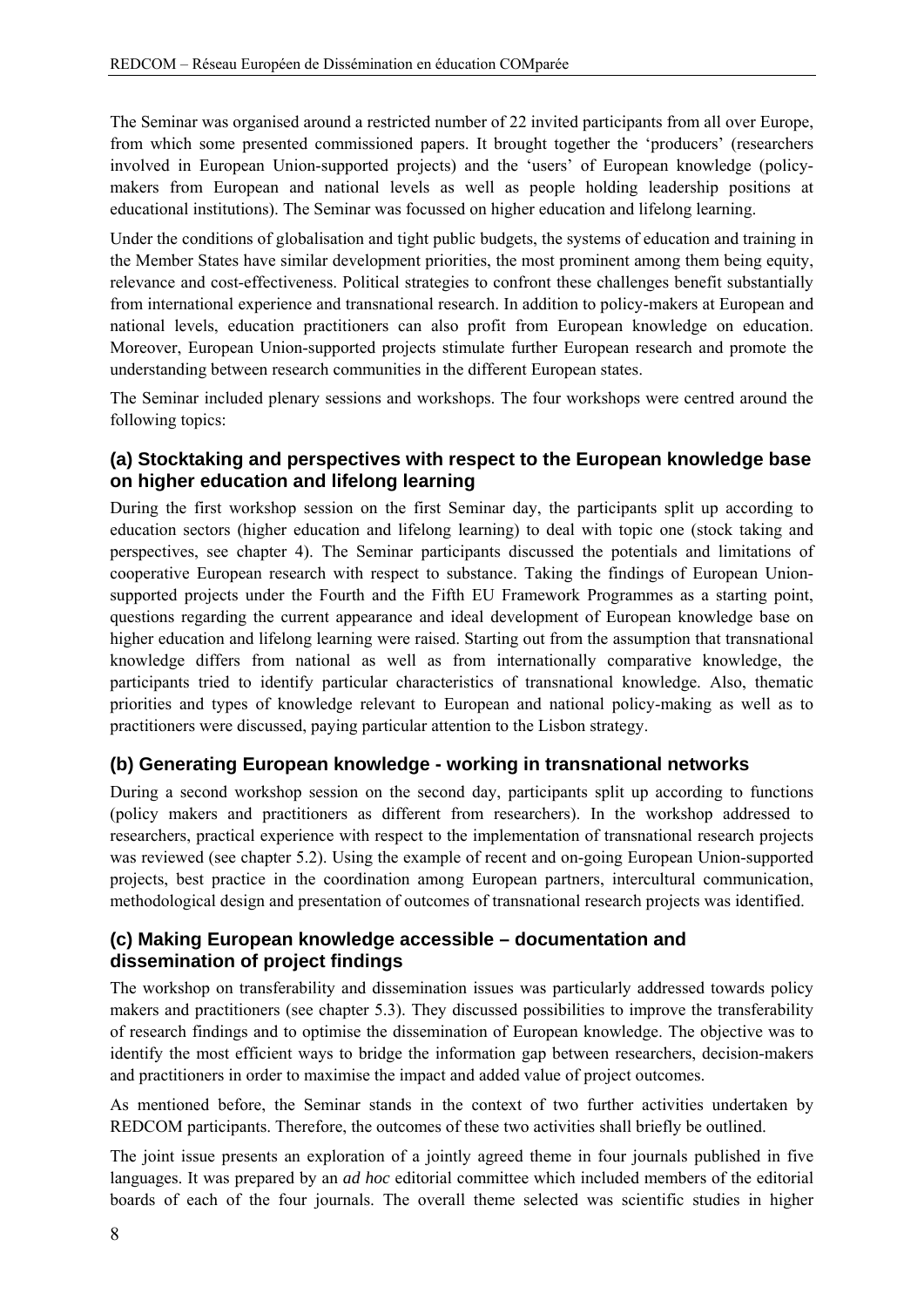education in Europe from different points of view, including changes in enrolment patterns and the implications both for the European Research Area and for the development of professional competences. Each of the journals is taking a specific focus depending on readership and a chosen editorial focus. The titles and dates of publication are as follows:

- For the European Journal of Education: Scientific studies in Europe and the ERA (December 2005);
- For the European Journal of Vocational Training: Scientific studies in Europe: a issue for VET (September to December 2005);
- For Politiques d'éducation et de formation: Les études scientifiques en Europe l'approche comparative (December 2005);
- For Die Hochschule: Naturwissenschaftliche Studien in Europa (October 2005).

The group of journals and the partners of REDCOM are convinced that the joint issue is a strong method for developing the dissemination of a European perspective on selected themes in education and training. Further advantages of cooperation include broadening audiences for everyone, providing a broader platform for the publication of high quality articles, joint reflection on seminal and topical themes, etc. It also allows journals to pool their reflections on the role of internet in dissemination in the coming decade. A major area of reflection has been about the implications of the progress made in on-line publication in recent years, a trend which raises issues such as the types of scientific validation possible through on-line editing for academic articles and whether or not visibility is as high (or higher now) than through paper publication. Furthermore for existing journals, on-line publishing entails different rhythms and calendars than traditional paper-based publications as there is no *a priori* reason to maintain term-based or semester-based publication intervals. On-line publishing raises the questions for the coming period about whether the choice should be continuous, regular publication of individual articles or contributions rather than complete issues or groups of articles around a theme. Paper-based publication on the whole has a clear definition of a "finished" product. Moving to on-line publication means that editorial teams have to re-think this notion completely.

In addition a network of journals published in Europe enables the editors to present a European vision of the theme selected in several languages. REDCOM is therefore seeking to broaden and continue building the network of journals in 2006.

The on-line observatory developed in the framework of the REDCOM project specialised in European education and training research and policies can be accessed at www.e-education-europe.org. It was launched in February 2004 and has been designed with the intention of developing a resource base for policy-makers and practitioners across Europe. It takes stock of current developments in education research, seeks to identify new issues and proposes thematic dossiers. Currently the website includes pages on European Perspectives (Mapping the Europe of Education and the Lisbon Process); thematic dossiers on the Bologna Process and lifelong learning; and there is a first thematic dossier on research on higher education.

One of the overall outcomes of the REDCOM project has been to underline the growing importance of working in networks to create synergies. Networking is much more reliant on ICT-based tools than previously. A second outcome focuses on the confirmation of the need for methods and mechanisms for interpreting research results into terms which address the decision-makers and practitioners. The central question posed is that of appropriate interfaces between the creation of new knowledge (research) and its interpretation, dissemination, and vulgarisation for decision-makers and also for practitioners.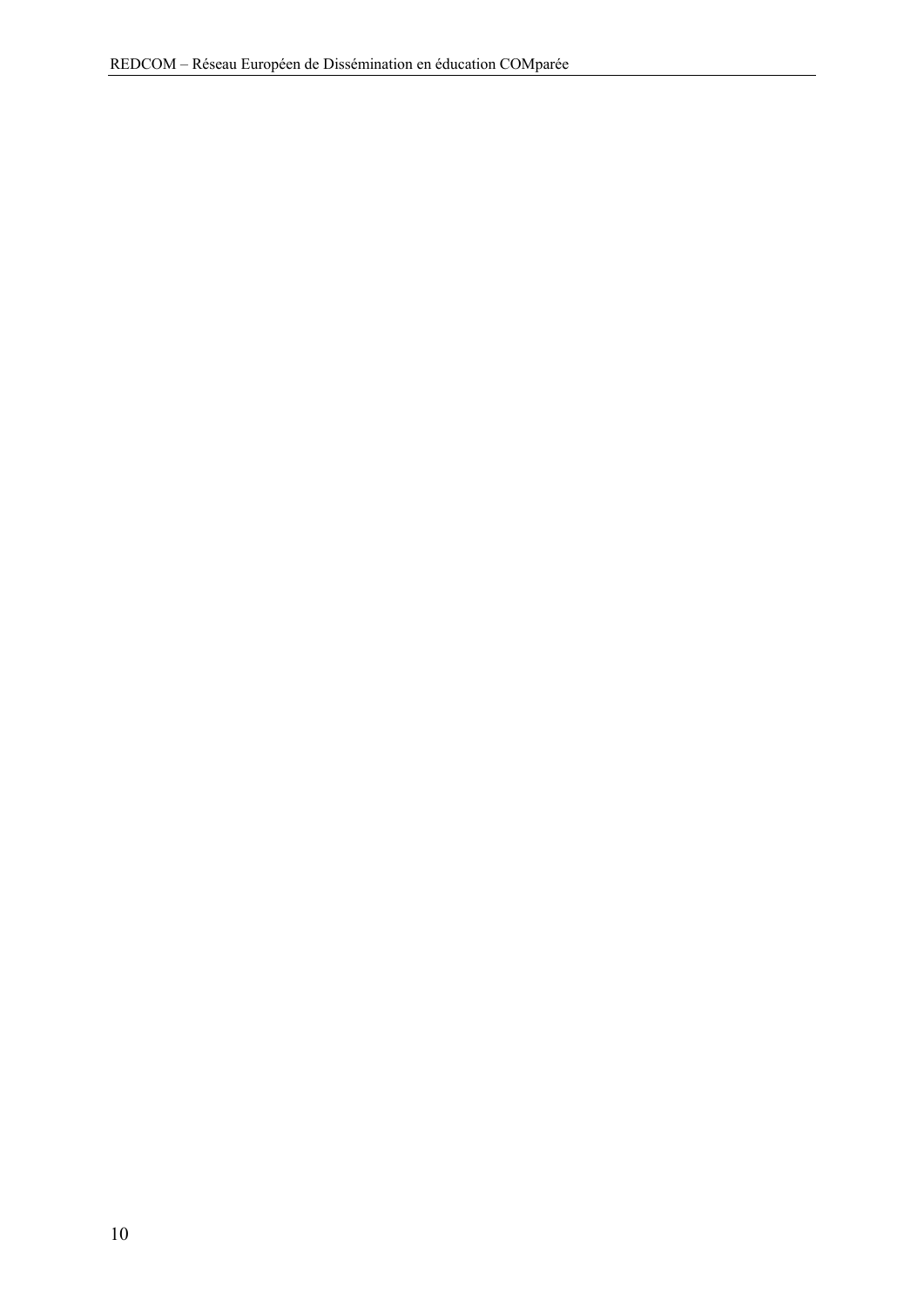# **2. Overall Findings of the Seminar**

# **(Ute Lanzendorf)**

The Seminar summarized the status quo of European research in the fields of higher education and lifelong learning and tackled overall issues with respect to the creation of a European knowledge base in education. There was an overall agreement that further European knowledge  $-$  in contrast to knowledge existing at the national level - is needed. It was suggested that knowledge could be understood as information coupled with a conceptual framework, that is, information interpreted from a specific point of view. Specific Seminar findings concern the following aspects:

#### *The generation of knowledge - characteristics of transnational research projects*

Cooperative work in changing teams of transnationally experienced experts was expected to bring about the best possible results with respect to European knowledge.

#### *The assessment of existing knowledge - is there the "right" knowledge in terms of problem solving capacity and quality?*

Efforts should be made to develop the validity of available information as far as possible and to transfer research results into educational and political practice. In order to assess project findings after submission, the findings of a project should be evaluated in a similar manner as selections of project proposals, and if possible by the same evaluators.

#### *The identification of "missing" knowledge - is there sufficient knowledge?*

Priorities in European research should be defined by policy-makers and researchers together with the social partners. A number of themes specifically relevant for policy can be identified which are not covered by transnational research and therefore deserve special support by policy makers. Important further issues are the identification of the end users of information and the creation of new projects. To stimulate these processes, more communication and transparency is needed.

#### *The transferability of knowledge - how can knowledge best be prepared for communication and exploitation?*

The presentation of knowledge according to different contexts is fundamental in order to be perceived and understood by different types of 'end-users'. In principle, researchers cannot be expected to be experts in knowledge transfer and dissemination. To bridge the perceived 'gap' between the scientific community and different communities of 'end users', advisory bodies could support research projects, or 'knowledge-organizing agents' could be trained. 'Knowledge organization' can be regarded as a new job distinct from research or project administration.

#### *Dissemination of knowledge – making knowledge known*

Different means of knowledge dissemination exist, among which the most important one is the internet. For successful dissemination, knowledge of good quality has to be selected and be made easily accessible to its most important end users.

#### *Sustainability of knowledge – ensuring durable relevance*

Policy-related knowledge is by definition "time-related" and not stable. It was said that monitoring activities were needed to be able to store the knowledge resulting from transnational projects. Moreover, data bases should be built to give access to longitudinal information.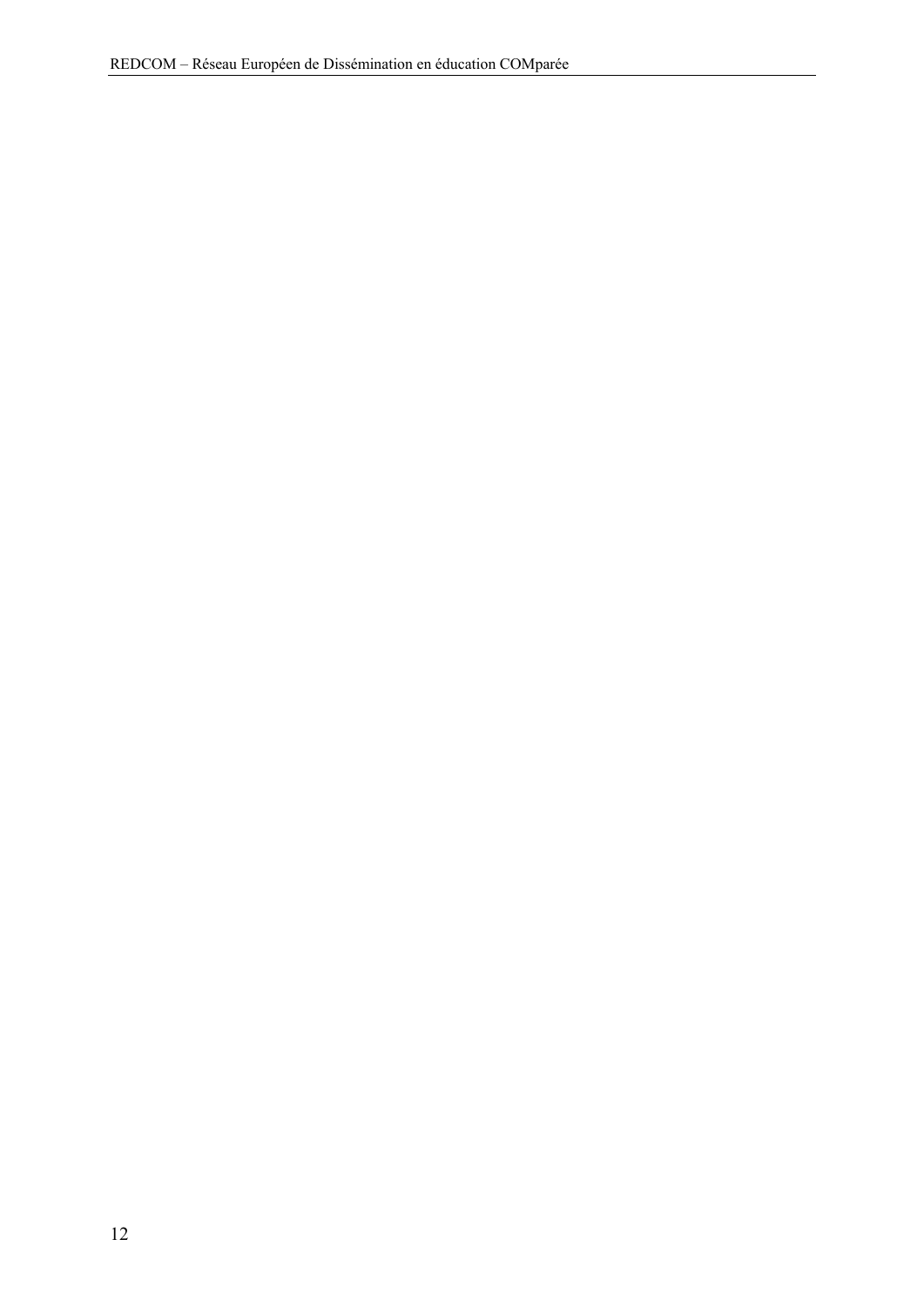# **3. Keynotes – Stakeholders' Perspectives on European Educational Research**

# **3.1.** The European Knowledge Base and EU Policy-making (Angelos Agalianos)

The keynote "The European Knowledge Base and EU Policy.making" will be published under the title "Crossing borders: the European dimension in educational and social science research" in the forthcoming World Yearbook of Education 2006:

AGALIANOS, Angelos (2006):

Crossing borders: the European dimension in educational and social science research. In: Ozga, J., Popkewitz, T., Seddon, T. (eds), World Yearbook of Education 2006, Education Research and Policy: Steering the knowledge-based economy, Routledge; Chapter 3 (forthcoming)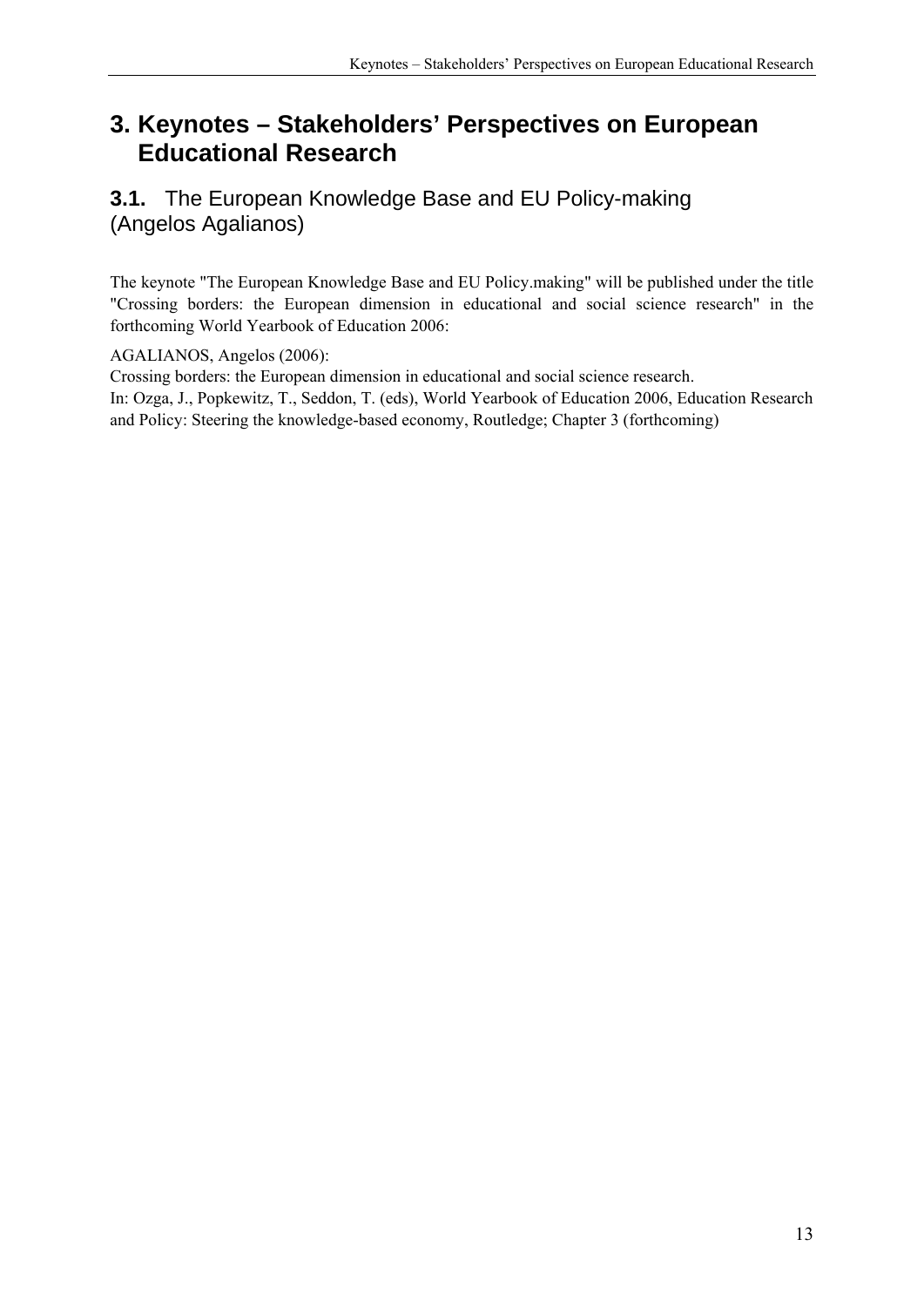## **3.2.** European Knowledge as a Basis for National and Institutional Strategies: The Use of Research Outcomes for Education Policy and Management (Alain Michel)

Many observers have often underlined the fact that in most countries the decision-makers in the field of education, as well as the teachers or non-teaching staff, are rarely using the outcomes of research. The first basic reason is simply that they hardly know anything about them.

While results of research are very often used in decision-making processes in domains such as health, environment, or national defence, it is rarely the case in education. However, one could assume that the outcomes of research in education, but also in other subjects like psychology, sociology, management, economics, political science, communication, philosophy, cognitive sciences, etc., might be very useful in order to better meet new challenges at different levels of education and training.

Thus, it is quite important to analyse the main reasons of such a situation and to make a few proposals for improving such shortcomings.

One first reason is that the outcomes of research are published in specialised reviews or journals which are exclusively designed for the scientific community and not at all for non specialist readers. Moreover, the papers are very difficult to read for somebody outside this community, not only because of a specialised language or jargon, but also because a larger part is given to methodological aspects or quotations of peers (an important matter for being accepted and recognised by them), than to a clear explanation of outcomes and their possible consequences for decision-making or teaching practices at class-room level.

A second reason is that most of the research does not meet the priority needs of teachers or decisionmakers. The supply of education research is to a large extent independent of their expectations and thus of the demand for such research.

A third reason is that some of the research outcomes are not well explained and thus are misunderstood or even rejected by the teaching or non teaching community. For instance, the outcome that the teacher/pupil ratio is not an important parameter for school success or failure should be more explained, as every teacher in the world is convinced that he or she can be more efficient in many cases with fewer students in the class, especially in difficult areas or with students at risk. Indeed, statistical results are true at a level of macro-analysis but not necessarily at a micro-level in a specific context. This should be clearly explained and commented.

Hence, it is possible to make a few proposals in order to improve the present situation.

First, one should develop a real function of "research and development" activity which should define new fields of research from priorities expressed by policy-makers, principals and teachers. This requires the developmet of new types of communication between researchers and the rest of the world. Most of the research should address critical issues felt by teachers or non teaching staff in their working life. In this respect, a better analysis of the more urgent needs should be undertaken. For instance, the required evolution of the core curriculum for compulsory education given new challenges, efficient use of new communication technologies, efficient teaching practices in different contexts for different types of students, efficient formative assessment, efficient governance of schools, etc.

Moreover, interdisciplinary research teams should associate not only specialists of different fields but also academic and non academic staff.

Finally, one should try to publish research outcomes in a way which would facilitate their understanding by all stakeholders involved by their possible consequences. Scientific popularisation is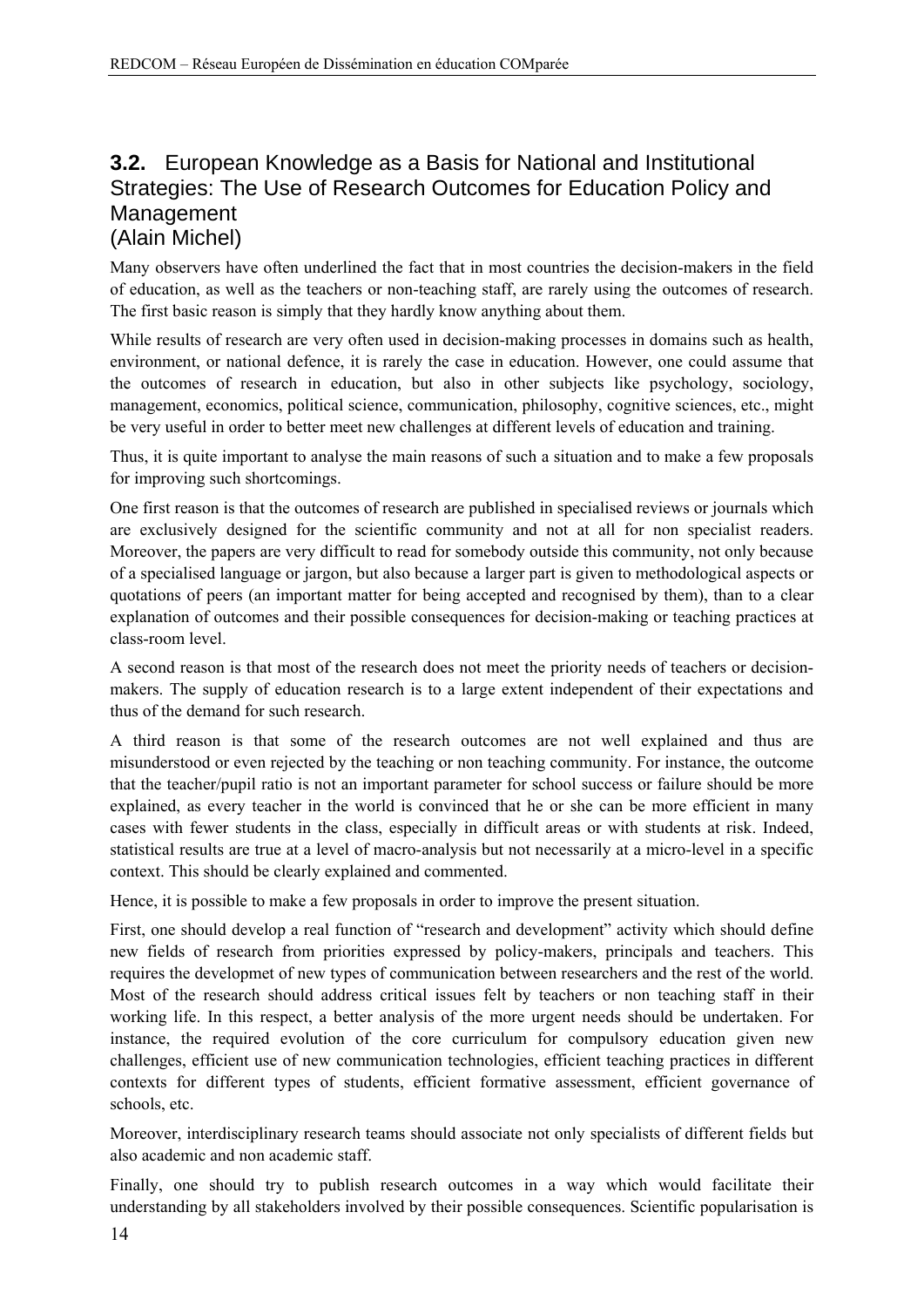quite necessary in order that education research (*lato sensu*) may contribute to an improvement of teaching/learning practices as well as education policy and management.

Today, the activity of education research is very much like antique-dealers business in which more than 70 % of the turnover is realised inside the business by selling antiques to each other. It should become more open to the world outside "research microcosm" and thus become more useful to the society as a whole. The main goal is to build up gradually a knowledge base which will improve both education policy and student achievement.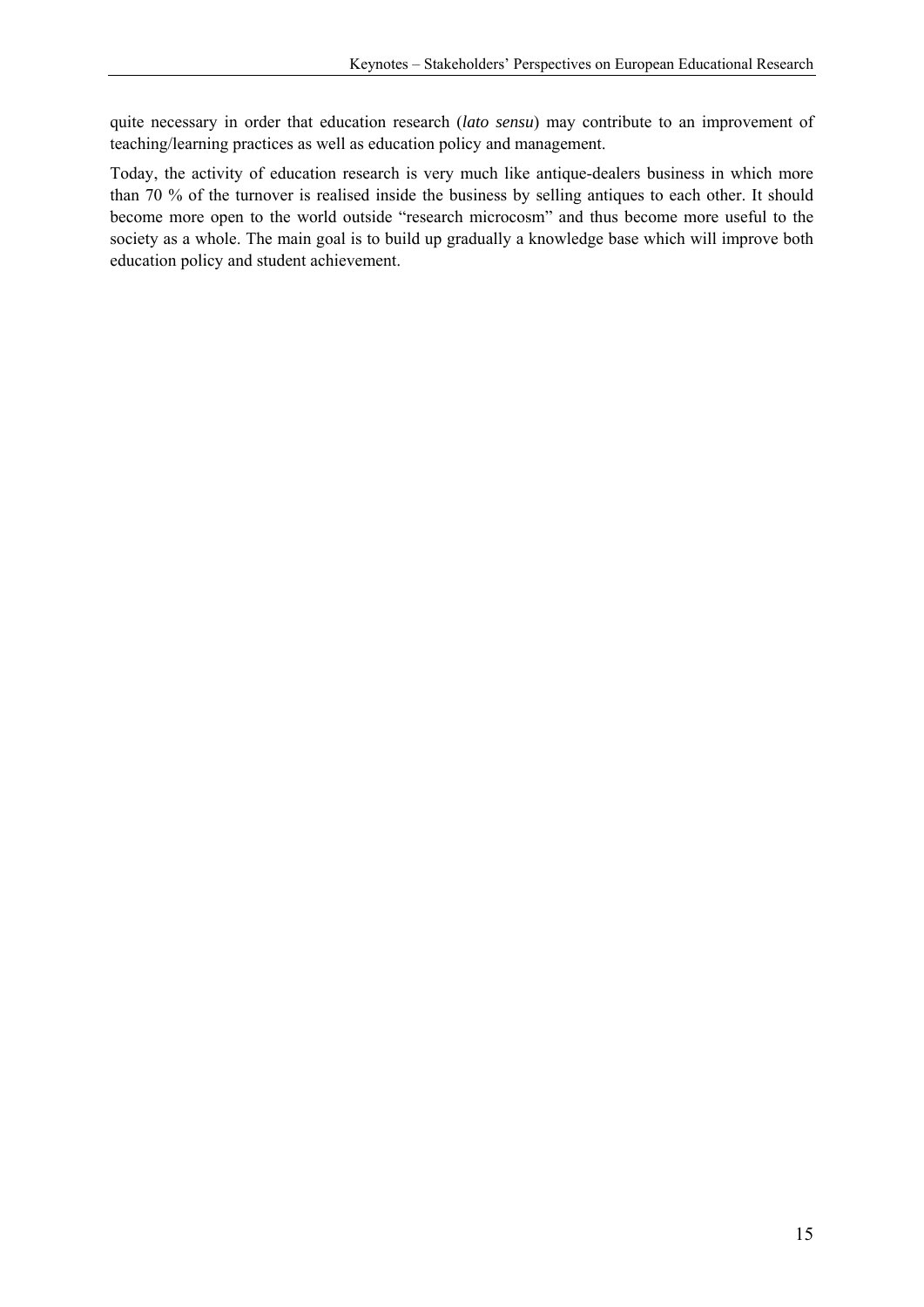# **3.3.** The European Knowledge Base on Education – What Can Be Expected from European Research? (Ulrich Teichler)

#### **Introduction**

In the mid-1990s, the European Union extended European research promotion beyond the fields of science and engineering. A small proportion of research funds are now being provided for socioeconomic research. Initially, funds for socio-economic research were focussed on themes relevant for science and technology policy. Educational research, however, was, from the outset, among the priority areas of socio-economic research because it was regarded as an area linked to technological progress (see Agalianos 2003).

The time is ripe now for a first stocktaking: What are the substantial results of the supported projects? What can we now conclude regarding the potential for promotion of educational research in such a format? What are the weaknesses and where is there potential for improvement?

The aim of this presentation is not to provide an overview of the substantial results of educational research supported by the European Union in the framework of the research promotion programmes. This topic, I am pleased to note, will be presented in the domain of higher education research by Marijk van der Wende (see van der Wende and Huisman 2004).

Rather, the aim of this account is that of a meta-analysis: What type of research has benefited from this research promotion? What are the "European" aspects of this research? What is the relationship between research and policy and practice? What do we observe with respect to the dissemination of research findings? How is this research promotion related to the European Union's other promotions of systematic information gathering in the domain of education? Which directions of improvement are worth considering?

#### **Basis of Experience**

The Centre for Research on Higher Education and Work at the University of Kassel is among the most active institutes in Europe involved in the analysis of educational systems in comparative perspective, international cooperation, and mobility in the area of education as well as supra-national educational developments. In these projects, the Centre in Kassel has cooperated most frequently with three institutions present at this seminar: The Center for Higher Education Policy Studies (CHEPS) of the Twente University, the European Institute of Education and Social Policy (EIESP), Paris, and CEDEFOP, Thessaloniki.

The Centre in Kassel (see the overview in Schwarz and Teichler 2003) has been the leading institute, or among the leading institutes, in European research in the areas of:

- Development of higher education systems,
- Graduate employment and work,
- Evaluative research of European educational programmes and researcher mobility programmes,
- International cooperation and mobility in higher education,
- Academic careers.

Over the years, the Centre frequently was active in surveying the state of higher education research. One example of this is jointly preparing, with the University of Tokyo, the conference on the relationships between higher education research, policy and practice in 1997 which preceded the UNESCO World Conference of Higher Education. The Centre also prepared two conferences of the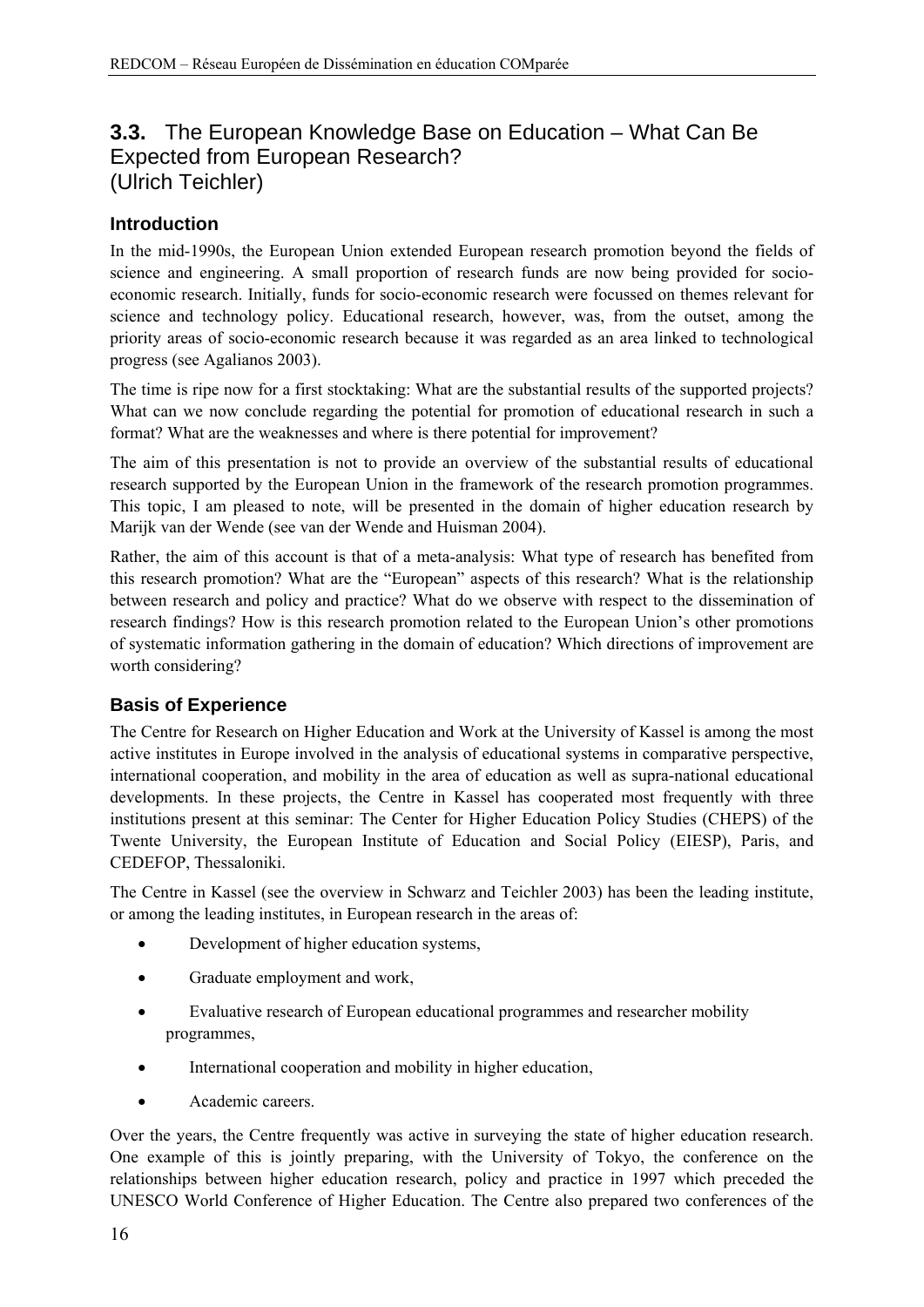Consortium of Higher Education Researchers (CHER) in 1988 and 1998 focussing on the state of higher education research, and arranged, with support by the Volkswagen Foundation, an international conference on the institutional basis of higher education research.

The presenter of this paper is continuously involved in stocktaking activities for the state of educational research. Examples of this are, in the framework of various activities of the International Academy of Education, being among the coordinators of a regular conference series on higher education arranged by the Academia Europaea, participating in key functions, for many years, in the Consortium of Higher Education Researchers (CHERS), European Association for Institutional Research (EAIR), and the Society for Research into Higher Education (SRHE), and through involvement in various stocktaking activities of educational research or higher education research by OECD and UNESCO. His most recent participation was as chair of the Europe and North America regional committee of the UNESCO Forum on Higher Education, Research, and Knowledge.

It is clear from this short description that the expertise of the presenter focuses on higher education research, but touches upon other areas of educational research as well as science research.

### **The Potentials of the European Educational Research Promotion**

The European socio-economic research promotion certainly provided a valuable stimulus for educational research in Europe. It aimed to stimulate and encourage educational research in the following respects in which it was, to a certain extent successful.

First, the European research promotion helped to strengthen educational research. Experts often claim that educational research is not as well funded, well institutionalised, and academically successful as it should be, given the societal relevance of education. The European Union thus contributes towards upgrading educational research to be a strong player in economic, social, and behavioural research. In making this contribution the European Union is timely heading towards a knowledge society.

Second, the European socio-economic research promotion has in mind that socio-economic research in general, not just educational research, has to fight for increasing quality and reputation by making bigger "splashes" in the future. A need is felt to do bigger research projects, to get together all available expertise, and to contribute to major breakthroughs in selected areas. In this way, European socio-economic research promotion wants to make socio-economic research more competitive with research in areas of natural science.

Third, the European socio-economic research promotion supports educational research notably regarding various thematic areas of education and society. While educational research closely linked to teaching, especially teaching in the area of teacher training, has a focus on educational subject matter, processes and institutions, the European research promotion sets priority in the areas of societal impacts of education, education and work, educational policies, education across cultures and societies, etc.

Fourth, European research promotion strengthens significantly educational research looking beyond the national horizons. Often, educational research focuses on local and national phenomena, or pursues pseudo-universalistic approaches. It addresses dimensions of educational processes, personality, market mechanisms etc. in a universalistic interpretation because of a lack of knowledge of international variety. European collaborative research, in contrast, might

- be comparative, and thus be eye-opening with respect to national idiosyncrasies, and might show the extent of common elements and variety across countries,
- increase our state of knowledge and understanding of border-crossing interactions such as; mobility, cooperation, influences, and imitation,
- focus on supra-national elements, such as the impact of European policies, the emergence of a European dimension in education, and the position of European education in the world.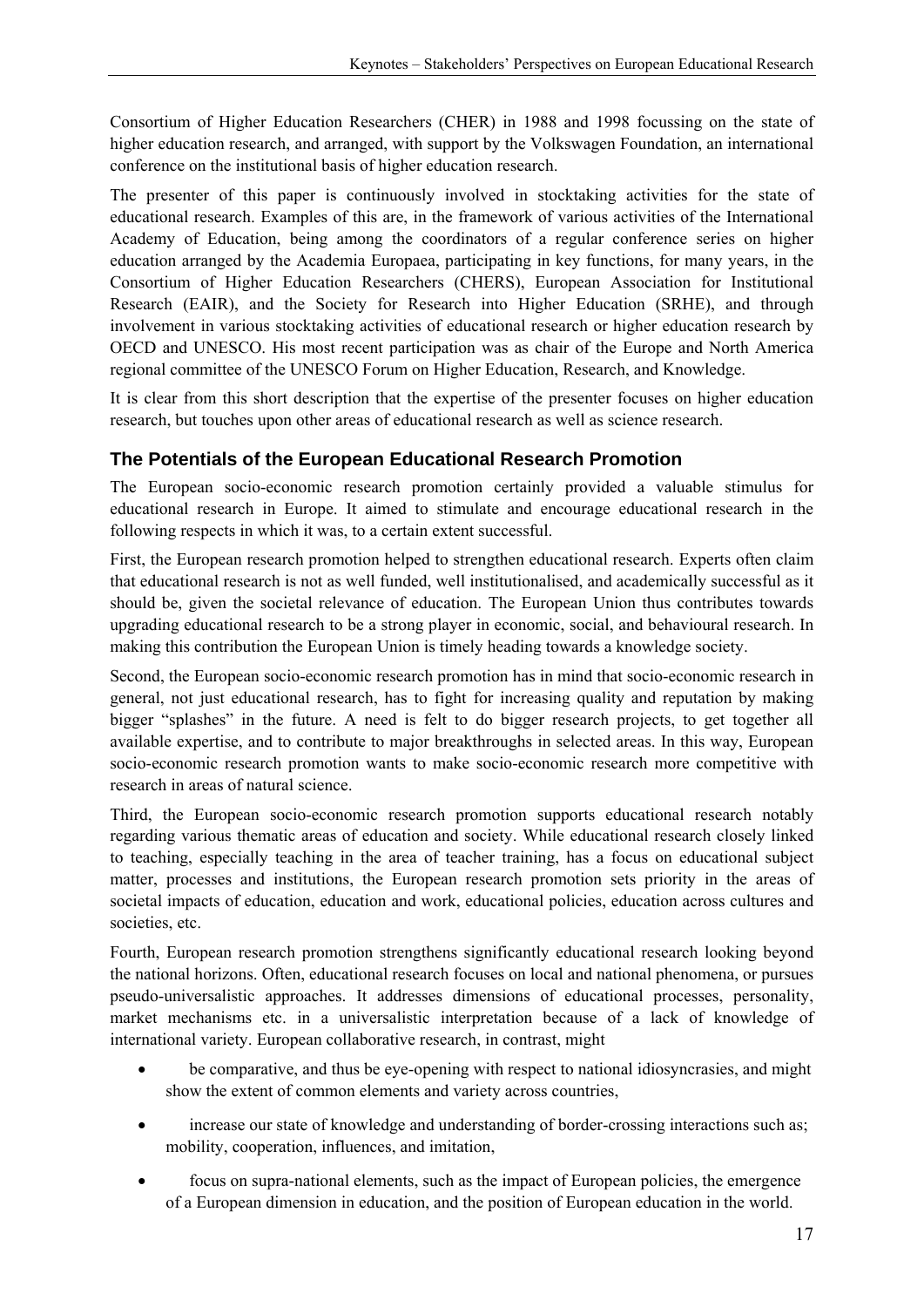- Fifth, closely related to fourth, European research promotion stimulates cooperation among educational researchers between different European countries. It has an enormous impact in forming networks, facilitating access to knowledge with other countries, and helping people get acquainted with work in intercultural projects.
- Sixth, European research promotion expects the educational research to strike a balance between improvement of academic standards of theory, methods, and knowledge base as well as increase the socio-political relevance while balancing both objectives. Put differently, it tries to counterbalance both the quick-and-dirty analysis which may accompany educational policy processes and also the ivory-tower approach to research.
- Seventh, the European research promotion encourages the researchers to think, increasingly, about what comes after the research process. Dissemination of the research findings is an integral part of funding for the projects.

There are ample indications that the European promotion of educational research was, to some extent, successful in all those respects. I do not see any complete failures or wastages, however, there is room for improvement which I will discuss after identifying the different types of projects.

### **Diversity of Projects**

In looking at the achievements and problems of the individual supported projects and in looking at the impact of the research promotion system on the individual projects, we note striking differences. Some of these differences might be explained by the usual dispersion of good and not so good practices. However, in the framework of this analysis, we must take into account that projects vary substantially in their character of generating and improving systematic knowledge in educational research. One could argue that projects, depending on their character, require different modes of funding, have different links between theoretical improvement and practical relevance, need different periods of support, and should have different routes of dissemination and subsequent communication between researchers and practitioners.

At first glance, the projects granted support and already terminated suggest that there are at least five types of projects. They might be characterized in the following way.

First, some projects might be understood as "Stocktaking of European Trends and Policies" projects. These projects are viewed as highly relevant because they aim to provide an account of recent changes and possible future directions in priority areas of educational policy. Bringing together a team of good scholars from various European countries will ensure that information is collected properly and that the interpretation of the findings is of a high-quality. However, these projects, as such, do not intend to contribute to improvements of theory or methods of educational research.

These projects are likely to be useful when taken up in public debate. One could envision sequels of such a stock-taking after three or five years in order to observe how the trends and policies have taken root over time or changed due to changing contexts, new priorities, problems of implementation etc.

Second, some projects might be called "From Policy Issues to Concepts and Knowledge Base" projects. These projects take up a current public policy debate on certain issues which are viewed as highly important but obviously lack systematic study. They, most likely, will aim, as did the first type of projects, to create a first "map" of the issues. They will accomplish this through surveys of key actors and systematic descriptions of relevant phenomena with the help of document analysis and site visits. Yet, they will go beyond the first type of projects. They will screen available concepts and field knowledge of related issues and thus identify ways of undertaking, theoretically and methodologically, more ambitious research projects as a sequel.

Such projects certainly will be successful in establishing a good overview of the phenomenon, and a targeted dissemination of the empirical results, such as a dialogue with actors in the area of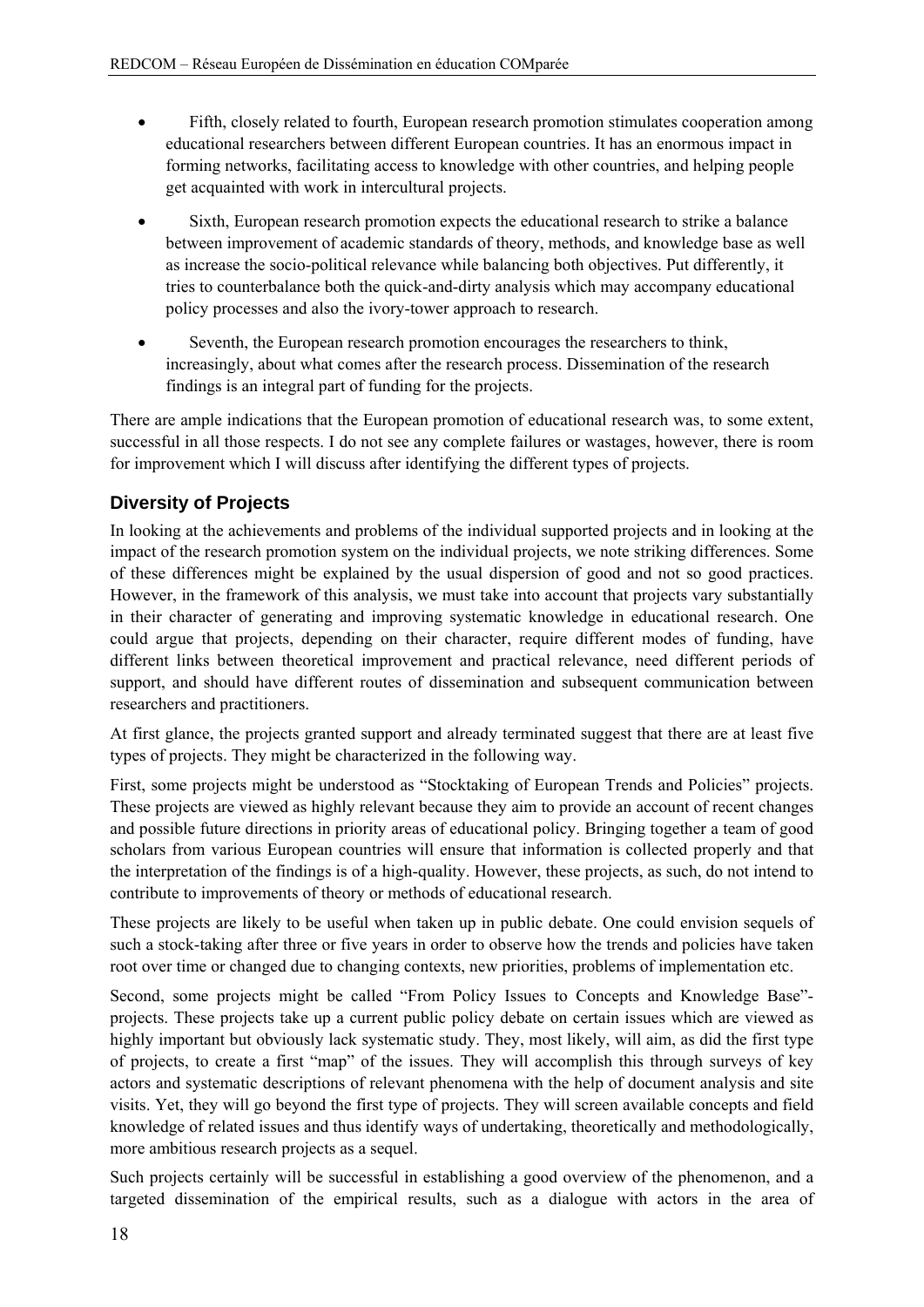observation, should be envisioned. The theoretical and methodological value would be fully exploited if explorations about a sequel study could start after about two-thirds of the project period had been completed.

Third, some projects can be understood as "Pilot Projects for the Establishment of Data Bases". For example, when our Centre started the CHEERS project on graduate employment and work in Europe (see Schomburg und Teichler 2005), we knew that some European countries had established national surveys on graduate employment while in other countries just a few universities followed up their graduates. We also knew that the concepts and methods of prior surveys were extremely diverse. It became obvious that the characteristics of the individual studies could only to a limited extent be explained by the characteristics of higher education and graduate careers of that country. The aim of the project was not only to undertake the largest, and conceptually and methodologically most ambitious, comparative study on graduate careers, but also to establish a model for future regular surveys. The best possible consequence of such a project would be that the politicians of various European countries and of the European Union, in charge of funding statistics and information systems in the area of higher education, as well as experts of statistics and surveys, would meet and agree to establish a regular European university graduate survey. It is appropriate to fund the pilot research through a research budget, but other means of decision-making and funding have to be established in order to create a permanent European data base system of statistics, large-scale surveying, indicator-production etc.

Fourth, some activities might be called "Synthesis and Consolidation of Research Themes"-projects. These projects take stock of the research approaches and research findings of a certain thematic area. Such a synthesis might lead to a new quality of understanding thematic areas and of discovering next steps of research.

Fifth, some activities might be named "Theory-Based Research": A demanding conceptual basis was already developed or underway at the time these projects started. The project support provides the opportunity for a comparative, trans-national or supra-national analysis on such a basis.

One could imagine that an advisory group composed of academics, policy makers, and practitioners could be formed for all the concurrent educational research projects whose purpose is not to advise the projects key activities of theory, methods, and knowledge generation. This would respect the academic freedom of the researchers, but should play a role regarding the projects' potentials and activities of:

- producing overviews and trend reports on the state of knowledge and research in their thematic areas,
- preparing and undertaking dialogues with policy makers and practitioners in their fields,
- providing the basis for subsequent research projects, regular data collection, etc., and
- dissemination in general.

This could enhance substantially the value of the projects both for the academic community of educational research as well as for educational policy and the educational system in general.

#### **Deficiencies and Directions for Improvement**

Educational research supported by the European Commission undoubtedly has been a success in various respects, but there is certainly room for improvement. I would like to suggest a reconsideration of the following areas.

First, the priority-setting in calls for tender seems to become over-targeted and insufficiently stable over time. On the one hand, it is certainly helpful to establish priority areas both in order to create a knowledge-base cross-cutting individual projects and serving, at least in part, major current policy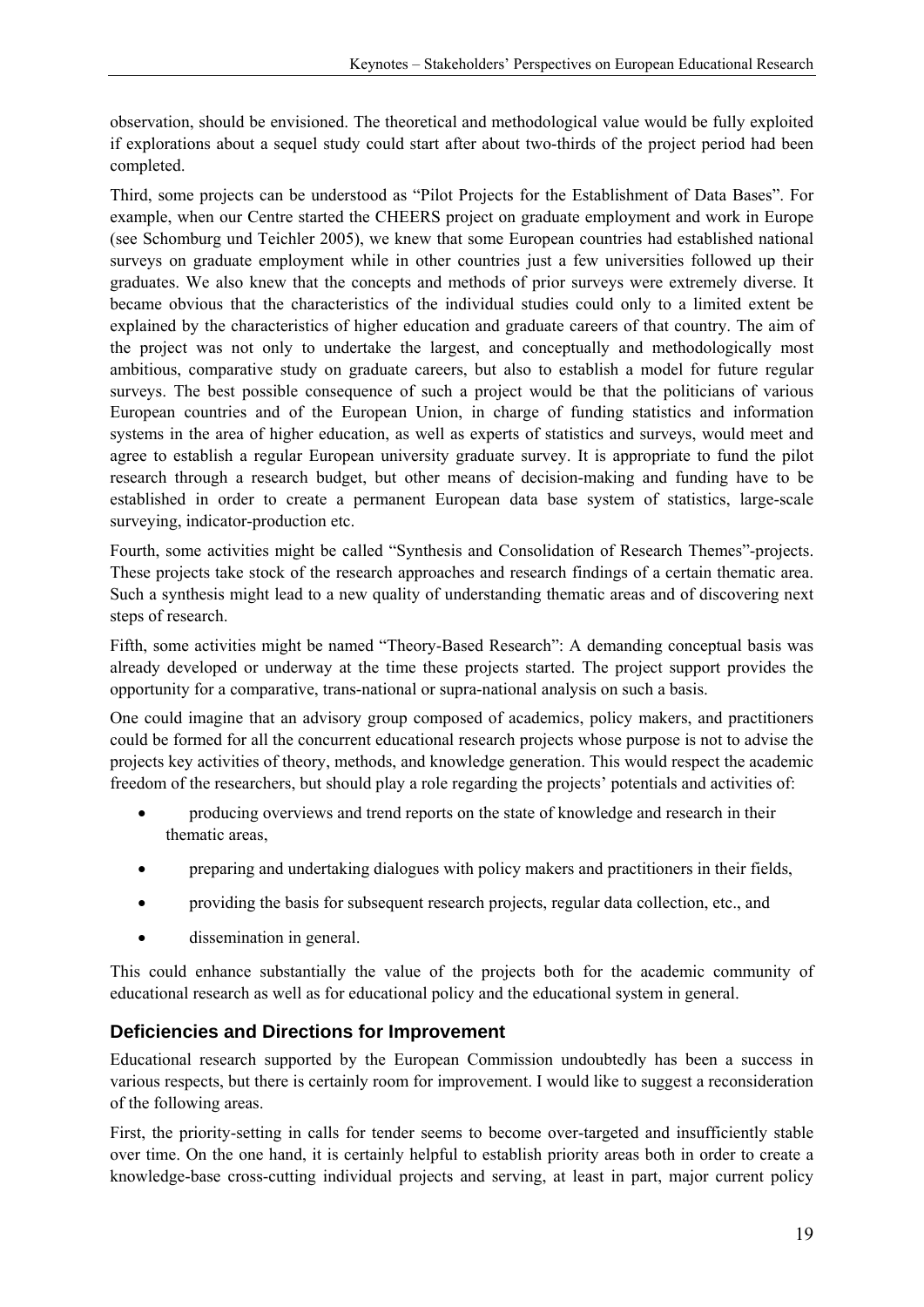concern. This is visible in the five major areas of educational research supported in the Fourth and Fifth EU Framework Programmes (see Agalianos 2003), i.e. research on

- higher education,
- school-to-work transitions,
- new governance models for education and training,
- use of information and communication technologies in education,
- education, inequalities and social exclusion.

However, on the other hand, the new themes in the Sixth Framework Programme do not provide opportunities for continuation where it might be productive. Besides, there are always interesting ideas for collaborative educational research which do not seem to fit the priority areas. For example, recently scholars from various countries in the world agreed that an internationally comparative study of the academic profession would be timely. Although this certainly would have a major practical relevance, regarding the Lisbon agenda as well, there does not seem to be room for support of such a project in priorities set for the current round of research promotion.

Second, there is certainly a constant need to reconsider the best size and purposes of collaborative research projects across Europe. Based on our experiences and observations, we would raise the question of whether the trend towards large-scale networks, without funds for specific research activities and large-scale projects, is the best possible route. Projects such as the dominant ones in the Fourth and Fifth Framework Programmes and the STREP projects in the Sixth Framework Programme, possibly with a slight increase in financial ceiling, might be more suitable for facilitating in-depth research cooperation across European countries.

Third, there is certainly a need not only for improvement of communication across the EU research promotion and information promotion, but also for policy and evaluation projects in order to improve the results of the various projects and find ways of creating a better information base. I want to provide one example. Our Centre is currently involved in nine projects funded by the European Union. Five of these projects have some elements in common:

- European graduate survey,
- Statistics of mobility in secondary, vocational, and higher education,
- Data base on European researchers' mobility and careers,
- Sourcebook on student mobility in Europe,
- Impact of SOCRATES/ERASMUS on graduate mobility, employment and work, and university teachers' careers.

One could consider all five of these projects as pilots of a comprehensive European statistical and survey data base on students, graduates' and researchers' employment and work, as well as their mobility in education and employment. They are funded by different units, supervised differently, and pre-specified to a different extent, calling for separate methods of analysis, reporting, dissemination, and dialogues with policy and practice.

There are also some additional projects in this area in which we are not involved. An example of this is in the immediate activities of creating indicators in the framework of the Lisbon process. On the one hand, we assume that there is more interest, engagement, and resources for this project because different units approach the thematic area in a different way for different immediate purposes. However, on the other hand, a more comprehensive approach could be developed so that the quality of the data could increase substantially if there were activities to create altogether a major information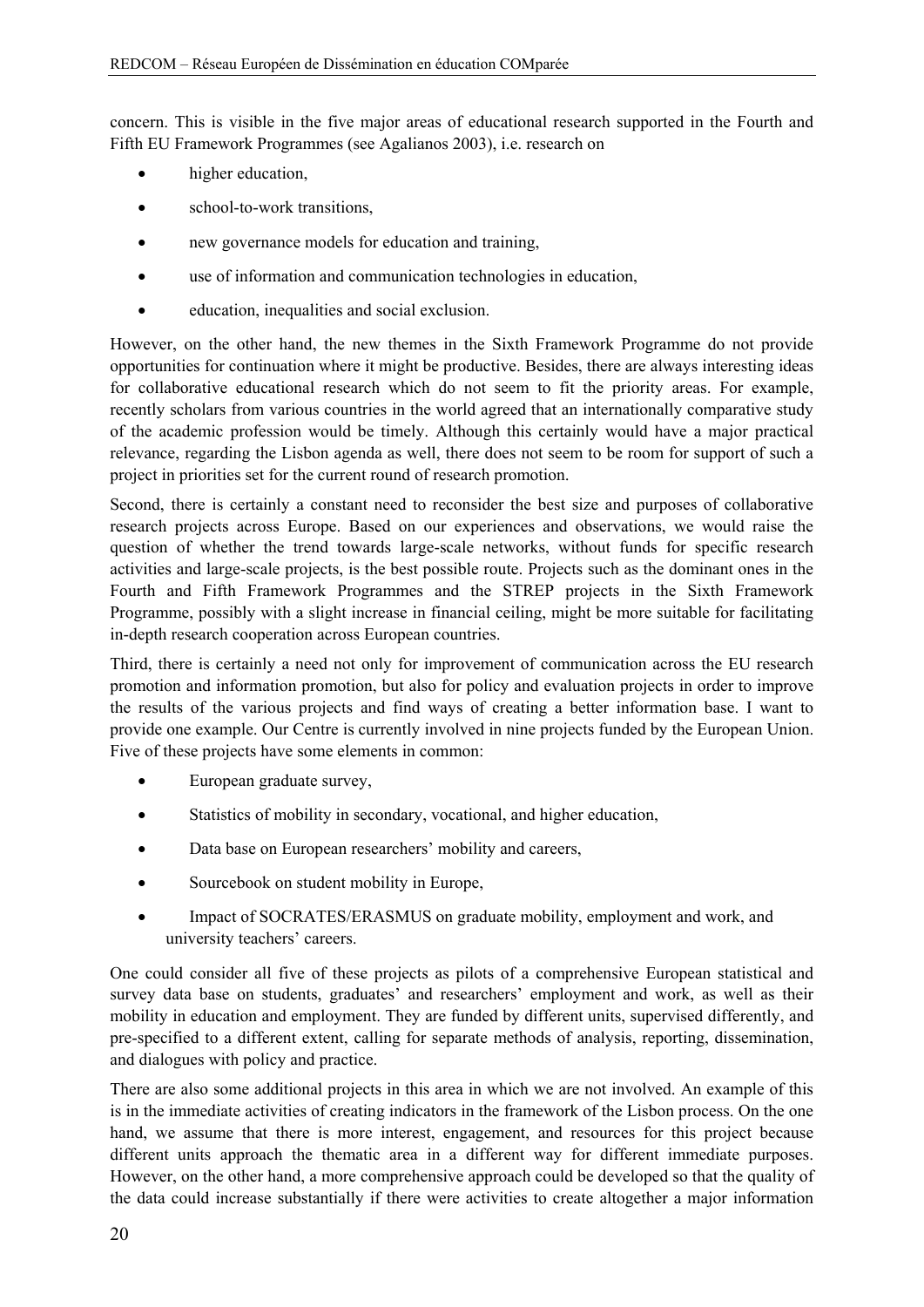base. In other words an approach that targets the overall system and division of tasks in collecting information

- through statistics, large-scale surveying and in-depth representative surveys
- on students, graduates and researchers
- with emphasis on quantitative development, equality, quality and productivity, and mobility, etc.

We know that the EU Taskforce for Mobility Indicators aims to synthesize at least part of this domain and proposes a comprehensive information system, but even the Taskforce faces difficulties getting to know the multitude of separate projects.

Fourth, all the research projects, information bases, and dissemination activities suggest that we have crossed established delineations:

Increasingly, links between secondary education, vocational training and higher education are considered in education research.

Research on students and graduates as well as research on researchers in Europe would improve if a closer link was established between support for projects of educational research as well as science research. The same holds true for support of the establishment of data bases.

For many projects, it would be helpful to include other parts of the world as areas of observation, and also to include scholars from other parts of the world.

Fifth, it is very valuable to reflect on the dissemination strategies both of the individual research projects funded by the EU Framework Programmes as well as the overall dissemination of findings of these projects. While research undertaken in this area constitutes a substantial body of comparative knowledge as well as of border-crossing and supra-national activities, it represents only small parts, or islands, of the overall information and dissemination needs. In discussing the possible information and dissemination value of the projects, we have to take into account the

- Need for information on publications of research results and on current research undertaken (i.e. libraries, publication lists, lists of on-going research),
- Need for information on human resources available, i.e. educational researchers and institutions of educational research, as well as other "experts" and "expert systems",
- Need for establishment of data bases, regular surveys, material for "indicators" etc.,
- Need for dissemination of the substantive results, i.e. the research findings,
- Need for an organised dialogue between researchers, politicians, and practitioners on the possible improvement of research, expert knowledge, data bases, and dissemination,
- Need for an organised dialogue between researchers, politicians, and practitioners on the policy and practical implications of the research findings.

Sixth, there is a need to consider the relationships between the European and the national research promotions, establishment of data bases, and dissemination. The more we progress towards a European higher education and research area and the more we see signs that education and vocational training move towards similar goals, the more difficult it will be to outline the tasks and functions of European and national educational and science research, European and national data bases, and European and national dissemination of knowledge on education and science. Notably, when it comes to costly projects, such as surveys on students, graduates, and researchers, the more a coexistence of a large number of diverse national approaches and a European approach has to be challenged.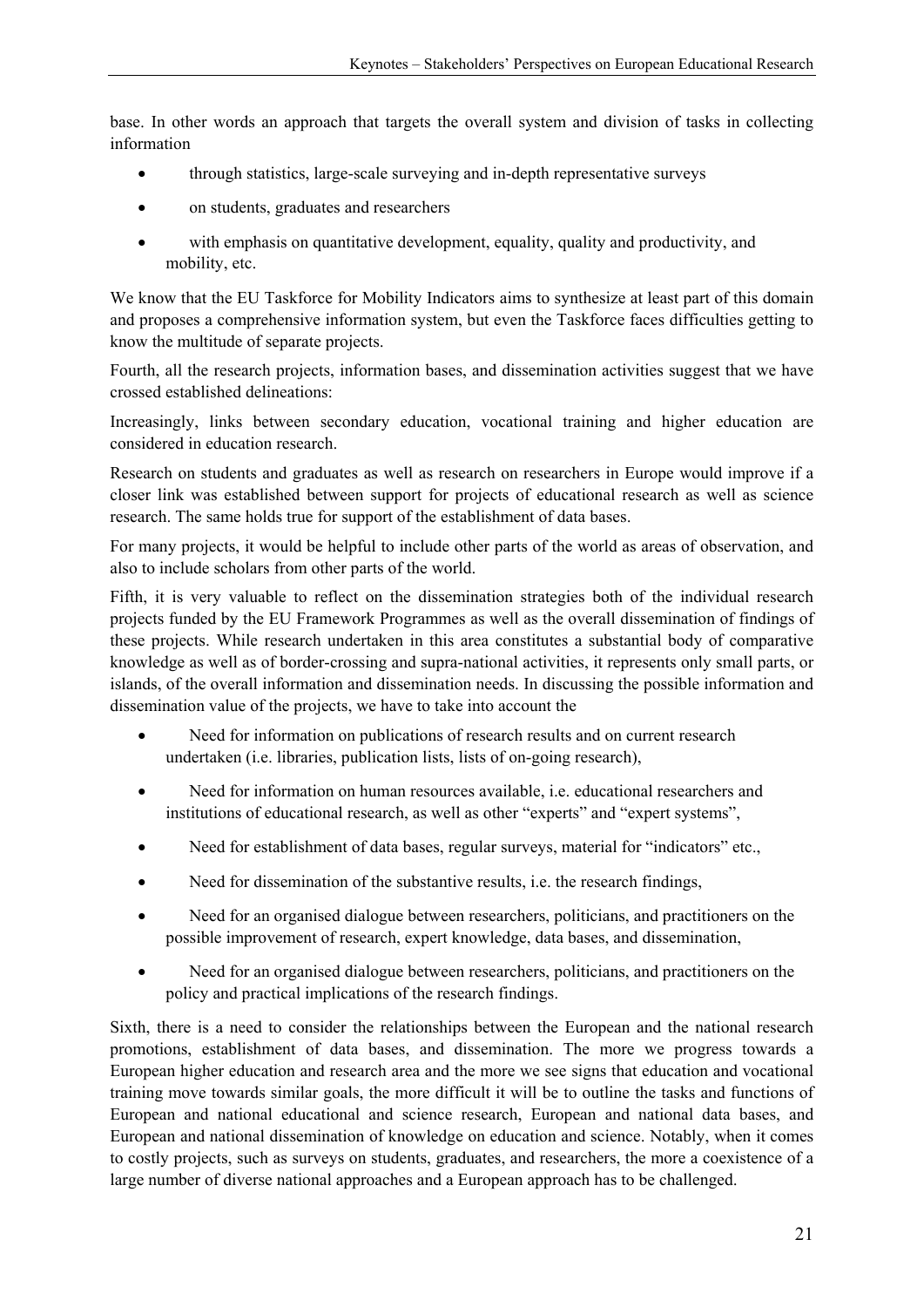### **Conclusion**

European promotion of educational research has contributed to improvements of our knowledge on various issues of education in European countries in comparative perspectives and on supra-national aspects, as well as to improvements in the interaction between educational systems across borders. It was beneficial that European research promotion included funds for dissemination and that the European Commission was active itself in disseminating the results of the supported projects.

After about a decade of research promotion in this domain, one could consider ways both of improving the contribution of this research promotion towards a knowledge base on education as well as the dissemination of results.

With respect to the themes of research, the concepts, methods, and the substance of educational research, some issues were addressed above. For example, the calls for tender should not be overtargeted and should leave more room both for researchers' initiatives and for continuity of themes. Efforts should be made for establishing closer ties between higher education research and science research.

In the context of this seminar, a stronger emphasis on the ways of dissemination will be discussed. We come to the conclusion that

- different types of projects should be accompanied by different approaches of dissemination from the outset,
- that the individual projects should be accompanied by expert advice on interrelationships with other research projects, needs for information, activities which establish a regular information basis, and possibilities of establishing a dialogue between researchers and actors of policy and practice,
- efforts should be undertaken by the European Commission to create links between activities of research promotion and other projects supported for policy, evaluation, and informational purposes,
- that a comprehensive vision of the informational needs, in European countries as well as in Europe as a whole, of education would be helpful to put in place the dissemination activities linked to the EU promotion of educational research.

I like to admit as an educational researcher (or to be more precise: as a higher education researcher) that we researchers, when thinking about the dissemination of our results, have quite ambivalent feelings. On the one hand, we would like that our findings are as widely known as possible. On the other hand, we do not want to invest too much time into dissemination, and we sometimes feel helpless to cope with the overall information on and the conditions for the circulation of information. I would not consider it an infringement of my academic freedom if stronger efforts were made for a more concerted action of establishing general knowledge bases, data bases, information bases, and dissemination strategies.

However, there is one final point of concern. Unfortunately, many political actors respond to researchers' difficulties of conveying complex research findings to policy and practice by a call for "indicators" where highly aggregated data are thought to comprise all relevant information. Indicators are needed, but they do not suffice. Dissemination of research findings should counterbalance the demand for over-simplified knowledge. Improving the systematic knowledge base for policy and practice and dissemination of research findings deserves more attention than we tend to pay to it.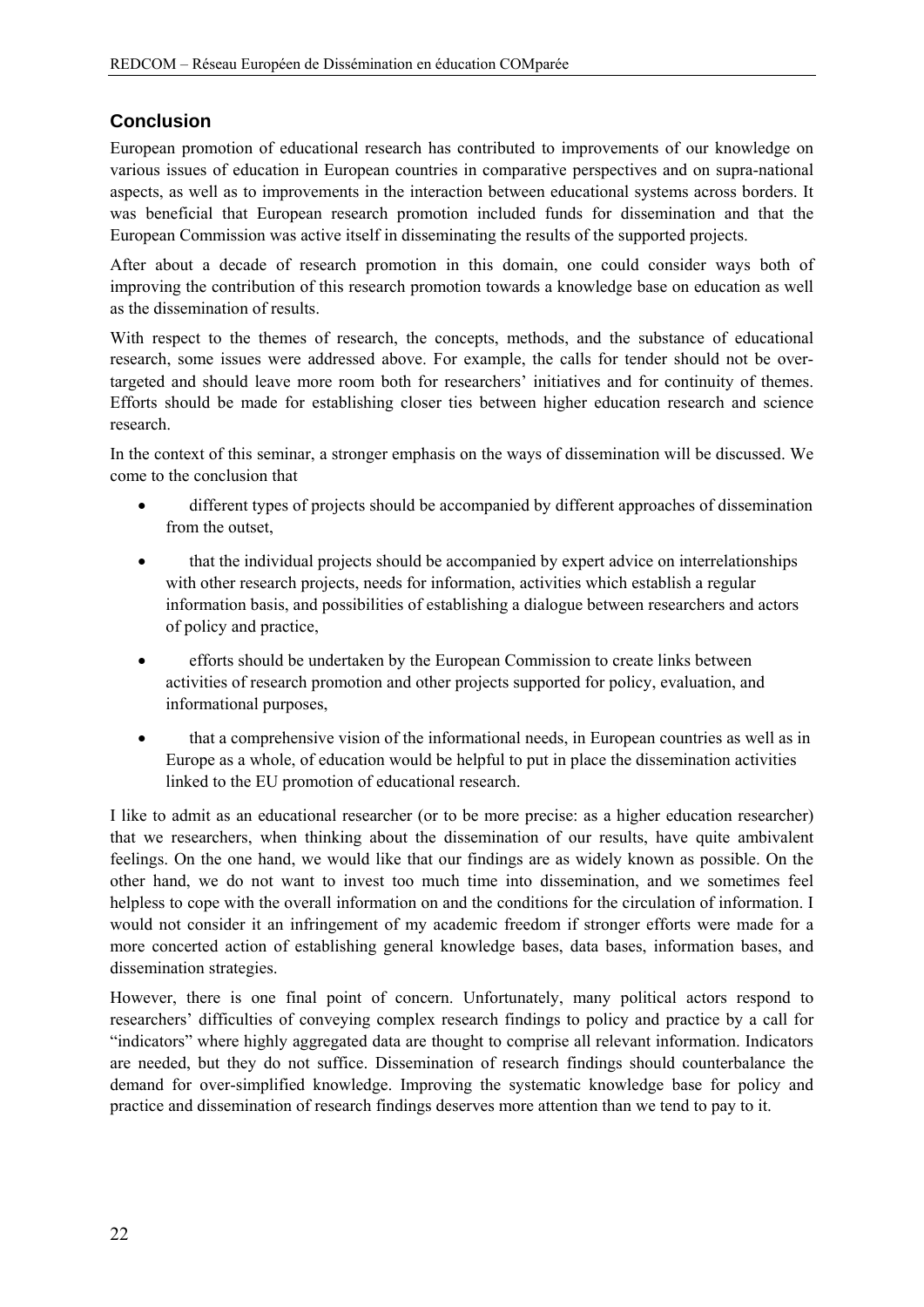#### *References*

AGALIANOS, Angelos S. (ed.) (2003). *European Union-supported Educational Research 1995- 2003: Briefing Papers for Policy Makers.* Brussels: European Commission, Directorate General for Research (EUR 20791).

SCHOMBURG, Harald and TEICHLER, Ulrich (2005). *Higher Education and Graduate Employment in Europe*. Dordrecht: Springer (forthcoming).

SCHWARZ, Stefanie and TEICHLER, Ulrich (eds.) (2003). *Universität auf dem Prüfstand: Konzepte und Befunde der Hochschulforschung.* Frankfurt am Main/New York: Campus.

VAN DER WENDE, Marijk and HUISMAN, Jeroen (2004). *Review of EU Policies and Research in Higher Education:* Policy Synthesis Paper. Enschede: University of Twente, Center for Higher Education Policy Studies, mimeo.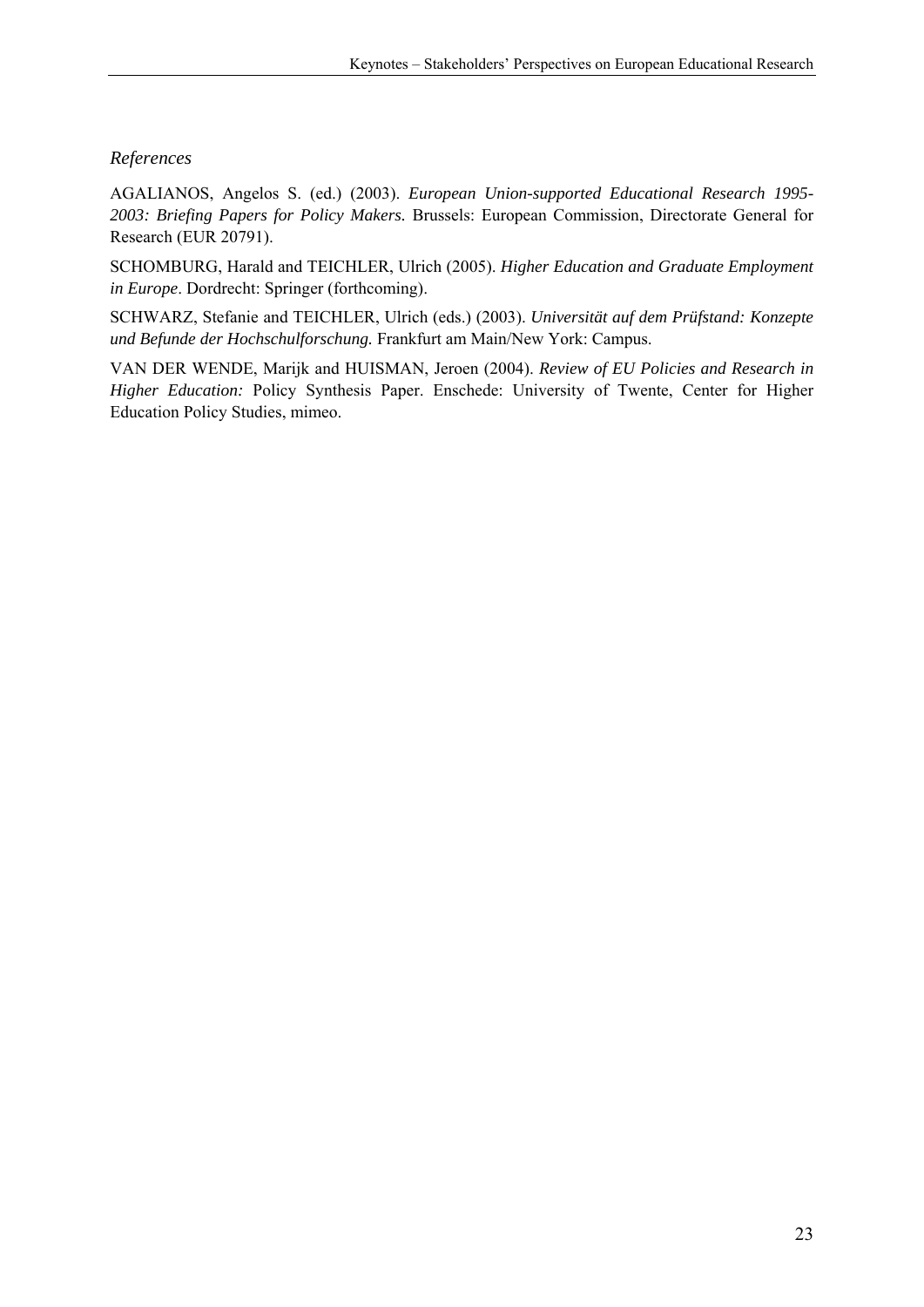# **3.4.** Discussion after Keynote Speeches (Ute Lanzendorf)

Each of the three keynote speeches outlined the perspective of a specific group of stakeholders in policy-relevant European research. A European and a national policy-maker as well as a researcher presented reflections on the theme of the Seminar: Creating a European knowledge base on education. They highlighted challenges and opportunities concerning the interplay of transnational research and policy-making.

The discussion raised or deepened the following issues:

- There are examples of scientifically-informed policy-making. However, in recent years, the policy-making cycles have become so short that ever more often, research findings materialize too late to be considered for the process of political decision-making.
- The increasing relevance of multi-level governments or multi-actor governments makes it especially difficult for researchers to extract policy-relevant aspects from their findings.
- The transfer of knowledge from research to policy-making is sometimes hindered by the fact that policy-making and research are two different professions belonging to communities governed by different incentives and applying different quality criteria. Hitherto, policyrelevant research is too seldom taken serious among traditional researchers and not really considered relevant for scientific careers. How could the acceptance of policy-relevant research be improved?
- In higher education, research almost entirely depends on third-party funding because it is not an academic discipline and has no institutional basis at universities, as for example school research. In its case, therefore, European research programmes have an innovation function with respect to research topics. The high dependence on European projects, however, makes methodological development difficult. Usually, no resources are available to exploit project findings beyond the final report to policy-makers.
- Not only policy-makers, but also heads of education institutions and teachers should profit from transnational research in education. The institutional and intra-institutional levels, however, need different information than policy-making at European and national levels.
- Today, education managers and policy-makers in many cases have a prime interest in economic aspects of education and make their decisions under this rationale.
- At the European level, there is an important degree of information available. This information, however, should be analysed more often in order to increase the knowledge-base on education. Non-European statistics should be included in European data sets. The findings of more transnational research projects should be published by the Commission.
- At the supranational level, an interdisciplinary approach was reported from OECD. Moreover, OECD organizes formative assessment activities in the form of discussions between policy-makers, researchers and institutional leaders. First experiences have confirmed that different types of communication structures as they exist in the policy community, the scientific community and the school sector have to be synchronized to initiate a fruitful exchange of ideas.

As a conclusion, it was said that agencies funding transnational research should increase their efforts for dissemination. In addition, the development of a common language was seen as paramount for a successful collaboration between researchers and policy-makers in education.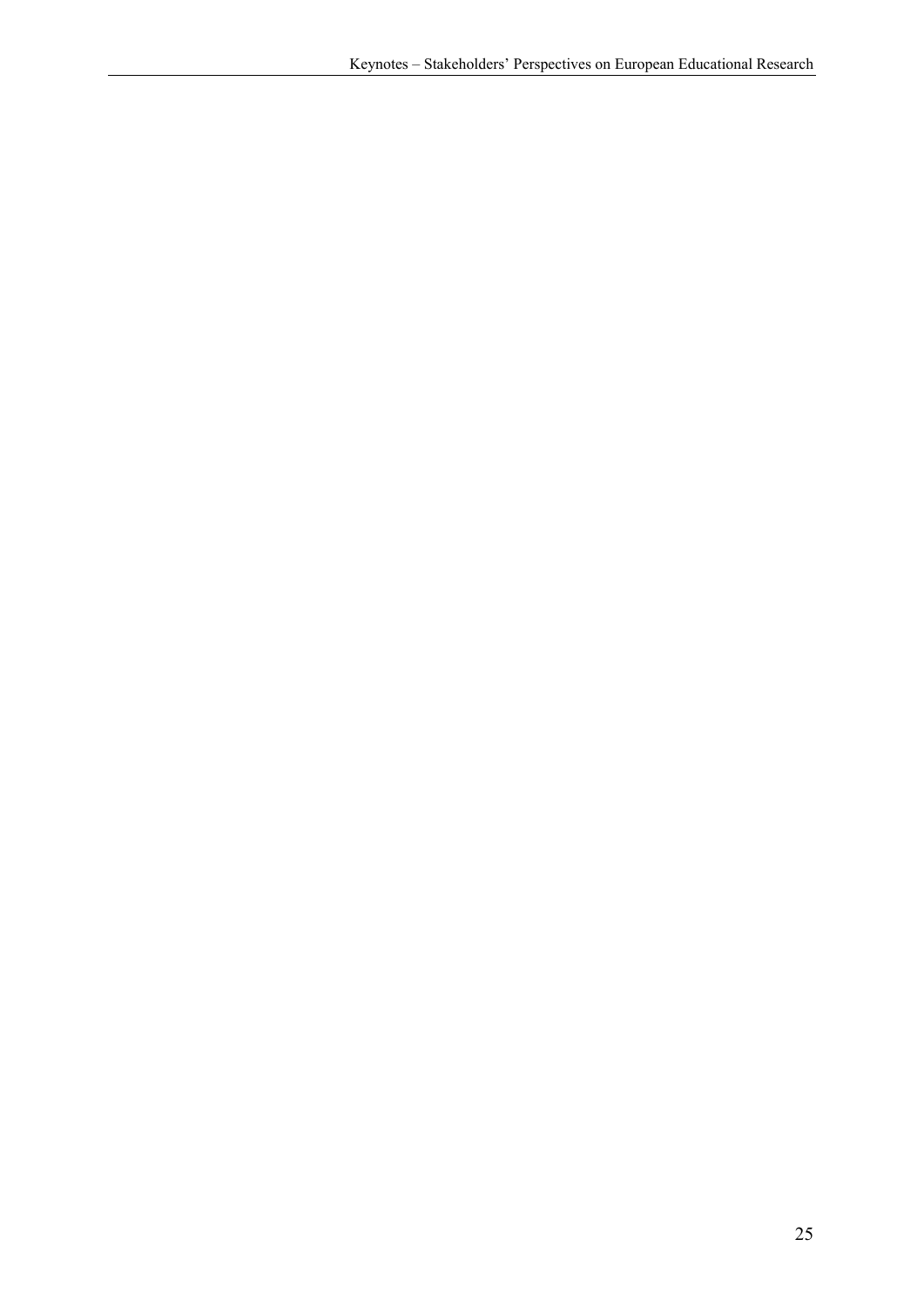# **4. Workshop Sessions 1: Stocktaking of European Knowledge and Identification of Topics for Future Research**

- Workshop A: Higher Education
- Workshop B: Lifelong learning

#### **Key questions for both workshops**

- Which themes and approaches have been worked on so far, and which seem to be especially relevant for future projects? Do different groups of stakeholders have different priorities with respect to research topics?
- In which fields is there still a need for nationally comparative research (as opposed to research into transnational problems which are similar across European countries)?
- Which methods of data collection are especially appropriate for transnational projects or do cause specific problems?
- How is the relation of European to national research? In which cases might nationally oriented work packages be linked to EU-supported projects?
- Does a European research perspective lead to the neglect of global issues or, for example, to a neglect of co-operative research with the United States?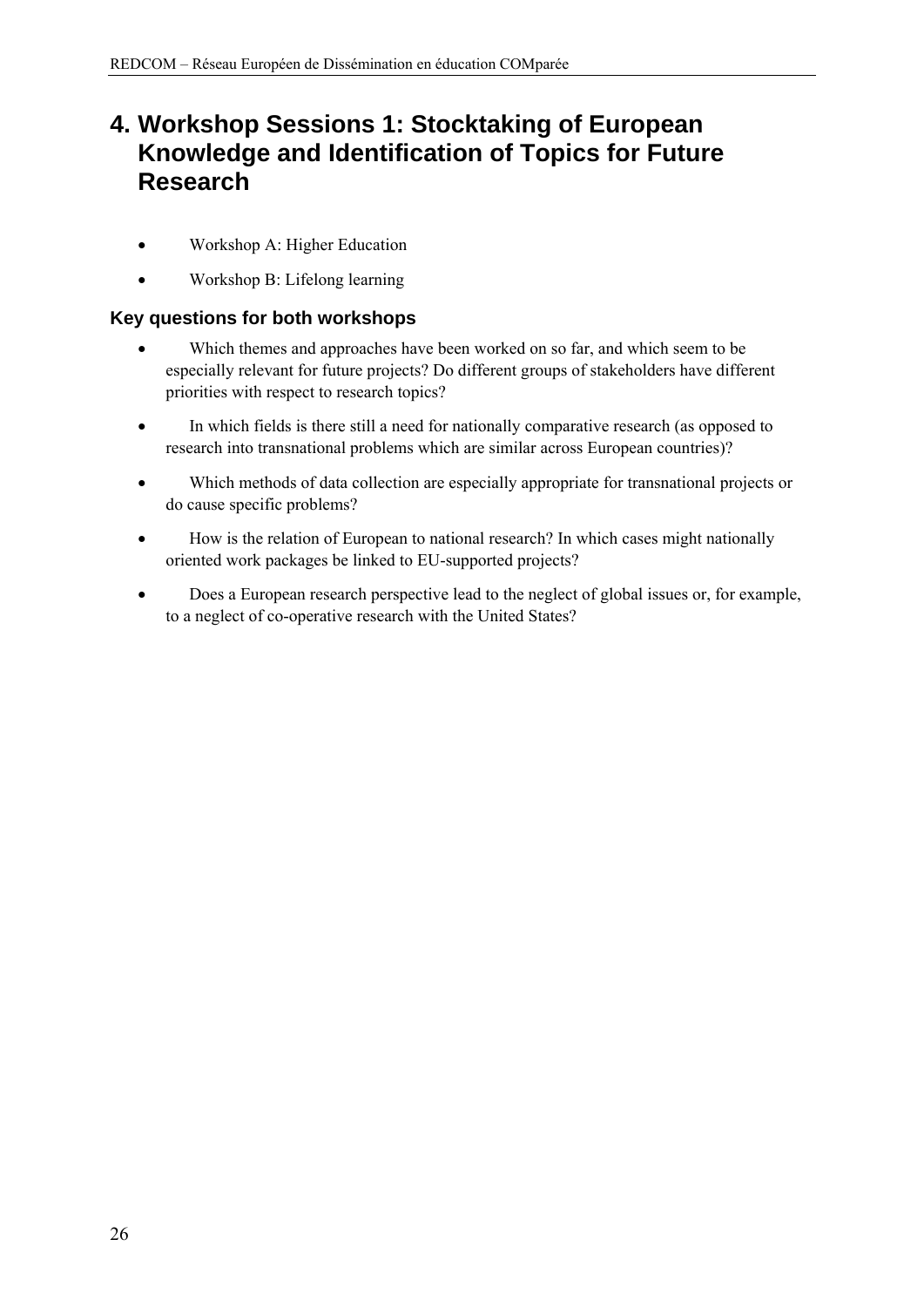# **4.1.** Workshop A: Higher Education

### **4.1.1. Overview of Projects Supported Under the Research Framework Programmes (Marijk C. van der Wende)**

*This presentation draws on the Policy Synthesis Paper "Review of EU Policies and Research in Higher Education" which the author elaborated together with Prof. Dr. Jeroen Huisman for the Directorate General for Research of the EU in 2004.* 

The presentation refers to research funded by the EU ( $4<sup>th</sup>$  and  $5<sup>th</sup>$ ) Framework Programme for R&D. The results of EU-funded research in the area of higher education were reviewed indicating their relevance for chosen and further policy directions. For each policy theme an overview was elaborated of the objectives and outcomes of the EU-funded research projects and the policy lessons emerging from each of these, some other relevant research initiated at the EU level, and research 'white spots' (in light of the current policy developments). The qualification 'white spot' should not only be taken cautiously in light of the current policy issues. At the same time it must be made clear that the reviewers do not have a full overview of *all other possibly relevant higher education research* carried out presently and in the recent past. The reader should bear in mind that the review of the EU-funded projects is not a critical academic review of the projects as such (there are different mechanisms in place regarding the evaluation of Framework Programme projects), but a policy review: *what is the relevance of the EU-funded projects to current policy issues and future research directions?*

Table1 summarizes the results of the reviewing process. It shows that research in the area of higher education, funded under the EU Framework Programmes for R&D has so far:

- mainly been focused on issues such as lifelong learning, the transition from higher education to work, and to some extent the role of higher education institutions in innovation, knowledge and technology transfer. Issues which are especially important from an economic perspective.
- dealt to a (much) lesser extent with the funding, quality, and the human resources base of higher education, as well as with the increasing complexity of the context in which higher education is to be coordinated and managed (governance perspective).
- and that the main gaps in the provision of research-based knowledge for policy making in the area of higher education exist indeed in the more governance (& management)-related themes of deregulation and diversification on the one hand and convergence towards the European Higher Education Area on the other, and in the educational (curriculum-level) issues related to these processes.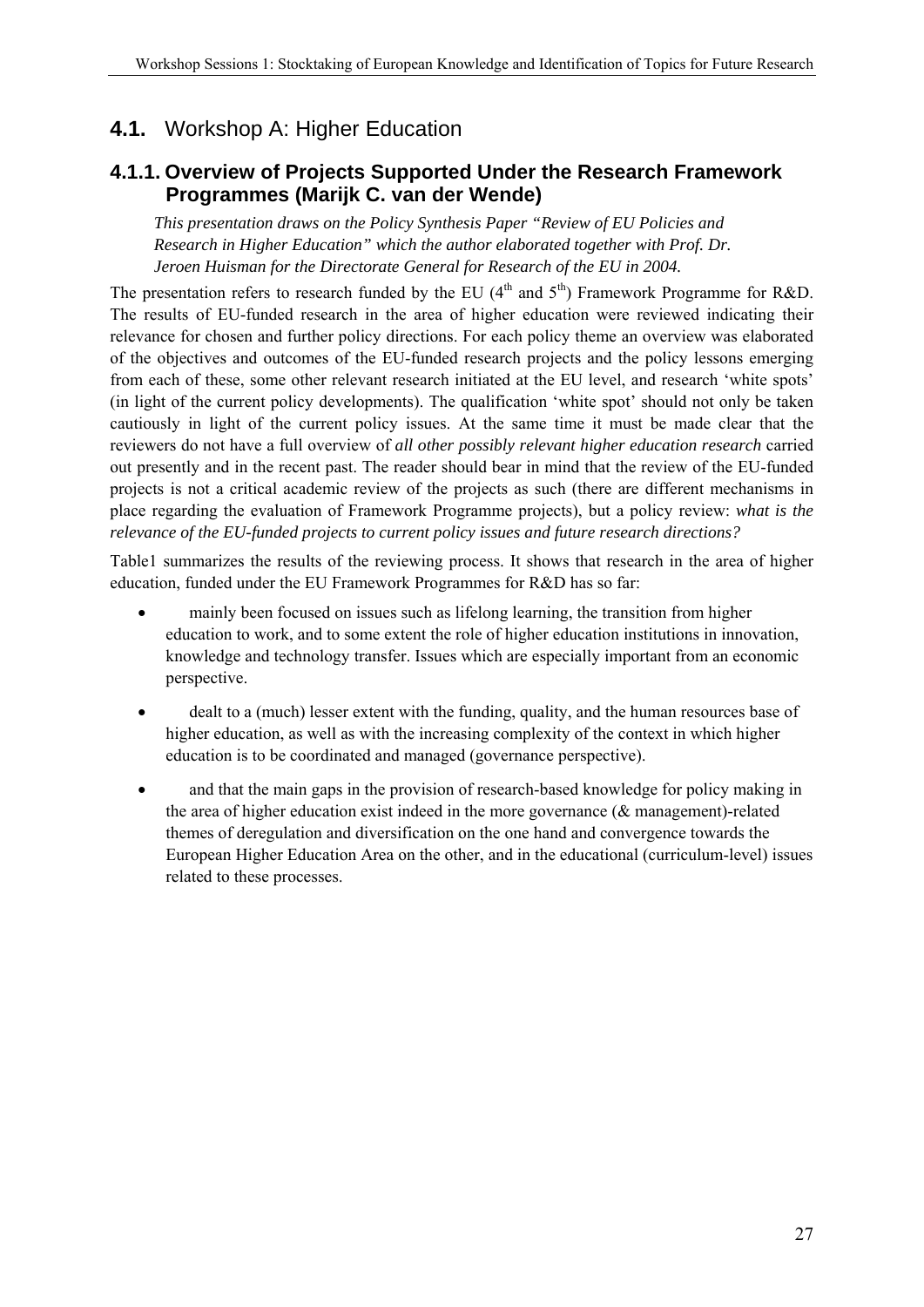|                | Policy Themes                                | Coverage by research |
|----------------|----------------------------------------------|----------------------|
| 1.1            | Access, participation, and lifelong learning | $^{+}$               |
| 1.2            | Costs, funding levels, efficiency            | $^{+}$               |
| 1.3            | Quality and excellence                       | $^{+}$               |
| 2              | Human resources                              | $^{+}$               |
| 3              | Responsive institutions                      | $^{+}$               |
| $\overline{4}$ | Deregulation and diversification             | ٠                    |
| 5              | The European Higher Education Area           |                      |
| 6              | Higher Education and work                    | $^{+}$               |
| 7              | Linking ERA & EHEA                           |                      |
| 8              | Multi-level / multi-actor governance         | $^{+}$               |

*Table 1: Policy themes and research coverage* 

The economically oriented issues (will remain hugely important in the context of the Lisbon Strategy and thus continued attention will need to be paid. Additional efforts need to be made in the more governance & management and education-related areas, which are not less important in the same context, i.e. as confirmed by the EC's Communication on the Role of Universities in the Europe of Knowledge, and also in the context of the Bologna Process.

The new Member States are clearly underrepresented in the research produced under FP IV and V (both as producers and objects of research) (although valuable knowledge on these countries has been accumulated in for instance TEMPUS and PHARE projects).

It occurred from many reports that there is a problematic situation with respect to the availability of comparable EU-level data. This problem can certainly not be denied; still two comments need to be made. First, researchers do not always seem to use to a full extent those data (e.g. Eurostat, Eurydice, OECD, etc.) that are available. Second, this situation is clearly improving as a result of the EU-wide data-gathering efforts that are undertaken on the indicators and benchmarks for Education and Training in the context of the Lisbon Strategy.

Therefore the second set of recommendations is that:

- researchers should be encouraged to make more systematic use of available European-level statistical data.
- complementarity should be sought between statistical data gathering, policy analysis and evaluation studies, and more fundamental types of research, which are especially fundable under the Framework Programmes. The focus, theoretical and methodological approaches of the latter type of research should be such that it provides useful contextual knowledge for the adequate interpretation of EU data, and that enables a more in-depth and conceptual analysis thereof.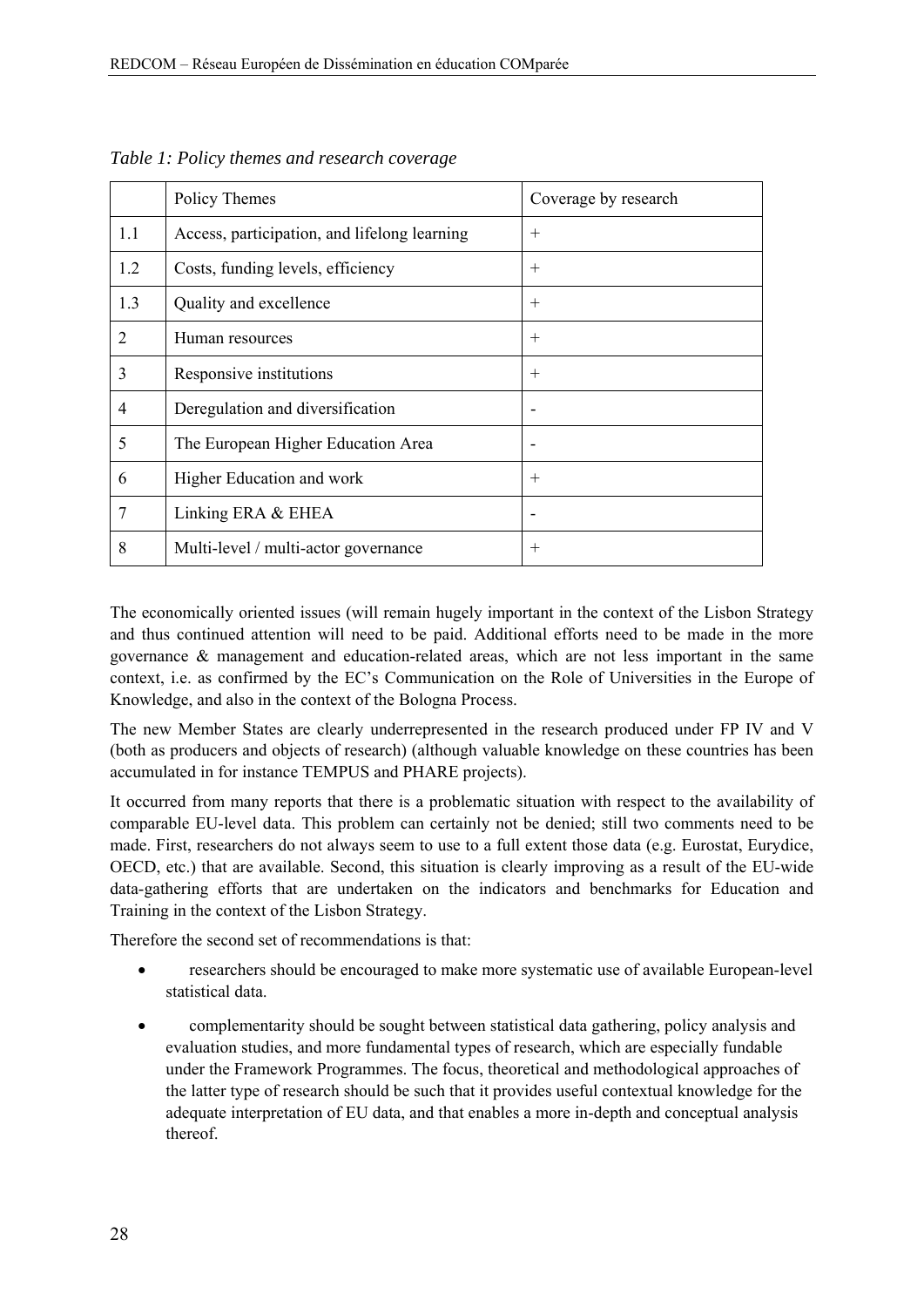Obviously, the additional (not EU/FP funded) research which was discussed in this paper was not a comprehensive or exhaustive overview. It comprised only studies that the EC is doing itself or has commissioned to the knowledge of the author. The overlap and complementarity of the studies funded by DG-R&D on the one hand and DG-EAC on the other, underlines the importance of enhancing the coordination of research efforts between these two DGs (see above).

Finally, much more international comparative research on higher education exists, often with a European focus. This can either be research (including policy analysis, evaluation, etc.) that is commissioned by for instance national governments, or more scholarly university-funded research.

The Centre for Higher Education Policy Studies (CHEPS) performs for instance the CHEPS Higher Education Monitor, which is an ongoing project, commissioned by the Dutch Ministry of Education, Culture and Science. It focuses on systems, structures and policies for higher education in nine European countries.

See:

http://www.utwente.nl/cheps/higher\_education\_monitor/index.html.

CHEPS performs also international comparative research on many other policy themes and topics discussed in this paper

See:

http://www.utwente.nl/cheps/research/index.html.

Obviously more research centres in Europe are undertaking such research. They cooperate in HEDDA, an Association of European centres, institutes and groups who do research on higher education

See:

http://www.utwente.nl/cheps/links/partner.doc/index.html and

http://www.uv.uio.no/hedda/).

#### *The final recommendations thus are that:*

- Reviews of existing research on relevant policy themes and topics should be encouraged
- A clearing house of research on higher education in Europe could be created
- And further cooperation and networking should be stimulated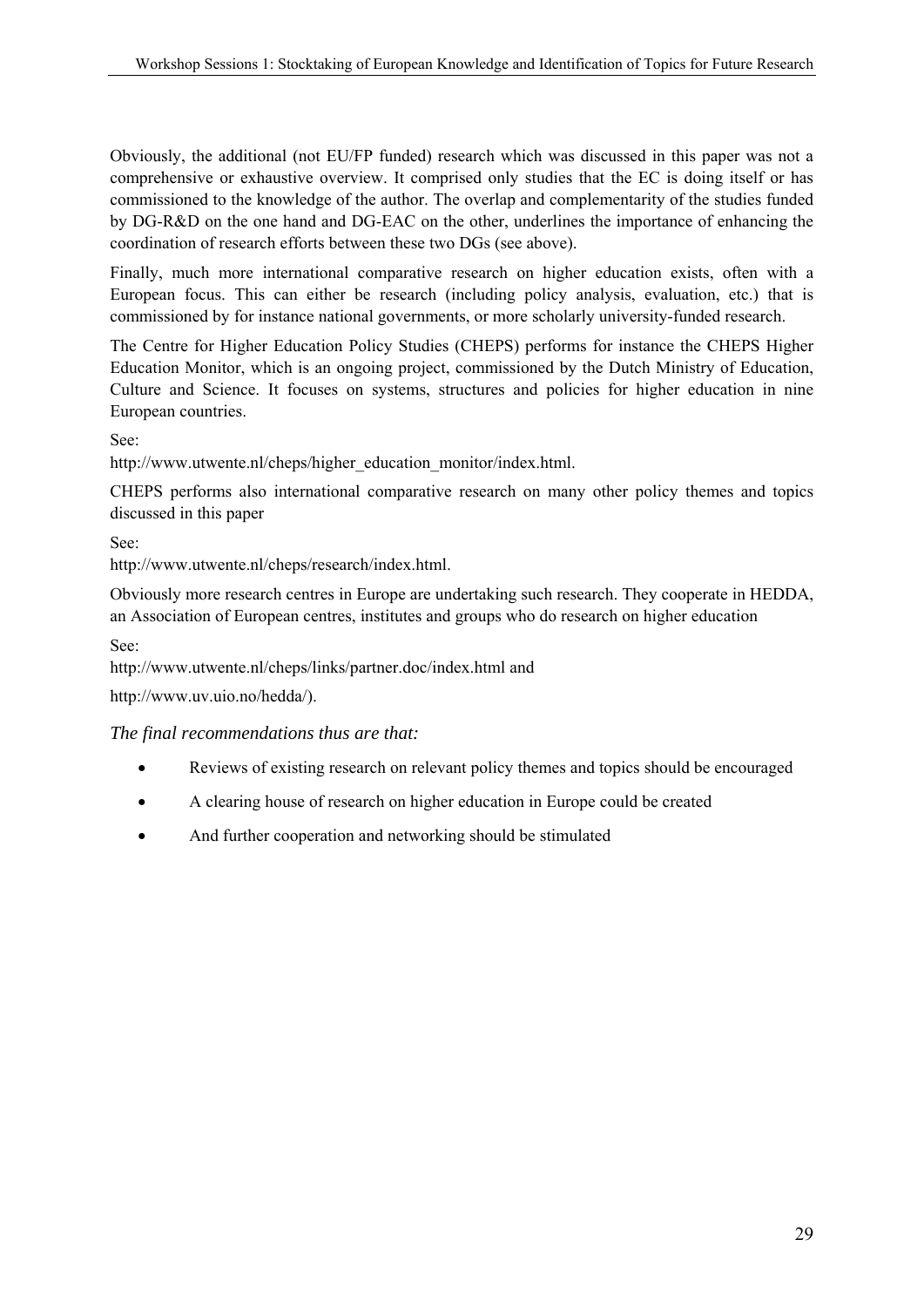### **4.1.2. The CHEERS Project: Careers After Higher Education - an European Research Study: Higher education and Graduate Employment in Europe (Harald Schomburg)**

#### **CHEERS at a Glance**

From autumn 1998 to spring 2000, about 3,000 graduates each from 9 countries in the European Region (Austria, Finland, France, Germany, Italy, the Netherlands, Spain, Sweden, United Kingdom), one EFTA country (Norway), one of the Central and Eastern European countries in transition (the Czech Republic) and one economically advanced country outside Europe (Japan) provided information through a written questionnaire on the relationship between higher education and employment four years after graduation. Totally more than 40,000 graduates form institutions of higher education answered questions on their socio-biographic background, study paths, transition from higher education to employment, early career, links between study and employment, their job satisfaction and their retrospective view on higher education.

The study provided a unique opportunity to examine the extent to which the relationship between higher education and the world of work are similar or different among the Western European countries. This became more clear through the inclusion of one country each from the Central and Eastern European countries and one country outside Europe. The study also helps to understand the common elements and differences between various fields of study and occupational areas. It helps to look at current salient issues of higher education, i.e. equality, the role educational levels play, the demand for specialized or general competencies, the growing role of international mobility and of lifelong education, the regional diversity in higher education. Last not least, the study allows to examine the extent to which socio-biographic backgrounds, educational experiences and achievements as well as the transition process determine early career and links between competencies and work assignments.

The study provides the most thorough comparative information on graduate employment and work and the links between higher education and graduate employment and work ever provided.

Results of the study were presented on several conferences, seminars and workshops as well as in a substantial number of publications: reports of the overall findings, country studies in comparative perspectives, thematic publications.

Beyond the substantive academic and policy relevance of its findings, the project aimed to provide the conceptual, methodological and instrumental basis for regular large-scale European graduate surveys in the future.

Further project information are available at: http://www.uni-kassel.de/wz1/cheers.htm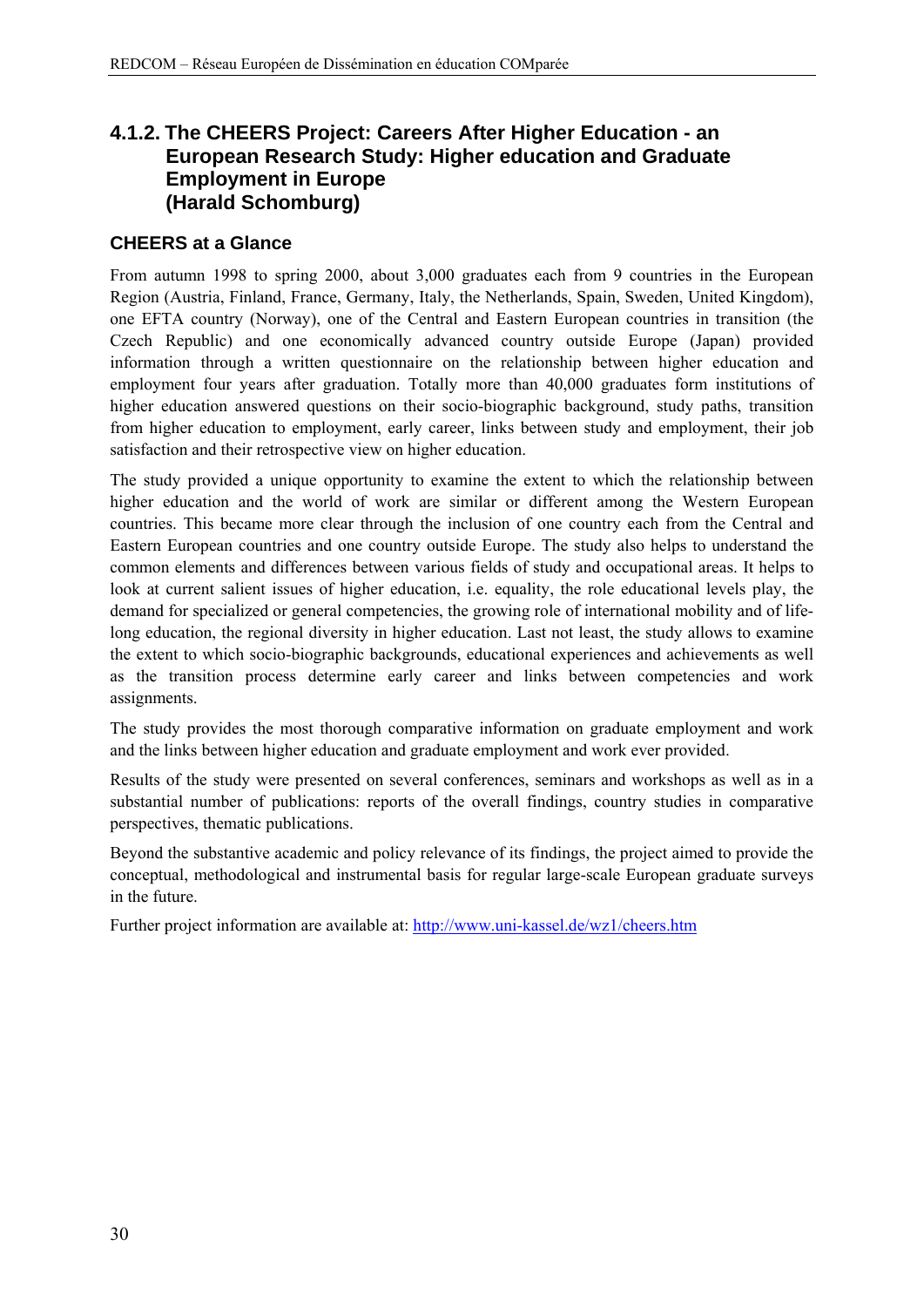### **Objectives and Design**

The aim of the research project "Higher Education and Graduate Employment in Europe" was to analyse employment and work of graduates from institutions of higher education in nine European countries during the first years after graduation. Eight objectives were pursued:

- in-depth knowledge on current issues of higher education and work,
- socio-biographic background and career,
- exploring European and international dimensions of graduate employment and work,
- identification of early career trajectories,
- identification of impacts of higher education,
- theoretical and methodological improvements,
- preparatory study for a regular data base.

The project aimed to analyse current developments in the relationship between higher education and the world of work in Europe: new technological demands, new types of job roles in the wake of expansion of higher education, unemployment and other serious employment problems, the growing role played by social affective motivational competencies, the links between higher education and the region, and finally the emerging Europeanization and internationalisation of graduate work. In addition, the impacts on the early career of graduates of socio-biographical and educational background, structural and curricular diversity of higher education, study behaviour and experiences in the transition process from study to employment were analysed.

The project, further, aimed to overcome the limitations of most existing statistics and surveys which do not allow to understand the impact of the various dimensions of higher education on graduate employment and work. In surveying the provisions and conditions of higher education and key aspects of study behaviour, this study aimed to provide evidence of different degrees of success or failure in preparing students for professional life. Also, it aimed to examine the impact of different models of diversification in Europe.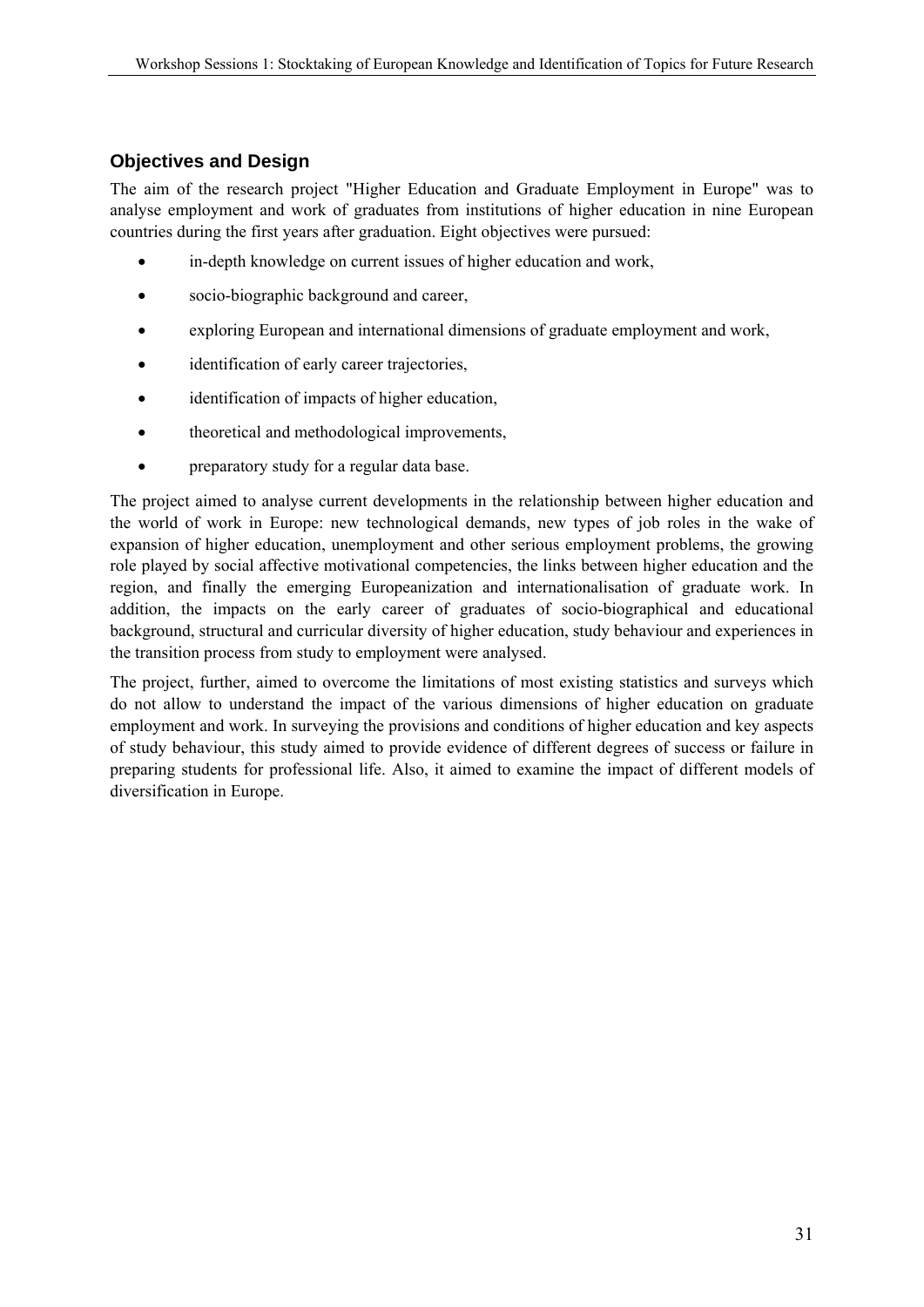

**Figure 1 Framework of the Study** 

The project aimed to contribute to *theoretical innovation and methodological improvement* in the area of research into higher education and employment. On the one hand, the project provided an opportunity to examine the need for revision of prevailing concepts in economics and sociology as regards the relationships between higher education and employment in the light of changing technologies, values, management and personnel policies as well as endemic uncertainties and vagueness as regards acquisition and utilisation of academic knowledge. On the other hand, the project team devoted a considerable component of its joint efforts to the development of a genuinely comparative methodology suitable for analysing competencies, employment and work in Europe. Categories were chosen or newly developed which are sufficiently neutral and polyvalent to allow for a comparative study of employment, work and utilisation of knowledge in a substantial number of European countries.

The study aimed to serve as *a first step towards a regular data base on graduate employment and work in Europe*. For this purpose, available expertise was brought together in research team in order to

- develop concepts and a respective terminology suitable to analyse the varied European traditions in this domain in a genuinely comparative manner, i.e. identifying functional categories to overtly different phenomena and definitions;
- identify the best possible solution for analysing complex relationships between higher education and employment, work and career within the typical potentials and limits of standardised questionnaires; and
- provide a detailed design of a graduate questionnaire survey and a master questionnaire which could serve as a model for regular graduate surveys in the European Union.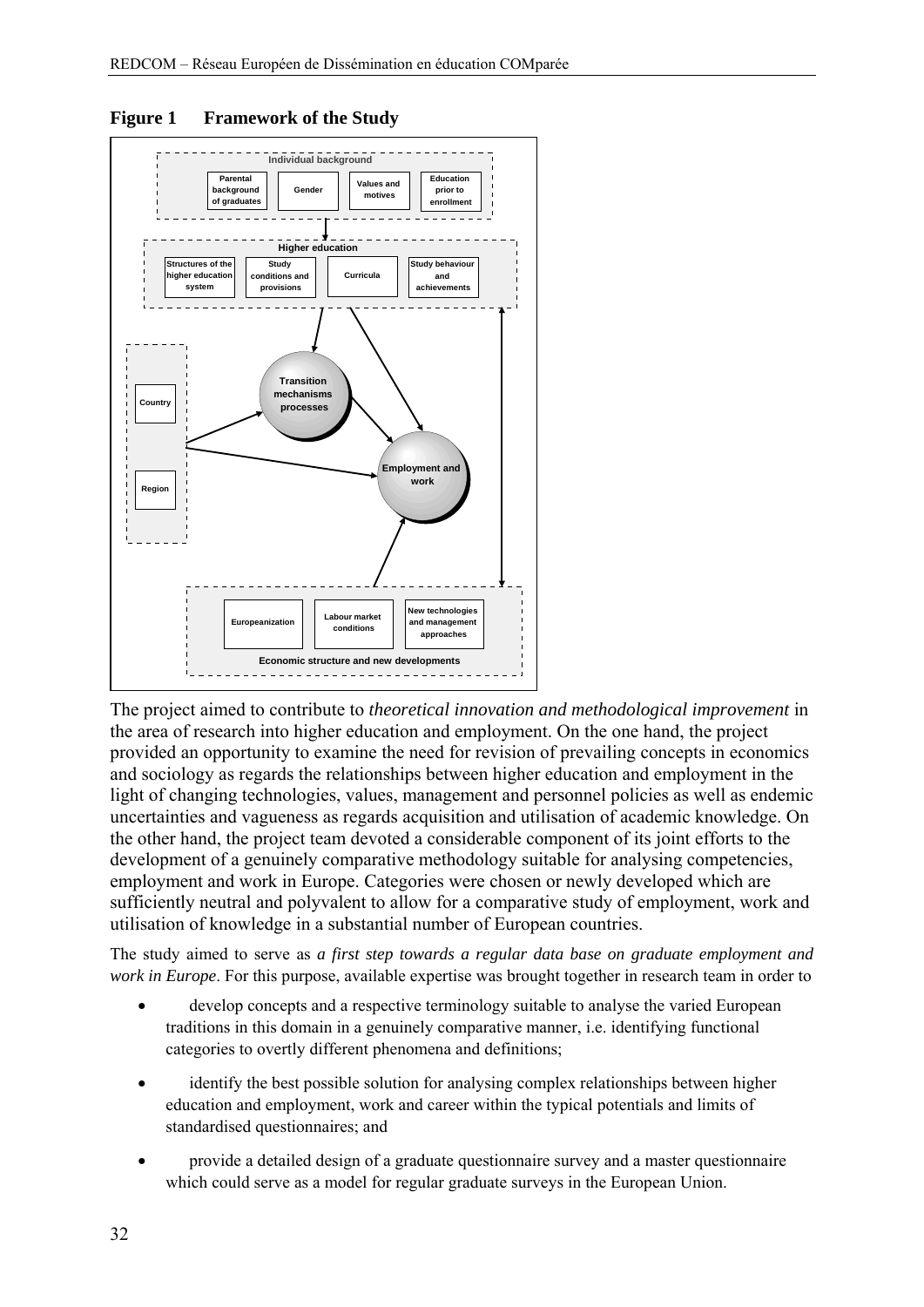Altogether the project aimed for the first time to provide a solid comparative account on employment and work of graduates from institutions of higher education in Europe.

Figures 2 inform about the key design elements of the study.

**Figure 2 The Design of the CHEERS Study at a Glance** 

| Data                    | A representative survey of about 40,000 graduates in 11 European<br>countries and Japan:                                                                                                                                                                                                                                                                                                                                                                                                                                                                                                                                                                                        |  |  |  |
|-------------------------|---------------------------------------------------------------------------------------------------------------------------------------------------------------------------------------------------------------------------------------------------------------------------------------------------------------------------------------------------------------------------------------------------------------------------------------------------------------------------------------------------------------------------------------------------------------------------------------------------------------------------------------------------------------------------------|--|--|--|
| base                    | Graduates of institutions of higher education of the<br>п<br>academic year 1995<br>Conducted about three to four years after graduation<br>□<br>Field phase mainly 1999<br>0<br>At least 3-years-study programmes<br>О.<br>Only first degree (e.g. Bachelor, Diplom, Laurea)<br>О.<br>About 3,000-3,500 graduates in each country<br>П.<br>Common research instrument: master questionnaire in<br>□<br>English<br>Highly standardized<br>Few open questions<br>National adaptations of some questions (e.g.<br>regarding the educational system)<br>Use of national and international classification<br>■<br>(ISCED97, NACE, ISCO88(COM), NUTS<br>Broad scope of questions<br>□ |  |  |  |
|                         | 16 pages<br>٠<br>80 questions<br>600 variables<br>٠<br>Mailed questionnaire<br>□<br>Three mailing actions (questionnaire-reminder-<br>reminder+questionnaire)                                                                                                                                                                                                                                                                                                                                                                                                                                                                                                                   |  |  |  |
|                         | Interview surveys with graduates and employers (about 400<br>interviews)                                                                                                                                                                                                                                                                                                                                                                                                                                                                                                                                                                                                        |  |  |  |
| Coordinators            | Ulrich Teichler and Harald Schomburg, Centre for Research on<br>Higher Education and Work, University Kassel                                                                                                                                                                                                                                                                                                                                                                                                                                                                                                                                                                    |  |  |  |
| Partner                 | 13 research institutions in 12 countries                                                                                                                                                                                                                                                                                                                                                                                                                                                                                                                                                                                                                                        |  |  |  |
| Countrie<br>S           | Austria, Czech Republic, Finland, France, Germany, Italy, Japan,<br>Netherlands, Norway, Sweden, Spain, United Kingdom                                                                                                                                                                                                                                                                                                                                                                                                                                                                                                                                                          |  |  |  |
| Funds                   | Partly funded by the EU (Targeted Socio-Economic Research -<br>TSER)                                                                                                                                                                                                                                                                                                                                                                                                                                                                                                                                                                                                            |  |  |  |
| Further<br>informa-tion | See especially: Schomburg, H. and Teichler, U. (2004). Higher<br>Education and Graduate Employment in Europe: Results of<br>Graduates Surveys from 12 Countries. Dordrecht: Kluwer<br>(forthcoming).                                                                                                                                                                                                                                                                                                                                                                                                                                                                            |  |  |  |
| Web                     | http://www.uni-kassel.de/cheers.htm                                                                                                                                                                                                                                                                                                                                                                                                                                                                                                                                                                                                                                             |  |  |  |

The study was initially aimed to comprise nine European countries: Austria, Finland, France, Germany, Italy, Norway, Spain, the Netherlands, and United Kingdom. Other European countries were offered to conduct parallel studies with the same research methodology and instruments without funds from the EC. Under this conditions the Czech Republic, Sweden and Japan conducted parallel studies.

An overview of the countries involved, the participating institutions and the project directors in the respective countries is provided in Figure 3.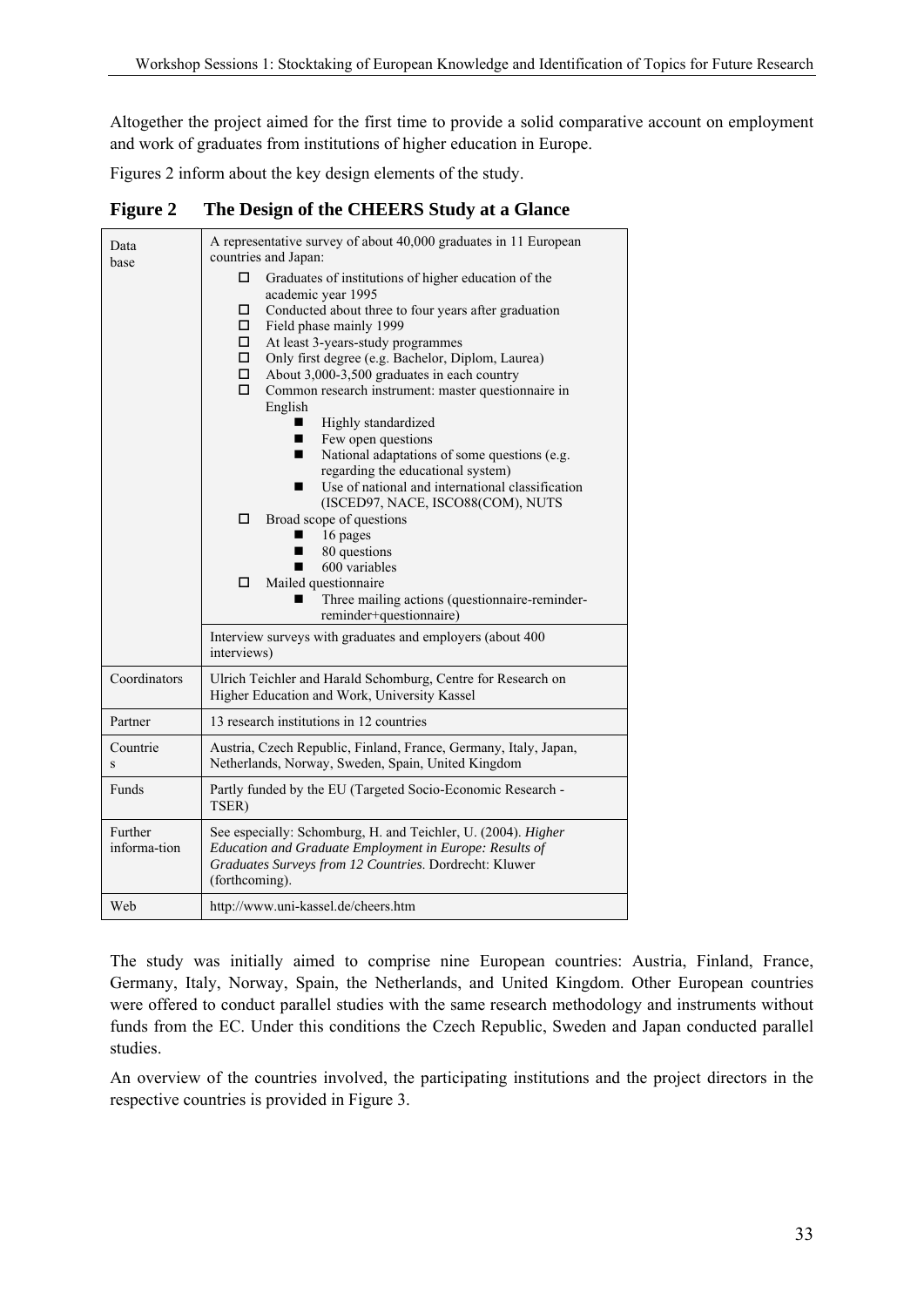| Austria                                 | Prof. Paul<br>Kellermann                                             | Institut für Soziologie, Universität Klagenfurt                                                                                   |  |  |  |
|-----------------------------------------|----------------------------------------------------------------------|-----------------------------------------------------------------------------------------------------------------------------------|--|--|--|
| Finland                                 | Prof. Osmo Kivinen                                                   | Research Unit for the Sociology of Education<br>(RUSE), University of Turku                                                       |  |  |  |
| France                                  | Prof. Jean-Jacques<br>Paul                                           | Institut de Recherche sur l'Economie de<br>l'Education (IREDU), Université de Bourgogne                                           |  |  |  |
| Germany                                 | Prof. Ulrich Teichler<br>and Harald<br>Schomburg (Co-<br>ordinators) | Center for Research on Higher Education and<br>Work, University Kassel                                                            |  |  |  |
| Italy                                   | Prof. Roberto<br>Moscati                                             | IARD Istituto di Ricerca, Milano                                                                                                  |  |  |  |
| Norway                                  | Dr. Per Olaf Aamodt                                                  | Norwegian Institute for Studies in Research and<br>Higher Education (NIFU), Oslo                                                  |  |  |  |
| The<br>Netherlands                      | Dr. Egbert de Weert                                                  | Centre for Higher Education Policy Studies<br>(CHEPS), University of Twente                                                       |  |  |  |
|                                         | Dr. Rolf van der<br>Velden                                           | Research Centre for Education and the Labour<br>Market, Limburg Institute for Business and<br>Economic Research (ROA), Maastricht |  |  |  |
| Spain                                   | Prof. José-Ginés<br>Mora Ruiz                                        | Instituto Valenciasno de Investigaciones<br>Economicas (IVIE), Valencia                                                           |  |  |  |
| United<br>Kingdom                       | John Brennan                                                         | Centre for Higher Education Research and<br>Information (CHERI), The Open University<br>(OU), London                              |  |  |  |
| Parallel studies (not financed by TSER) |                                                                      |                                                                                                                                   |  |  |  |
| Japan                                   | Keiichi Yoshimoto                                                    | Faculty of Education, Kyushu University and<br>Japan Institute of Labour                                                          |  |  |  |
| Czech<br>Republic                       | Dr. Pavel Kuchar                                                     | Institute of Sociological Studies, Charles<br>University, Prag                                                                    |  |  |  |
| Sweden                                  | Dr. Gunilla Bornmalm-<br>Jardeloew                                   | Dept. of Economics, Göteborg University                                                                                           |  |  |  |

| <b>Figure 3</b> | Countries Involved, Participating Institutions and Project Directors in the |
|-----------------|-----------------------------------------------------------------------------|
|                 | <b>Respective Countries of the Project</b>                                  |

Although not all countries achieved the objective to get back at least 3,000 questionnaires, this objective was reached for all the countries with a high number of graduates.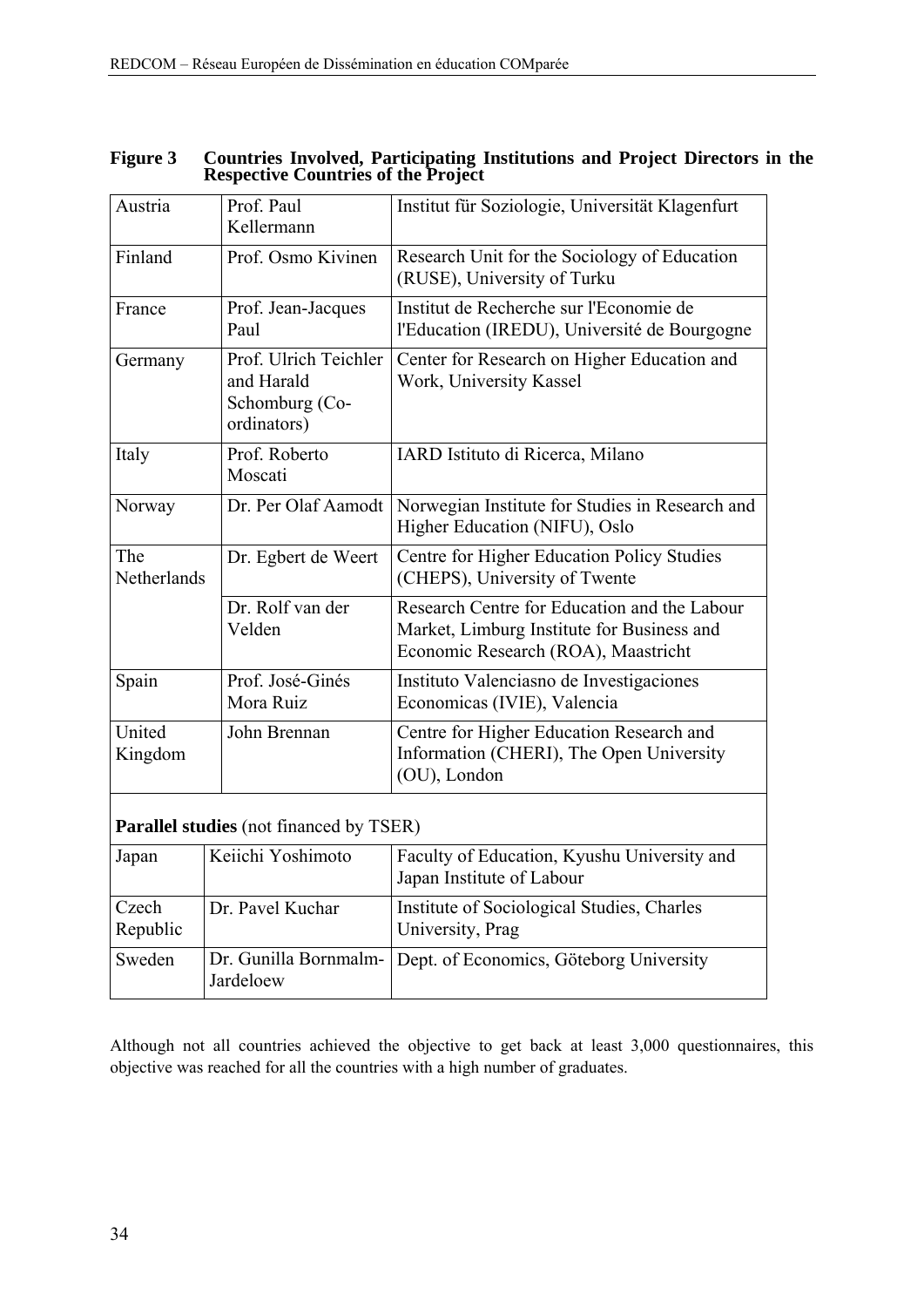#### **Figure 4 Return Rate of Questionnaires of the European Graduate Survey, by Country (percent)**



The profile of the respondents was compared with the profile of all 1994/95 graduates according to national statistics in the 12 countries. As it slightly modified, a final weighing was undertaken so that the respondents in the final data base are representative according to type of institution and degree, field of study and gender. Actually 36,694 graduates from the 12 countries were included in the representative "final data base" (see Figure 6) on which the data analysis was based.



#### **Figure 5 Graduates included in the International Data Base, by Country (count)**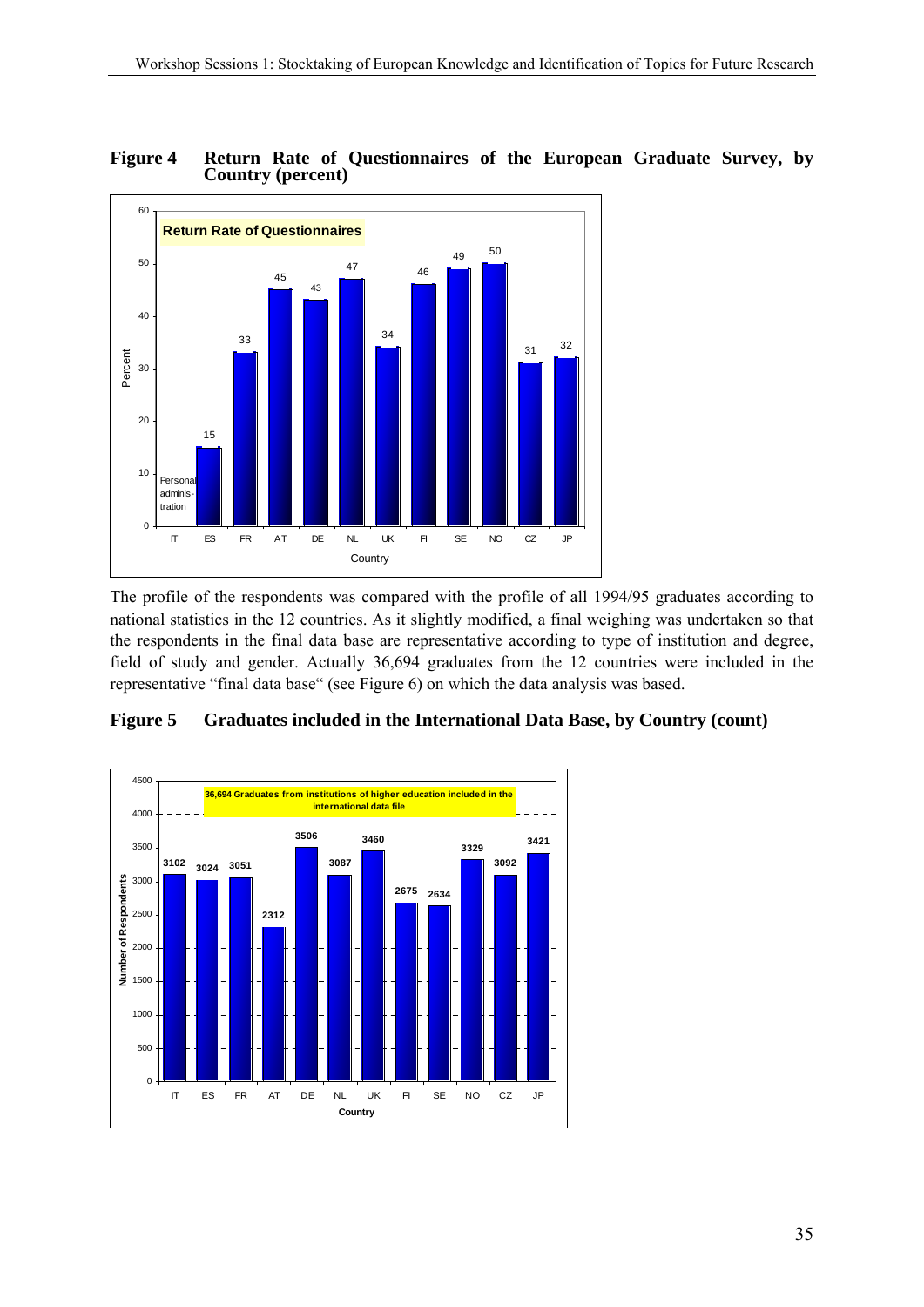#### **Selected Results**

The study demonstrates a substantial variety between European countries as far as higher education and its relationship to the world of work is concerned. This variety is fascinating in many respects.

In some countries long programmes prevail, in others short ones. In some countries a strong professional emphasis of higher education is noteworthy, in others the range of goals is more diverse. In some countries, reputational hierarchies among institutions of higher education play a major role, in others they are marginal. Some higher education systems encourage independent learning, others a stronger reliance on and communication with the teachers (see Table 4).

The variety might be inspiring; for example, the success of the ERASMUS student mobility programme is linked to the fascination of experiences in the other countries which contrast the educational environment at home.

Similarly, views differ between countries about close links between field of study and occupational areas or more flexible relationships, about the characteristics of a good graduate job, about the extent to which the existing job tasks are accepted or graduates want to contribute to social and political changes.

But often, the negative value-loaden term "disparity" seem to be more appropriate than the more neutral or even positively meant term "diversity": Europe is also diversified according to criteria where common values about "good" and "bad" prevail.

In some countries, graduates have to spend a period of job search three times as long as in other countries but still face worse employment situations on average than those from countries where a rapid transition to employment is widespread.

In most countries, only 1 or 2 percent of the graduates were unemployed most of the time during the first years after graduation, whereas in three countries this figure was 7-9 percent and in one country even 18 percent (see Table 1).

Moreover, regional differences within countries come into play. It is worth noting in this respect that regional disparities are relatively higher in the poorer countries of Western Europe than in the richer ones, thus contributing to the overall disparities beyond disparities between countries.

Altogether, the study shows that higher education and the relationship between higher education and employment vary in most respects more substantially by country than by field of study. There are more frequent "national" cultures than "disciplinary" cultures in the relationships between higher education and the world of work; in addition, disparities between countries overshadow diversity according disciplines.

It should be added, though, that a more realistic view on the common elements and differences among Western European countries was provided by the inclusion of the Czech Republic and Japan into the project. This made aware that there are some elements in spite of the visible diversity. For example, the case of Japan shows that the smooth process of study and transition to employment might have its price in providing students with a lesser chance of acquiring broad experiences beyond the core domains of higher education thus being equipped with a smaller range of professionally relevant competencies upon graduation.

Most graduates appreciate their study and believe that learning in higher education was useful for coping with the job tasks they took over. Yet, there is widespread critique on many aspects of higher education – certainly to a varying degree across countries and fields. Obviously, many graduates wish that higher education should prepare students better to be in the position to transfer knowledge to the work environment and to the job tasks the graduates are confronted with.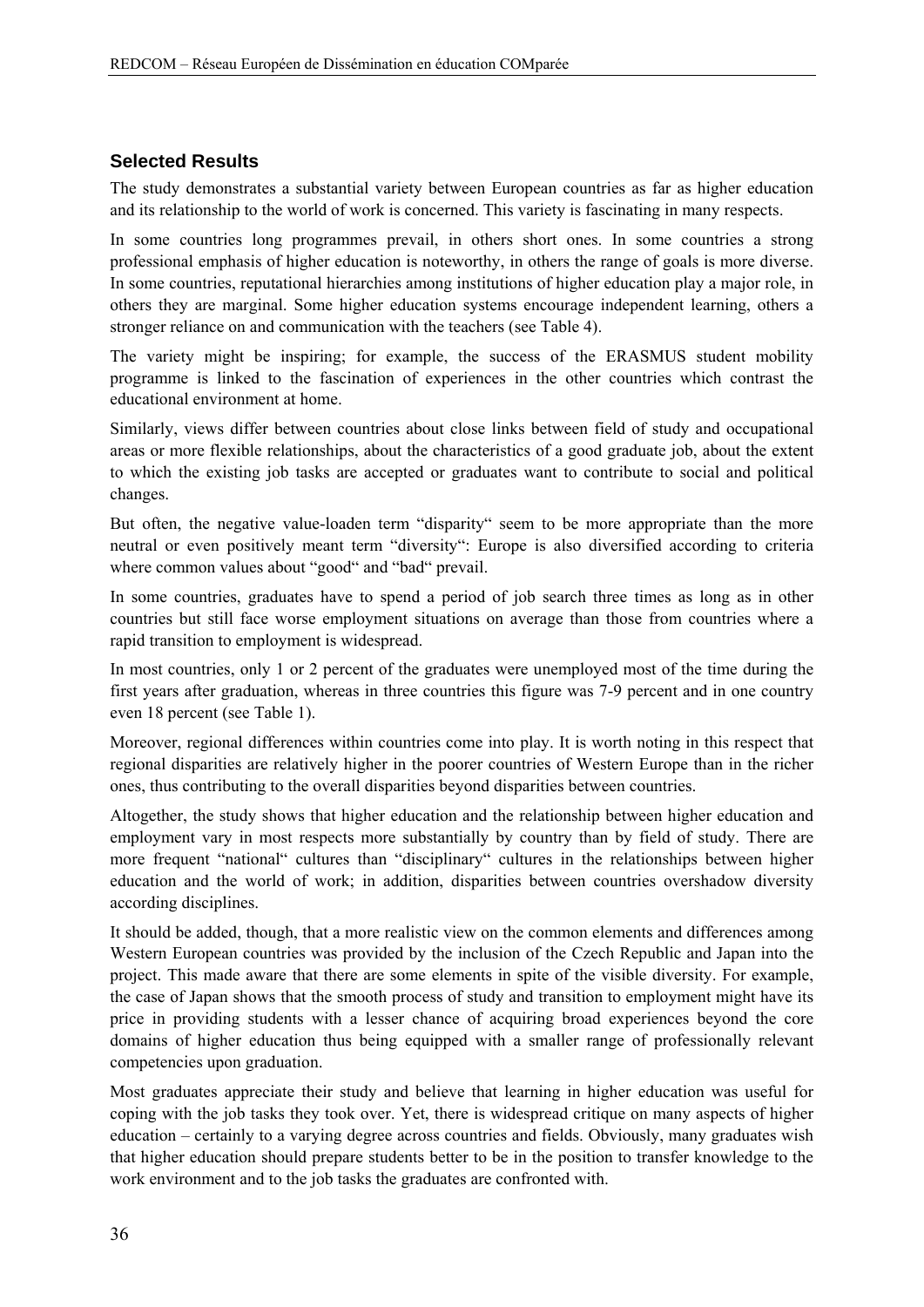In the majority of European countries, students spend a substantial part of their – often prolonged – study period in order to acquire experiences and competencies they are less likely to acquire in the classroom. Obviously, many students consider this more valuable than believing those who advocate "efficient" study in terms of a short and smooth "pass-through".

Values of students and graduates are so different and the experiences in the world of work are so numerous that any claim for a single dominant culture of higher education seems to be irrational wishful thinking. The perennial debates on the function of higher education against the world of work might have the beneficial function that the diversity of higher education is not surpressed by dominant modes of a so-called Zeitgeist.

# **Policy Implications**

Activities of dissemination prior and after the completion of the study yielded four results as regards policy implications:

- Representatives of governments, the world of work, of higher education institutions as well as students, teachers and graduates themselves are highly interested in the results and consider them thoughtful for practical and policy implications.
- The rich material is notably suitable to trigger off the debate what we can learn from our European neighbours in shaping the conditions and the substance of higher education, the transition mechanisms as well as graduate employment and work.
- The policy implications are interpreted differently by the various actors. Their reflection processes are less likely to be stimulated in a creative way, if the researchers themselves discuss the policy implications at length. On the contrary, the researchers might undermine their reputation if they provide detailed reasoning on policy implications rather than presenting the material for a subsequent dialogue on policy implications.
- The policy value of such a study will grew substantially if such a study was not only conducted once, but triggered off in a time series of analysis of graduate employment and work.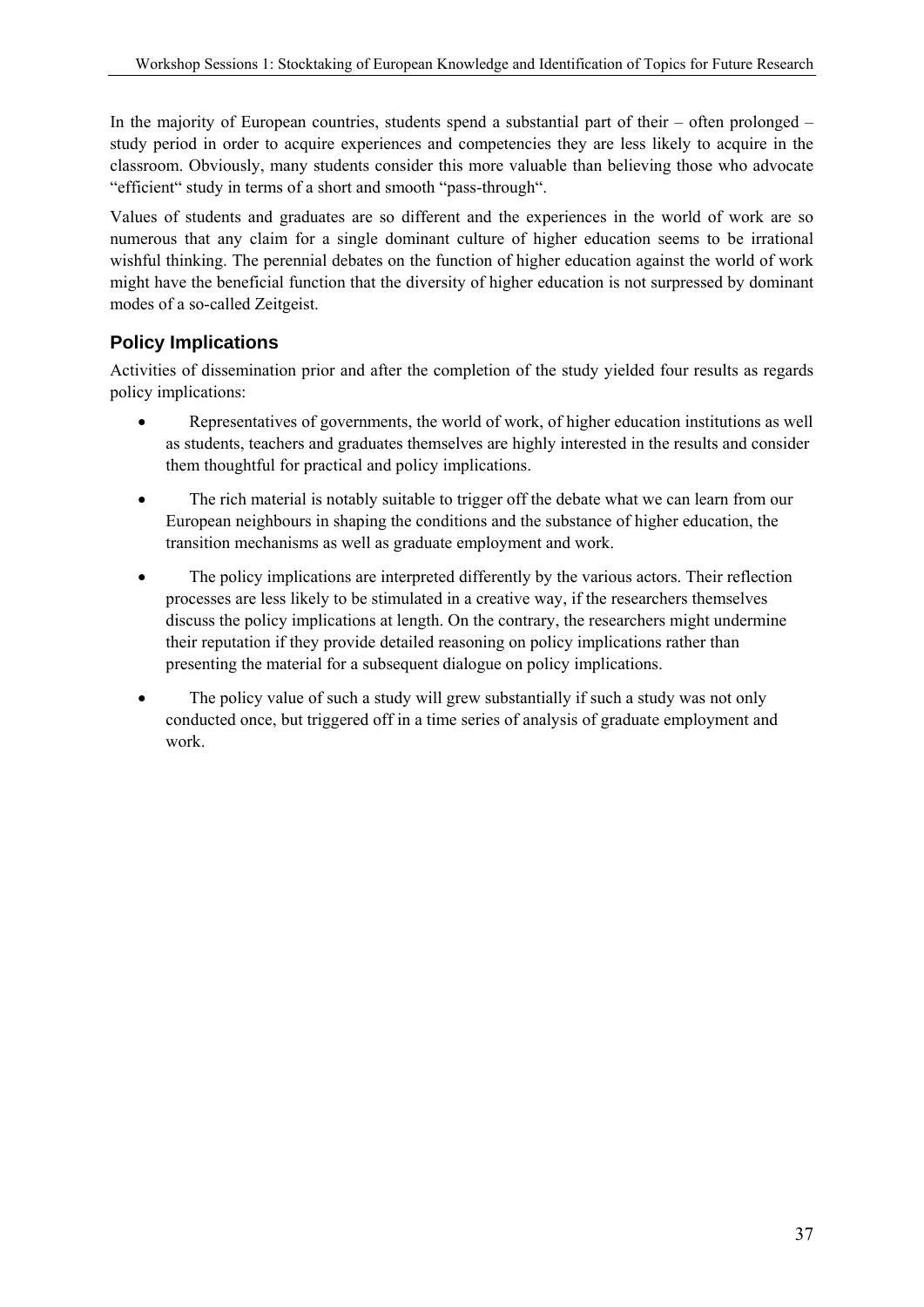#### **Major Publications on the CHEERS Project**

Aracil, Adela Garcia (2003). *Labour Market Analysis for European Higher Education Graduates*. Ph.D. thesis, Departament d'Anàlisi Económica, Universitat de València, Valencia, Spain.

Brennan, John et al. *The Employment of UK Graduates: Comparisons with Europe and Japan*. London: Open University 2001 (HEFCE Report 01/38).

Guggenberger H., Kellermann P., and Sagmeister G. (2001). *Wissenschaftliches Studium und akademische Beschäftigung. Vier Jahre nach Studienabschluss - Ein Überblick.* Forschungsbericht. Klagenfurt.

Javier Vidal Gracia (ed) (2003). *Métodos de análisis de la inserción laboral de los universitarios*. Consejo de Coordinación Universitaria (Madrid); Universidad Leon, Secretariado de Publicaciones y Medios Audiavisuales, Leon 2003.

Jiménez Aguilera et al. (eds.) (2003). *Educación superior y empleo: la situación de los jóvenes titulados en Europa. La encuesta CHEERS*. Granada: Universidad de Granada 2003.

*Kôtôkyôiku to shokugyô ni kansuru kokusai hikaku chôsa – yôroppa-gawa hôkoku (ooshûiinkai heno hôkoku) kara no bassui* (International Comparative Study on Higher Education and Employment: Excerpts from the Report by the European Side to the European Commission). Tokyo: Nihon Rôdô Kenkyû kikô 2003 (Shriô shirizu, no. 135.

Mohr, Joachim et al (2000). "Studieren zum Erfolg. Die Berufschancen der Studenten". *DER SPIEGEL*, 46 (http://www.spiegel.de/spiegel/0,1518,102098,00.html).

Murdoch, Jake (2002). "The effect of the reputation and the teaching quality of higher education departments on graduate employment – A comparison across 7 European countries and Japan" Ph.D. thesis, IREDU, Université de Bourgogne, Dijon, France.

Sáenz de Miera, A. (ed.) (2002). *En torno al trabajo universitario. Reflexiones y datos*. Madrid (Ministerio de educación, cultura y deporte; Cuadernos del Consejo de Universidades).

Schomburg, H. et.al. (eds.) (2001). *Erfolgreich von der Uni in den Job*. Regensburg, Düsseldorf und Berlin: Fit for Business.

Schomburg, H. and Teichler U. (2004) *Higher Education and Graduate Employment in Europe: Results of Graduates Surveys from 12 Countries*. Dordrecht: Kluwer (forthcoming).

Yoshimoto, K., Inenaga, Y., and Nakajima, H. (eds.) (2004): *Ôshu no kôtôkôiku to rôdôshijo* (Country Reports on Higher Education and Labor Market in Europe and Japan). Hiroshima: Research Institute for Higher Education, Hiroshima University (Reviews in Higher Education, no. 77).

Yoshimoto, K. (ed.) (2001). *University and Work in Europe and Japan - A Survey Report on Higher Education and Work among Twelve Countries.* Tokyo: Japan Institute of Labour (report no. 143) (Japanese).

A list with more than 200 publications and conference contributions is available at http://www.uni-kassel.de/wz1/cheers.htm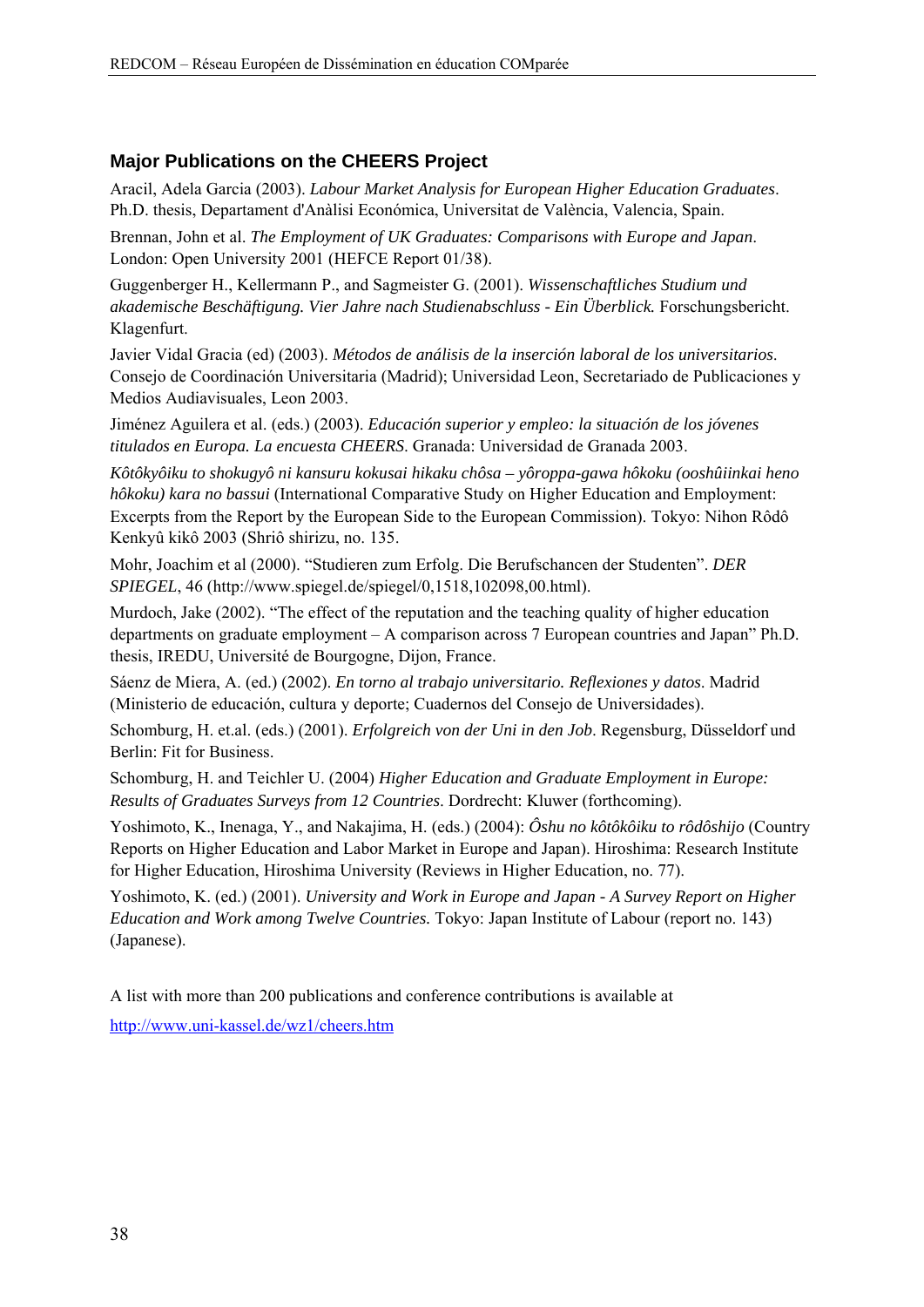# **4.1.3. The HEIGLO project - Higher Education Institutions' Responses to Europeanisation, Internationalisation and Globalisation (Marijk C. van der Wende)**

*This presentation draws on the book On Cooperation and Competition. National and European policies for internationalisation of higher education. ACA Papers on International Cooperation. Bonn: Lemmens and On Cooperation and Competition II Institutional responses to internationalisation, Europeanisation and Globalisation. ACA Papers on International Cooperation. Bonn: Lemmens which the author elaborated together with Prof. Dr. Jeroen Huisman.* 

The HEIGLO Research Project was funded by the European Union's 5th Framework Programme for R&D. Horizontal programme: Improving Human Potential and the Socio-economic Knowledge Base (Project no: SERD-2002-00074).

The project aims to analyse the dynamic interaction between changing international, European and global contexts of higher education.

The project was carried out by a consortium of seven institutions:

- CHEPS, University of Twente (coordinator)
- University of Athens
- Centre for HE & Work, University of Kassel
- Institute of Education, University of London
- Norwegian Institute for Studies in Research and Higher Education (NIFU)
- Center for Higher Education Policy Studies (CIPES)
- Institute for Interdisciplinary Studies at Austrian Universities (IFF)

#### **Main questions**

The main questions asked in this project were the following:

- 1. How do higher education institutions respond to the challenges of Europeanisation, internationalisation and globalisation ;
- *2. to what extent national contexts, policies, organisational settings and actions reinforce convergence or divergence;*
- 3. what are the factors at both national and organisational levels which foster or impede effective internationalisation processes.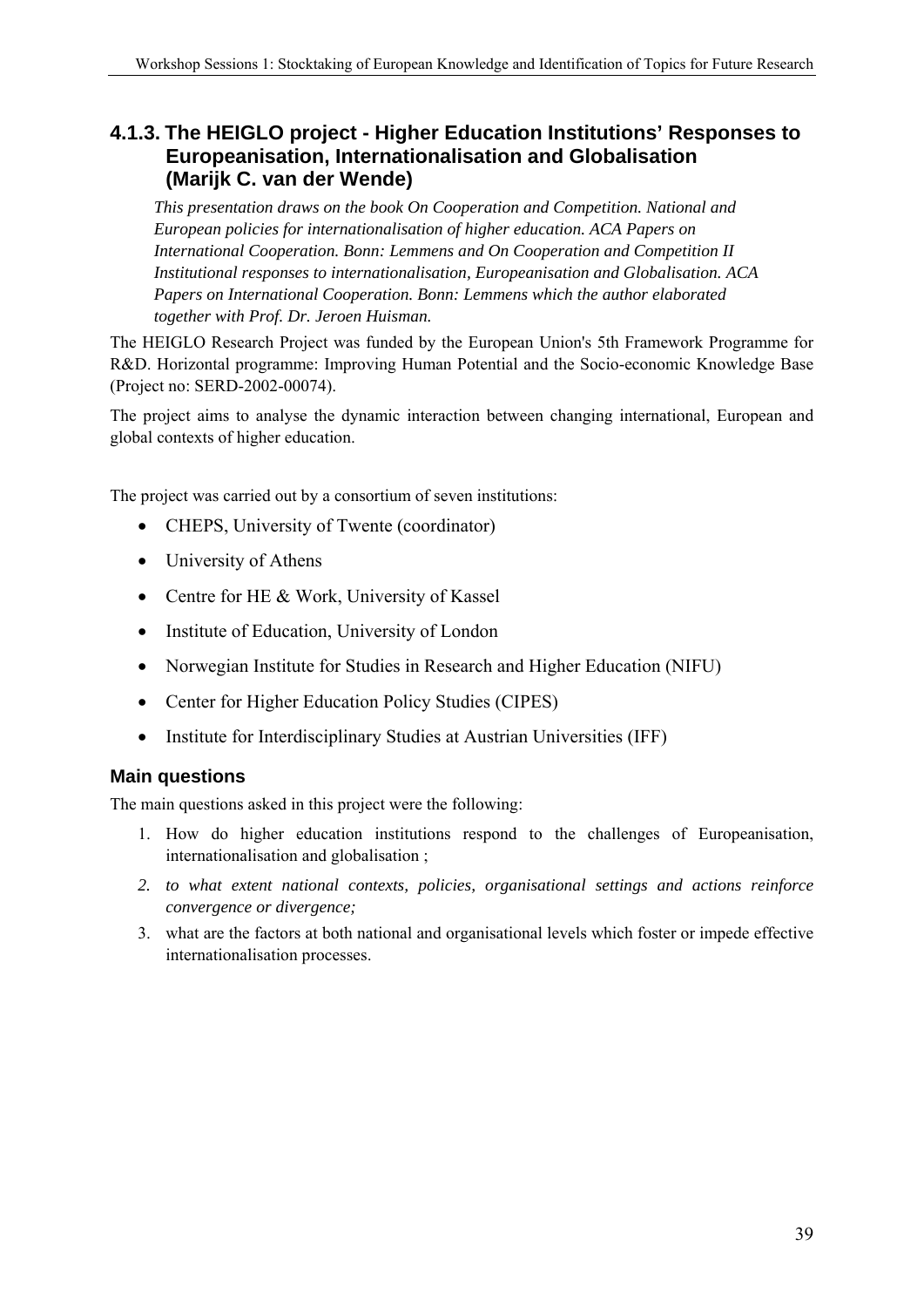#### **Two phases**

In a first phase, the project undertook an analysis of governmental policies for internationalisation in seven European countries (Austria, Germany, Greece, The Netherlands, Norway, Portugal and the United Kingdom) and of the policies of the European Commission. The second part of the project looked at the implementation of internationalisation in a number of universities and other higher education institutions in the seven countries mentioned above. In other words, it provided the institutional mirror image to the national and European policies.

### **Objectives**

In detail, the objectives were to:

Develop a theoretical understanding and a knowledge base regarding the forces of Europeanisation, internationalisation and globalisation relevant for higher education institutions. The available theories and concepts as well as the major reviews and inventories of the actual conditions will be analysed.

Analyse in selected European countries: Austria, Germany, Greece, the Netherlands, Norway, Portugal and the United Kingdom (a) the views and rationales for Europeanisation, internationalisation and globalisation underlying national policies for higher education, as well as (b) the actual policies and regulatory frameworks and means aimed at shaping the international role of higher education institutions and (c) the extent to which they foster or impede the development and management of internationalisation activities in higher education institutions.

Analyse in the same European countries (a) the perceptions of higher education institutions of the challenges of Europeanisation, internationalisation and globalisation, (b) their responses, i.e. actual internationalisation policies and activities and (c) the organisational settings in which they are implemented and the extent to which these foster or impede internationalisation.

Compare the findings from the national studies regarding (a) the extent to which national contexts, policies, organisational settings and actions reinforce convergence or divergence in internationalisation policies and activities of higher education institutions in Europe, and whether and how the existing variety reflects the diversity of tasks and functions of individual higher education institutions in general, and (b) the factors at both national and organisational levels which foster or impede effective internationalisation processes.

Formulate on the basis of the above recommendations to policy makers at the institutional, national and European level concerning effective policy co-ordination and management in internationalisation of higher education.

#### **Structure of the project**

- Theoretical framework and state of the art synthesis
- National and European Union updates and analyses of (recent) changes in higher education policies
- Comparative analysis of national updates and analyses of (recent) changes in higher education policies
- Organisational case studies and analysis in the national and EU policy context
- Comparative analysis of case studies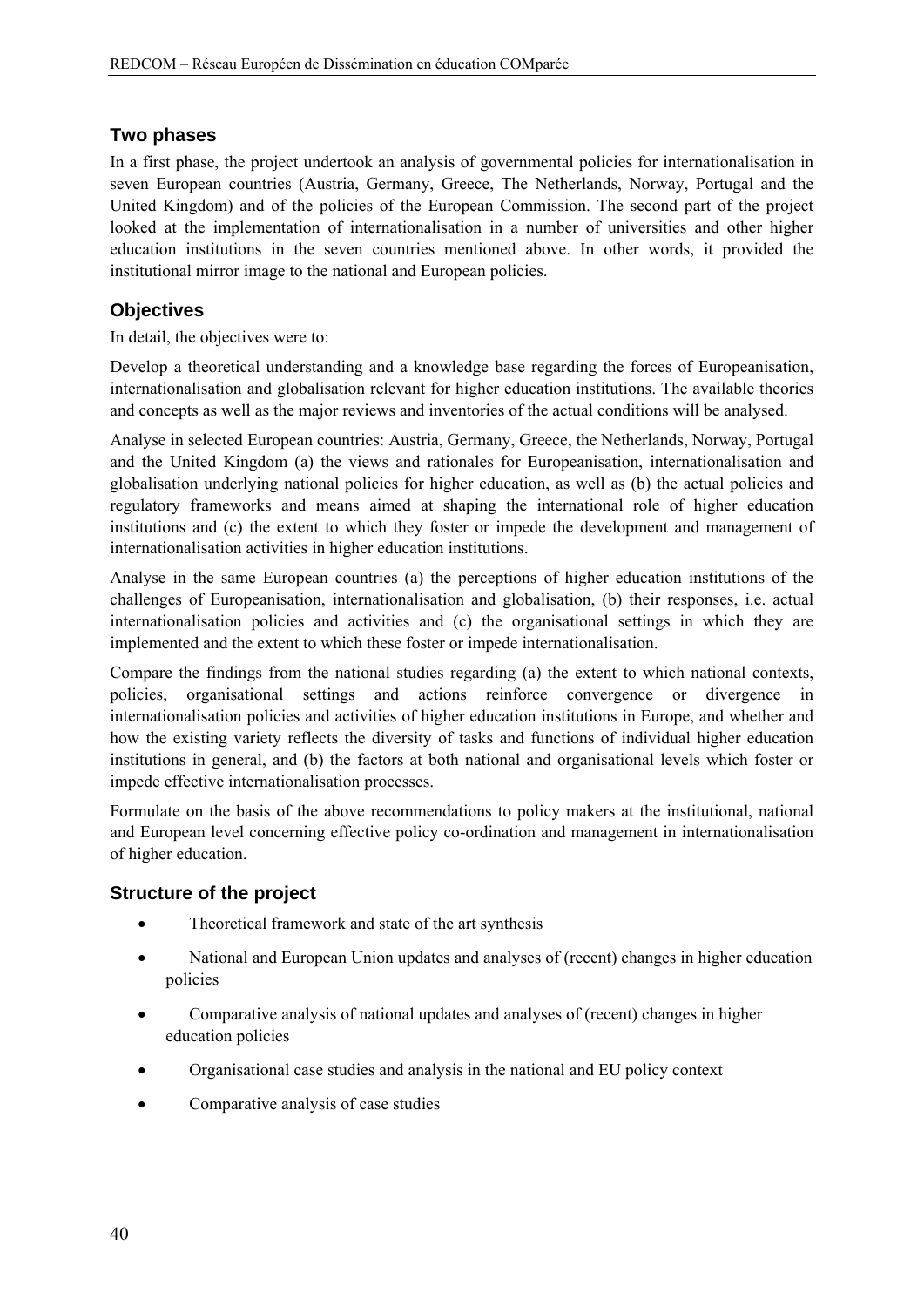# **First Phase: National Policy Updates**

The first phase of the project focussed on national policies for internationalisation of higher education in seven European countries (Austria, Germany, Greece, the Netherlands, Norway, Portugal and the United Kingdom) as well as on European-level policies in this area.

#### *General assumptions*

- National policies for internationalization are defined by the country's role and position as an international actor
- National policies for internationalization are (an integral) part of a broader set of Higher Education policies
- These broader policies may have an impact on internationalization
- Other areas of national policy may also influence internationalization
- Interplay between policies at European and national level.
- Wider international developments may impact national policies

#### *Research questions*

1

What are the views and rationales<sup>1</sup> underlying the current national policy for the internationalization of higher education? How do they relate to the overall/general higher education policy and to other policy areas if applicable? To what extent are they focused on generating more diversity or convergence in this area?

What are the current national policies and regulatory frameworks and means aimed at the internationalization of higher education? When have they been established, how do they relate to previous policies, what new plans are in the making?

What are the main effects of these policies and to what extent and how do these current national policies and measures for internationalization foster or impede the development and management of internationalization activities in higher education institutions? To what extent do they result in more diversity or convergence in this area?

Which major trends or changes in the national higher education policy context – with an emphasis on the state-higher education institutions relationship (the steering model), but if relevant also including other policy areas, have occurred recently and in what way have they demonstrated an impact (fostering or impeding) on the internationalization process, or can they be expected to do so? And how can this be explained?

How is the national policy for internationalization and higher education policy in general related to policies developed at the European level (e.g. EU programmes, Bologna process, etc.)? How are European policies implemented at the national level and to what extent and how does the national policy level affect the European level?

<sup>&</sup>lt;sup>1</sup> Rationales which are usually distinguished are: the political, cultural, academic and economic rational (Kälvermark & Van der Wende, 1997).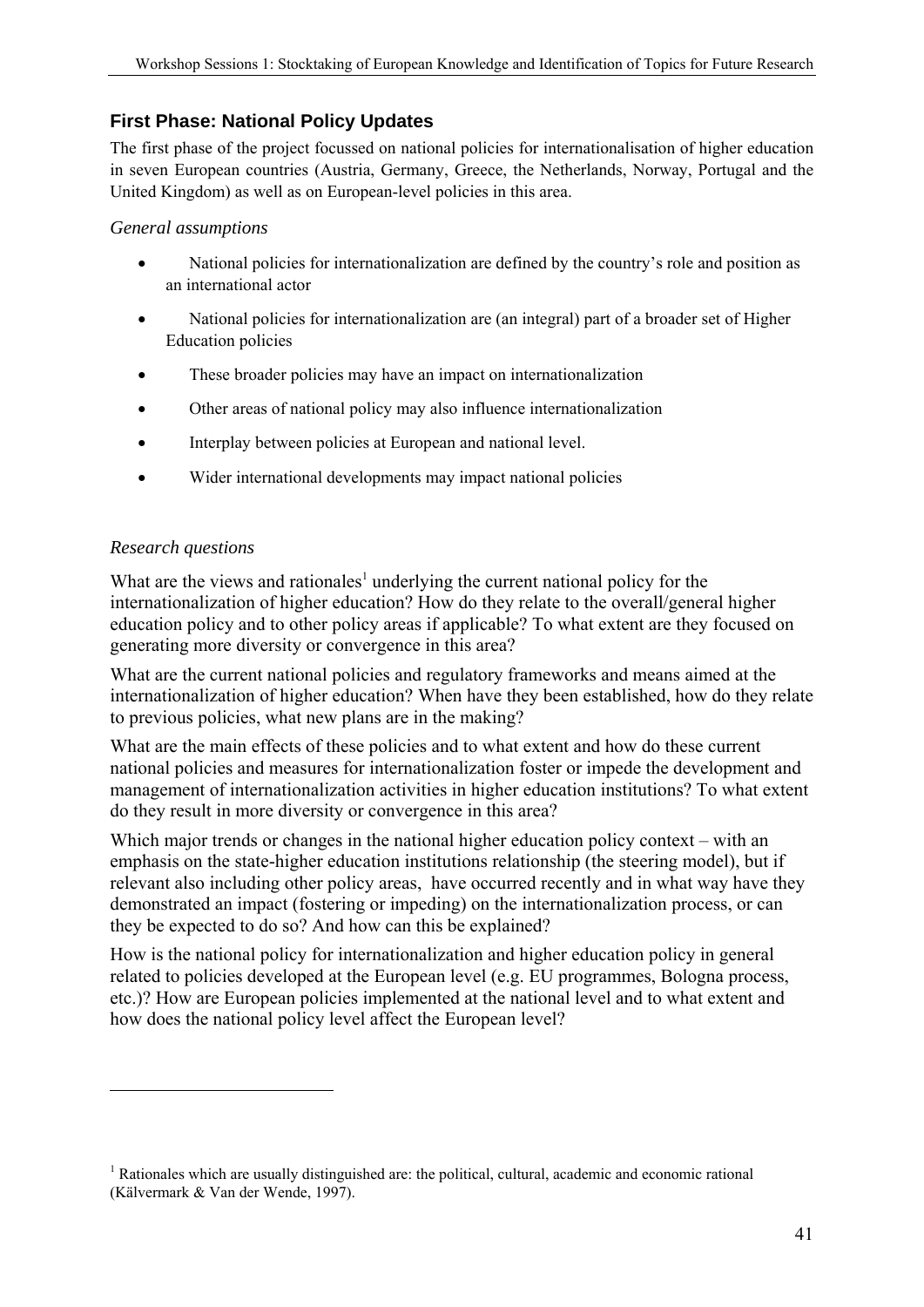Are national policy frameworks for internationalization and for higher education in general influenced by the changes in the international context (e.g. increasing competition, GATS, etc.) and if so how?

# **Second phase: Case studies on Higher Education Institutions**

The aim of this phase was to analyse in the seven European countries

- the perceptions of higher education institutions of the challenges of Europeanisation, internationalisation and globalisation,
- their responses, i.e. actual internationalisation policies and activities and
- the organisational settings in which they are implemented and the extent to which these foster or impede internationalisation

At least five case studies were performed in each country (five case studies in seven countries, that is 35 in total).

#### *Selection of higher education institutions*

The selection took into account several (control/background) variables of higher education institutions (HEIs) based on the theoretical framework and on the aim of representation. The selected HEIs vary with respect to their size, age, their geographic location their mission (teaching - research, university non-university), the range of disciplines offered (specialised - comprehensive), and the nature of the organisation (public - private).

This led to a selection of cases that can generally be categorized into five groups:

- Alpha: universities : large major national universities that teach and do research in a wide range of disciplines. They are usually among the oldest universities in the country and located in a major city.
- Beta: universities: younger and mostly smaller than the previous group, bat they are also involved in both teaching and research
- Gamma: these institutions are more professionally oriented in their teaching and less involved in basic research. Many of these have a regional focus.
- Delta: specialised institutions, involved in mainly in one discipline (e.g. arts, business, technology)
- Epsilon: this group compromises the "odd cases" that are difficult to place in the previous groups but were included because of the particular interest in internationalisation (e.g. open university, international institutes)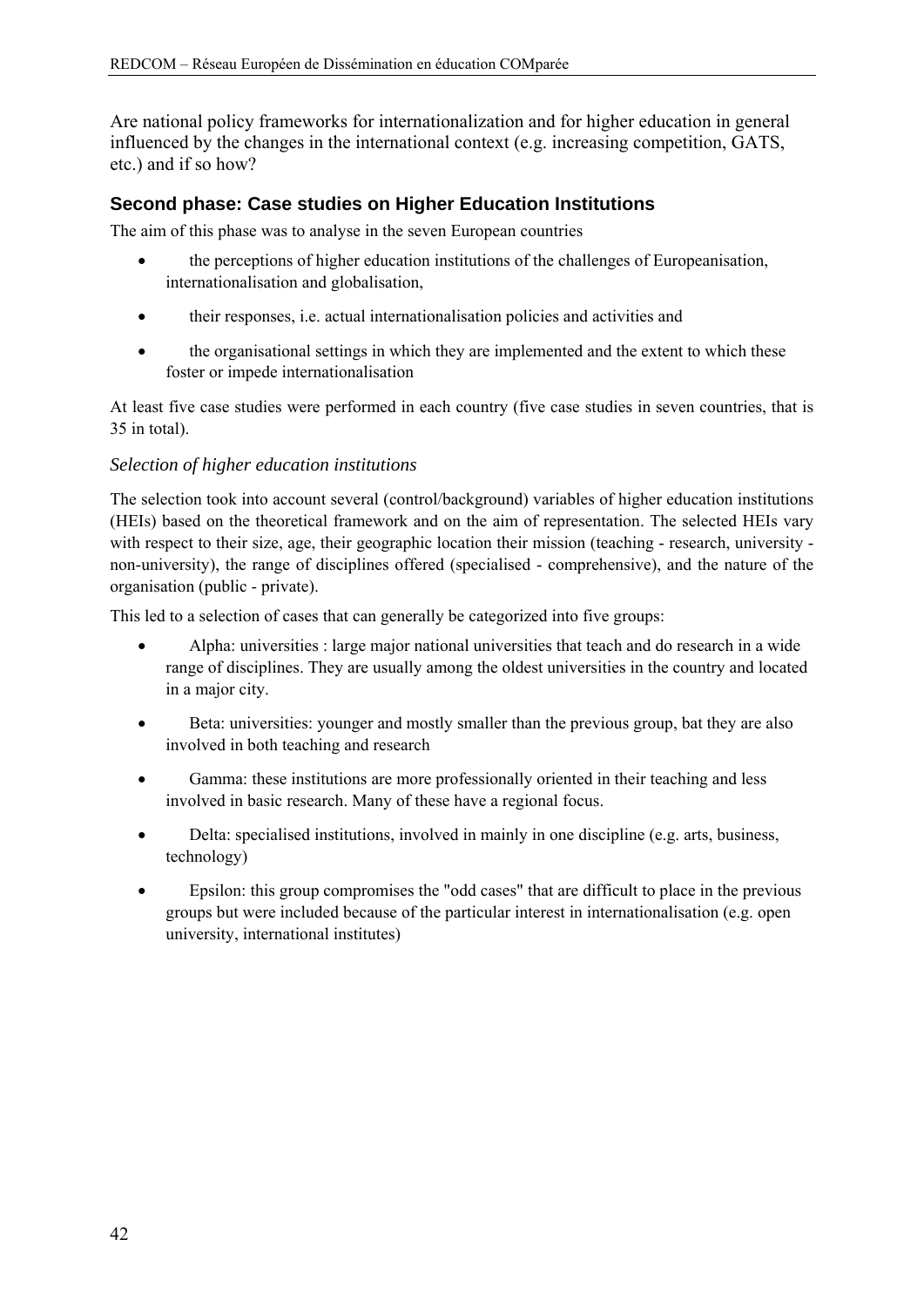#### *Data collection:*

The starting point for the empirical work was the data previously gathered in phase one of the project on national policies of internationalisation. These already describe an important part of the HEIs. Specific data on these case studies were gathered along two lines: organisational data and interviews.

The case study HEIs were asked to provide documents setting out both the main building blocks of the organisation and their activities and policies regarding internationalisation (e.g. mission statements, strategic plans, policy documents regarding internationalisation, EPS, etc.). In addition, interviews were held with key actors in the HEIs, including academic staff, managers/administrators/leaders, support staff and students.

#### *General questions:*

- How do actors perceive the challenges of internationalisation / Europeanisation / globalisation?
- To what extent (and how) are external changes (e.g. new regulation) fostering or impeding internationalisation?
- How is the organisation responding in terms of internationalisation policies and activities?
- In which organisational settings are these implemented and to what extent are they fostering or impeding internationalisation?

## **Main findings**

#### *Internationalisation is entering a new phase*

It is apparent from this study that internationalisation of higher education is entering a new phase. No longer is it mainly about student and staff mobility, though these remain important. Rather as a key activity in the knowledge society higher education is becoming a key player in a wide range of international relations policies.

The reports from the seven countries illustrate that all higher education systems are undertaking changes in response to the challenges of internationalization and globalisation. However, most respondents in all countries do not differentiate conceptually between internationalisation, Europeanisation and globalisation.

A few universities aspire or have a strategy for becoming recognised global players. These universities understand internationalisation as being related to worldwide competition among elite universities.

The majority of interviewees involved in institutional policy making, in all countries taking part, acknowledge both the changing landscape and the trend towards heightened competition in education. However many consider an internationalisation strategy based on global competition as either out of reach or undesirable. The main internationalisation activities developed in most universities and colleges do not explicitly aim to position them as global players. Many higher education institutions undertake internationalisation activities in the more traditional context of cooperation and networking (in research and teaching) for mutual benefit.

#### *More economically oriented rationales*

In general, the trend towards more economically oriented rationales for internationalisation is persisting and in the UK especially it now appears to be the dominant driver of Higher Education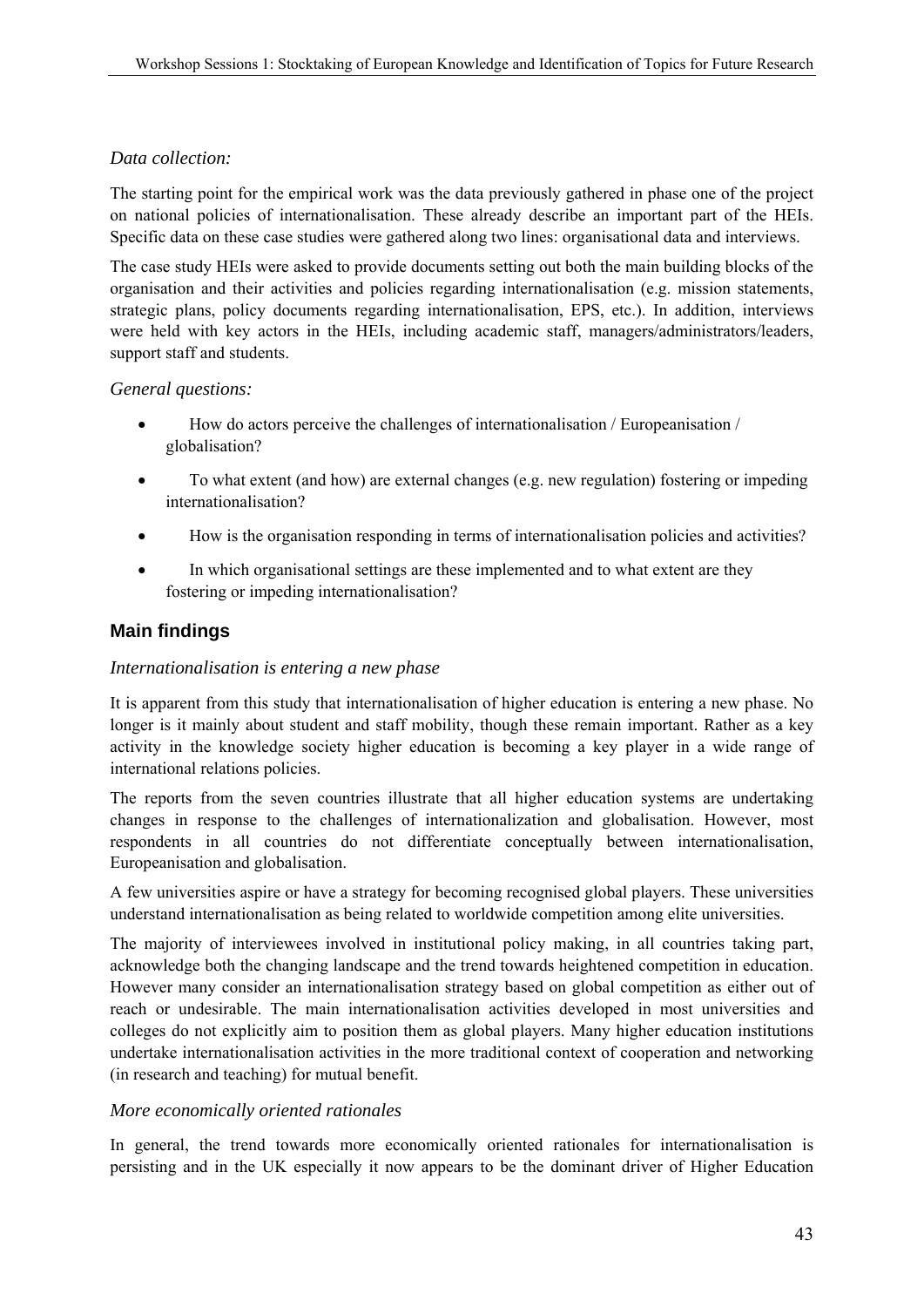internationalisation policy. Most of the other countries in the study are moving in a similar direction but more slowly.

However several distinctions need to be made. First, economic rationales may be related to the aim of improving the international competitiveness of the higher education sector itself or, as a result of the importance of higher education for the knowledge economy, to the aim of enhancing the international competitiveness of the national economy. Second, different approaches and models are chosen to achieve these aims, ranging from straightforward competition to European wide international collaboration to help improve the performance of European universities generally. There are many forms of international interactions between these two extremes, for example, bilateral arrangements between countries and between universities and development assistance to third world and to transition countries. In the view of many actors, the competitive form can be related to the concept of globalisation and the collaborative form to the concepts of internationalisation and Europeanisation. Tensions between these two concepts are visible particularly in discussions of the GATS issue.

#### *Degree structures and Quality Assurance*

Quality Assurance plays a part in the international activities of several case studies. In some countries new developments in internationalisation are combined with developments in internationalising quality assurance. Most HEIs that are participating actively in the Bologna process are concerned with the harmonization of degree programmes and the proposed structure of Bachelors/Masters degrees. This attempt to harmonise degree programmes is related to quality assurance in the sense that greater harmonization across Europe should enable institutions to ensure the compatibility of their programmes with similar institutions in other countries and offer improved credit transfer capabilities for students.

#### *Impact of the Bologna declaration – still diversity*

The Bologna Declaration is an important example of European development which has had much influence on national policies of the countries in the study as well as in the higher education institutions, often mediated through the national policies. In some countries as the Netherlands, Norway, Austria and Germany, the Bologna framework has been largely implemented throughout the national systems. There are, however, some differences in the responses of individual institutions due to well-established characteristics of certain sectors of the national higher education systems.

In contrast to the countries which have gone some way towards the adoption of the Bologna framework are the responses of higher education institutions in some other countries, such as Portugal, Greece, much disagreement and uncertainty and these countries have not passed legislation requiring the institutions to respond. In Portugal, Greece, therefore, and also England, the actors interviewed in the case studies indicated that responses to the Bologna degree structure reforms have varied in accordance with institutional strategies.

#### *International / European ---- national HE policies*

In general, internationalization policies foster the international activities of the case studies. Alongside general national policies, regulations and developments are important factors shaping many of the international activities within each category of institution in this study. The seven countries differ markedly in the ways in which the national cultural, legal, financial and administrative contexts and system structures are an influence on the activities of individual institutions and their responses to internationalisation issues.

There are some characteristics of certain types of institutions that have led to broadly similar responses between HEIs in the seven countries; but it is very clear that the national contexts do strongly influence all institutions, and not necessarily in a positive sense in terms of increasing the international activities of the institutions.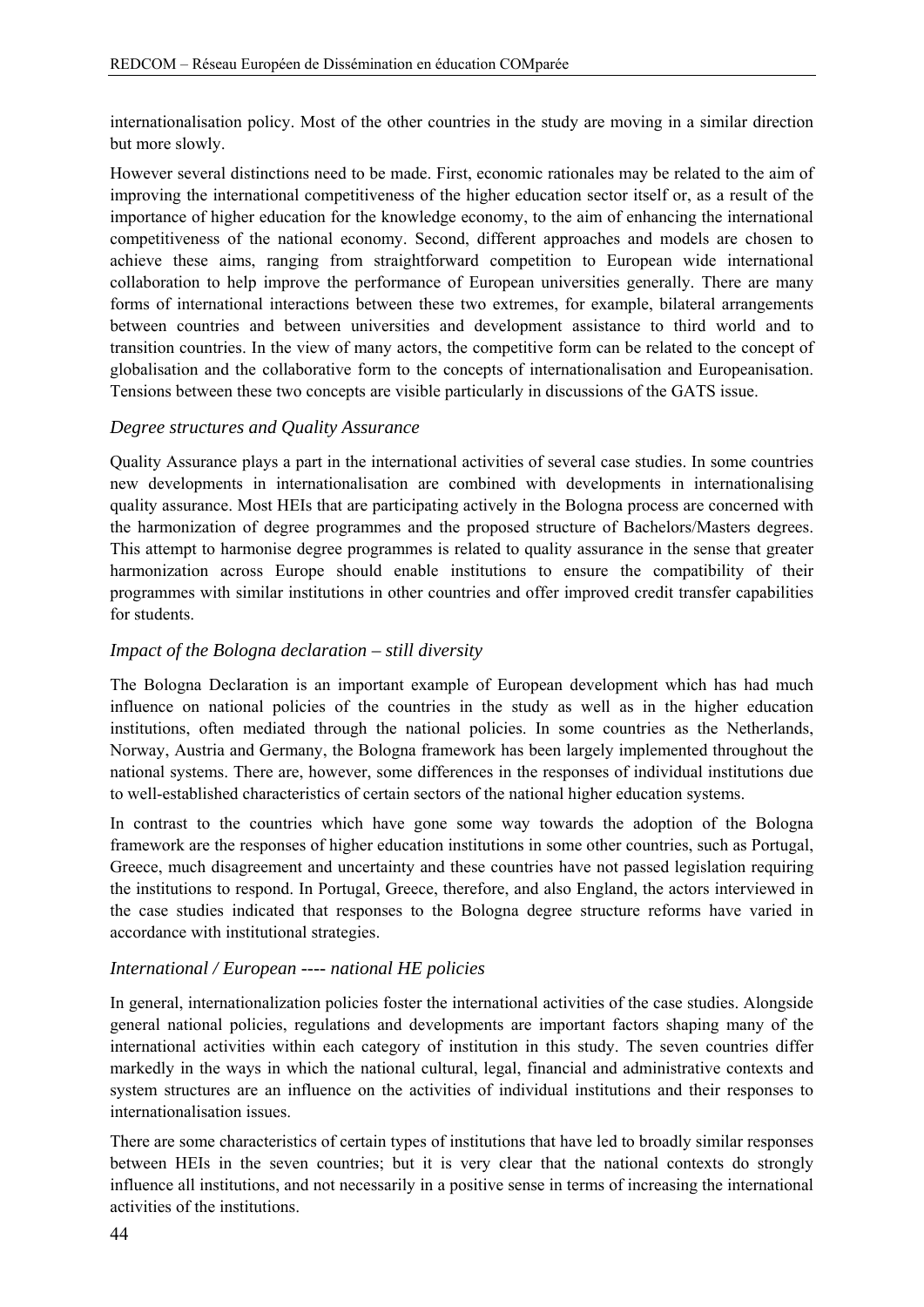Several European policies and international developments have had an influence on the internationalization of the case study institutions. The most frequently mentioned developments and policies are the ERASMUS / SOKRATES programme, EU research funds and the Bologna Declaration. In some countries the ERASMUS programme opened up possibilities to the universities and colleges which would not have been possible without the programme.

#### *Internationalisation – drivers at institutional level*

International activities reflect different national traditions, institutional histories and missions. The national chapters show that internationalisation is seen as related to institutional profile building and the position the institution seeks in global, European, regional or local hierarchy. The main drivers of internationalisation activities result from the pursuit of four main goals. The weight given to each of the goals varies very considerably between institutions.

- The university aims to be a global player with worldwide standing and reputation in an open and highly competitive education market
- The institution or faculty wishes to consolidate or raise its reputation and standing in the EU or a cross-border region.
- International activities, especially the recruitment of foreign students, are seen as being important or even necessary for the survival of a faculty or programme of studies.
- A belief that involvement in international work, especially in the attraction of international finance to the local area, enhances the reputation and standing of the HEI or faculty locally and nationally
- These drivers relate to different internationalisation strategies; they are not mutually exclusive and may coexist within an institution or a country.

#### *Embeddedness of institutional behaviour in the national context*

Despite all the research demonstrating the growing importance of internationalisation, and even more the rethoric in this respect, higher education institutions' behaviour (including their internationalisation strategies) are (still) mostly guided by national regulatory and funding frameworks. For internationalisation in particular, historical, geographic, cultural and linguistic aspects of the national framework are of great importance.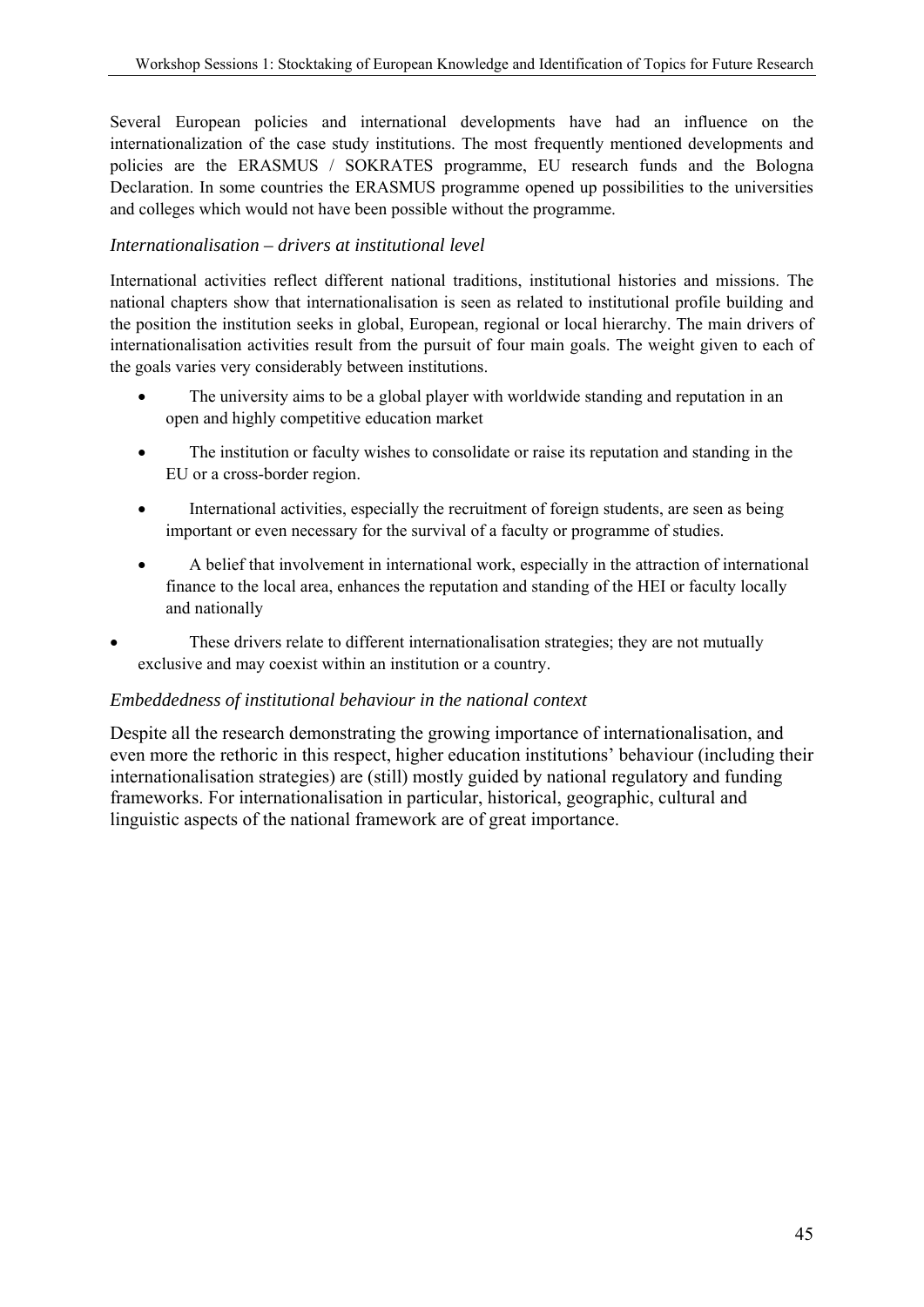# **4.1.4. Discussion and Outcomes (Jake Murdoch)**

The main question running through the workshop was the articulation between higher education research and EU policies. The first input was a presentation giving an overview of projects supported by the Framework Programme. The question of relevance of the EU-funded projects to current policy issues and to future research directions was raised. The overview was complemented by two presentations of two different types of projects both implemented under the Framework Programme. The first presentations examined difficulties of implementing comparative research on higher education: How can international comparative data be produced? The second presentation focussed on the implementation of country studies in different European countries on the challenge of Europeanisation and Internationalisation for higher education institutions.

During the following discussion, the different nature of the presentations enabled a broader perspective on higher education research rather than the simple reference to specific research findings.

#### *Articulation between higher education research and EU policy*

The point was made that EU policy makers need feedback regarding what types of research have been underdeveloped so far. A discrepancy between certain themes underlined in the EU policy and actual research can be explained by a time gap between the implementation of research projects and present policy issues. To overcome this time gap, a new structure is needed to adapt research projects to new policy issues.

#### *Coverage of countries in European research*

It was stated that unfortunately the same countries were covered frequently by existing data collections (e.g. Germany, France). Other countries should be represented adequately in European research to ensure a broader and more complete basis of knowledge

#### *Thematic continuity in European higher education research*

Building a knowledge base of higher education should be based on a continuity of research themes (e.g. Lifelong learning, higher education and work) and not follow the "theme hopping" of the European Commission. It was argued that the European Commission itself sometimes seemed unsure regarding which themes to follow. A general observation was, however, that the area of education is getting stronger within the EC.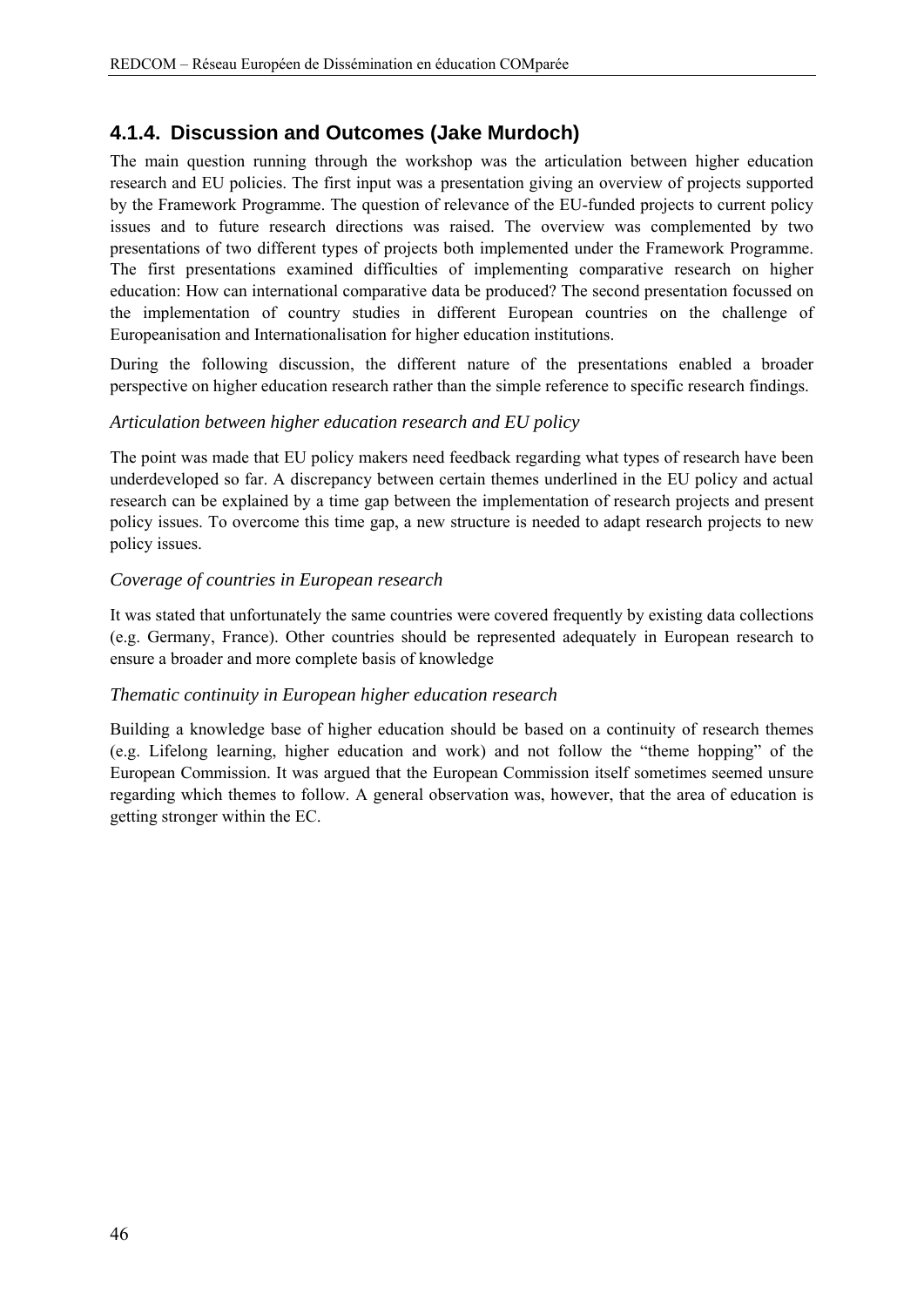# **4.2.** Workshop B: Lifelong Learning

# **4.2.1. Issues for Research and Policy-making – Lifelong Learning (Jean Gordon)**

The focus of this short presentation is the purposes and outcomes of EU-funded research and development work in the field of education and training within a perspective of lifelong learning. The aim of the presentation is to propose a series of issues for discussion and reflection. My perspective (as someone involved in policy analysis/expertise "on the ground" and evaluation, rather than in research) is to ask:

- What is specific to work funded by DG Research? What do the research projects contribute in addition to other types of work supported by EU funding (pilot projects, action-research)?
- Does research funded by DG Research under the Framework Programme constitute a "better" knowledge base?
- Is the knowledge generated by this type of research used, how and by whom?
- Are there real differences between projects funded by Equal, Socrates and Leonardo and projects funded by DG Research in terms of the thematic focus, the partnerships and the outcomes?
- Has there been anything new in the last five years? One impression is that Adapt and Employment projects implemented in the mid nineties already drew the same conclusions and gave the same recommendations, albeit from different perspectives, as recent projects conducted under the Framework Programme. Why is there the impression of "nothing new"?

The central question is: **What knowledge base do we need in order to move forward the broad agenda of inter-connected, comprehensive and integrated systems of lifelong learning?** 

## **Issue 1: What types of research on lifelong learning have EU-programmes tended to fund?**

Essentially the EU funding is focussed on the underpinning characteristics that are generally accepted to be the necessary support for lifelong learning, for example recognition of learning, access and equity, formal /informal, new forms of learning. The following issues around specific populations or sub-sectors of education and around issues of practice are concerned: skills (basic skills, updating skills, new skills…), disadvantage, youth transition from school to work, gender, older workers, access, support (e.g. guidance).

#### *Examples of the substantive areas on which there have been many activities and there are specific recommendations arising from all programmes:*

- **Access issues**: addressing different populations differently, need for support, crucial role of guidance: HE, low skilled, basic skills, disadvantaged groups, etc. include:
- **Overcoming barriers**: the different types of barriers, range of measures including workplace learning
- **Disadvantaged groups:** individualisation, the time factor,
- **Gender**: good practice in training (technical jobs for women,)
- **Recognition and validation** of formal/non-formal etc.: locations of learning, types of learning. adult certification, credit, NQFs.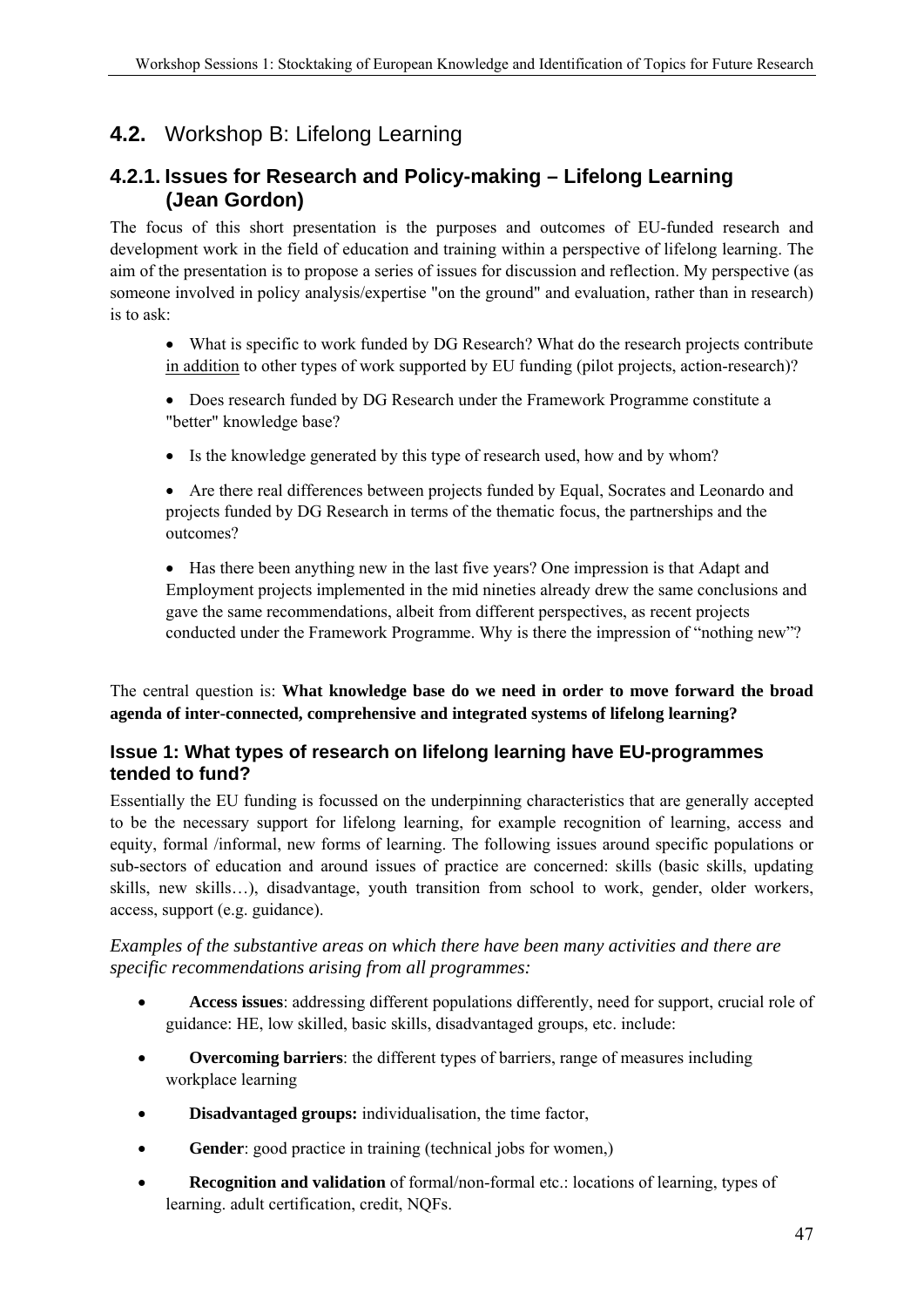- **The role, uses and outcomes of work practice:** developing a sense of responsibility, positive context for students to learn. Part of the employability agenda. From one point of view it is linked to making learning relevant to work and from another to confidence, workplace based e-learning, recognising the contribution of the workplace, etc.
- **Quality:** such as accreditation of courses or providers.
- **Locations of learning:** distance, e-learning, technology-enhanced. Informal and nonformal. Broadening locations of learning means their recognition and acceptance as such.
- Etc.

#### *What types of research on lifelong learning do EU-programmes are not funded by EUprogrammes?*

As far as I can determine, the issues of:

- Processes of change
- Strategies for change
- Funding strategies

are not funded by EU-programmes though the documents of the European Commission on the Lisbon Summit continue to say as, did OECD 5 years ago, that inter-connected, comprehensive and integrated strategies are missing. One conclusion appears to be that there is support for research on the content of change or innovation, but less on the process of change.

#### **Issue 2: Are the same results produced again and again or can any advances in the research agenda and outputs be identified?**

The key question is whether funded projects produce the same results repeatedly or if there has been any advance in the last ten years both at the level of projects funded by EU-programmes and at the national level. Which factors influence an advance, e.g. political will, organisational and structural constraints, and technical problems?

What research is there on the use of EU" instruments"?

#### *Examples of EU instruments addressing the political and structural issues*

- Establishing instruments to support mobility and transparency of qualifications Europass (diploma and certificate supplements, common CV format, etc. )
- Indicators benchmarks, common principles for the validations of formal, non-formal and informal nearing, common principles for guidance, etc.
- Improvement of processes: building more and more structured working groups focusing on specific questions and issues consisting of country representatives and experts.

One of the crucial questions is whether these processes at EU level actually have a real influence at national level, both at policy level and at practice level (schools, secondary schooling, vocational education and training, continuing vocational training, adult education).

It is interesting to note that outside of the Commission sphere, no research appears to be conducted on the use of the EU tools. It may be too soon for research in these areas. Otherwise is it an issue of what is interesting for researchers? All of these instruments can be considered to be at the heart of the issue of "European knowledge" and shared understanding of change. This links our discussion with the debate on the use of research by policy makers.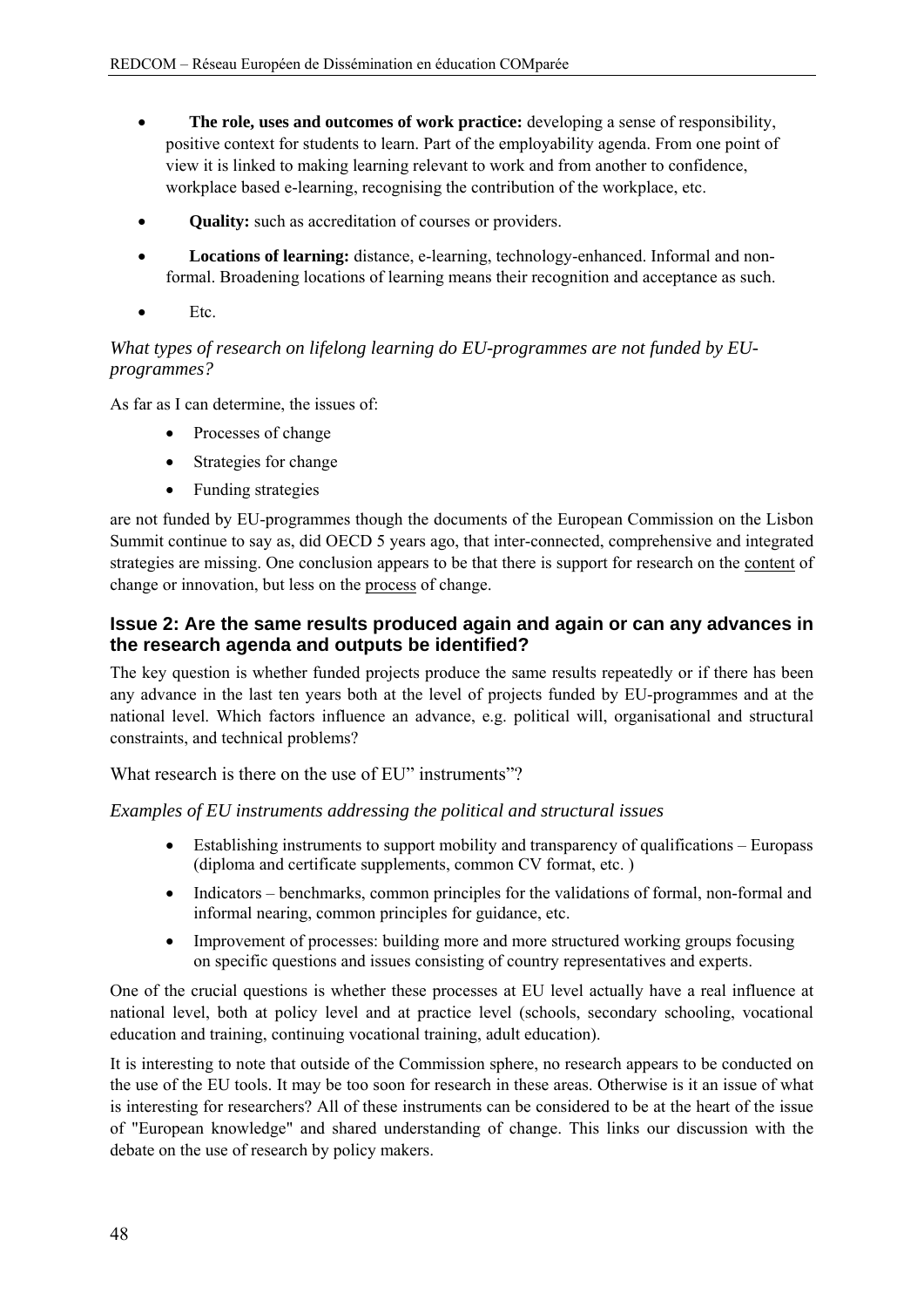In this area it might, for example, be useful to establish a more structured practice of "open method of coordination" with a view to producing research-based results and building impacts through a peer reviewing process.

#### *To what extent the "political will" moved forward in terms of the development of lifelong learning strategies which have some recognisably European characteristics and shared features?*

- How can research contribute to it?
- Can it contribute a better understanding of the real/possible tensions between national policies and priorities and those of the EU?
- What does the arrival of the new member states change?

## **Issue 3: Partnerships in projects funded by DG Research**

- Research projects funded under the Framework Programme of the EU are mainly conducted by research centres and universities. Do research projects have the right types of partnerships **to make an impact**? Does the mix and structure of partnerships matter in terms of addressing the decision-makers?
	- Different mixes of partners can be found in projects funded in other programmes.
	- Does the kind of partnership have an effect on the nature and use of the recommendations?
	- Are research recommendations less focused and specific than in the more practiceoriented projects even if these projects were carried out with the same ppulations and reached similar conclusions?

# **Concluding Remarks**

Issues such as access, recognition, barriers, and disadvantaged groups have been tackled by research projects extensively. There are plenty of results available:

- National research, initiatives, pilot schemes, legislation
- European projects, research, working groups, etc;
- The process issues are less clearly present.

#### *Dissemination and implementation of research outcomes*

"Knowledge" on lifelong learning is produced by a range of different types of funded projects. How is it used? What are the reasons if it s not used? In which ways is this knowledge packaged or expressed? Transmission of knowledge can take place among like minded groups - from practitioner to practitioner and from researcher to researcher. This kind of transmission also crosses borders and increasingly so. But what about channels to the policy level, to the "deciders"? Is it perhaps more likely in the case in projects funded under Interreg or EQUAL, because of the different nature of the partnerships.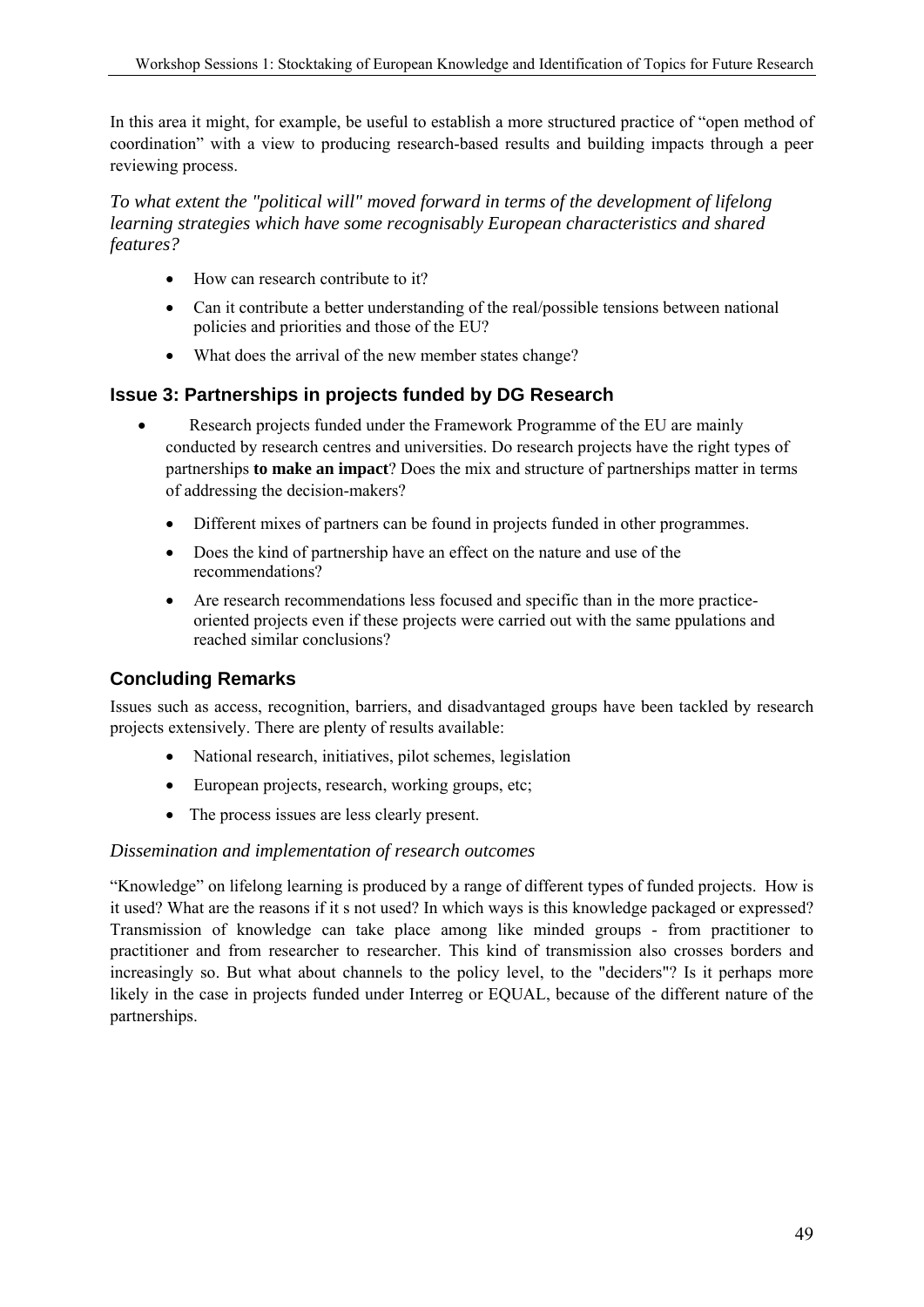#### *Suggestions for discussion (and to DG Research):*

- There appears to be a lack of synergy among the different DGs -. Synergies at the level of researchers and practitioners via projects but how can this be consolidated at the higher level?
- Could/how could the open method of coordination be used in terms of producing results and impacts / peer reviewing approaches ….Do clusters serve the same purpose?
- If policy-oriented outcomes are the objective, then is a shift in requirements needed with a move from "what do you recommend? " to "what will you do to move the recommendations forward?"
- Should there be visible benefits to the broader community? (This again begs the question about the role and position of research in education )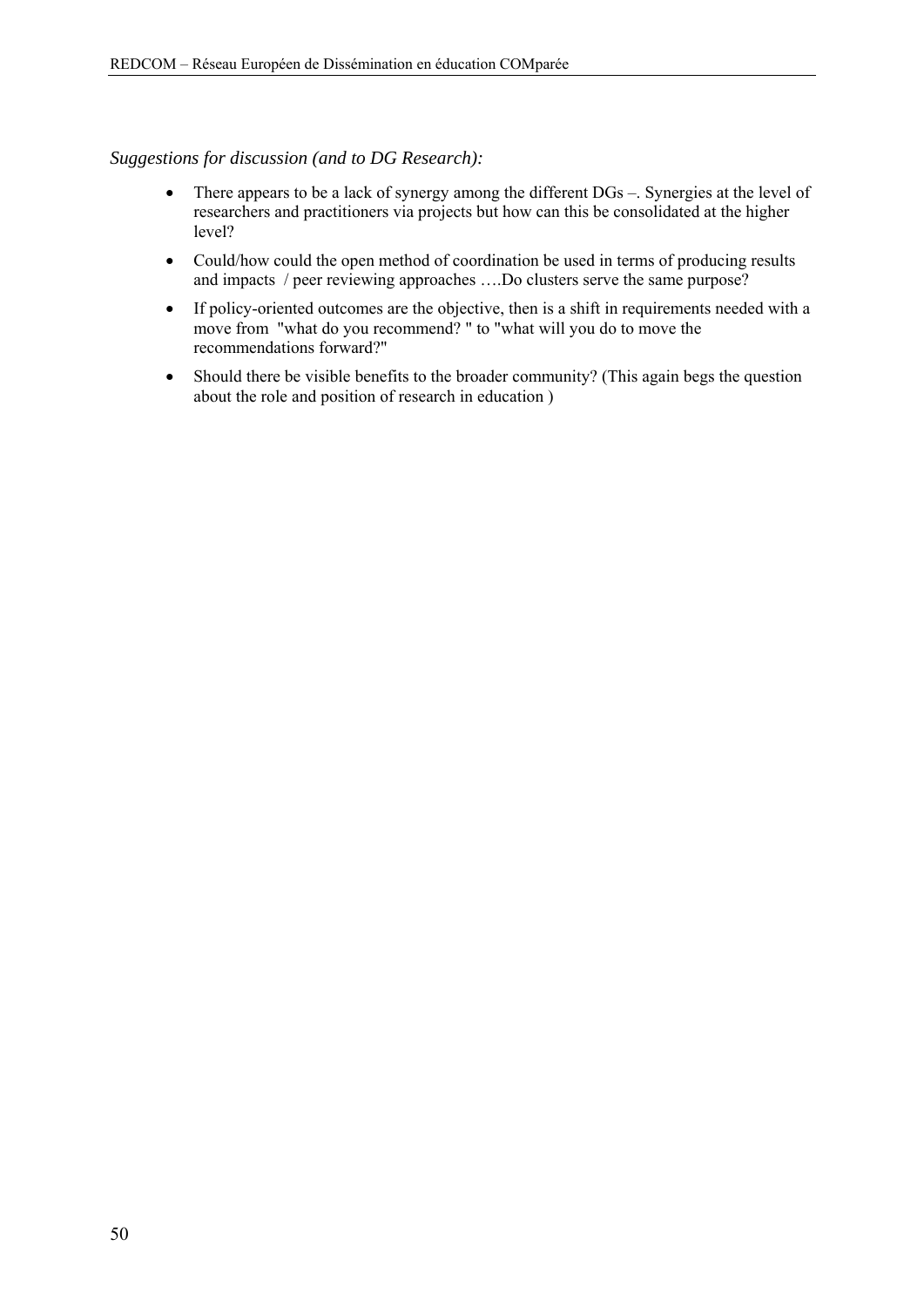# **4.2.2. YOYO project - Motivation for Lifelong Learning Through Participation? Findings of the Project Youth Policy and Participation (Andreas Walther)**

# **Objectives**

My contribution is mainly concerned with the perspective of individuals and their motivation to engage in lifelong learning. The project Youth Policy and Participation' (YOYO) has been concerned with the problem of young people's motivation in their transitions from school to work. Especially, young people with low qualifications are confronted with a lack of alternatives and high pressure of adaptation. Many react to this by disengaging not only from the labour market but also from formal education, training or counselling. A basic assumption of the YOYO project therefore was that motivation is perhaps not determined but strongly influenced by social structure (opportunities) – as well as by institutions and policies. Apart from analysing young people's motivational careers the key question of the project was whether participation in the sense of real influence on the own trajectories of learning, working and support can be a way of facilitating motivational change. This means that we tried to bridge the gaps between youth research, labour market research and learning theory – and in fact of felt to sit between all chairs. The project was funded under the Fifth Framework Programme and involved nine countries: Denmark, Germany, Ireland, Italy, Netherlands, Portugal, Romania, Spain, and the UK. It consisted of two main research steps:

exploratory interviews on the transition experiences of young people who are at risk of disengaging comparing them to those with choice biographies like young entrepreneurs;

case studies on projects addressing young people's transitions to work in a participatory way by document analysis, expert interviews, video tapes and interviews with young people on their experiences in the case study projects.

# **Participation and citizenship**

Like lifelong learning participation has become one of the buzz words in current policy discourses reflecting a concern about citizenship and social cohesion, especially with regard to so-called disadvantaged youth. However, if we look how the concept of participation is referred to – for example in EU policy discourses – we find a broad range of meanings across different policy sectors which can be distinguished as 'soft' and 'hard':

We may start from the soft end with the area of youth policy, i.e. youth work but also youth councils and youth organisations. In the Commission's White Paper on youth … It must also be extended to include young people who do not belong to associations. Young people are addressed as individuals in a perspective of empowerment (EC, 2001). The reliance on non-formal education stands for the belief in the potentials, abilities and interest of young people to learn and represents the main way of participation. Youth policy is 'soft' because it is voluntary, in most cases related to the areas of leisure and culture, and operating with limited funds on the local level.

If we shift towards *education and training* we find that schools or training schemes generally do not or only marginally allow for the active influence of young people. Although, in the discourse of *lifelong learning* individuals have been re-discovered as subjects who only engage in learning if it is relevant for them and if they can reconcile it with their lives, it remains unclear to what extent this will change mainstream education and training.

In the context of *welfare policies* multi-dimensional strategies of *social inclusion* suggest to address individuals in a holistic perspective. Yet, most often they are evaluated merely against quantitative indicators such as rates of poverty, activity, and unemployment. Participation rather means to be part of a system in which the relation between individual contributions and benefits is assessed.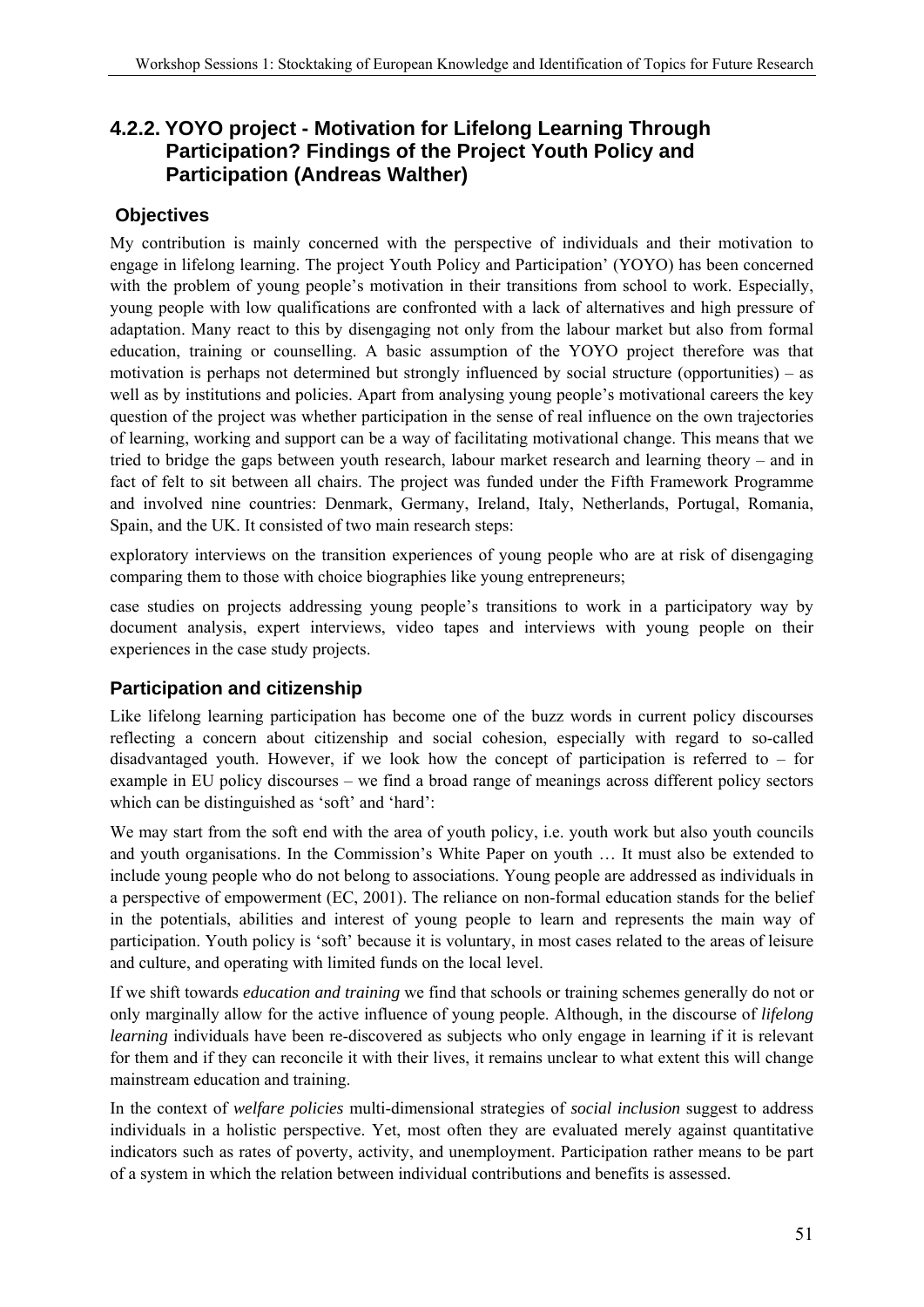Finally, we have *labour market policies* with their objectives of employability and adaptability. In this context participation means to be part of the workforce which is regulated by a market system of supply and demand.

While in the 'soft' sector participation is an integral principle of expressing one's subjectivity, in the 'hard' policy sector it is largely reduced to attendance, it is not necessarily voluntary and can be postponed after adaptive preparation, even towards low status positions.

## **Lack of experienced citizenship in lived transitions**

The starting point of our research has been the demotivation and disengagement of young people with regard to education and training, work and labour market policies. In the interviews young people reported mainly negative experiences with institutions of the transition system. They criticise school for its "standardised education" as a "waste of time". Professional orientation, careers guidance and employment service are evaluated as useless in improving their prospects. Young women complain about mechanisms of doing gender, others report of being openly discouraged and most of them do not feel considered as individuals. Some respondents could balance such negative experiences with more positive ones while for those who appeared most disengaged they added to a history of failure and disrespect in which protecting the own identity – the claim for respect – is the highest priority. This is likely to make them fail in other situations as well and to increase marginalisation. There was one clear difference: young people from Southern and Eastern Europe did not mention either negative or positive experiences with institutions except school; the structural deficit of policies for young people simply makes them feel abandoned.

#### *"We are alone! If you are lucky enough to have some friends, fine…otherwise… " (C1, male, 21)*

The assumed relation between participation and motivation is based on psychological theories according to which the main factors of motivation are the subjective relevance of a certain goal – individual needs and interests – and the subjective perception of the probability to reach this goal – a feeling of self-efficacy. The reluctance of disengaged young people to engage in their transitions to work may be explained by both the lack of subjectively meaningful options and the lack of selfefficacy which is nourished by previous experiences of failure in school or work. Thereby motivation can be seen as a key to understand the interaction between structure and agency with regard to social integration and citizenship.

We therefore look at participation in terms of biographical self-determination or *lived citizenship* (Hall and Williamson, 1999)*.* 

# **Constellations of participation in youth transition**

The aim of YOYO was to analyse examplary projects that combine soft and hard policy principles or that apply a youth work approach to labour market policies and training. Although following a biased sampling approach, it was more difficult to find such ideal type projects than we had expected. So we ended up with a broad range of projects with participation without labour market orientation on the one end of the continuum and on the other labour market orientation without participation. Between these extremes we discerned five types of projects according to their priority objectives, their concepts of participation and non-formal education, their target groups and whether they provided 'hard' qualifications or jobs or 'soft' skills:

- youth work projects with priority on participation
- projects with a priority of integration of youth at risk
- projects with a priority of preparation for education, training or work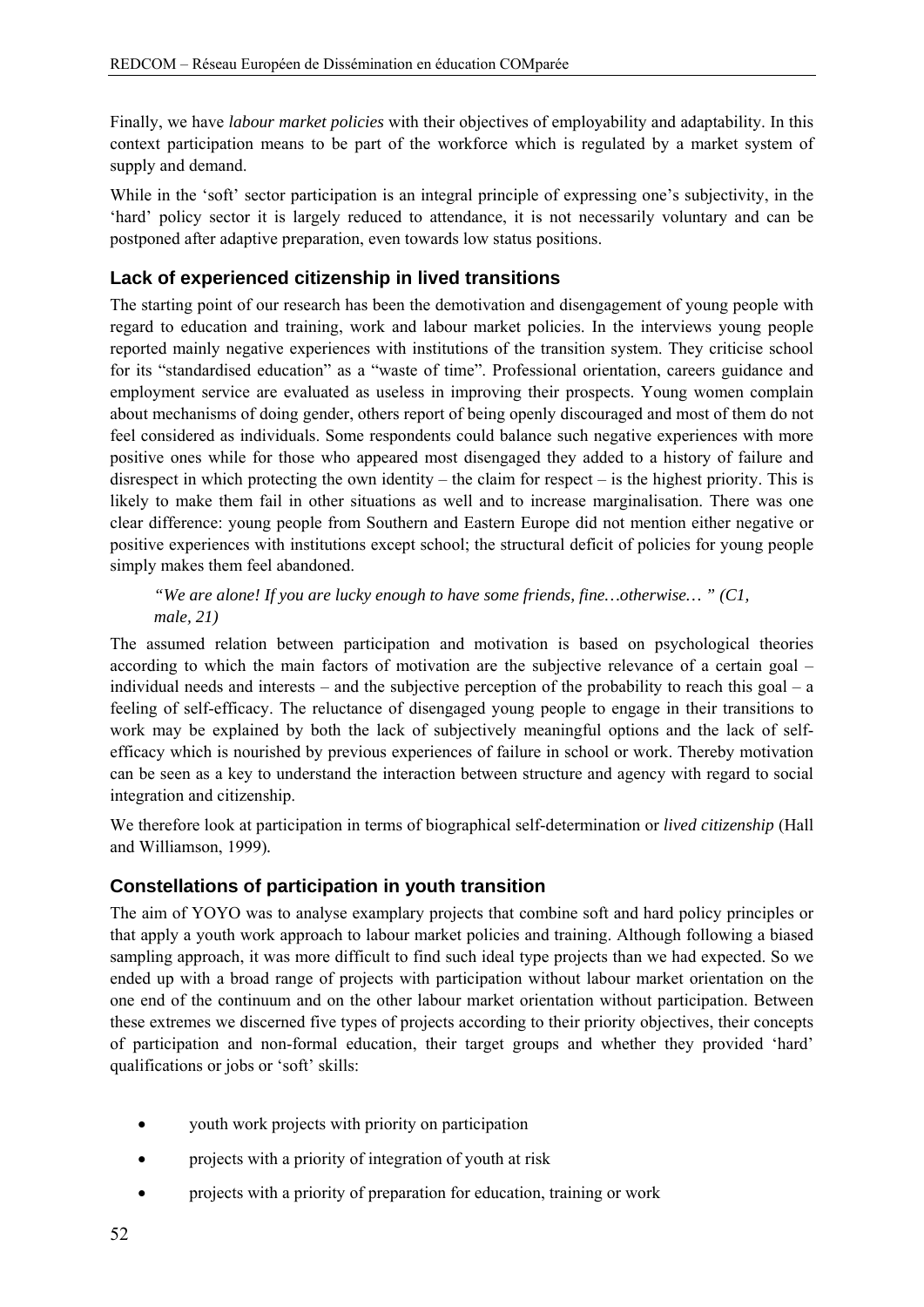- projects with a priority of training or employment
- projects aimed at providing training and employment in a participatory way

#### *Priority of participation in youth work*

Youth work projects in most cases address all youth. Participation is central and means voluntary access, involvement in decision-making as well as learning-by-doing and peer learning. However, due to a lack of reliable links to the labour market and to formal education and training it is up to the individuals to what extent they can use this for their transitions.

*Arciragazzi in Palermo (Italy)* for example operating in a context of youth unemployment reaching 60% where public structures of youth policy, training or welfare are largely non-existing, organises cultural activities and community projects to help young people developing meaningful life perspectives. While the project is not able to address young people's transitions in a systematic way some young people make careers from simple usership over voluntary work to semi-professional careers as project leaders. Project workers and young people therefore estimate the biographical potential of participation and non-formal education in terms of self-experimentation and responsibility.

## *Priority of integration of 'youth at risk':*

Some projects address young people who are seen as particularly vulnerable, for example ethnic minority youth or youth affected by 'multiple disadvantage' such as homelessness or having grown up in public care. Participation is defined very pragmatically while non-formal education shall provide experiences of success which may be transferred for example to transitions to work although this link is seldom established systematically.

*Batoto Yetu in Lisbon, Portugal*, is a project where migrant youth from the former African colonies train and perform African dance. The aim is to provide them access to their cultural identity and support them in dealing with the risks of marginalisation. According to the concept of *pedagogy of desire* (Pais & Pohl, 2003) they get the chance to exhibit skills which also in youth cultural contexts like the HipHop-scene are meaningful. They work in a 'family' as they often say and are rewarded by public visibility. The project combines non-formal with formal education as only those are allowed to perform who engage in school for which they receive support as well; an ambiguous mixture between intrinsic and extrinsic motivation which however is accepted by the young people.

#### *Priority of preparation for education, training and work:*

Pre-vocational measures explicitly address transition problems of early school leavers and unemployed youth in a remedial perspective. There is a broad diversity of formal and non-formal approaches from voluntary work to open spaces for counselling, interships in companies, individual education plans or making up with missed qualifications. Scopes of participation vary also because not in all cases involvement is voluntary but imposed by workfare policies.

The *Open Youth Education*, was a national programme in Denmark to prevent early school leaving which however has been stopped in the meantime. Supported by personal advisors students arranged individual education plans with only a few compulsory elements, while learning in non-formal contexts, peer learning and even travelling abroad were principally foreseen. Obviously, most young people had internalised the approach of an education-based life plan. They were willing to take responsibility as long as they were allowed to individually choose and experiment with life styles.

#### *Priority of training and employment:*

In many measures the prime objective is to deliver acknowledged training to young people or creating employment. In both cases formal curricula and policy objectives tend to restrict potentials of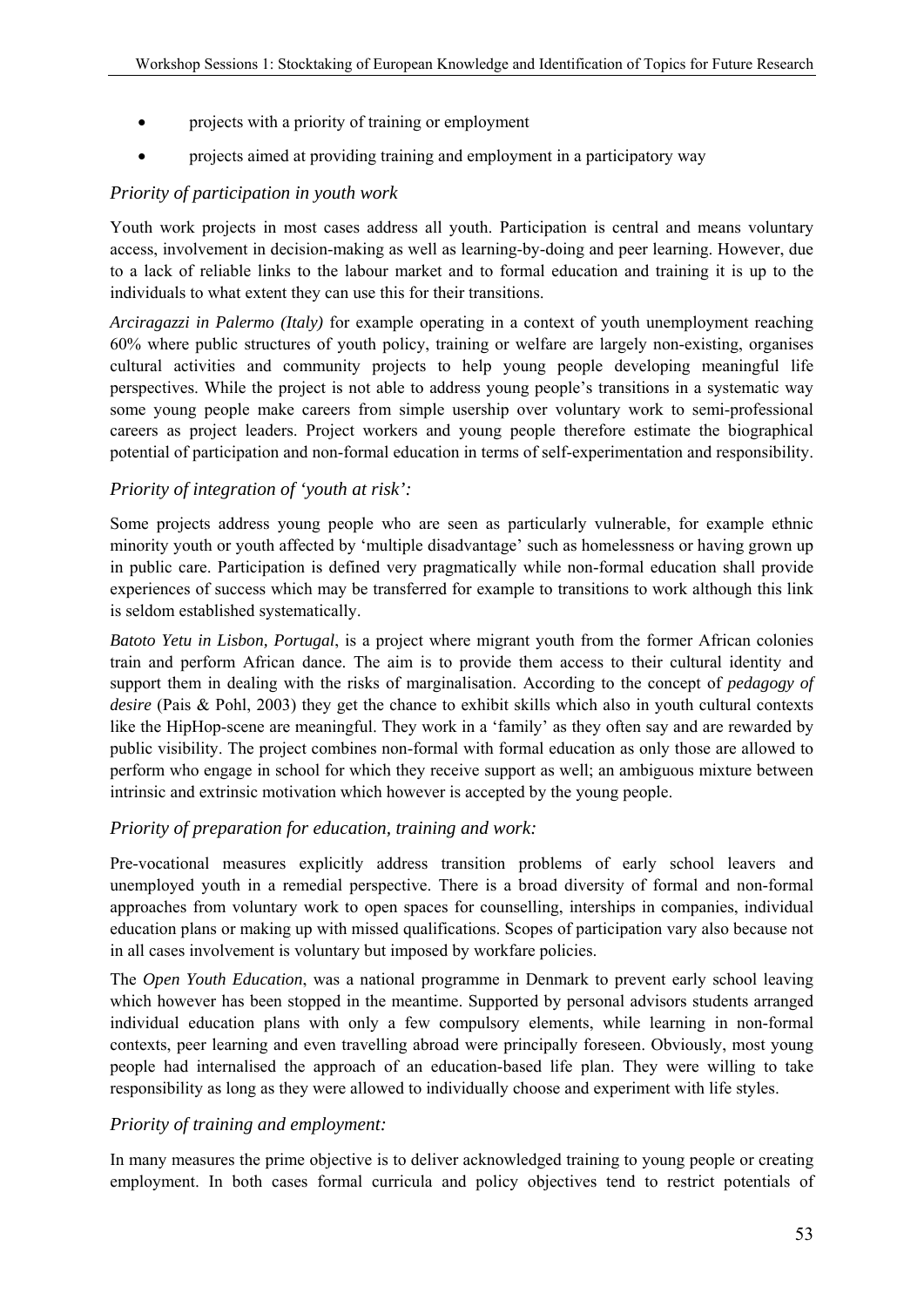participation and in some cases bureaucratic principles even inhibit the entrance of young people with severe problems.

The *Shalom project in Freiberg, East Germany,* provides subsidised employment for long-term unemployed young people in a project documenting local history of Jewish life and anti-Semitism (referring to strong nationalist and racist movements in the region). Apart from an employment contract the project provides computer skills as well as soft skills. In principle, participants have possibilities of participation in decision-making. However, as most of them are sent by the Employment Service without any alternatives, they do not realise these possibilities. They insist on just wanting a job and this one not being a real one. This reveals that participation is not a prime value but only evolves where it happens to meet individual needs and interests.

#### *Participatory training and employment projects:*

There are some projects that in fact provide both hard and soft skills. These can be training or employment projects, projects assisting youth in self-employment or programmes in which social benefits are paid 'in exchange' for engagement in socially useful activities. By combining subjective desires, pragmatic needs with jobs or qualifications and involving participants in decision-making, participation means biographical self-determination.

*Lifting the Limits* in the rural area of *Armagh, Northern Ireland* is a training programme in community development for young single mothers. The participants have an employment status securing them a wage and contributions to childcare and travel. The programme combines theoretical models and practical skills with ongoing work experience in outreach projects with other young mothers. Nonformal learning is embedded in a female peer context in which young women serve each other as support and gender role-models. At the same time the course is formally acknowledged and provides access to Higher Education in Youth and Community Work.

*"In existing arrangements, if a young person comes in, it is already clear that he will become a painter. I think that is nonsense. A young person should decide for him- or herself what he or she would like to become" (Director).* 

*"They do not learn technical skills or theory but we are teaching them how to live … Diversity in itself makes you learn. " (Project worker)* 

*"I would rather use Cityteam as a short break of looking back: what has happened lately, not talking about work or school for a while; what do I actually want to do … and what do I need for that. And then to take those steps." (Expert)* 

*"They help you overcome barriers, over which you never dared to go…. Maybe the barrier is set a bit too high, but they take care of lowering it, so that you can take the step." (L., 18, female).* 

*"Here you learn how to organise, you are thrown back onto yourself." (F, female, 19) "I choose for myself and will just look for other ways to work on my future." (D, female, 19)* 

*"They' only want to work, not to identify too much with the project, not to reflect too much on it or on themselves from an ethic perspective… They do not have access to the main content and objectives of the work." (Project worker)* 

*"The money is all right… But the project is a job-creation-scheme. Theoretically we're all unemployed." (K., female, 26)* 

*"The project can't offer me anything. Because I don't believe that once I apply for a job anybody may interest, whether or not I have copied out gravestones. The computer skills are useful, but apart from that?" (N., female, 27)*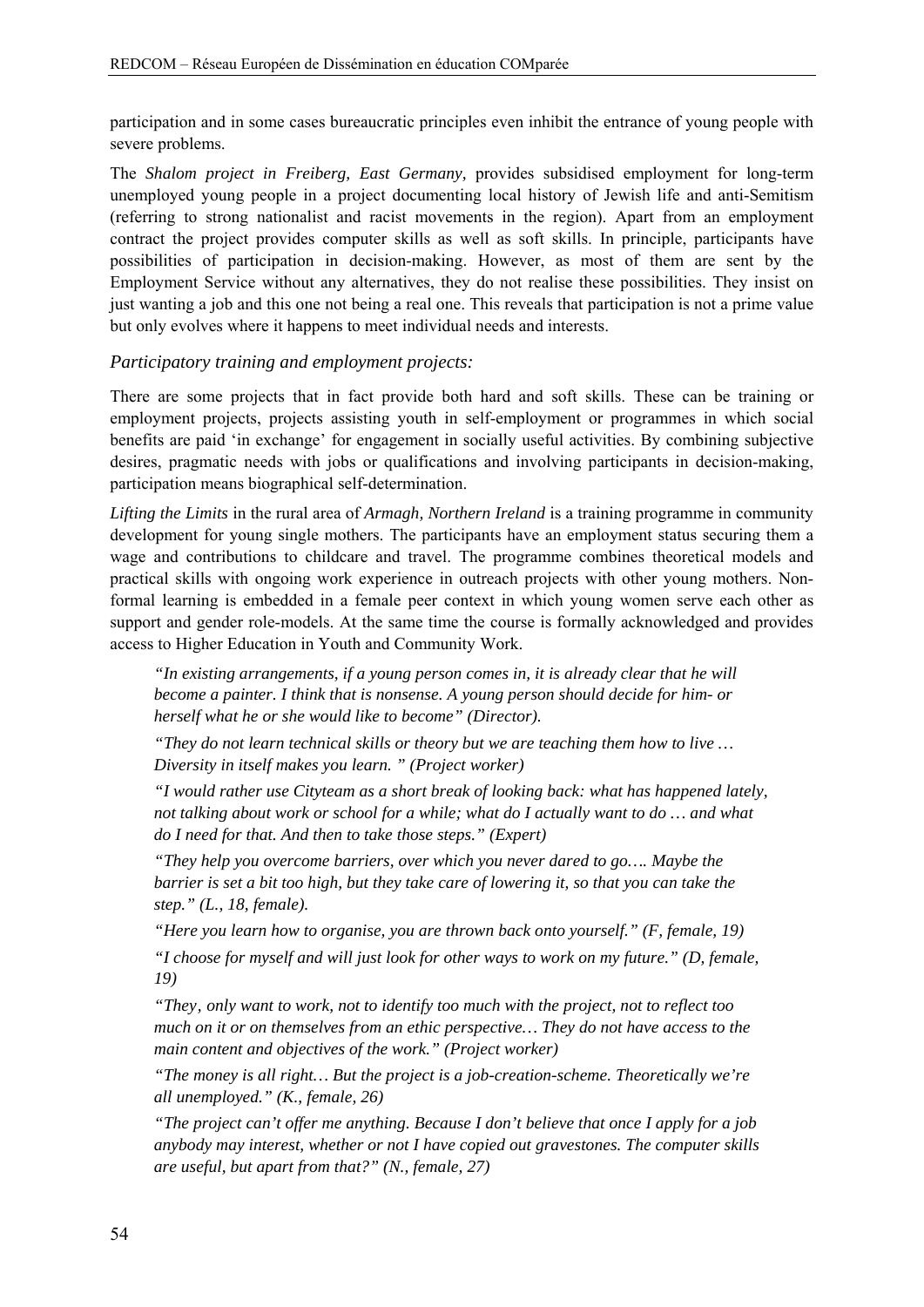*We should be the owners and the main actors of our own lives. I think we all have this inside, and this allows us to face or to reject the part of this society that makes us less and less critical and more passive." (male, 29)* 

*"People involved in this cooperative have the possibility to practice democratic participation and to fight to get a job, but this cannot hide that the important thing is the implementation on new policies for young people on the part of the government." (female, 28)* 

*"Now, things are going fine: I've got a job, I've got friends, some illusions and on top of it I have confidence in myself, and that is the fundamental issue. Thanks to my friends I have overcome downs as the drug problem …The cooperative is all I have now and I am always thinking of the cooperative." (male 25)* 

# **Essentials of participation as biographical self-determination**

All these projects are very different, they address different target groups and focus on different dimensions of participation. In addition, they operate in different local and national contexts in which they do not represent the mainstream. In order to gain knowledge which can be generalised from these case studies analysis may start from two opposite ends.

On the one hand, we looked at the factors to which young people relate experiences of motivation and got a collection of aspects of participation which can enhance processes of motivation. Rather than generalising these approaches it seems more approprioate to look for functional equivalents in different contexts:

The first aspect of participation is the possibility of *choice* with regard to education, training or jobs to allow for identification which justifies personal investment and efforts;

Participation requires *spaces for action*, for informal and peer learning by trying things out and by 'stealing with the eyes'; spaces in which young people are given responsibility regardless of their previous achievements and in which they grow with their experiences. Especially, cultural activities appear be able to open such spaces.

Participation means to *reflect on the target groups*; opening a project for all youth reduces the risk of stigmatisation and facilitates learning from peer role models; however it may also reduce the possibilities of access of the most disadvantaged and/or disengaged.

Participation stands in contradiction with approaches in which 'disadvantaged youth' are reduced to individual deficits which they have to compensate before they are allowed to make real choices and to do 'real things', be it education, training or work. Measures are likely to enhance motivation that focus on *strengths*, that provide subjectively relevant experiences (fun) as well as recognised 'hard' resources; and that do not reduce key skills only to adaptation, punctuality and holding through.

Where young people feel they need orientation or re-orientation such processes need to be *kept open*  rather than channelling them towards certain routes. Also without competitive qualifications young people need to understand themselves why certain careers are out of reach; otherwise re-orientation only is imposed rather than motivated. Only if their personal goals are accepted and requirements to reach them are transparent young people can make a real choice whether to proceed step by step or to re-orientate.Where in society do our kids have the opportunity to reflect upon the demands they have to face when they have left school? To reflect together with somebody else. Young people need a place to act out this clash, why do you need an upper secondary certificate to work in a bakery? They need a concrete person to talk about this injustice, and maybe later on they see, ok, this is unjust, but it is like that and I have to look for another opportunity. But, if they only have to face this anonymous demand, they have no chance to cope with it productively. All that comes out is that he or she takes this as a personal offense by society (Leader of German outreach project).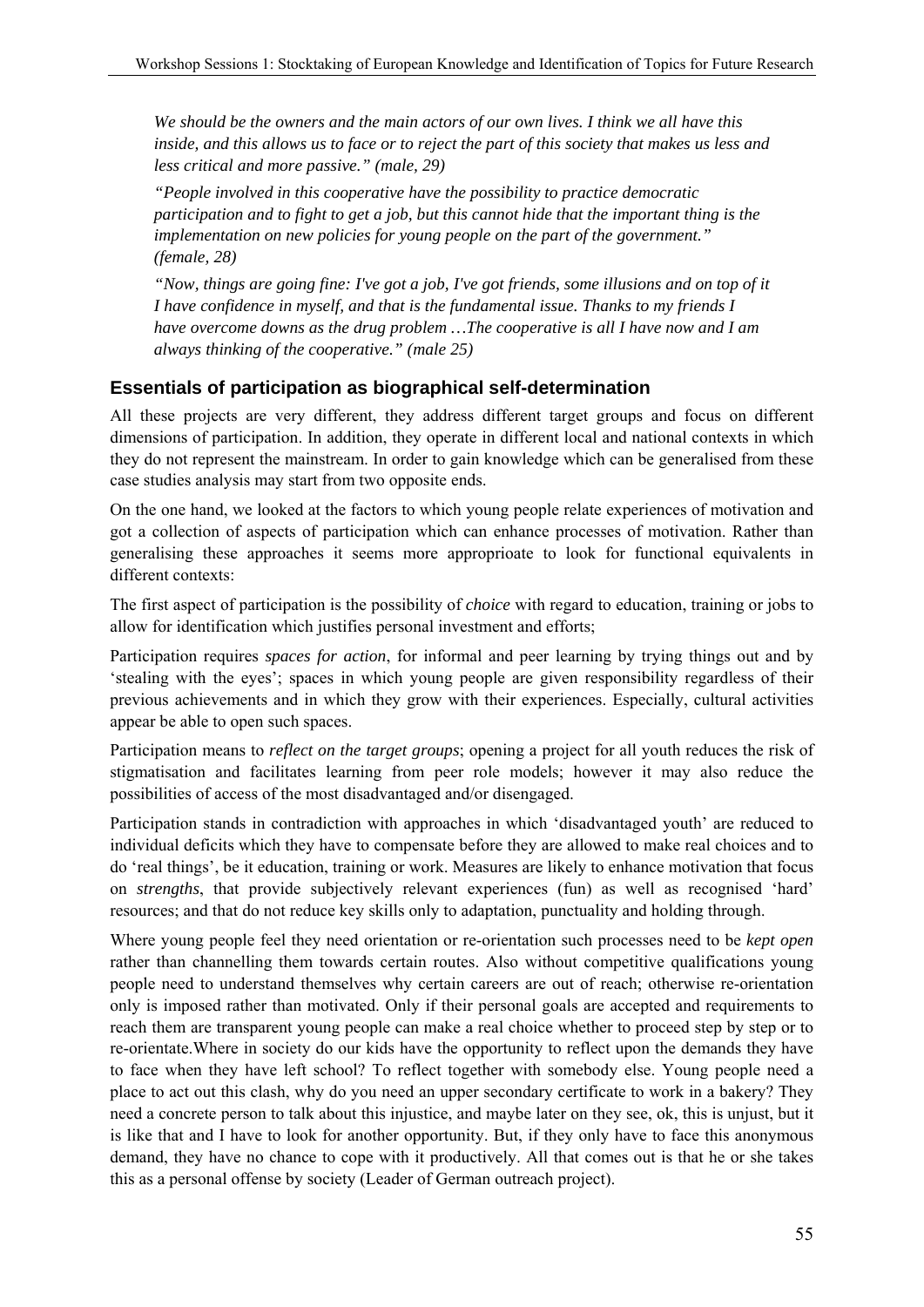In this perspective, modularisation of education and training seem to be a relevant approach by splitting qualifications into single steps with a value of their own. Although one has to consider how it can be avoided that it is exclusively up to the individuals and the competition amongst them to decide which qualifications are the right ones.

Participation means personal recognition and *trust*. It has become obvious that young people also accept pressure to search for a job, to enter training or not to drop out from an internship if this pressure is embedded in a trustful relationship and if they perceive it as the expression of friendship and care rather than of control and repression.

Trust does not mean harmony. In contrast, as young people's orientations under conditions of late modernity necessarily divert from systemic imperatives as well as project workers' views participation means not to preclude conflicts (Stevens et al., 1999).

Most of these points reveal that participation is far more than a pedagogical and procedural principle, and that it needs to be included not only in 'soft' but also in 'hard' policies. In our sample however those projects referring explicitly to participatory principles were less recognised by the 'hard' sector and young people had less possibilities to capitalise their experiences with regard to their transitions to work. This is also reflected by the projects' funding situation. The most participatory projects in our sample had been funded only on a temporary basis after which they had to restructure their whole activities.

The other level of analysis explains differences and why certain factors are more prominent in some cases by relating the projects to wider transition regimes, i.e. the constellations of socio-economic structures, institutions and cultural patterns which structure transitions according to specific 'normalities'. We can ask for the degree to which participation is recognised in hard policy sectors.

We found that in *Denmark* which stands for the so-called *universalistic transition regime* type on all institutional levels and in all policy sectors individual motivation is a highly valued factor and therefore options for choice do exist. This is much less the case in the *liberal regime* of the *UK and Ireland* where the objective of quick labour market integration and economic independence overrules the subjective sustainability of careers; although also here we find exceptions in which the principle of activation leaves considerable space for individual choice and identification. In the *employmentcentred transition regimes* of continental countries spaces for participation have to be fought for against the highly standardised transition system or they are restricted to youth work which however is not a recognised actor of the transition system. This is especially true in *Germany*, less so in the *Netherlands* where the system is more flexible. In the *sub-protective regime* represented by *Portugal, Italy and Spain* – and in our research this applies as well for the *post-socialist transition regime in Romania* – the situation is contradictory. While the structural deficit in regulating transitions applies also to participatory youth policies and the availability of non-formal education it also keeps social spaces open for individual and collective initiative in the context of the third sector; also if these options often are precarious.

Concluding, it shows that lifelong learning for social integration and citizenship of young people requires both a welfare state approach aimed at redistributing resources and opportunities and a civil society approach of participation.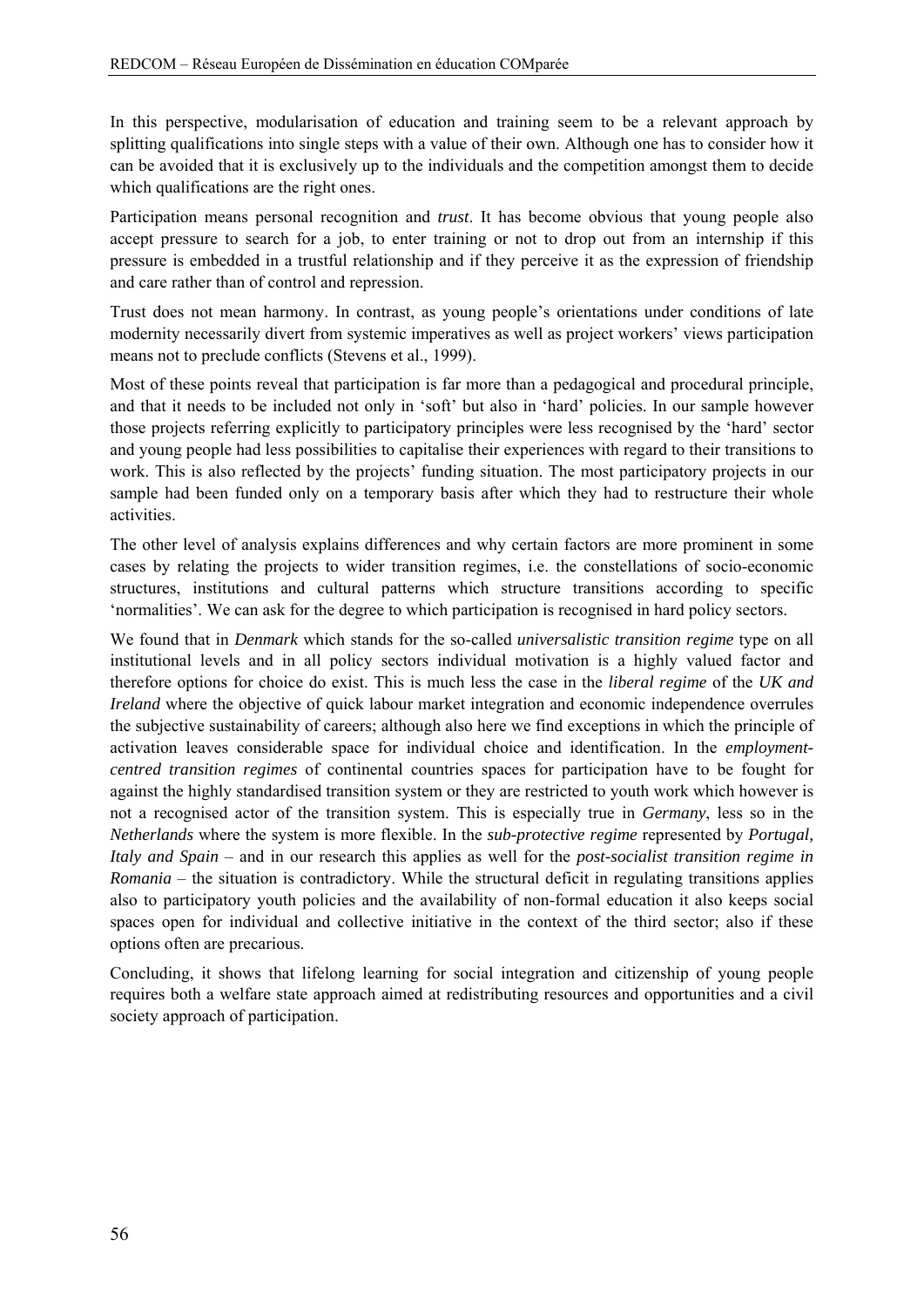## *References*

COOKE, B. and KOTHARI, U. (2001): Participation – the new tyranny. London/New York: Zed Books. EUROPEAN COMMISSION (2001): New Impetus for European Youth. White Paper of the European Commission. http://europa.eu.int/comm/youth/whitepaper/index\_en.html. HALL, T. and WILLIAMSON, H. (1999): Citizenship and Community. Leicester: Youth Work Press). HALL, T., COFFEY. A., & WILLIAMSON, H. (1999): 'Self, Space and Place: youth identities and citizenship' British Journal of Sociology of Education, Vol.20, No.4. PAIS, J.M. & POHL, A. (2003): Of roofs and knives : the dilemmas of recognising informal learning, in A. LÓPEZ BLASCO, W. McNEISH and A. WALTHER (eds.) Young people and contradictions of inclusion: towards Integrated Transition Policies, Bristol: Policy Press, pp. 223-243. RIFKIN, J. (2000): The Age of Access. New York: Penguin. STEVENS, A., BUR, A.-M. & YOUNG, L. (1999):

Partial, unequal and conflictual: problems in using participation for social inclusion in Europe. University of Kent, Working Paper

Project website: www.iris-egris.de/yoyo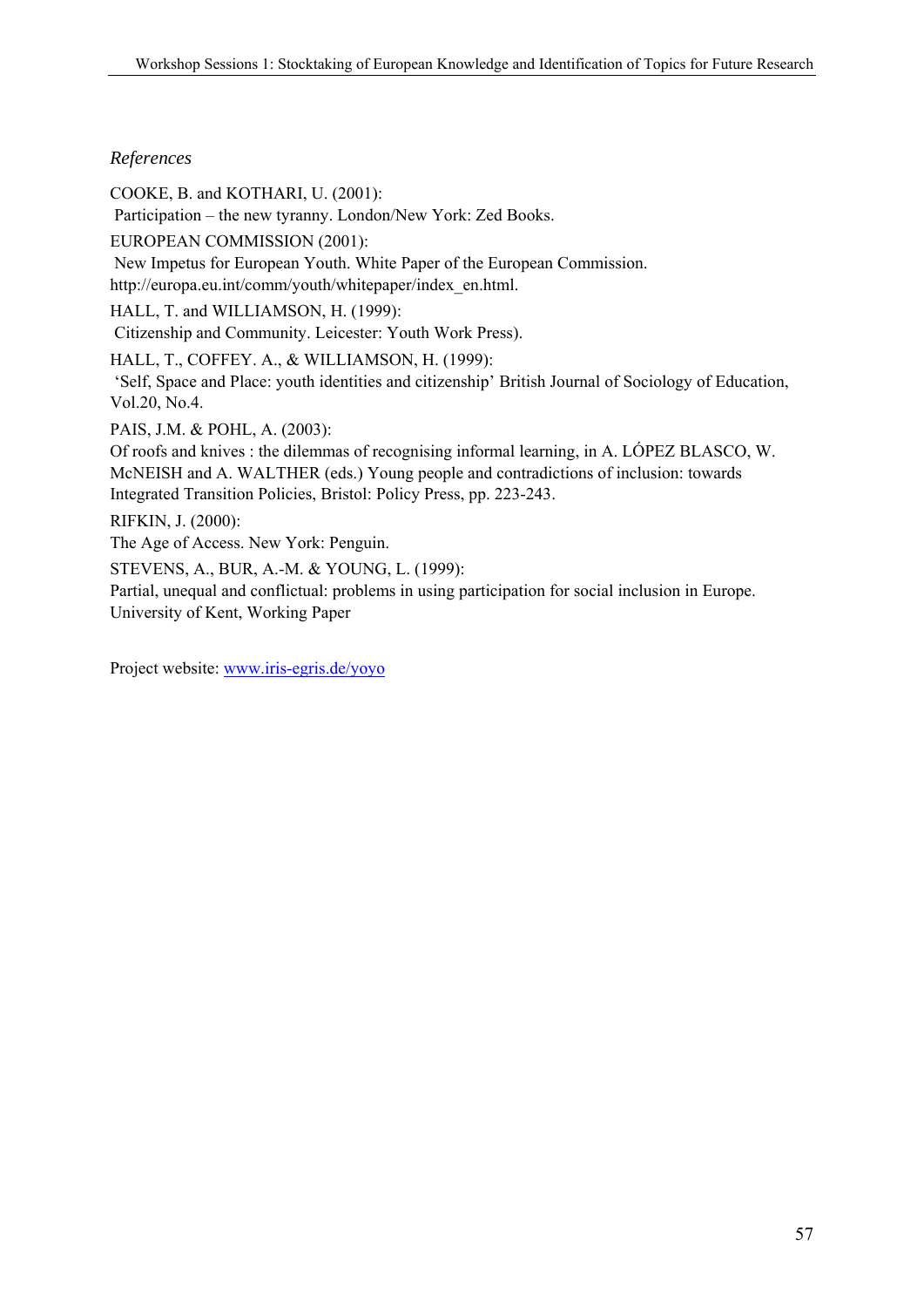# **4.2.3. Project "Lifelong Learning: Implications for Universities" (Barbara M. Kehm)**

# **Introduction**

The project was funded from the 4<sup>th</sup> Framework Programme for Research and Technological Development under the activity of Targeted Socio-Economic Research. It was carried out from November 1998 to October 2000 and received funding for 24 months at a level of roughly 430,000 ECU.

Under the leadership of Prof. Dimitri Tsaousis and Prof. Nikos Kokosalakis from the Centre of Social Policy and Social Anthropology of Panteion University in Athens (Greece) the project team consisted of:

- the European Institute of Education and Social Policy in Paris (France), Prof. Jean-Pierre Jallade;
- the Institute for Higher Education Research in Wittenberg at Martin Luther University Halle-Wittenberg (Germany), Dr. Barbara M. Kehm, Dr. Irene Lischka, Bettina Alesi;
- the Norwegian Institute for Studies in Research and Higher Education (NIFU) in Oslo (Norway), Dr. Ellen Brandt;
- the Instituto Valenciano de Investigaciones Economicas in Valencia (Spain), Prof. Jose Gines Mora;
- the Department of Education of Goteborg University (Sweden), Prof. Berit Askling;
- the Centre for the Evaluation of Public Policy and Practice at Brunel University (UK), Prof. Maurice Kogan, Dr. Mary Henkel.

#### **Research Questions and Method**

The central objectives of the project can be summarized as follows:

- To identify, measure and analyse the extent and nature of the actual involvement of universities in lifelong learning. This involved addressing the general question of reformulation of educational goals and an examination of actual and potential strategies of universities concerning lifelong learning.
- To examine, describe and analyse the implications which educational practices and programmes of lifelong learning are having, or are anticipated to have, on traditional power structures and traditional forms of knowledge within the universities.
- To describe, compare and analyse actual and potential policies of universities in this area with corresponding policies, explicitly or implicitly stated, in various EU educational documents and programmes as well as in documents of various international organisations. This also involved examining case studies and literature on lifelong learning at a European and an international level.
- To examine the actual and potential links which the universities have with employers and other stakeholders as a consequence of adopting lifelong learning educational programmes. This involved examining models of lifelong learning and problems of quality assurance and certification.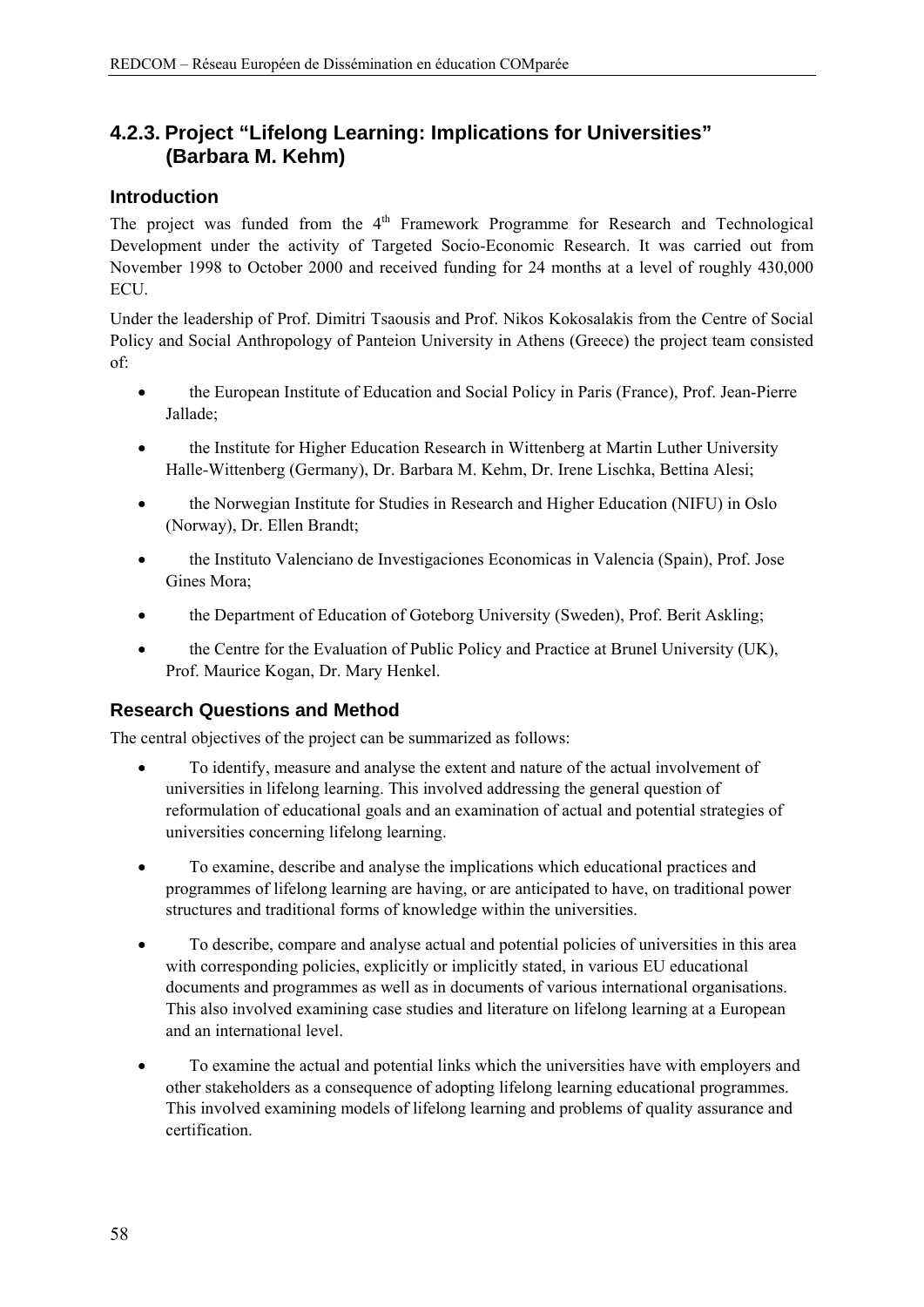In order to find answers to these four main objectives three steps were undertaken.

First, an extensive literature and document research was carried out in each of the seven countries involved resulting in annotated bibliographies and summaries of main policy issues.

Second, in-depth interviews with heads of institutions and deans as well as relevant central units were carried out in four higher education institutions in each country, altogether 28 institutions. The interviews were analysed with regard to university policies as well as structures and processes of educational practice and philosophy. From this country studies were derived for each of the seven countries involved.

Third, comparative analyses were undertaken on three main issues: (a) Concepts of knowledge and their organisation in universities; (b) The impact of lifelong learning on structures and power relations within universities; (c) The influence of international policies and trends in lifelong learning on university practices.

#### **Research Findings**

The main research findings can be summarised in six points:

How the project advanced the state of the art: The project advanced the state of the art in several respects. First, it conceptualised and analysed literature, document and fieldwork data in a new area of higher education research. Second, it showed the conceptual complexity and the multifaceted character of LLL at the empirical level. Third, it advocated that a more nuanced selection of indicators of LLL activities should be promoted for international comparisons of LLL provisions at national as well as at European and international level

The contribution of the European collaborative effort (European added value): The collaborative effort has contributed to the success of the project by demonstrating both the differences and commonalities of thought and tradition. The comparative exercise indicated the dynamics and the potential as well as the obstacles of research in higher education at a European level. The project was able to show how national policies of LLL converge or diverge with policies of the EU and other international organisations and how policies and their implementation differ from country to country. But it also showed that higher education in any country involves substantive international dimensions which can be explored best by international teams of researchers.

The key results from the project: Concerning the key results from the project I cannot go into country specific details here. But I will mention two aspects. The first aspect concerns the question how far LLL has taken hold. The second aspect concerns academic norms and values. First aspect: Official documentation looks in hope to the future rather than to present realities. In addition LLL is subject to so many definitions and used as a label for such diverse activities that it is very difficult to find a viable definition. Almost everywhere we find an awareness of the importance of LLL beyond the years of formal higher education and for wider social, ethnic and age groups. But there are large gaps between policy intention and the stated commitments of academics and actual delivery of LLL. LLL has not only a relatively low status in universities but there are also financial obstacles to its promotion. Some changes are evident but more at the level of appreciation and consciousness than as definable action. Second aspect: Although academic staff and departments realise that it is not politically correct to reject the idea of LLL, they accord it a rather low status. When put under pressure they often come up with symbolic activities. There is a tendency to attribute LLL provisions and involvement to a need to fill gaps in income from traditional students and/or to difficulties in filling places and thus to threats of merger or even closure.

Policy and practice applications: Concerning policy and practice applications the project made three general and overriding points. First, LLL policies advocated in international and national documents are multi-dimensional. There is no single LLL package. LLL policies incorporate objectives of an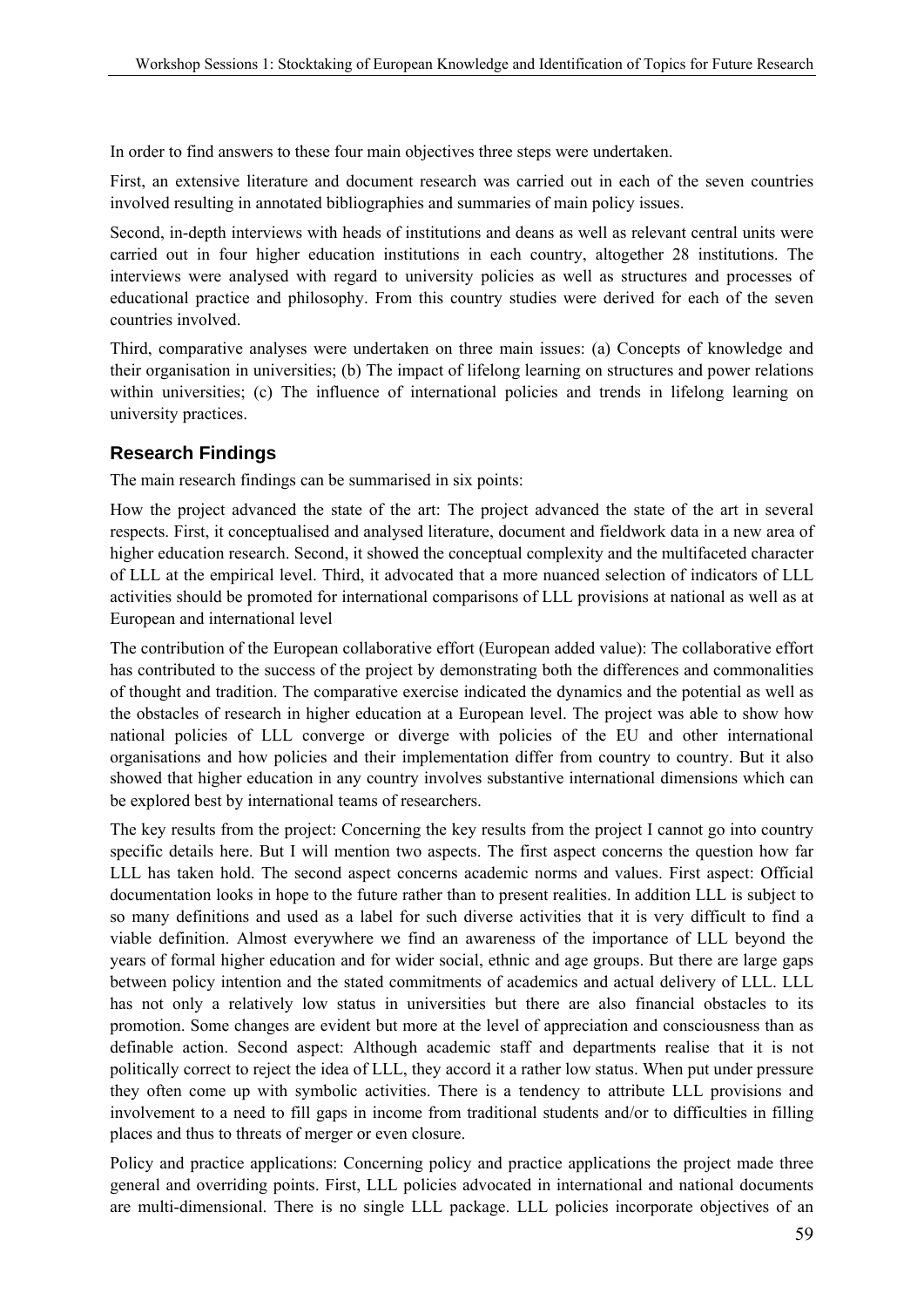economic, social, political and individual kind that are not necessarily or easily reconcilable. Second, the various dimensions of LLL policies must be analysed at national level. This is important because policies that are delivered consecutively tend to invite cynicism and delaying tactics. Third, institutions should be encouraged to develop comprehensive strategies. LLL should be thought about holistically and not as an add-on. The project report stated an extensive list of policy implication in a concrete form in order to enable policy makers and practitioners to identify the components and consider the extent to which present policies and practices meet the LLL mandate.

Trans-national applicability and relevance of the results: One of the important conclusions of the project was that LLL is developing on a the basis of what already exists and is rooted in national higher education cultures rather than supra-national policy proposals. Before considering transnational applicability and relevance of results, it is therefore necessary to note the extent to which the project has revealed country differences in policy cultures and their relationships to international and national policies. Concerning the relevance of project results to Europe as a whole, it can be said that LLL requires thought and action at several levels ranging from changes in curriculum and modus of delivery to power and management systems. But these can only be effected by taking seriously the differences in starting points from which individual universities and countries can move.

The need for further research: Finally, the project identified a number of areas for further work. I will just simply enumerate them here due to time constraints:

- Particular characteristics of national systems that affect their ability to sponsor LLL;
- Some kind of an "epistemic audit" to arrive at definitions of LLL which are dominant in practice;
- Analyses of legal and regulative frameworks;
- Institutional and departmental policies and academic responses;
- Monitoring the content of LL in terms of changes in the curriculum and the extent to which it involves experiential learning and is otherwise adaptive to the previous experience, knowledge and needs of LLL students;
- The role of students and of employing organisations in identifying individual and general needs;
- Access:
- Academic criteria, quality procedures and quality assurance, accreditation and certification;
- The relationships between LLL and employment: possible partnerships;
- Resources, budgets, costs, student support.

The project concluded that LLL policies are far from being firmly embedded in universities. It is rare for LLL policies to have been translated explicitly into effective operational policies by universities. Even in those countries and institutions where lifelong learning policies are most fully accepted, there was scepticism amongst academic staff towards these policies on a number of grounds. At the same time there is obviously movement in the awareness of the need for LLL, of the need to view critically existing patterns of curriculum and delivery, of the importance of reconsidering access policies and of relating LLL to the needs of society and the economy as well as to the needs of new groups of students. Explicitness of policies, of resourcing and of structures remain the principal deficits.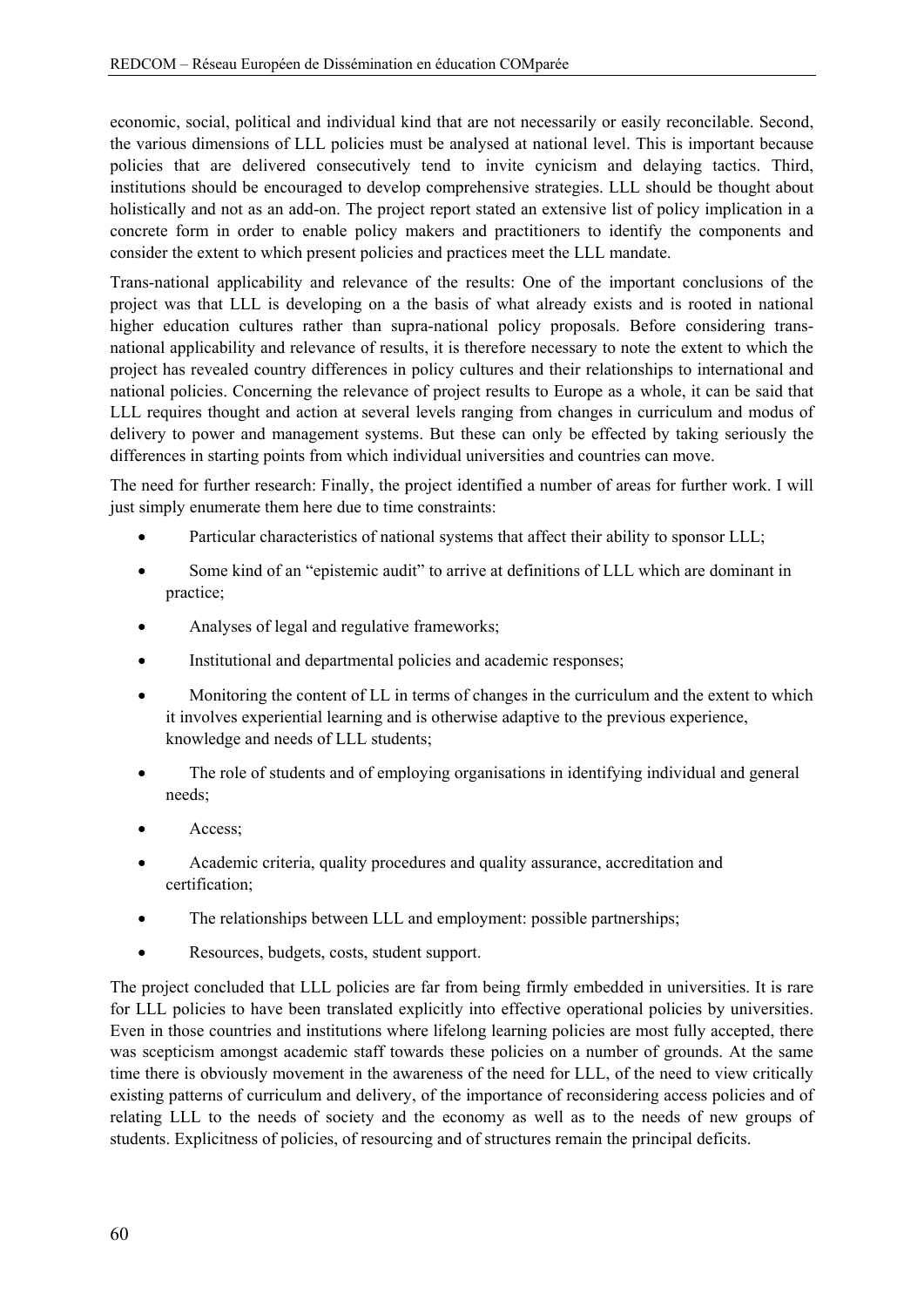# **Experiences of Cooperation with Policy Makers and Heads of Institutions**

Apart from the fact, that heads and staff members at universities selected for the case studies were quite open to be interviewed I personally did not experience further co-operations with policy makers and heads of institutions. This might be different for other members of the project team, but I would not know about this necessarily.

## **Transfer of Findings into Practice**

Several intermediary reports about the individual work packages in the project as well as an extensive final report have been submitted to the European Commission. In addition, the results of the document and literature research, of the country studies and of the three comparative thematic analyses have been published in Volume 35, No. 3 and Volume 36, No. 3 of the European Journal of Education in September 2000 and September 2001. Individual members of the project team have written articles for national and international journals or book contributions as well as given presentations at national and international conferences. In addition, the material has also been used by various doctoral students for their dissertations.

Basically the results have been successfully transferred into the research community but not into practice in a narrower sense of the term. As we do not really know about the activities of policy makers and other important stakeholder groups concerning perception and reception of research results, the transfer of findings other than publication tends to be somewhat vague. As we do not really deal in things that can be licensed or patented the choice activity of researchers in the social sciences and humanities with respect to marketing is usually publication and or presentation at workshops and conferences. All the members of the project team were researchers and not active teachers or practitioners in the field of lifelong learning.

#### **Literature**

European Journal of Education, Volume 35, No. 3, September 2000: "Lifelong Learning in European Universities: a preliminary assessment."

European Journal of Education, Volume 36, No. 3, September 2001: "Lifelong Learning in European Universities: Institutional Responses."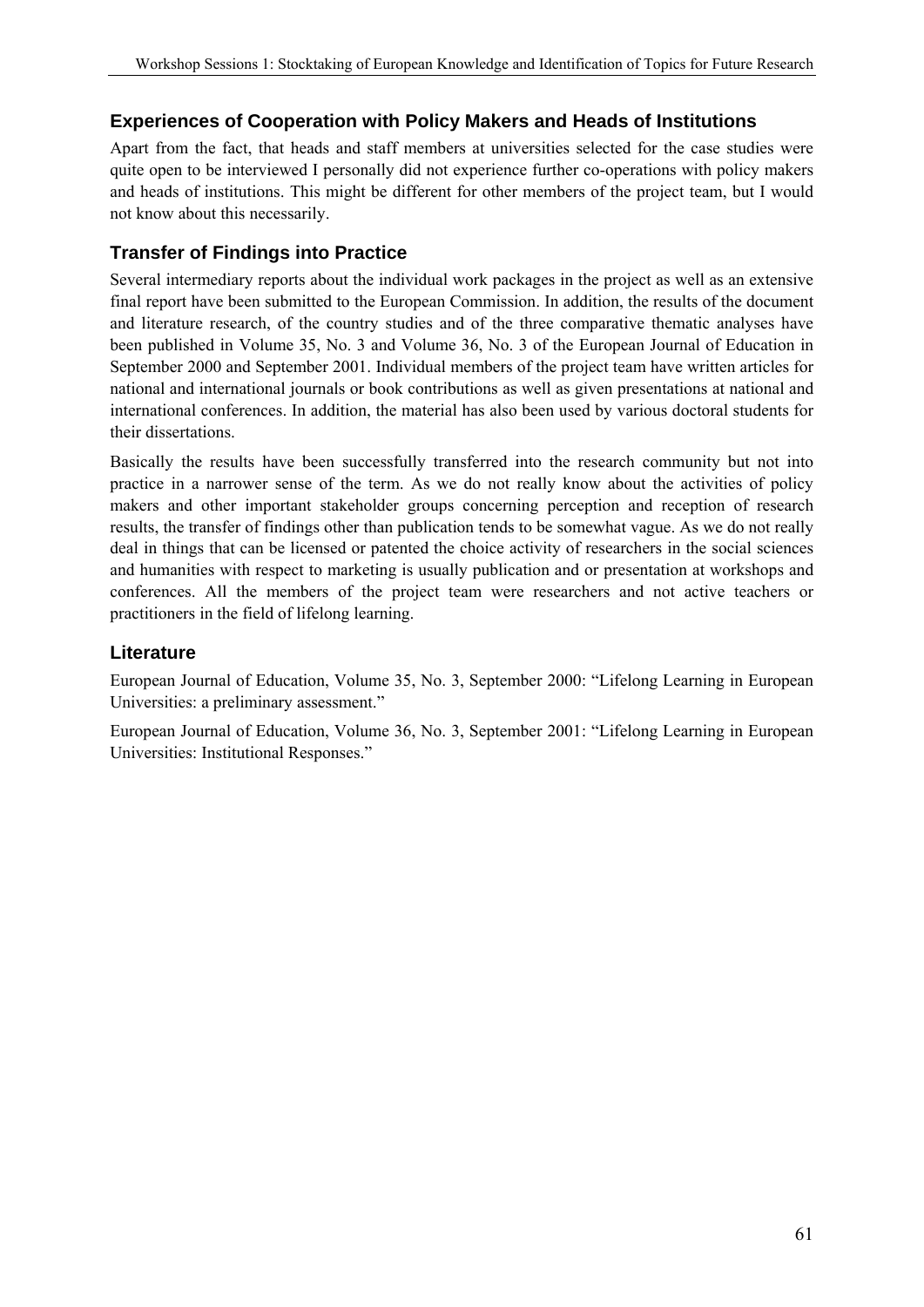# **4.2.4. Discussion and Outcomes (Isabelle Le Mouillour)**

The tenor of the discussion in the workshop on Lifelong Learning is as follows: The issue of lifelong learning is at the crossroad of myth and reality; there might be nothing but a policy discourse on lifelong learning. This has important consequences for the knowledge base development, the research and the policy activities. As introduction to the discussion, the presenters displayed evidence of measures and research activities undertaken on the issue of lifelong learning.

The outcomes of the discussion can be summarized as follows:

#### *1) Need for a systematic approach to lifelong learning*

Even though research and policy both are handling the lifelong learning issue, it is still to be systematically considered. On the one hand, advances might have been made in specific areas of the learning systems but an interconnection is still missing, for instance a key element could be to link initial vocational education and training to the rest of the education system within the lifelong learning system. On the other hand, the evaluation of lifelong learning issues should be accompanied by an evaluation of policy instruments and tools. There are still a lot of unspoken issues linked to lifelong learning as for instance "lifelong learning / lifelong earning".

#### *2) Need for dissemination and discussion on lifelong learning*

A systematic approach to lifelong learning relies on the development of dissemination activities so as to integrate the concept in the reality and to allow for adaptation and adoption in the long term. In this sense, the lifelong learning issue does not automatically fit in the usual working time sheet and requires the implementation of new instruments of dialogue such as virtual communities. This is more than a delivery management plan; it is the core of the valorisation as defined in the European Leonardo da Vinci programme.

#### *3) Need to consider the qualitative aspects of lifelong learning*

Lifelong learning raises a qualitative issue. It can be considered from the viewpoint of the integration of diverse learning activities, which leads to the issues of documentation and recognition of competences (e.g. e-portfolios) or the development of a credit system for the recognition of nonformal learning. It can also be envisaged from the viewpoint of measuring performance, albeit the fact that evaluation at all levels might be contra-productive.

#### *4) Need to mediate research and policy on lifelong learning*

The issue of lifelong learning is relevant to research and policy with all drifting potentials inherent to this combination: The integration of research into administration might drift towards managerial approaches and considering schools as enterprises; research might follow to narrow policy perspectives and lose the opportunity to consider cross-project thematic work. This could be overcome by a "networking agent" or the "agora model" which brings together social partners, researchers and policy makers to generate new ideas. The basis is to get a realistic view on research possibilities in this area.

In conclusion, the participants of the workshop agree on the imperative for building a knowledge base on lifelong learning. This would secure the development of foresights on education, provided it follows a pluri-disciplinary and multi-temporal approach and considers both education and welfare issues.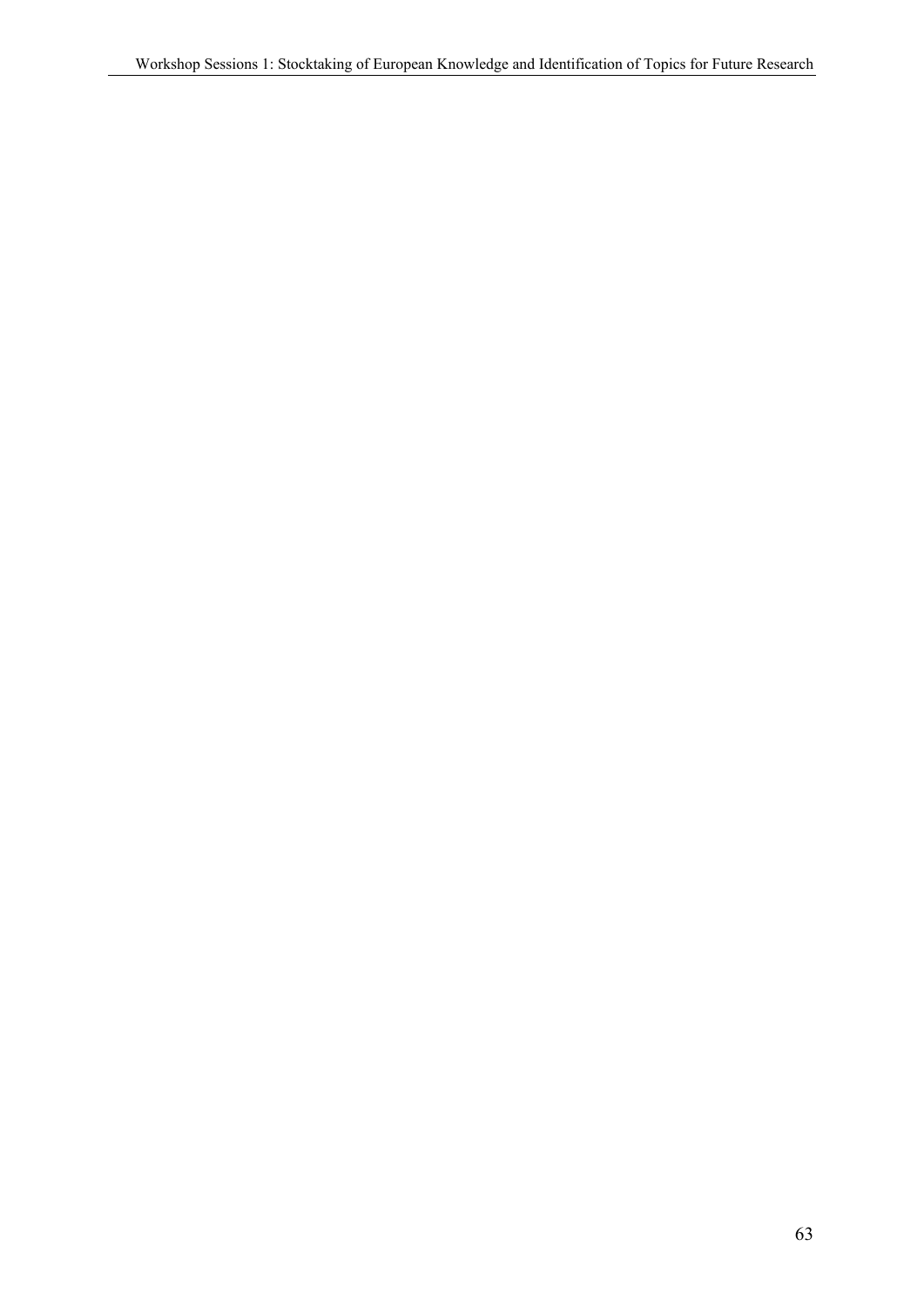# **5. Workshop Sessions 2: Trends in the Generation and Dissemination of European Knowledge**

- Workshop A: Generating European knowledge working in transnational networks
- Workshop B: Making European knowledge accessible documentation and dissemination of project findings

# **Key Questions**

Workshop A: Which are the risks and opportunities of international and interdisciplinary research projects with respect to research methods, team collaboration, intercultural communication, synergies with other research projects, dissemination of findings etc.?

Workshop B: How should research findings be presented and by which means should they be disseminated in order to become accessible to potential "users"?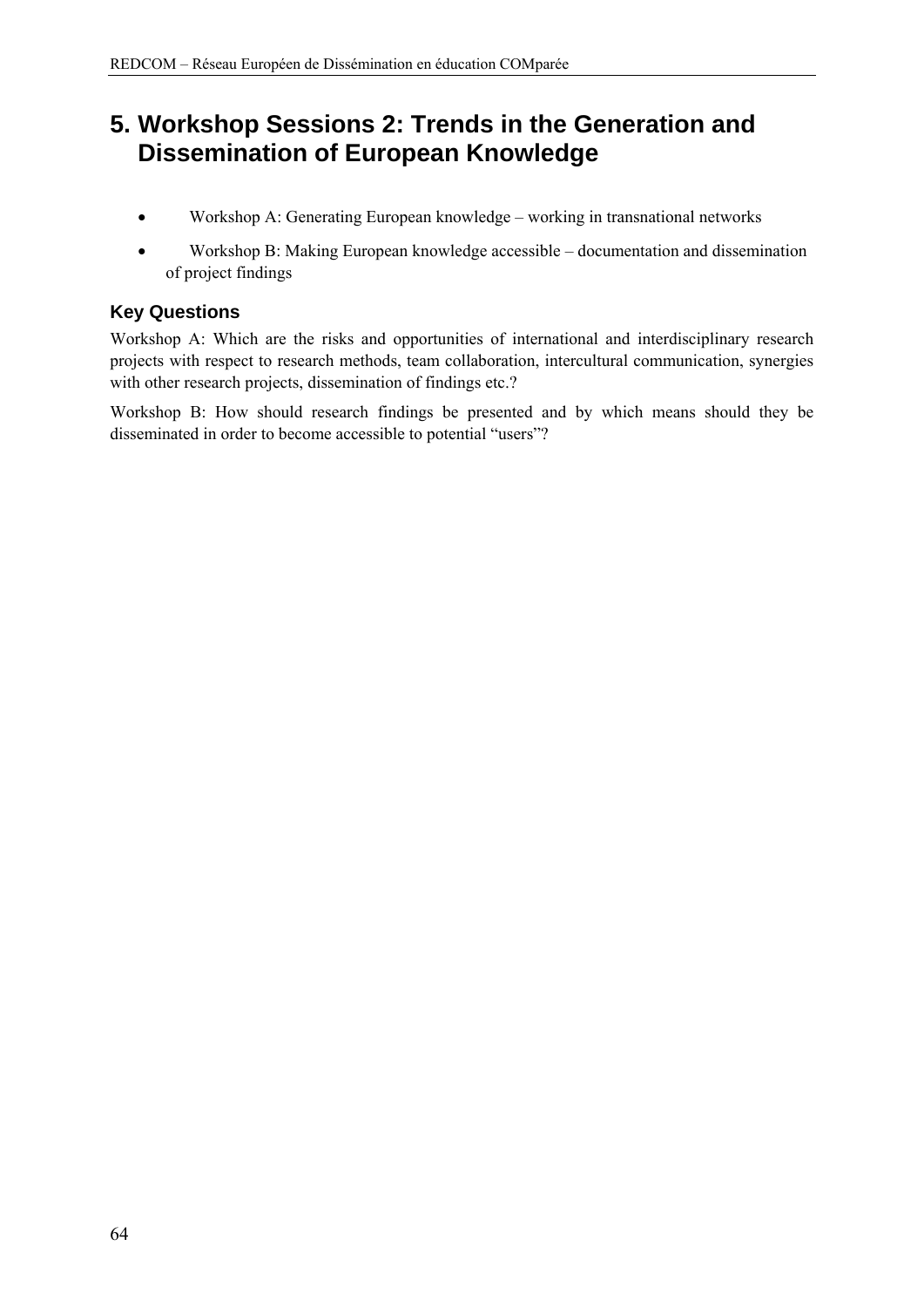# **5.1.** Workshop C: Generating European Knowledge – Working in Transnational Networks

# **5.1.1. Key Issues in the Work of Transnational Research Networks (Ute Lanzendorf)**

*Kuhn, Michael/Remøe, Svend Otto 2005 (eds): Building the European Research Area – Socio-Economic Research in Practice. New York: Peter Lang* 

*Framework paper and project work programme (http://www.eu-dimension.unibremen.de/index.php?pageID=51, as of August 2005)* 

The presentation refers to the project "Towards a European Research Area – How to Achieve European Added Value in Transnational and Interdisciplinary Socio-economic Research" which was funded as an Accompanying Measures project under the Fifth Framework Programme by the European Commission, DG Research and run from March 2002 to May 2003. It was co-ordinated by Michael Kuhn, University of Bremen, Germany.

The aim of creating a "European added value" through *transnational* and *interdisciplinary* cooperation of researchers is a distinct characteristic of European funded research, as is a special focus on *applied research*. Little however is known about the *practice of projects* regarding the interpretation, implementation and outcomes of transnational, interdisciplinary and applied research. Working in large scale, network based research projects requires considerable organisational and social skills. For example, transnational projects necessitate sophisticated use of information technology for communication and project management; researchers learn to work with colleagues from different cultures, different research traditions and different mother tongues.

At the same time, difficult problems emerge: European research often involves high administrative input. The need to co-ordinate and integrate disparate research teams may lead to intellectual compromises which blunt, rather than sharpen scientific debates -- complex issues are fudged rather than carefully clarified.

It was therefore the main objective of the project to highlight and document experiences of researchers who are or were engaged in research funded under the Fourth and Fifth Framework Programmes, with a special interest in how interdisciplinarity, transnationality and applicability of research are interpreted and put into practice.

Data were gathered by means of

- 6 group discussions with a total of 29 project co-ordinators
- a questionnaire survey of the co-ordinators of all 276 socio-economic projects approved up to the second callunder the 5th FP (return rate 40 %)

Four main challenges to European research networks can be identified:

# **Transnationality**

Transnational research may take the form of country studies, of thematic studies across countries or of research beyond national categories. The aim of research and the role of partners are different for each approach.

Traditionally international comparative research compares data on socio-economic phenomena in the different socio-economic environments of different nations. The Europeanisation of socio-economic research has created a new comparative approach. By breaking down the traditional division between pure and applied research and by overcoming the limitations of observation in different national environments, European socio-economic research starts with an explicit or implicit hypothesis of joint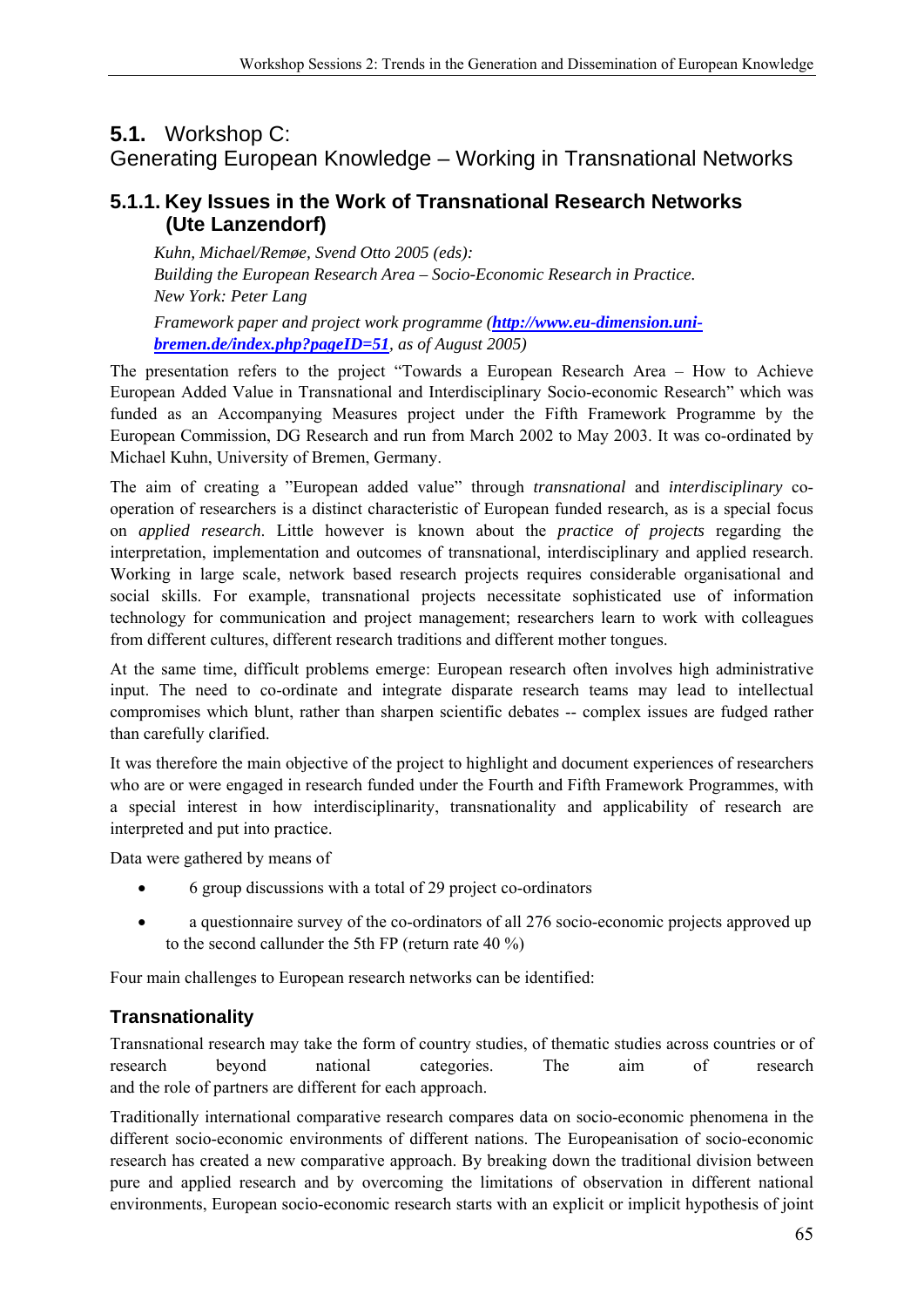practical challenges in partner countries. In this context, research topics are viewed as a response to joint socio-political challenges which emerge out of the distinctive national socio-economic environments. Hence, European socio-economic research no longer simply contemplates patterns by comparing data, but perceives itself as a collaborative social intervention.

## **Lingua franca communication**

Sharing a language for communication which is not the main language of the people involved may lead to an enrichment of research through cultural diversity or, at the contrary, pave the way for a superficial homogenisation of views and research activities.

# **Interdisciplinarity: (between disciplines and schools of thought)**

On the one hand, interdisciplinarity offers the chance to escape (national) disciplinary constraints, but on the other hand it may involve difficulties in developing common conceptual approaches under time constraints.

### **Dialogue between policy and researchers during research and dissemination (Policy relevance)**

A continous dialogue between researchers and policy-makers offers the researchers the possibility to participate in debates preceding decision-making. However, different timeframes between research and policy may make the dialogue difficult.

In addition, the emerging transnational European research approach has a number of far reaching implications – substantive as well as methodological -- for the outcomes of socio-economic research.

- The blurring of disciplinary knowledge frameworks stimulates the creation of new knowledge fragments
- Up-to-date, established structures for the accumulation of this knowledge are still missing, but new modes to accumulate knowledge within international research networks are developing which complement nation based knowledge accumulation structures. This process can be seen as a major innovation ressource in social EU research.
- Because of the orientation of project reports towards useable outputs, conceptual and methodological knowledge gained through research projects is often not documented and may get lost.

For working in transnational teams, the following recommendations can be made:

- Transnational teams should share the design of a research project considering the overall aim of achieving policy relevance (no central decision making)
- For the selection of partners, intercultural competence, comparative methods and research management competencies may be more important than traditional scientific excellence
- Practitioners/different kinds of stakeholders should be integrated in the project as discussants or informants; policy makers should be involved in continuous learning .
- Small scale, time efficient events are advisable ways of disseminating research findings.
- As a policy relevant output, describing policy options may be more adequate than making policy recommendations.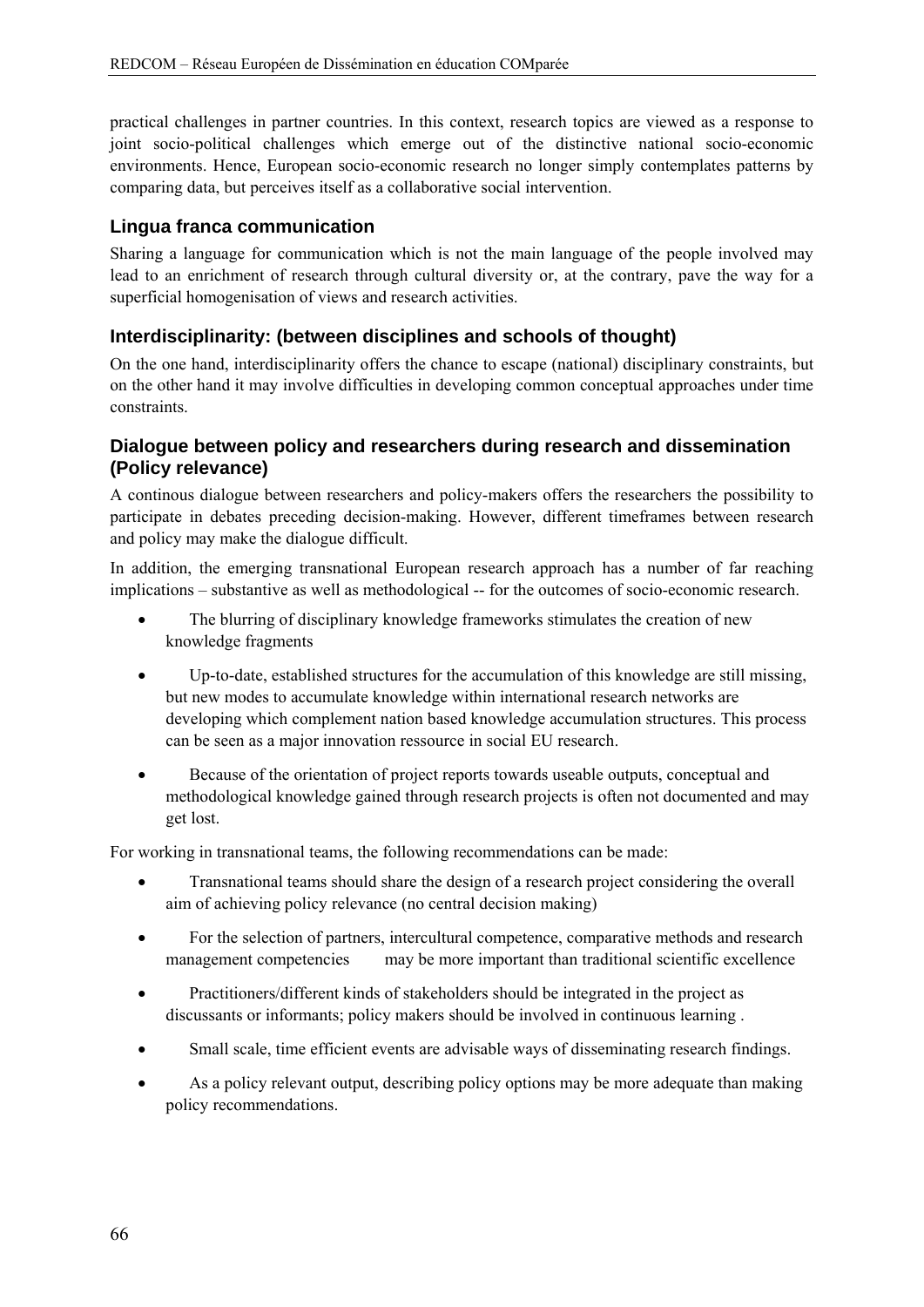# **5.1.2. Experience From a Six Country Project: The Management of Human Resources in Education (GRHE) (Pierre Laderrière)**

## **Introduction**

Since its origin, EPICE (European Institute for Promoting Innovation and Culture in Education) has implemented a series of European Projects subsidised by the Commission from which it tried to derive some publications. It has meant that the Institute did not want to separate the outcomes of its various studies from their dissemination. To this purpose, it negociated an agreement with a French publisher, l'Harmattan (Paris), to include its European studies in a special EPICE series within an Educations and Sociétés collection. If such a series includes a book issued from a Project supported by the Research Directorate (1), the majority of the other publications and related Projects, contrary to those presented during the Seminar subsidised by this Directorate, were supported by the Directorate for Education.

EPICE itself already discussed indirectly the topic under review at the Seminar. In a Seminar at the beginning of 2000 devoted to the possible in-put of comparative education into European education policies and strategies (2), David Istance (CERI/OECD) put some emphasis on the emergence of mode two research (according to Gibbons' distinction) along which transnational European Projects under discussion here are generally elaborated. The interest of this position of a well known active international officer, was to show up the key importance of such Projects in the development and implementation of national and international European education policies.

The Project on the management of human resource (GRHE), which will be described and analysed below, is characterized by the fact that it aimed at clarifying a concept and its possible mobilisation to enhance various types of innovations in educational systems. Even if it was based on a series of national case-studies rooted in practices, it was guided towards a reflection on new ideas emerging in Europe, thanks to progress made in various types of decentralisation processes.

# **The Project**

The Project was accepted and subsidised within SOCRATES (Accompanying Measures). It integrated two parts: a research from March 2000 to September 20001 and an international Conference in Barcelona to discuss the outcomes of the research in October 2001, co-organised by EPICE and the Institute for Educational Sciences of the Autonomous University of Barcelona. The research topic was choosen in conjunction with the overall interrogation in Europe and the industrialised world in general on how to recruit quality teachers in school education. The preliminary idea to engage in a reflection on the needs to consider the human resource development as a spearhead of changes in this field was settled in an article published in 1999 (3), the content of which was readily accepted by the various partners mobilised by EPICE as leader of the Project. It was agreed upon that in the 90's, the GRHE concept was not really used in national and international policy recommendations and actions. Moreover, it appeared that no real effort was made to upgrade policies and strategies related to the non-teaching staff, i.e., the school directors, the inspectors/pedagogical advisers, the various categories of teacher trainers, if not the new local/regional administrators required by the decentralisation process. Hence the decision of the Steering Group of the Project representing the partners to focus on the GRHE of non-teaching staff at the expense of the teaching staff which, since more than 30 years, benefitted massively from numerous R&D activitie (4). One country team nevertheless (England) covered some issues related to teaching staff, to-gether with several syntheses interesting teachers all along the research. As OECD was at times initiating a major study on the recruitment of teachers, EPICE invited the Organization to join the Project. OECD ageed that a study of the way its experts based their specific analyses in this field in the well-known educational country reviews, be undertaken for the 90's. Such a review of reviews on a given topic offered therefore a strictly European but international dimension to the Project as, of course, only European countries were considered in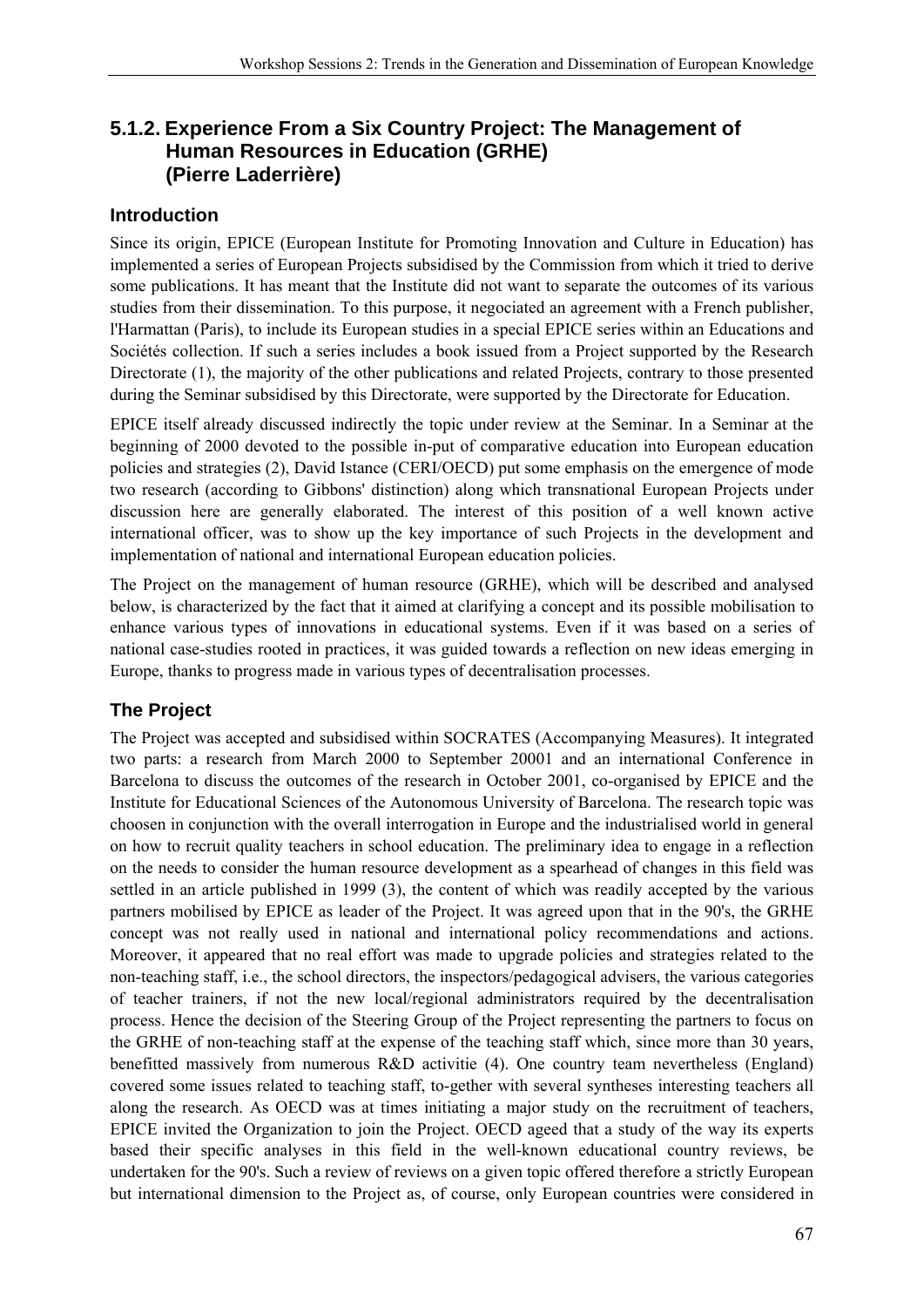this analysis (5). It was a mean to supplement in an original way the usual country cases agreed upon by the Steering Group.

The teams were maily academic and the choice of countries was trying to reflect the European context of alternative policies. As usual in EPICE studies, at its own expence, it invited a region of the world at the crossing of the Anglo-saxon and French cultures to participate in the reflection: the Quebec (Canada). Finally, the following countries participated:

- Germany, represented by the Land of Hessen, analysis made by the Deutsches Institut fûr Pâdagogische Forschung (Frankfurt) - 2 researchers;
- Belgium, represented by the French Community, analysis made by the Catholic University of Louvain (french speaking) - 2 researchers of the University and 1 researcher from a Polytecnic;
- Spain, analysis made by the Autonomous University of Barcelona -- 2 researchers;
- France, analysis made by the University of Haute-Alsace 3 researchers;
- United Kingdom, represented by England, analysis made by the University of Bristol 2 researchers and a consultant;
- Canada, represented by Quebec, analysis made by the University of Montréal 2 researchers.

The OECD case was performed by a former OECD officer and the specific Greek contribution at the Barcelona international Seminar was prepared by a researcher of the University of Athens.

It should be added that if the overall work was, as indicated, devoted to shool education, a case-study was logically touching upon new approaches to teacher training in a Belgium Polytechnic as part of tertiary education.

# **Methodological approach**

If the idea of national case-study was retained from the outset, the agreed cases were of different natures. The constraining national contexts forced the Steering Group to adopt a flexible strategy letting each national group choose specific instruments to nourish its case. For example, the Spanish case on the inspectorate was based on a survey of opinions; in Hessen, a great importance was given to document reviews; in many cases, as in England, a large part was given to interviews; and, as we can guess, policy analysis was sometimes at the root of the tentative demonstrations. Therefore a broad framework for the preparation of the cases was elaboreted by the Group. To avoid misinterpretations, it was agreed upon that the cases would be preceded by a concised clarifying introduction recalling the main features of the national system concerned and its likely impact on the management of its human resource. As usual, the representatives of the national teams met several times to take stock of the progress made; to monitor specific issues emerging during the Project and to reach an agreement on the main conclusions to be drawn.

On of the first decisions, was to cover GRHE through four major aspects: recruitment, training, conditions of work and status.They were until now the main elements of such a GRH. Such a breakdown offered the opportunity to embody national policies and strategies which were not initially recognised by national auuthorities as formal GRHE and, of course, to make a plea in favour of an integrated, systemic, unified and coherent policy.

Such methodological approach, as we know, has been under severe attacks by the academics stricly defending mode 1 research. Such position has also been used by the various groups which are against a Europe of Education, especially when such kinds of projects were conducive to policy recommendations. The first example of sound criticism was found in a follow-up book on an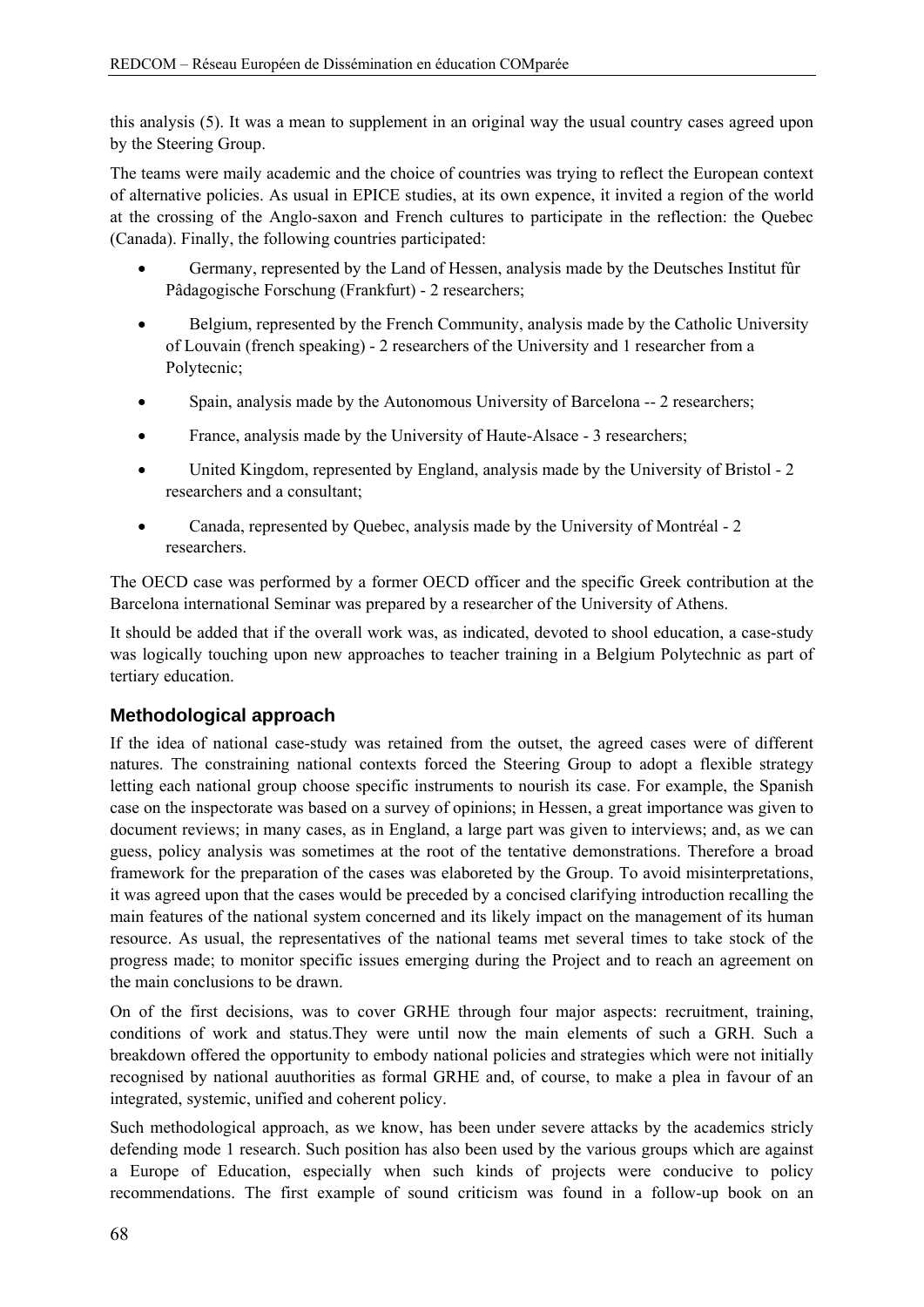interesting transnational European Project on an experience and recommendation of an Observatory of educational innovations (6). Concernig the utilisation of the national self-evaluation case-study in OECD reviews, we, earlier on, underlined the impact of the paucity of human and financial resource to ensure a fair coverage of the contextual issues involved in analysing the development of a school system and the risk to base a comparative judgment on insufficient data and analyses (7).

Until recently, a top level European comparatist, Antonio Novoa, expressed pessimistic views on the more systematic use of comparative data in national policies in Europe (8).

It is clear for example that the rather weak development of comparative education in the French speaking area is very dangerous for the future of transnational studies of the kind we are talking about (9).

# **The Issue of Dissemination**

From the biginning if its European transnational work, EPICE thought that there was an insufficient dissemination of the outcomes of the various Projects supported by the Commission. It justified its view on the fact that innovation and in education could only progress if teacher ownership of different categories of change is systematically organised by authorities concerned through renewed modes of appropriation, especially drastically modified teacher training within a lifelong learning process (10). But a dissemination through books, as a first step, was complicated by different factors:

- lack of specific funding for publication in a certain number of Projects;
- great difficulties to negociate bilingual publications:
- cost and timing of a good translation of studies in other languages than the language of the intended publication;
- lack of good management of the dissemination of the publication;
- absence, as in France, of national context interested in comparative education studies and related publications.

The experience of implementing such Projects, also confirmed what have been underlined above, i.e.: the rather weak number of fully fledged comparatists able to help and advise, especially in the field of methodology, in implementing such transnational Projects.

# **Conclusion**

The example of European transnational Projects, and not only those performed and disseminated by EPICE, could easily complement the well-known EURYDICE surveys which unhappily are not allowed to make policy/strategy judgment out of the contry practices under review. Even if the mandate of EURYDICE was evolving and more consideration was given to the dissemination of the various Projects subsidised by the Commission, one of the major obstacles to develop such analyses is the still very small development of the necessary diverse kinds of educational evaluations (11). For the time being,one of the elements of the REDCOM Project, dealing with an Observatory of the outcomes of R&D and innovation in education in Europe should be able to compensate for the lack of information on current transnational Projects referredv to above.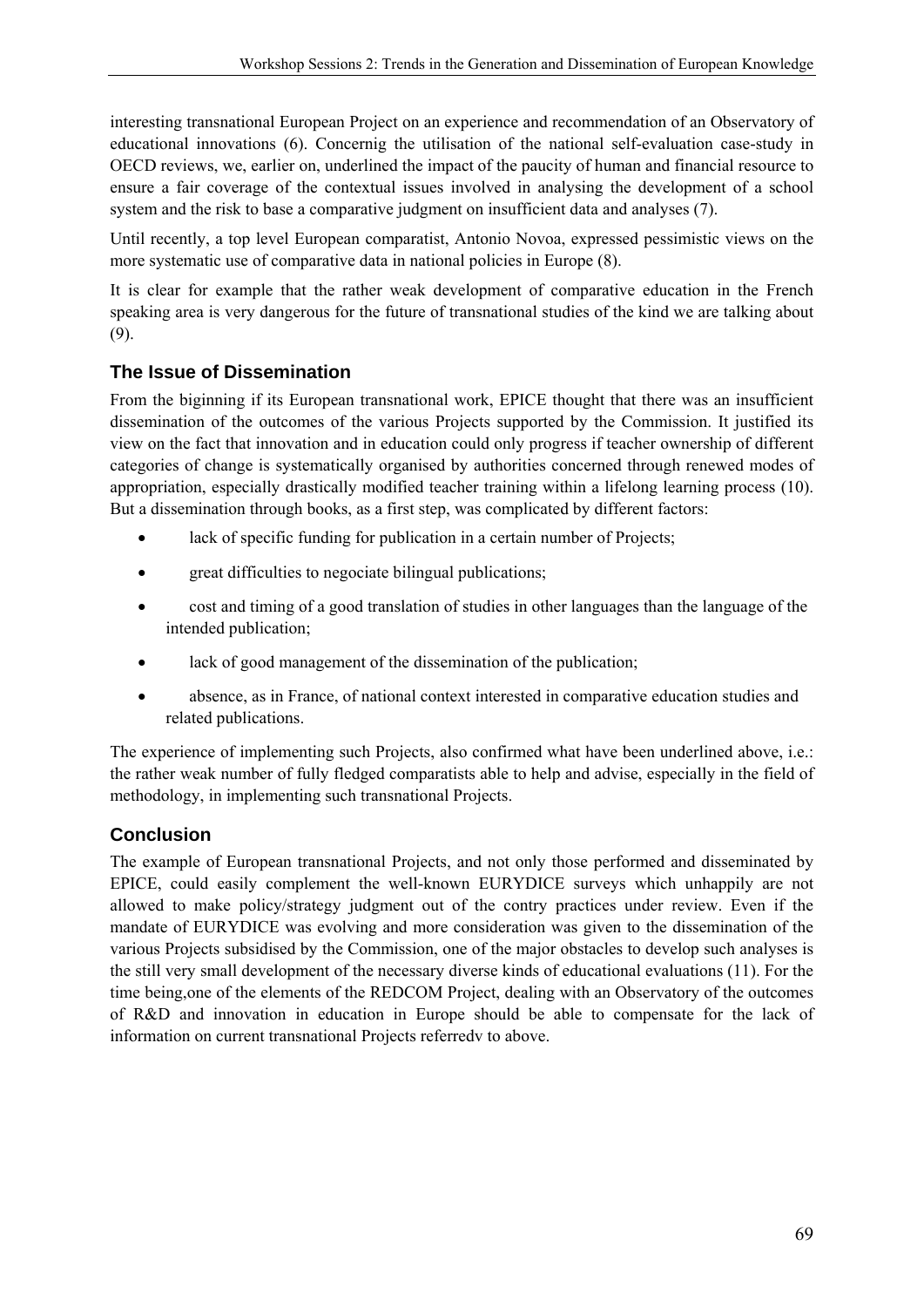## **References**

VANISCOTTE, F., HOUGENAUGUE, A. and WEST, A. (eds.)(2003): La mobilité étudiante en Europe, Mythe ou réalité? Comparaison France-Royaume-Uni. L'Harmattan. Paris.

LADERRIÈRRE, P. (2003): Introduction: retour au comparatisme? in P.Laderrière and F.Vaniscottre (eds). L'éducation comparée: un outil pour l'Europe?. L'Harmattan. Paris

LADERRIÈRRE, P.(1999): Une problématique nouvelle-La gestion des ressources humaines dans l'enseignement; in Recherche et formation pour les professions de l'éducation; No 3.

LADERRIÈRRE, P. (2002): Retour nécessaire sur le passé, in F.Vaniscotte and P.Laderrière (eds). L'école: horizon 2020. L'Harmattan. Paris.

LADERRIÈRRE, P. (2004): La gestion des ressources humaines dans l'enseignement dans les examens de politique nationales d'éducation de l'OCDE, in P.Laderrière (ed.). La gestion des ressources humaines dans l'enseignement: oû en est l'Europe? L'Harmattan. Paris.

SIROTA; R. (ed.)(2001): Autour du comparatisme en education. PUF. Paris.

LADERRIÈRRE, P. (1998): Les examens de politiques nationales de l'éducation à l'OCDE, in L'éducation comparée, Les sciences de l'éducation pour l'ère nouvelle. L'Harmattan. Paris.

NOVOA, A. and YARIV-MASHAL, T. (2003): Le comparatisme en éducation: mode de gouvernance ou enquête historique? in L'éducation comparée: un outil pour l'Europe? op.cit.

LADERRIÈRRE, P. (1999): Le rôle de l'éducation comparée dans le monde de demain, in JM Leclercq (ed.) L'éducation comparée: mondialisation et spécificités francophones. CNDP/AFEC. Paris.

LADERRIÈRRE, P.(2003): La problématique du pilotage de la formation des enseignants in Politique d'éducation et de formation. Analyses et comparaisons internationales. 2/8.

LADERRIÈRRE, P. 2004. L'évaluation des enseignants dans les pays industrialisés: tendances actuelles, in L.Paquay (ed.) L'évaluation des enseignants. Tensions et enjeux. L'Harmattan. Paris.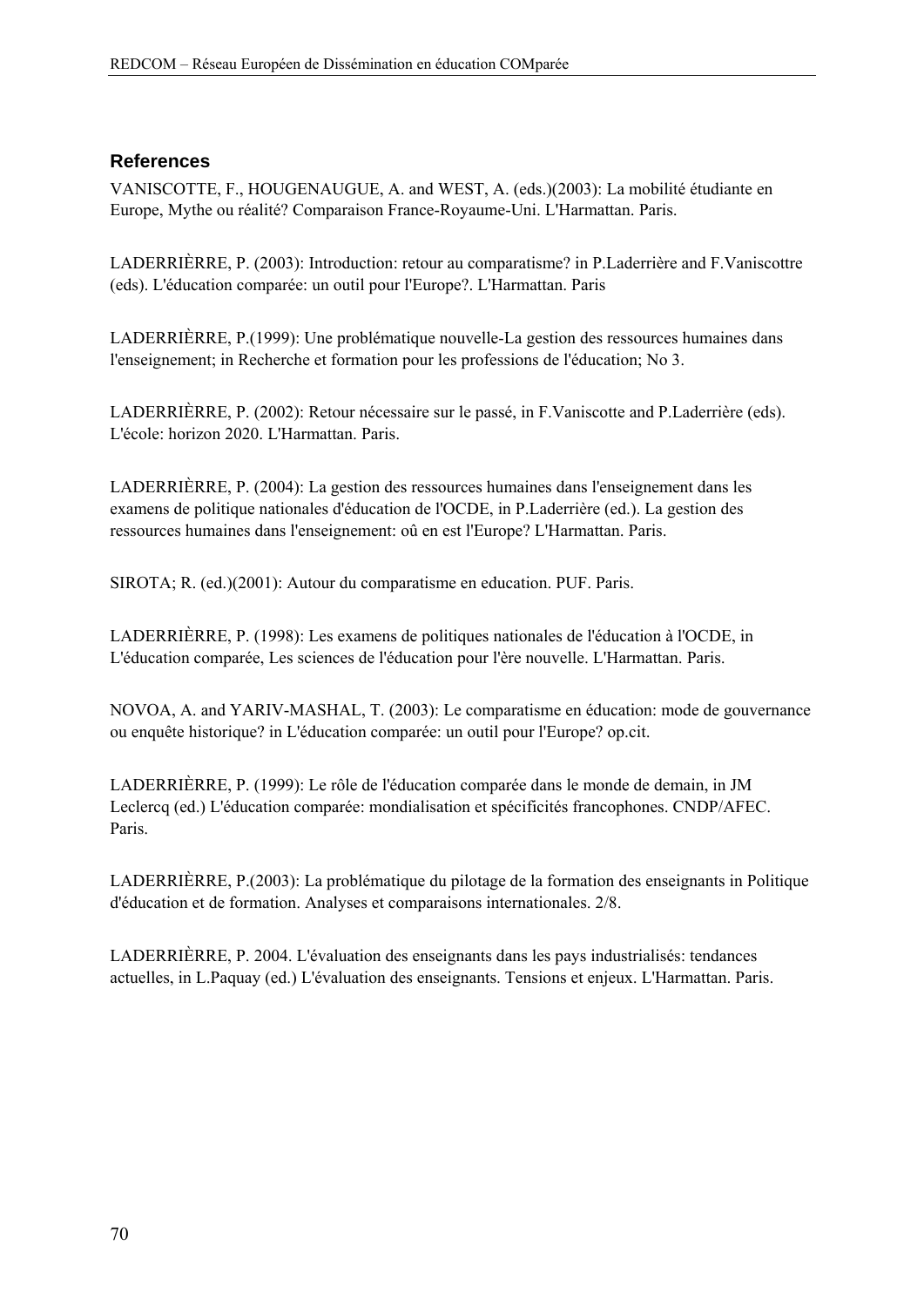# **5.1.3. Discussion and Outcomes (Robert Reisz)**

This workshop brought together the point of view of the providers of information and their aim to respond to the needs of their target groups (researchers, policy makers, practitioners) as well as the view of the users of the information, using reports on research projects in their daily activities.

## *How to implement transnational research: participatory approach vs. hierarchical approach*

The successful implementation of a transnational research project requires the integration of a variety of different approaches on the issue of research. The solution of the key problem sparked controversial discussions.It was argued that a hierarchical approach to lead the project is most efficient, however, this might depend on the kind of project. Decision making and reporting should therefore be in one hand.

However, most of the workshop participants agree that a consensus on the basic methodological and content related issues, which should be the outcome of a democratic process, is needed at least in the beginning of the project to ensure the support of all project partners. Still, a managerial style might be more efficient during later stages.

#### *Development of a "Methodia Franca": Methodological Knowledge in Transnational Research*

Given the fact that the members of transnational research teams come from different national research communities where different methodological approaches might be used, there is a need of reconstructing the own methodological knowledge to reach an understanding and a methodological framework for the research undertaken. This might eventually lead to the development of a European "Methodia Franca"?

#### *Generating European Knowledge: Working in an Interdisciplinary Setting*

European Research differs from research in national settings as it is interdisciplinary because of its policy orientation.

The generation of European knowledge was first approached by putting the emphasis on "European". What are the differences between national and transnational settings? To what extend do these differences effect the policy relevance of the acquired knowledge?

In general, European research projects are more complex than national research projects and have to cross disciplinary borderlines to fulfil the need of practical relevance. These needs for interdisciplinary knowledge generation produces "dirty research", because the typical quality assurance of peer reviewed research is not given in interdisciplinary settings. This may lead to quality compromises and to a certain lack of confidence among many researchers of "clean" disciplinary contexts.

European research is regarded to be less rewarding for the academic career, which makes it less attractive for researchers. For this reason, different people are involved in national research and transnational research, which might lead to two parallel sectors of research.

Moreover, European research is often conducted with less continuity than research in national settings, as it is organised in single projects. This makes the creation of a knowledge base necessary to ensure that research results are accessible.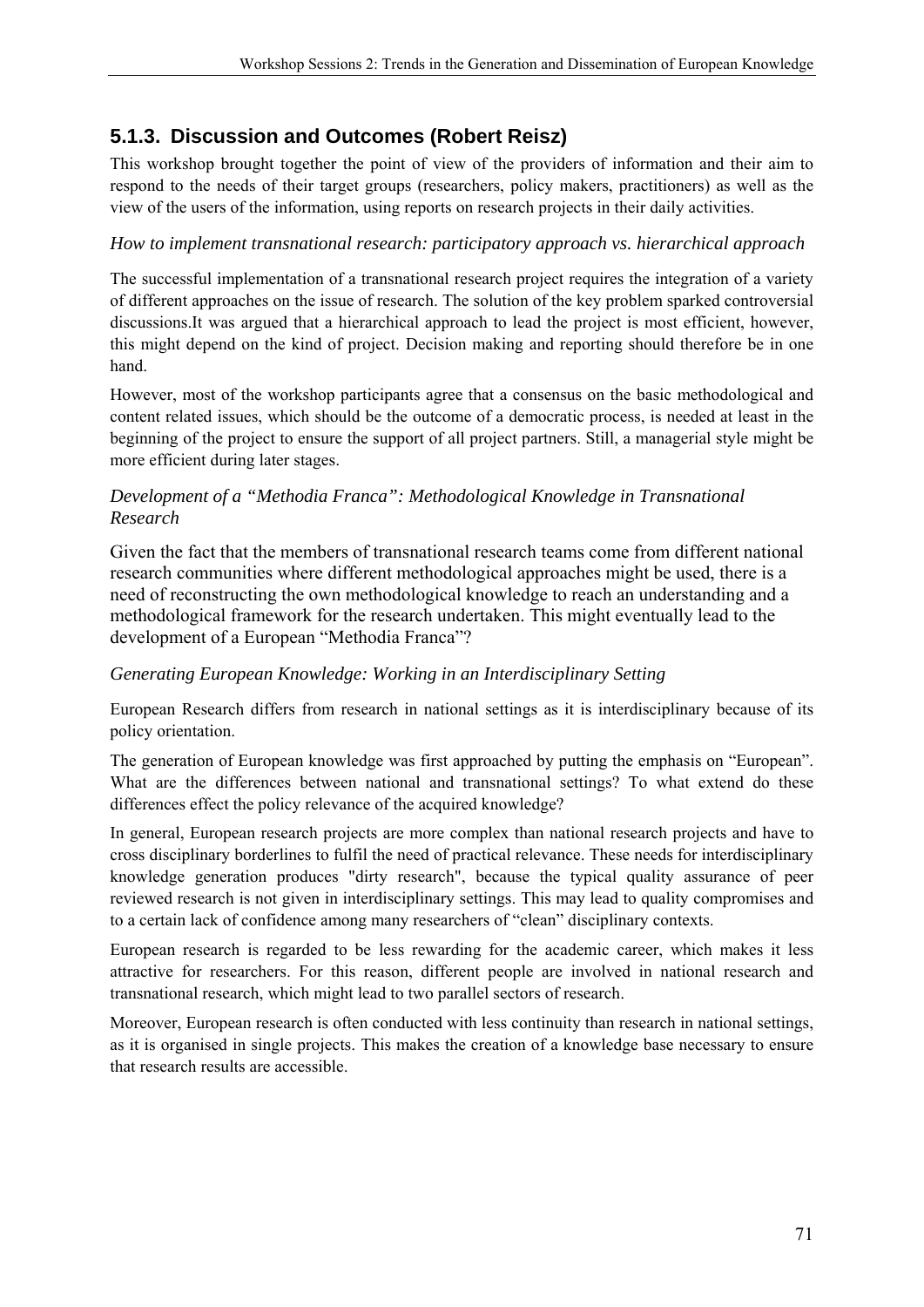#### *Need to include practitioners in the implementation of research projects*

As practitioners are not included in the preparation and presentation of project research, it is obvious that the results of such research will be of little use for them. Consequently, trade unions, students associations, social partners, etc as users of information should imperatively be included in the implementation of research projects as early as possible.

#### *Dissemination of Research Outcomes*

For the improvement of the dissemination of research results, it is crucial to define first who the targeted users of European research results are. As this is currently the European Commission, another approach other than the creation of a European research database is needed. Still today, the situation also suffers from insufficient contacts between DG Research and DG Education. At this level the exchange of research results is insufficient.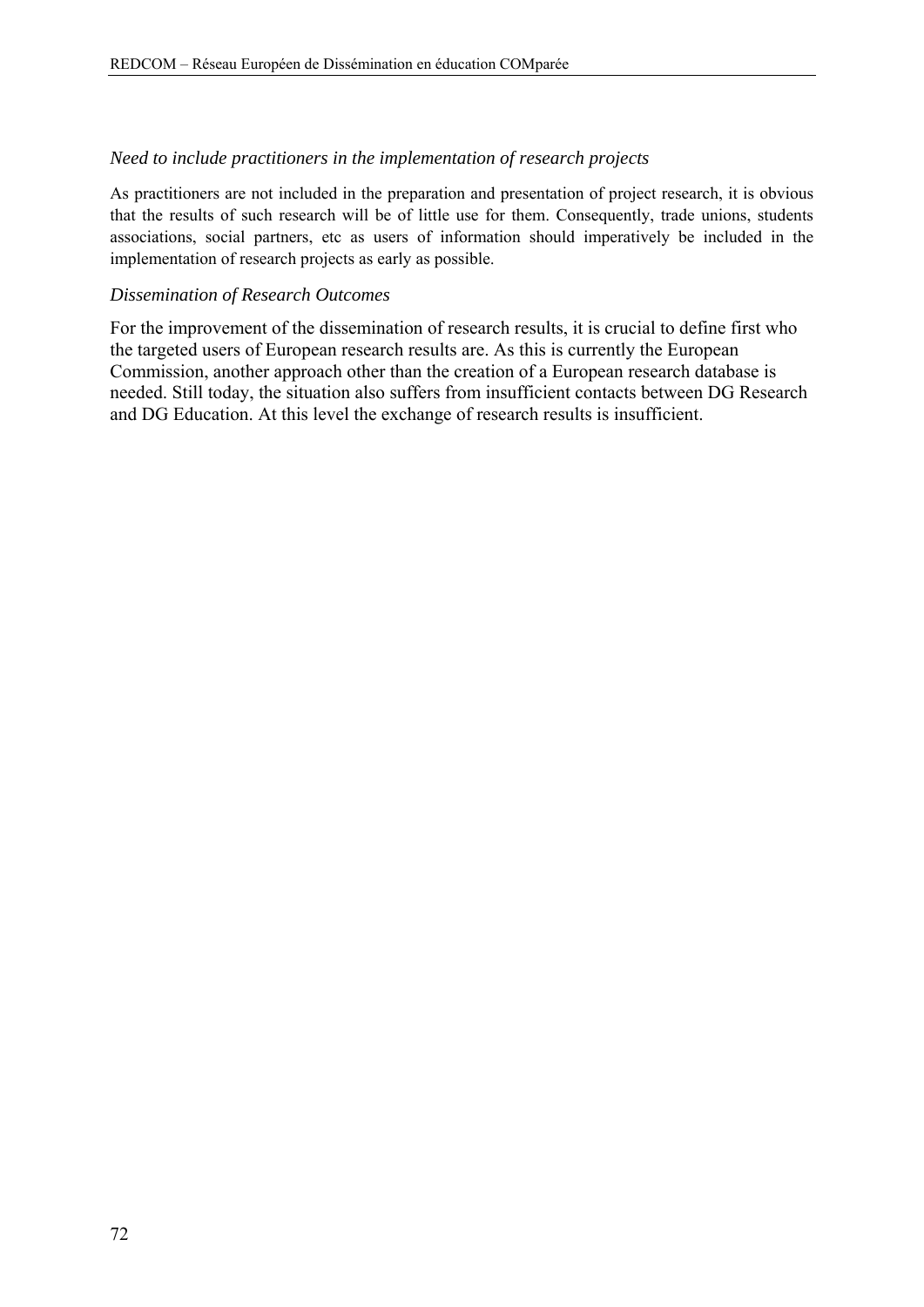## **5.2.** Workshop D: Making European Knowledge Accessible – Documentation and Dissemination of Project Findings

## **5.2.1. Dissemination Activities in the Context of the REDCOM Project (Laurence Emin)**

*www.e-education-europe.org* is a website focusing on comparisons of education and training policies in Europe and for the dissemination of information on European research on education. It intends to contribute to strengthening the European perspective in policy-making in education; Provide a userfriendly resource and information base for the research community, policy-makers, analysts, professional associations and practitioners; Help to build bridges between researchers, policy-makers and practitioners.

We wish to provide information, make analysis of official and policy documents readily available, encourage comment and illustrate with case-studies. We wish to raise issues common to different situations across Europe. Our aim is to present the issues and illustrative examples which we feel will be of interest and of use to researchers and to colleagues involved in the field, in designing programmes, in policy making, etc.

## **Content**

The European Perspective is increasingly important in education and training policy formulation, but it is not always easy to understand the Brussels processes and to contextualise the papers and policies in order to seize the relevance and opportunities. The site aims to make the processes comprehensible and provide informed comment.

The website will be developing a series of *Thematic Dossiers* on issues of interest and concern to policy makers, researchers and practitioners. The site is launched with two pilot dossiers, one on the Bologna Process and the other on lifelong learning. Other dossiers will be launched in the coming months, the different themes will be examined through the presentation of policy papers, official documents (both European and national), case-studies on selected countries or regions, etc.. It is important that these dossiers continue to develop and expand with contributions from you, the users, about your projects, research, institutional experiences, etc..

We will also make Research Results available to actors in education and training. We focus in this first step on the Framework Programmes, as well as on comparative education research and on innovative programmes developed with European funding about Higher Education.

You will find information on recent issues and the editorials of the Journals which are part of the REDCOM network : *European Journal of Education*, *Politiques d'éducation et de formation*, *Die Hochschule* and the *European Journal Vocational Training*.

www.e-education-europe.org benefits from a two-year grant from the Directorate General for Research of the European Commission (Specific Programme: Improving the Human Research Potential and the Socio-economic Knowledge Base). The site is being launched in English and soon in French.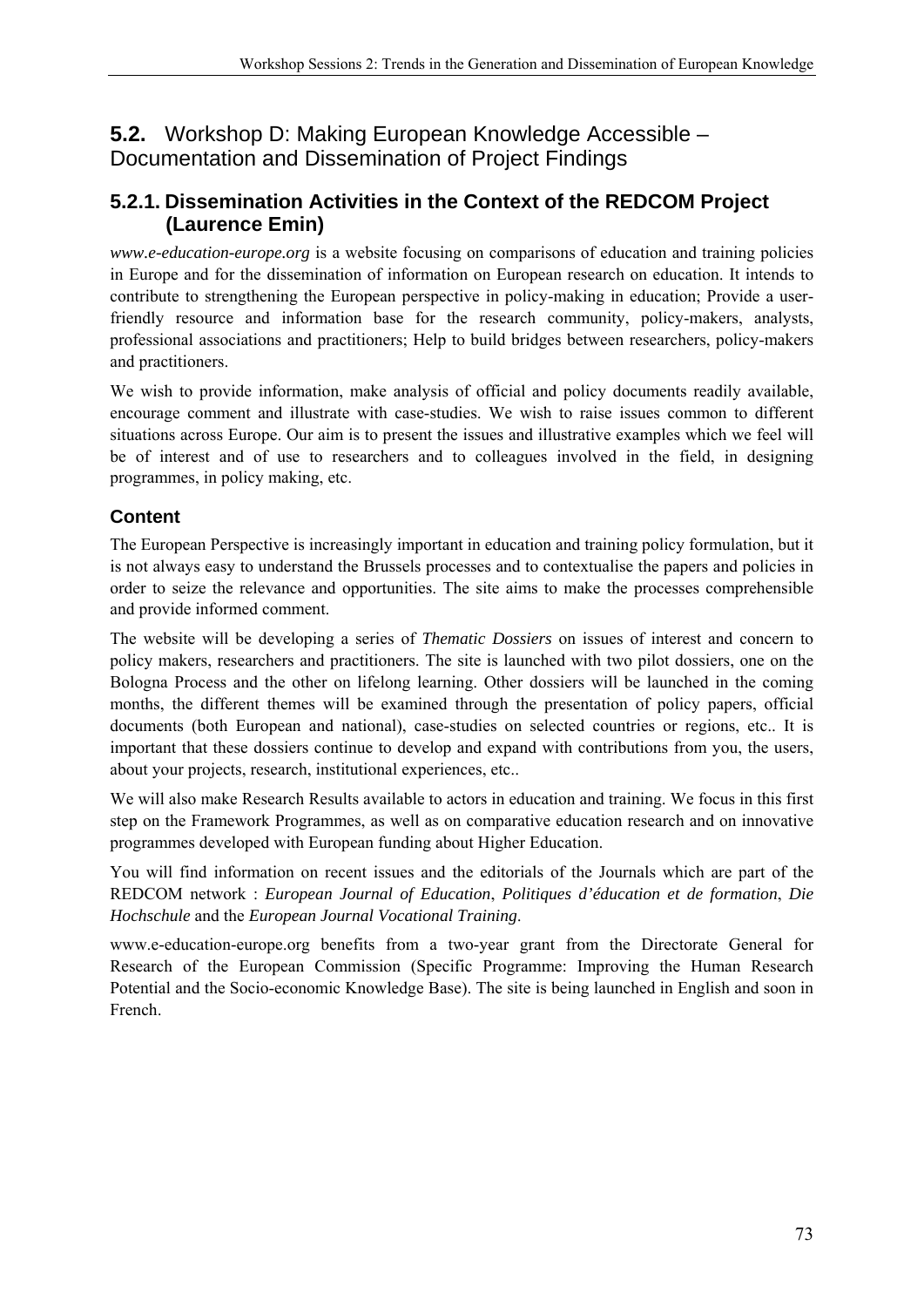### **Issues for discussion:**

- Feed-back from presents (as Researchers, as Practitioners)
- Necessity of a scientific validation of on-line publication: creation of an editorial committee for the next step?
- What thinking about the specificity of the on-line publication: continuous flow of information. What visibility for news? Continuous contribution by the creation of a writer's pool? Designation of specialists intervening regularly on a specific issue?
- On-line publication is also on-line visibilisation of publication (produced by others), as a window. Building an information network is then necessary.
- What is the specificity of this website (if it is the case!)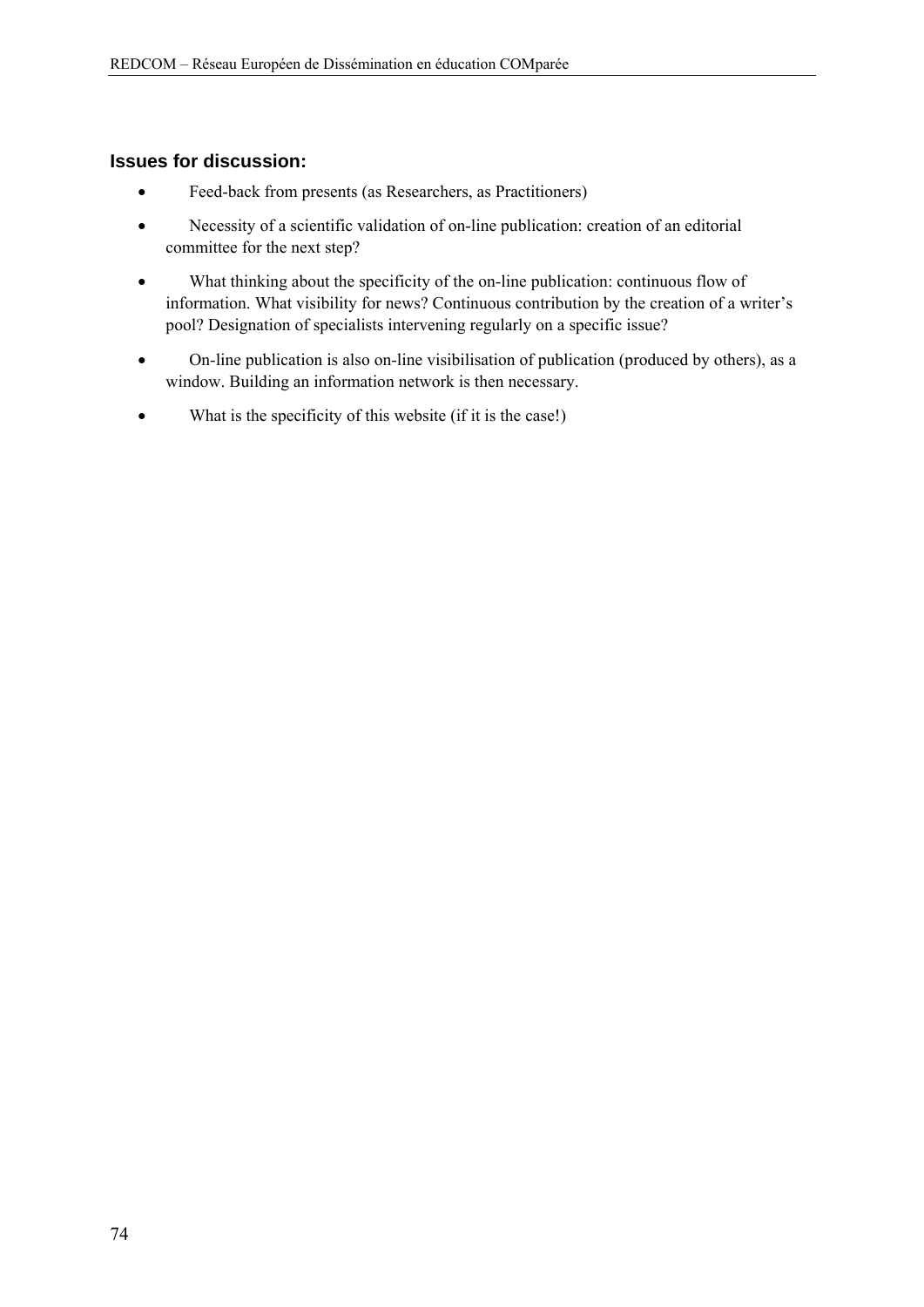## **5.2.2. Accessibility and Utility of the Findings of European Research Projects - the Perspective of Heads of Education Institutions (Jürgen van Capelle)**

How should research findings be presented and by which means should they be disseminated in order to become accessible to potential "users"?

## **Introduction: The Provider**

ESTA - Bildungswerk is a non-profit training provider, established in 1982, with about 300 employees. The company is structured into 4 divisions; one of them being the Division of International Cooperation, which I am heading. This division is dealing with specific international services. Our services can be summarized as:

- EU-supported projects (development, funding, management)
- web-services (information, collaboration, cooperation, technologies)
- International eLearning- and fundraising-courses

A snapshot of some of our current projects gives the following picture:

- eBusiness & eLearning for *SME* in the Rhine-Waal region (INTERREG)
- Learning Media about Estonia (language, culture) (LINGUA)
- Collaborative teaching-tools for trainers (EQUAL)
- Multimedia applications for handicapped (GRUNDTVIG)
- Internet-media and *sport* in schools (EYES)
- several Exchange and Mobility and Learning partnerships (LdV, GRUNDTVIG)
- *e*VET-material for turkish speaking Youth in CCI (LdV)

What I have to say here is a quite personal view on the topics; a personal view of a person, who is responsible for the sustainable development of our international acrtivities and who is working in rather pragmatic and applied project dresigns and not in scientific designs.

## **The topic, the tasks and the problems**

We are a private company and the acess to european knowledge and the use of this knowledge is a matter of survival. Without updated knowledge we would never be able to apply for and operate succesfully in EU-projects. This updated knowledge is very clearly not only needed in scientific or research-programmes but also in the traditional educational programmes of the European Union. The decision about the funding, about the "stop or go" of a project-application depends very clearly on a well-documented quality. This quality is a interconnection of the following items:

- activities
- output
- innovation and
- partnership composition.
- dissemination
- monitoring and evaluation and (since this year in the frame of LdV)
- valorization.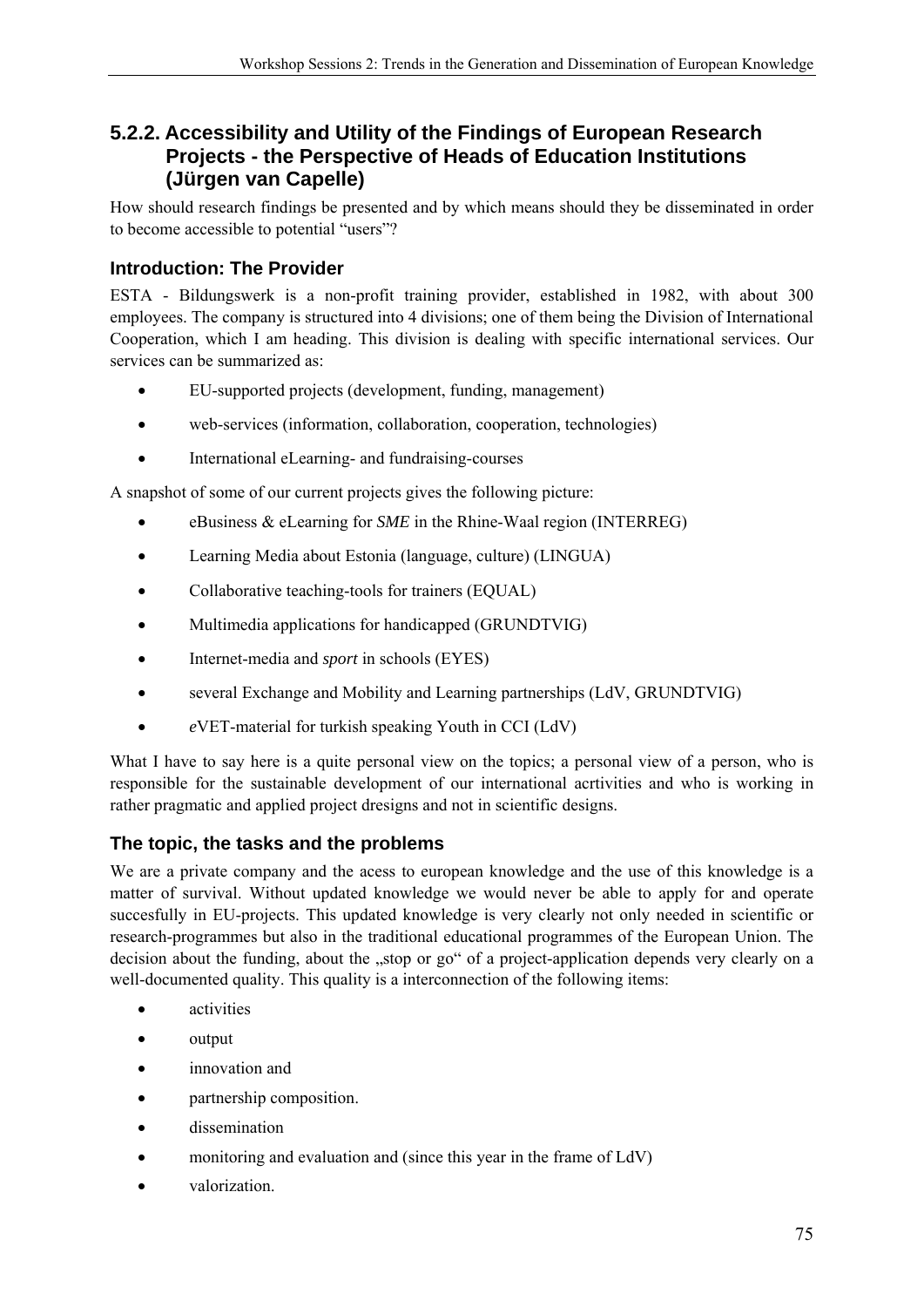To get to know *something* about existing european knowledge in a given topic is quite simple today: the internet is loaded with databases, compendia, overviews, reports, newsgroups, mailing-lists and communities. But knowing *something* is far from being sufficient.

The problems that arise are the following ones:

### *a) investment*

You have to decide about the investment you can spend in terms of people working on an application. Today there is – at least in germany - an evergrowing strong competition for nearly every call with rates of growth of about 50-80 % per year. So you have to collect more and more experience for every bet, but the chances of approvement are declining. In MINERVA, one of the very popular Actions of the Socrates programme, the rate of approvement is about 10%.

### *b) localization and collection*

This is the typical google-problem: you might get too much information, if you just google for results. So you have to decide for a set of only a few leading information sites in the internet, amongst them should be the very prominent sites of the EU-server. In our case of eLearning it is rather simple because the commision launched a specific portal. In the case of LdV or Socrates programme in germany the website of the National Agency BIBB is one of the favorites, because they collect some research findings on their website as well

### *c) specification and updating*

The accessibilty of knowledge seems to be limited when you are looking for the specific crosseuropean dimenison of knowledge to a given topic and when you are looking for very updated information. You will need both – not only because of the quality of the project in itself, but also because of finding the best partners for your plans.

### *d) two worlds apart*

A general problem seems to be the (missing) connections between educational providers and researchers within the universities. We only have very limited connections to universities – at least I know that this is something we should change, it is not easy easy to do. The occupation of an educational manager in the business-area and a manager or researcher in universities don´t have many things in common, as it seems.

## **Dissemination of knowledge**

Again, strengthening the dissemination is a valuable and a reasonable thing. The commission has the right to ask for a return on the Community's investment, to expect a maximum project-impact at the time at which it is developed and the commission has the right to keep its eyes on the matching between the needs of target audience and the project activities.

Asking me, how to attract the audience with dissemination of the results, the only advice could be to emphasize the **very practical benefits** and to strengthen the **applied- knowledge aspects** of the research-findings. Take the development of Open Source Learning Management Systems as an example: These originally scientific findings spread into the providers´ world, because they can generate extra productivity and added benefits.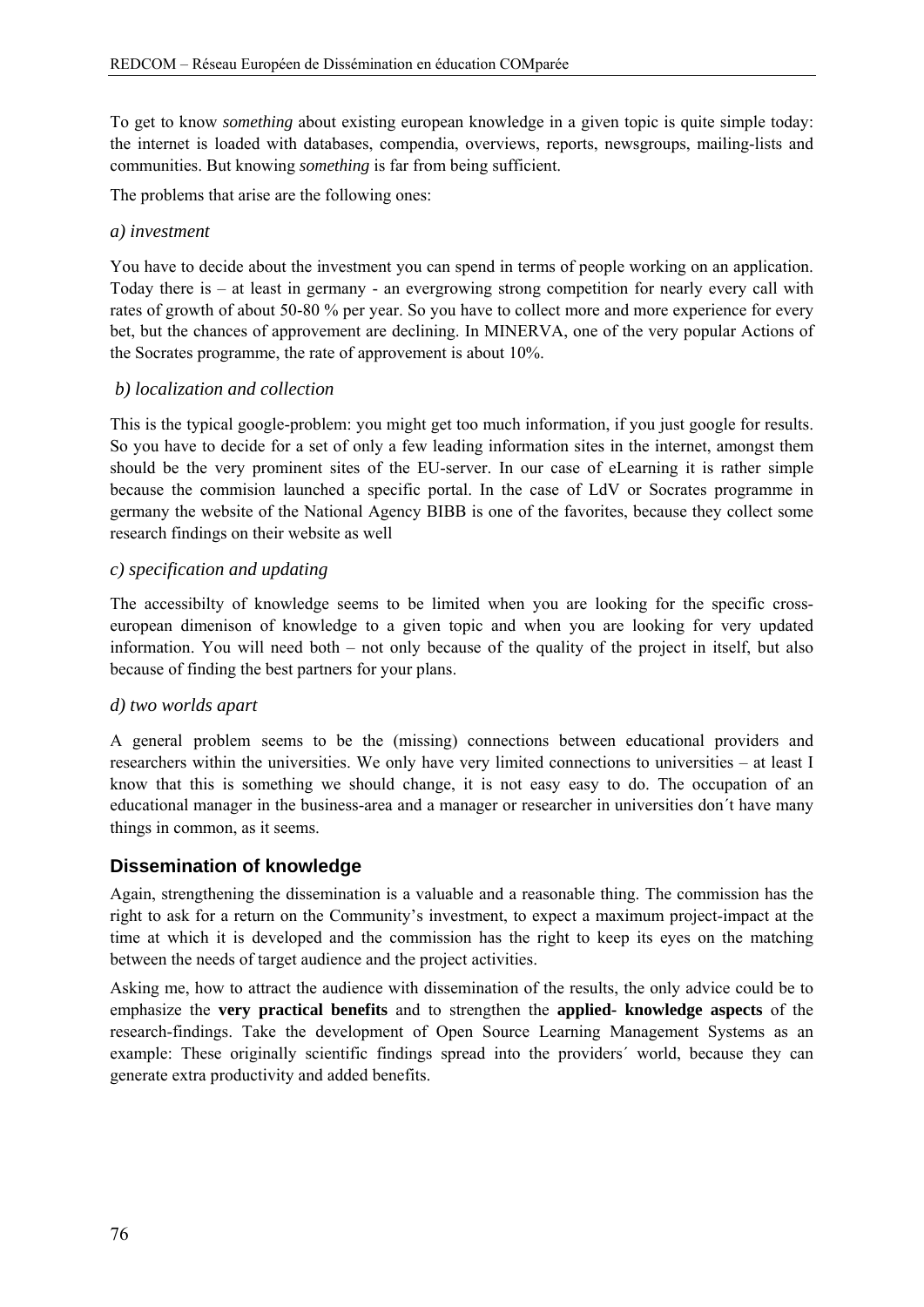## **5.2.3. Discussion and Outcomes (Eric Fries Guggenheim)**

This workshop brought together the point of view of the providers of information aiming to respond to the needs of their target groups (researchers, policy makers, practitioners) as well as the view of the users of the information, using reports on research projects in their daily activities.

## *Popularisation of presentation of research outcomes vs. fulfilling scientific standards*

The discussion revealed that it is perceived to be extremely difficult to establish a link between Researchers and Policy makers in a way to publish the scientific results of research in a manner or format readable by decision-makers while upholding a scientifically acceptable level for researchers. It seems that a maximum of policy relevance leads to less "academic" quality and relevance. The whole point is to find the adequate level of popularisation. It is suggested that journalists might help to provide relevant information in a way that is useful for practitioners.

There is a gap and a real difference in philosophy between the kind of popularisation achieved by journals like *Alternative Eco* (popularisation in the field of economics aimed at teachers and students – 100,000 copies of each issue) or by *Sciences humaines*, which addresses the same kind of public (50,000 copies of each issue), and more confidential scientific journals like *Futuribles* (3,000 copies); the *European Journal of Education* (1,200 copies) and the *European Journal Vocational Training* (1,500 copies sold, 4,500 copies distributed). The challenge is to reach a wider level of accessibility without any loss in the quality of the information disseminated or in the degree of operationality (usability of results for policy making).

## *Dissemination of research results via internet*

The Web pages committed to the diffusion of the results of research pose some other problems such as the reliability of the information disseminated. An interesting idea that was proposed is the creation of a kind of Editorial Committee that could review the information disseminated on the projects and their results on the respective site.

The main difficulty concerning the information disseminated on the various European Web sites (Cordis, Compendium Leonardo, etc.), is that this information is raw. The results of the projects are never evaluated. Moreover, the project team cannot give an authorised advice because they are "insiders". This is in fact one of the main contradictions. The selection of teams for projects like those of Leonardo and Socrates, or projects from the Frame Work Programme of DG Research, etc., is very serious, but there is no subsequent evaluation of the research results by anybody.

## *Usefulness of scientific results for practitioners*

A missing link was identified between training institutions, project leaders, and research carried out in universities, which once again leads back to the issue of popularisation of research results. It was perceived as surprising that the "hard" sciences seem to be able to make quality popularisation, while the "soft" sciences such as educational research are not.

It was suggested that the reason might be that a legitimacy problem of the "soft" sciences causes a tendency to dress ignorance in complicated, scientific like, clothes. Some workshop participants expressed doubts on the absolute usefulness of scientific publications for practitioners. It was stated that scientific production had completely different goals; it aimed at broadening general knowledge and of course at supporting the career development of researchers.

A test was suggested by one of the researchers among the workshop participants to one of the practitioners to see if a special issue of a scientific journal was at all useful for him in his professional projects.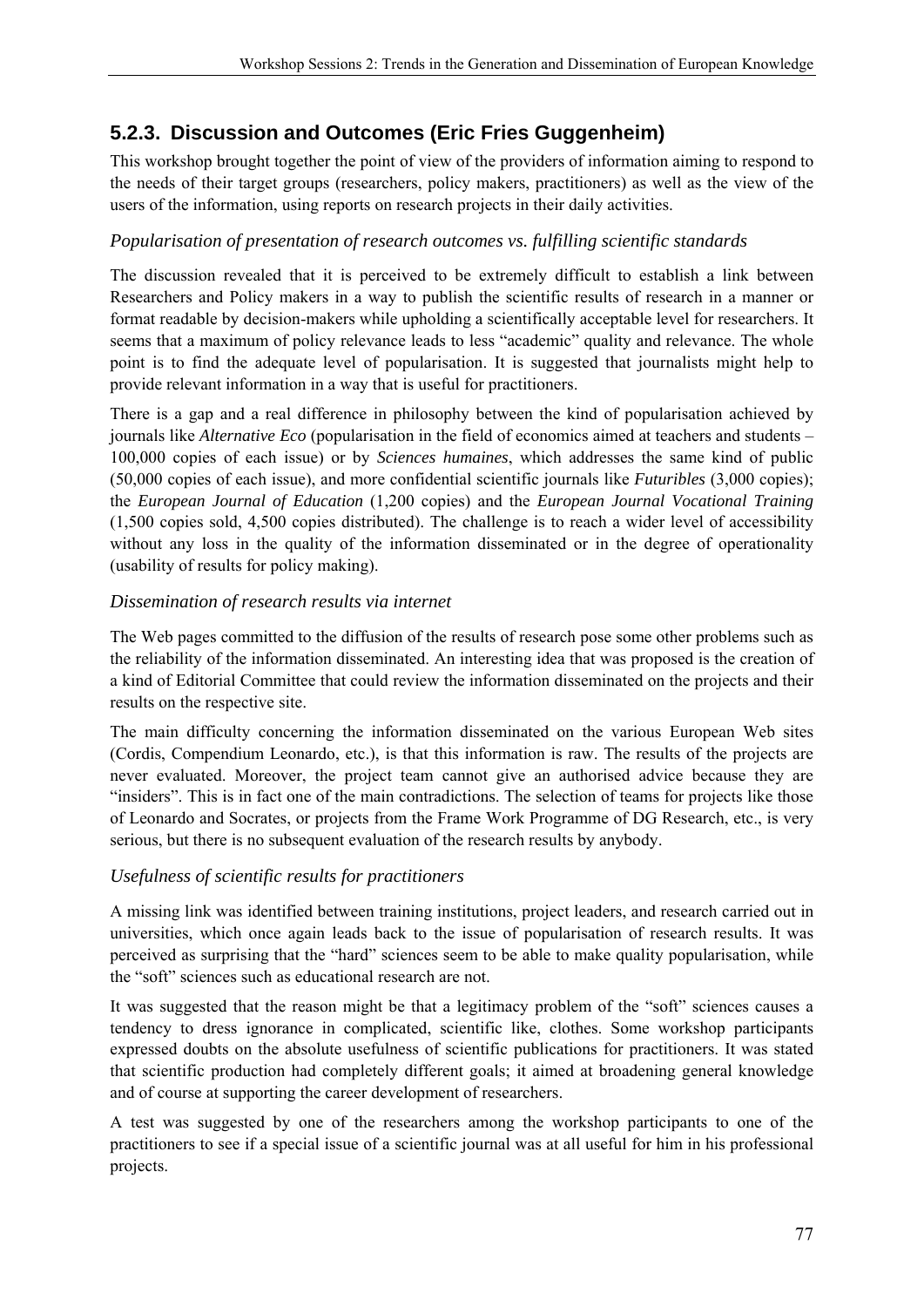### *Uncomfortable use of existing information tools*

A presentation of the electronic tools of Redcom and Cedefop followed the workshop, which made it clear how heavy and often difficult it may be to use the information tools like eKnowVet (Cedefop's database, designed to structure and present information onvocational education and training in Europe).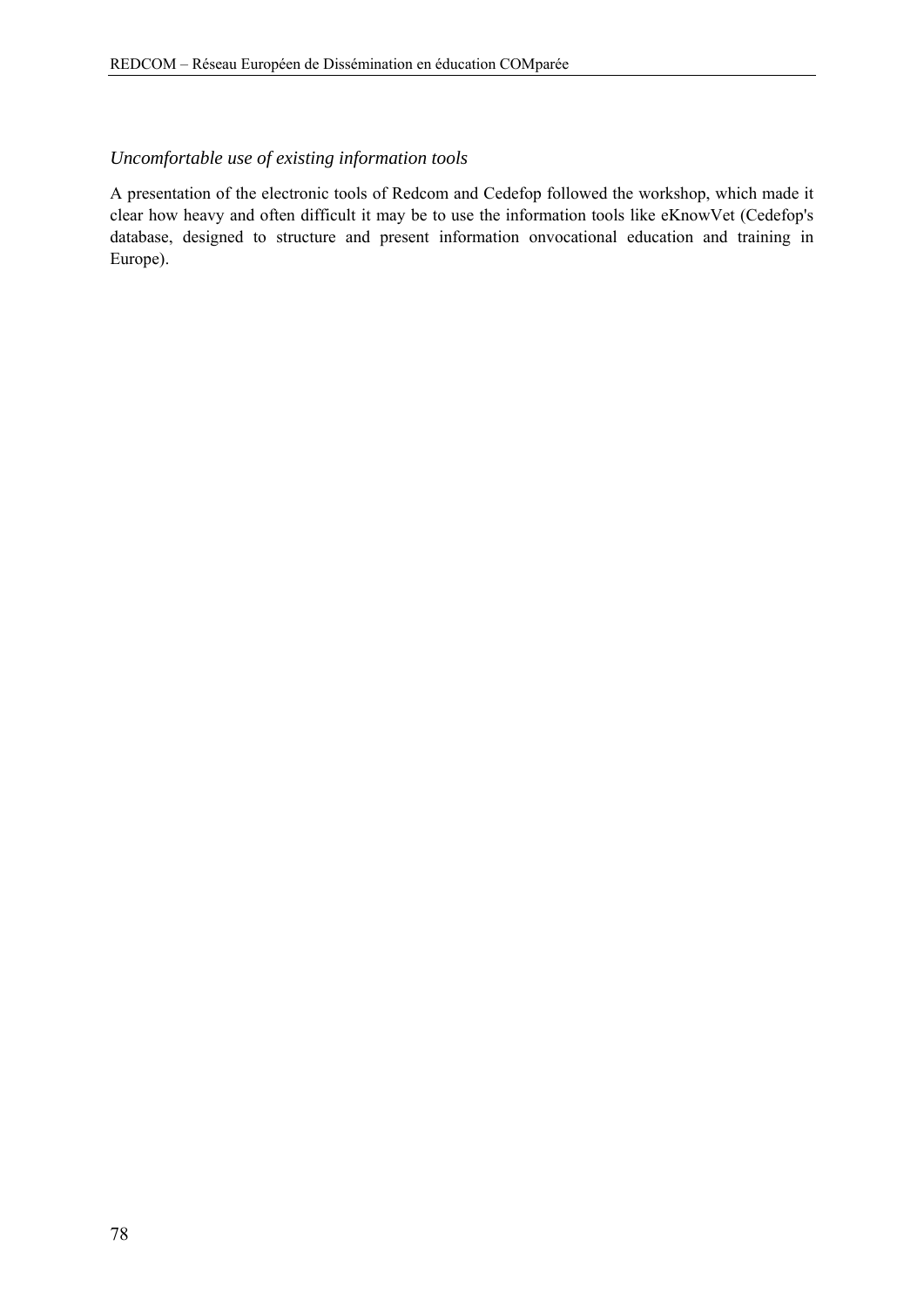# **6. Concluding Panel – Key Issues Concerning the Creation of a European Knowledge Base on Education**

The concluding panel pulled together the results of the previous seminar discussions.

In general, an overall agreement can be reported with respect to the existence of a need for European knowledge – in contrast to knowledge existing at the national level. Additionally, it was suggested that knowledge could be understood as having different dimensions, especially a scientific-technical and an ideological one. It might therefore be defined as information coupled with an ideology, that is information interpreted from a specific point of view.

The following aspects of the creation of a European knowledge base were in the focus of the discussion:

- the generation of knowledge,
- the assessment of existing knowledge,
- the identification of missing knowledge,
- the transferability of knowledge,
- the dissemination of knowledge, and
- possibilities to reach sustainability of knowledge.
- The generation of knowledge characteristics of transnational research projects

Working in networks or teams of researchers from a number of countries requires specific cooperation skills as well as different perspectives and ways of argumentation than research conducted in national teams or individual research. Due to the necessary amount of learning, individual participants may virtually feel a 'European fatigue' after a big transnational European project. The bi-directional learning processes among participants during transnational research cooperation, however, most often are not capitalized in a way that they would be readily accessible to later projects. They are rather bound to individual persons. Most new projects therefore start from the scratch without considering prior experiences. Cooperative work in changing teams of transnationally experienced experts could bring up the best possible results with respect to European knowledge.

## **The assessment of existing knowledge - is there the right knowledge in terms of problem solving capacity and quality?**

Efforts should be made to develop the validity of available information as far as possible and to transfer research results into educational and political practice. To assess project findings, after submission of a project report, the findings of a project should be evaluated in a similar manner as for selecting among project proposals, and possibly by the same evaluators.

Additionally, the importance of developing isolated pieces of information (for example, on individual countries) into knowledge was highlighted. Knowledge can be regarded as an extract from information and as bound on individual persons. To develop knowledge out of pieces of information, a methodological framework is helpful.

## **The identification of missing knowledge - is there sufficient knowledge?**

Due to a limited amount of available resources, there might never be enough knowledge. However, research with a strategic focus can make important contributions to the overall goal of educational development. Priorities in European research should be defined by policy-makers and researchers together with the social partners. A number of specifically policy relevant themes can be identified which are not covered by transnational research and therefore deserve special support by policy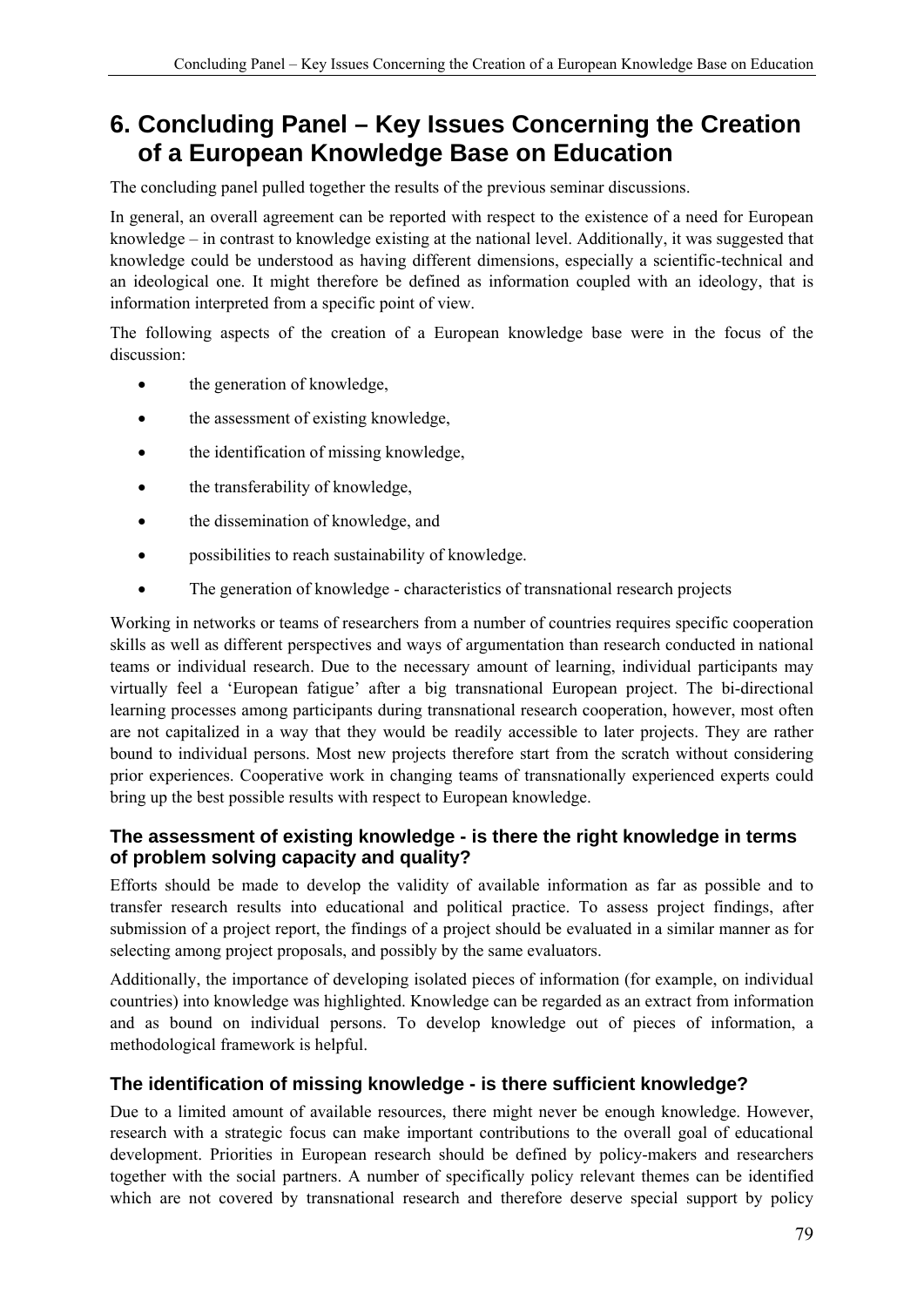makers. With respect to innovation, the representative of OECD suggested that the use of new technologies for education could be seen as a major field where there is still scope for methodological innovation. For example, the impact of ICT on learning and on cognitive skills was given as an example which has not yet sufficiently been tackled by European research.

Important further issues are the identification of the end users of information and the creation of new projects. To stimulate these processes, more communication and transparency are needed.

### **The transferability of knowledge - how can knowledge best be prepared for communication and exploitation?**

To be able to be perceived and understood by different types of 'end users', the format in which knowledge is presented has to be adopted according to different contexts.

In principle, researchers cannot be expected to be experts in knowledge transfer and dissemination. To bridge the perceived 'gap' between the scientific community and different communities of 'end users', the following two options were discussed:

As a first option, it was mentioned that decision makers could be involved in the design of research projects from the beginning. Especially in big projects, positive experience has been gathered with the setting up of advisory boards staffed with policy makers and/or practitioners. Such bodies can, for example, concern themselves with strategies for the dissemination and valorisation of project findings. The institution financing a research project should not understand itself as a control mechanism but as a project member. One could go as far as considering a representative of the institution financing a research project as a project partner. This might make the exploitation of research results for policy and practice easier.

As a second option, it was suggested to train 'knowledge-organizing agents' or 'brokers'. The communication of research findings outside the scientific community was seen as requiring specific skills which are not typically held by reasearchers. 'Knowledge organization' should be regarded as a distinct profession.

### **Possibilities to reach sustainability of knowledge**

Policy-related knowledge is by definition "time-related" and not stable. European knowledge may be sustained by big networks and integrated projects. However, this model does not fit for most of the projects in social sciences and humanities which tend to be smaller partnerships. It was said that monitoring activities were needed to be able to store the knowledge resulting from transnational projects. Moreover, data bases should be built to give access to longitudinal information.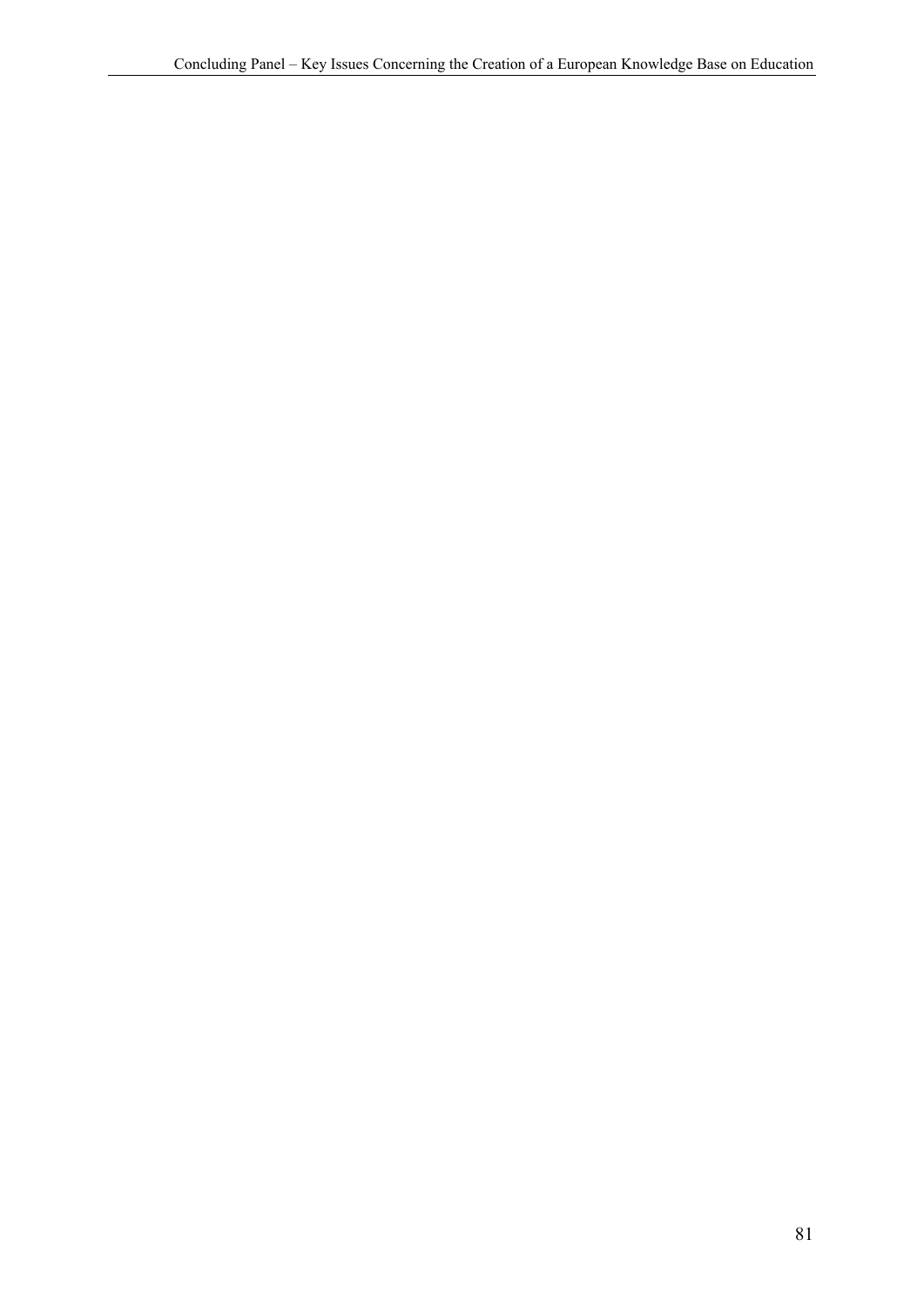# **7. Redcom Bibliographic References**

## **7.1.** Working in Transnational Project Teams

HANNERZ, Ulf (1998):

Transnational Research.

In: BERNARD, Russel (ed.): Handbook of methods in cultural anthropology. pp 235-256. Walnut Creek: Alta Mira

*This paper comments on conceptions of globalization and transnationality and their place in the development of anthropology, identifies the main genres of transnational research in anthropology, and presents some practical and methodological concerns that may become important in transnational anthropology.* 

*Key words: anthropology, transnationality, transnational research, globalization* 

### KÄMARÄINEN, Pekka (1998):

Towards a European Research Culture - "Lessons from Project Histories" of European research cooperation projects.

In: DIETZEN, Agnes and KUHN, Michael (eds.): Building a European co-operative research tradition in vocational education and training. The contribution of the LEONARDO da Vinci programme's surveys and analyses.

Berlin, Bonn: Bundesinstitut für Berufsbildung, pp 53 - 68

*The author is raising the question how experiences from research projects can contribute to the development of a European Research culture.* 

*Key words: European Research Tradition, VET, Leonardo da Vinci Programme* 

### KOHN, Melvin L (1989).:

Cross-national research as an analytic strategy.

In: KOHN, Melvin L.: Cross-national research in Sociology. Newbury Park: Sage, pp 77-102

*The author develops the thesis that cross-national research is most valuable to revise outcomes and interpretations of national research to discover differences and discrepancies which could not be revealed in national research. Uses and dilemmas of transnational research in sociology are discussed extensively.* 

*Key words: cross-national research, value of cross-national research, difficulties in cross-national research* 

KUHN, Michael and WEIDEMANN, Doris (2005):

Speaking the same language? Lingua Franca Communication in European Social Science Research Communication. In: KUHN, Michael and REMØE, Svend Otto (Eds.): Building the European Research Area. Socio-Economic Research in Practice. New York: Lang, pp 85- 114

*Being involved in transnational research projects means that at least a part of the researchers has to communicate in a foreign language. In European research projects, it seems often obvious for the project partners to choose English as Lingua Franca. However, the use of English as working language does not always mean that communication problems are solved.* 

*Kuhn and Weidemann strengthen the awareness of restrictions of a lingua franca in European research projects by evaluating frequent problems in typical work situations.*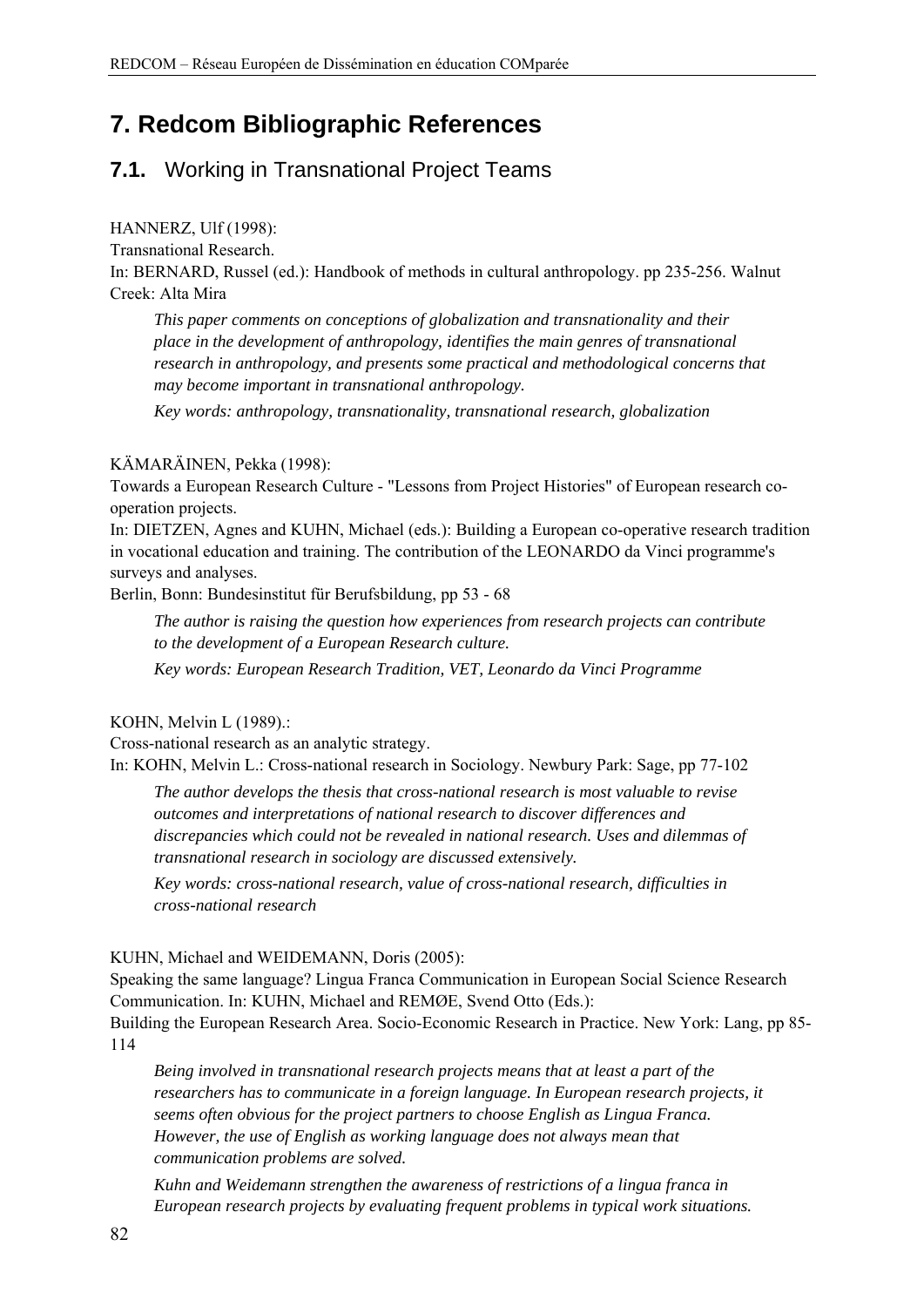*Showing that an ideal solution to break down the language barriers in transnational research collaboration is not likely to be found, they open ways to benefit from the cultural diversity of a project team by taking restrictions of a lingua franca use into account.* 

*Key words: lingua franca communication, English language communication, European research collaboration, transnational research project* 

#### KUHN, Michael and WEIDEMANN, Doris (2005):

Reinterpreting Transnationality: European Transnational Socio-economic Research in Practice. In: KUHN, Michael and REMØE, Svend Otto (Eds.):

Building the European Research Area. Socio-Economic Research in Practice. New York: Lang, pp 53- 84

*Transnational research teams have the potential to perform better than national homogeneous teams, as they may profit from a wider range of knowledge and experiences. However, working in an transnational research team brings along challenges for the project partners that do not exist - at least not to this extent - in national research projects.* 

*Culture-specific communication styles and different expectations can easily end in miscommunication and frustration which can endanger the success of the project as much as culturally affected research methods and scientific standards referring to locally different conditions. The latter regards especially social scientific research cooperation.* 

*The article examines how researchers cope with the challenge of conducting transnational research under the pre- defined conditions of the European Framework Programme. By developing the term "reinterpretation of transnational research", this task of the transnational research team is made tangible and it is shown that different types of reinterpretation are possible.* 

*It is suggested that researchers of transnational teams should develop an awareness that different ways to reinterpret the transnational dimension are possible in the team. To identify different modes of reinterpretation a typology is developed, which is supposed to enable project partners to develop a common ground on the research process and to use the potential of an transnational team.* 

*Key words: Transnationality, transnational research, cross-cultural communication* 

## **7.2.** Interdisciplinarity in Educational Research

BENAVOT, Aaron (et al.): Interdisciplinarity in EU-funded social science projects. In: KUHN, Michael and REMØE, Svend Otto (Eds.):

Building the European Research Area. Socio-Economic Research in Practice. pp 115-173. New York: Lang, 2005

*Interdisciplinarity ca be regarded as one of the key dimensions of research on social science funded by the European Union. However, interdisciplinarity is seen as basic condition for producing policy-relevant knowledge on the one and, on the other hand it is argued that interdisciplinarity might lead to a less quality in research.* 

*The authors focus on conceptualisation concepts of interdiciplinarity and disciplinarity. Opportunities and constraints of interdisciplinary research in social sciences are examined and evaluated.* 

*Key words :interdisciplinarity, social science research, transnational research, EUfunded projects*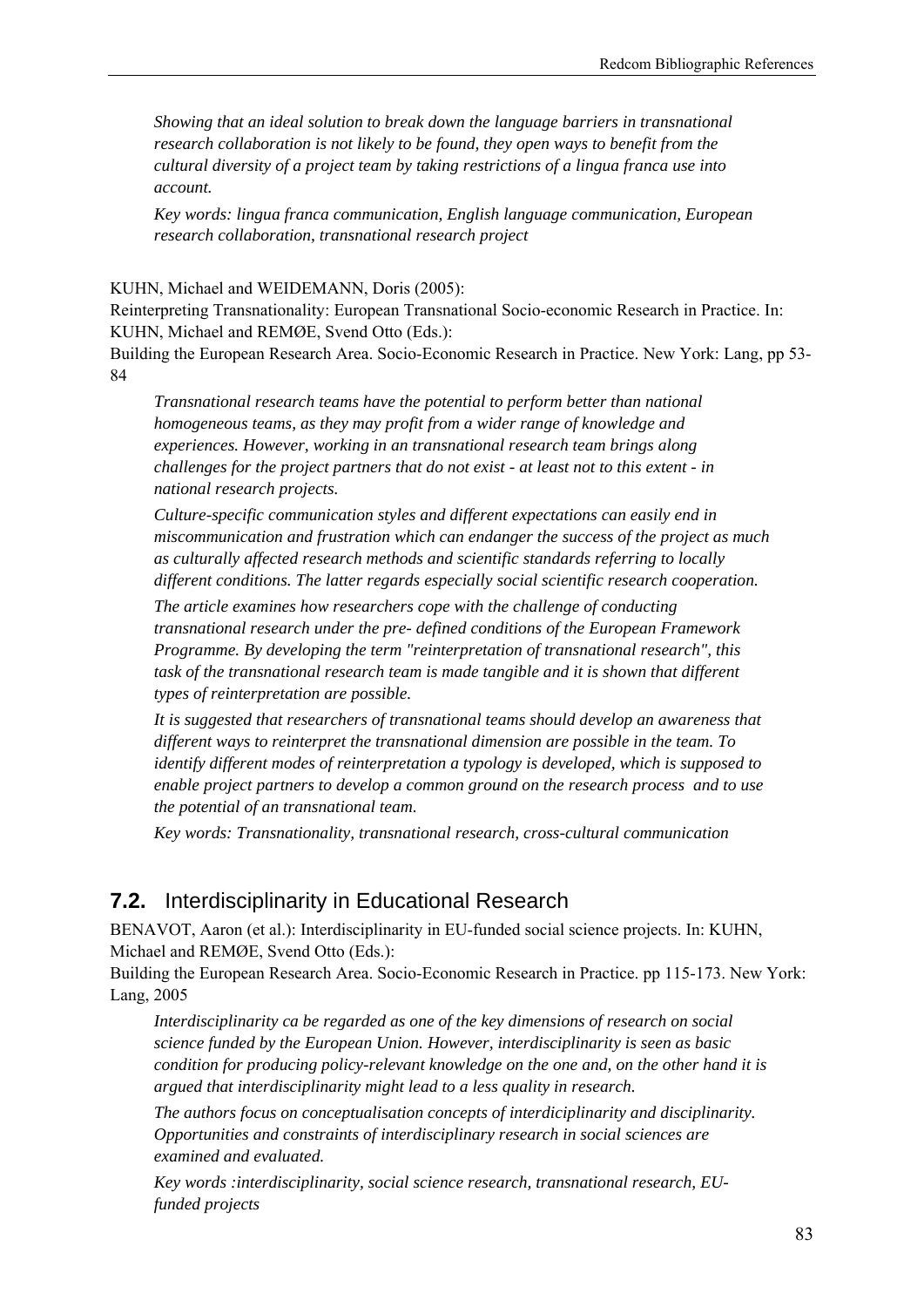FINKENTHAL, Michael:

Interdisciplinarity: Toward the definition of a metadiscipline? New York: Lang, 2001

> *Extensive thoughts on the nature and history of disciplinary thinking and interdisciplinary research.*

*Key words:Interdisciplinarity, Interdisciplinary Research* 

## **7.3.** Educational Research and the Knowledge Society

CENTRE FOR EDUCATIONAL RESEARCH MANAGEMENT (2000): Knowledge Management in the Learning Society

Paris: OECD

*The book explains knowledge as one of the core elements for the success of and aims to contribute to the understanding of learning and knowledge economies in the emerging knowledge-based society. Part one of the book gives an insight into terminology and concepts. Part two provides a selection of papers on the production, transfer and use of knowledge in different sectors.* 

*key words: learning society, knowledge management , knowlegde economy, educational policy and practice* 

#### GUMPORT, Patricia J. (2005):

The Organisation of Knowledge. Imperatives for Continuity and Change in Higher Education. in: BLEIKLIE, Ivar and HENKEL, Mary (eds.): Governing Knowledge. A Study of Continuity and Change in Higher Education - A Festschrift in Honour of Maurice Kogan. Dordrecht: Kluwer Academic Publishers

*This chapter is based on Maurice Kogan's work on higher education reform and studies the interplay between external pressures and the forces already in play within higher education institutions in the United States for the last 25 years. It concludes that the changes have cumulatively redefined the dominant legitimating idea of public higher education, which has shifted in the collective conception from a social institution to an industry.* 

*key words: higher education reform, knowledge, institutional governance, resource allocation* 

#### MARTON, Susan (2005):

Academics and the Mode-2 Society: Shifts in Knowledge Production in the Humanities and Social Science. In: BLEIKLIE, Ivar and HENKEL, Mary (eds.): Governing Knowledge. A Study of Continuity and Change in Higher Education - A Festschrift in Honour of Maurice Kogan. Dordrecht: Kluwer Academic Publishers

*This chapter studies the case of Sweden during a period of profound change in the funding system for research. It suggests that a significant change in economic, social or political factor would have a major impact on how the research foundations are perceived. Therefore, it argues that it is insufficient to understand the complexities of change in the system with only a "Mode-2" society model.* 

*key words: academic identity, "Mode-2" society model, research funding, Sweden*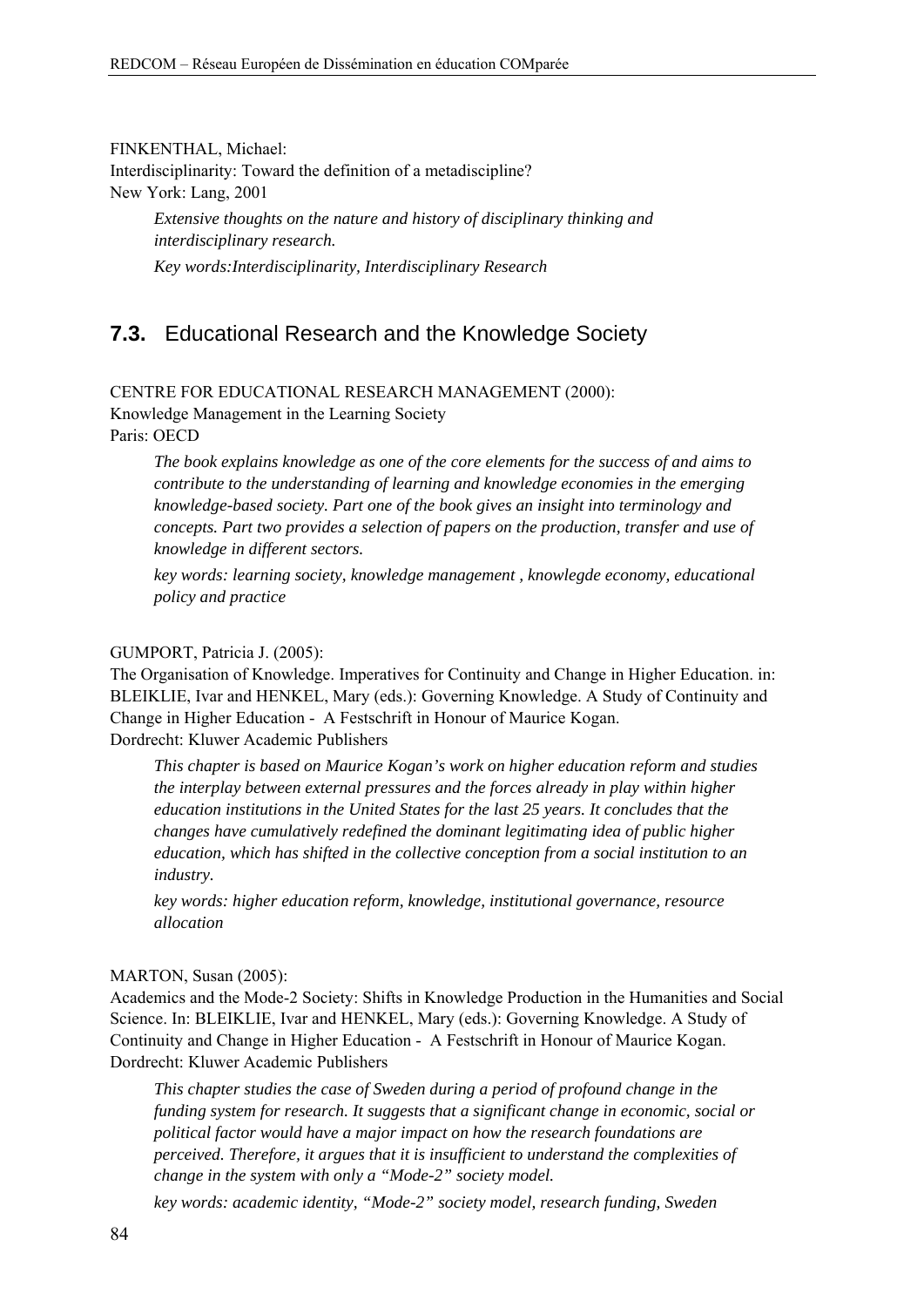McDANIEL, Olaf C. (1997):

The Effects of Government Policies on Higher Education. In Search of Alternative Research Methods. 's-Gravenhage : VUGA

*This book examines impact on higher education policy on higher education on the basis of a study on the effectiveness of governmental steering.. 600 experts of higher education in 17 European countries contributed to the study by answering a questionnaire on policy instruments for higher education. The author draws the conclusion that the effects are rather poor and develops an experimental model which aims to ensure an effective steering of higher education.* 

*key words: governance in higher education, higher education policy* 

SERBAN, Andreea and LUAN, Jing (eds.):

Knowledge management: building a competitive advantage in higher education. San Francisco, Calif: Jossey-Bass, 2002

*This volume provides a comprehensive discussion of knowledge management, covering its theoretical, practical, and technological aspects with an emphasis on their relevance for applications in institutional research.* 

*Key words: knowledge management, relevance of knowledge management, institutional research* 

## **7.4.** European Perspectives on Higher Education

#### LUIJTEN-LUB, Anneke; VAN DER WENDE, Marijk and HUISMAN, Jeroen (2005):

On cooperation and competition: A comparative analyses of national policies for internationalisation of higher education in seven western European countries. In: Journal of Studies in International Education (9) 2, pp. 147 – 163

*This paper compares national policies for internationalisation in Austria, Germany, Greece, the Netherlands, Norway, Portugal and the United Kingdom. The study suggests that increasing economical rationales for internationalisation and mainstreaming of higher education have persisted during the past few years, and the approach to internationalisation in the seven countries has broadened.* 

*Key words: internationalisation, globalisation, Europeanisation, higher education policies* 

NEAVE, Guy (2005):

Euro-Philiacs, Euro-Sceptics and Europhobics: Higher Education Policy, Values and Institutional Research.

In: Tertiary Education and Management, 11 (2), pp 113-129

*As a retiring president of EAIR, the author makes us of his observation and experience to reinterpret, analyze and criticize the Bologna Process as a bureaucratic phenomenon, how it is established, how it is 'embedded' in policy making, and why it sacrificed academic time to political time.* 

*Key words: Bologna Process, EAIR, higher education policy, institutional leadership*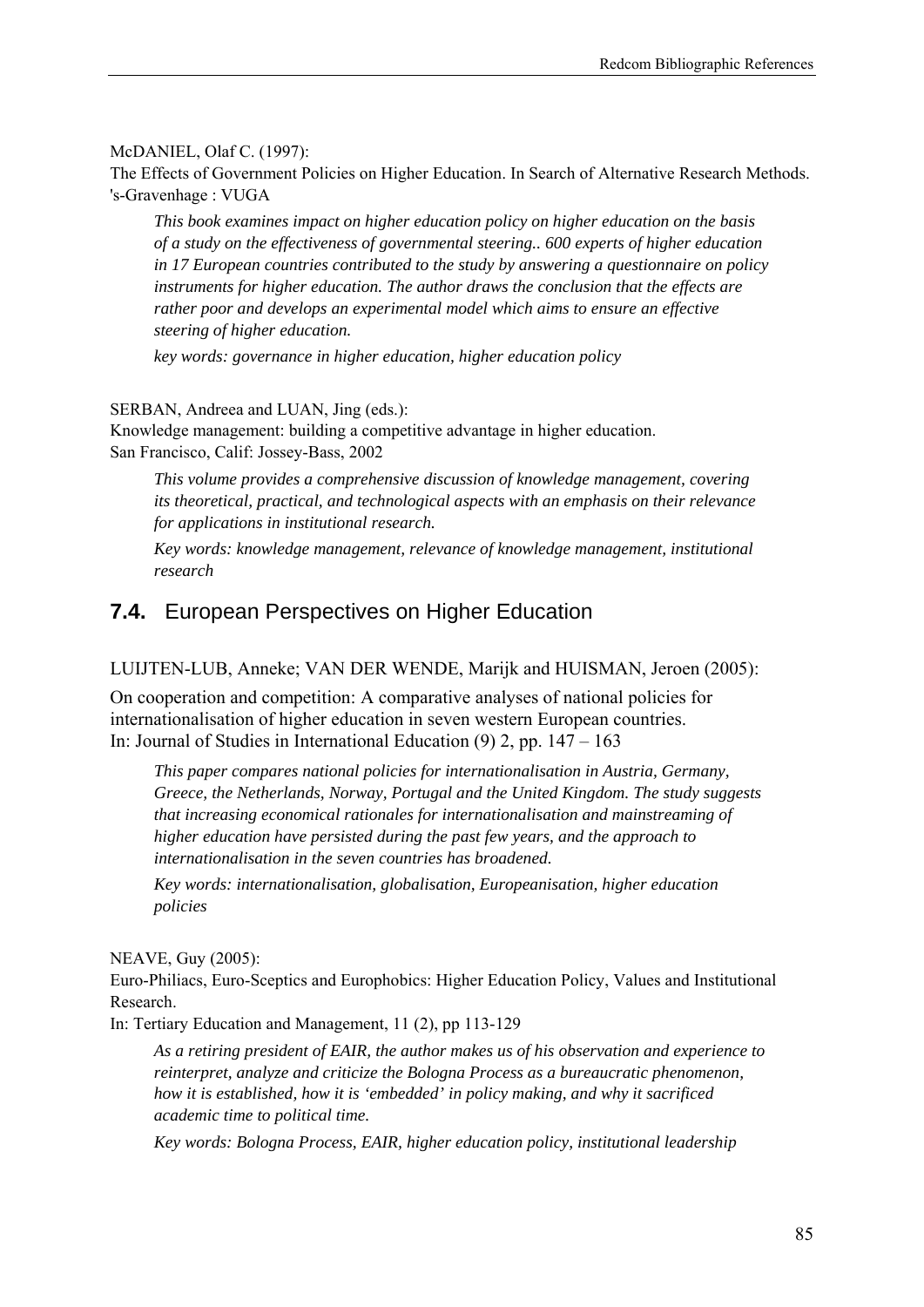#### MASSEN, Peter and STENSAKER, Bjørn (2005):

The Black Box Revisited: The Relevance of Theory-driven Research in the Field of Higher Education Studies. In: BLEIKLIE, Ivar and HENKEL, Mary (eds.): Governing Knowledge. A Study of Continuity and Change in Higher Education - A Festschrift in Honour of Maurice Kogan. Dordrecht: Kluwer Academic Publishers, pp. 213 - 226

*The authors point out that there is a tendency in research on higher education to describe changes and developments in polarising, dichotomic way. They present cultural theory as a possibility to deal with the dilemma to base higher education research on theoretical perspectives providing researchers adequate explanations for the complex issues without the need to include complementary perspectives.* 

*key words: higher education research, cultural theory* 

#### MUSSELIN, Christine (2005):

Change or Continuity in Higher Education Governance? Lessons Drawn from Twenty Years of National Reforms in European Countries. In: BLEIKLIE, Ivar and HENKEL, Mary (eds.): Governing Knowledge. A Study of Continuity and Change in Higher Education - A Festschrift in Honour of Maurice Kogan.

Dordrecht: Kluwer Academic Publishers, pp. 65 - 80

*This article combines two analytical frameworks contributed to the "change or continuity" issue to access what kind of change and how much change higher education systems experienced in the last decades. It concludes that shift from one paradigm to another in science is more radical and revolutionary that from one policy paradigm to another; and change is not uniformly spread within a system, which confirms the heterogeneous nature of higher education system.* 

*key words: higher education system, governance, reform* 

#### TEICHLER, Ulrich (2005):

New Patterns of Diversity in Higher Education: Towards a Convergent Knowledge. In: BLEIKLIE, Ivar and HENKEL, Mary (eds.): Governing Knowledge. A Study of Continuity and Change in Higher Education - A Festschrift in Honour of Maurice Kogan.

Dordrecht: Kluwer Academic Publishers, pp. 97 - 112

*The author gives a historical overview of patterns of diversity in higher education for the last few decades in Europe analyses the impact of the Bologna process on the implementation of the "European Higher Education Area".* 

*key words higher education diversity, structural reform, Bologna Process, European Higher Education Area* 

#### WÄCHTER, Bernd (ed.)(2004):

Higher Education in a Changing Environment: Internationalisation of Higher Education Policy in Europe. Bonn: Lemmens

*This volume analyses the characteristics of "old internationalisation", which concerns the mobility of students and teachers and revisits "new internationalisation", dealing with structural and regulatory issues of European Higher Education Systems, as for example quality assurance and lifelong learning.* 

*key words: higher education policy, internationalisation*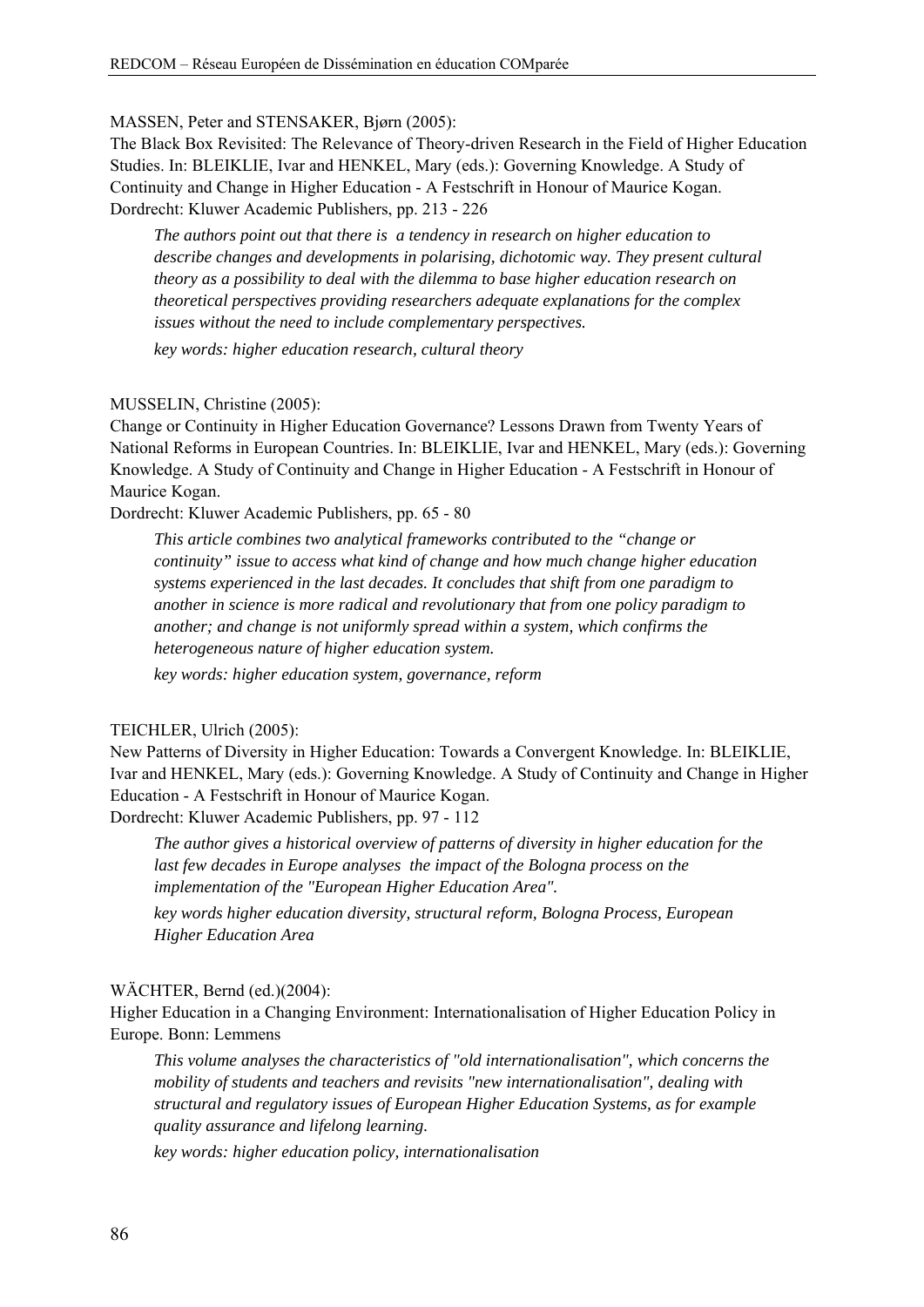### WÄCHTER, Bernd (ed.)(1999):

Internationalisation of Higher Education. A Paper and Seven Essays on International Cooperation in the Tertiary Sector.

ACA Papers on International Cooperatin in Education.

Bonn: Lemmens

*In this book, the terms "internationalisation" and "international cooperation" are characterized. An overview paper describes main issues of internationalisation, while seven essays focus on particular aspects.* 

*key words: internationalisation, international cooperation, educational integration in Europe* 

## **7.5.** European Perspectives on Lifelong Learning

COLARDYN, Danielle and BJØRNÅVOLD, Jens (2005):

The Learning Continuity: European Inventory on Validating Non-formal and Informal Learning. National Policies and Practices in Validating Non-formal and Informal Learning. Cedefop Panorama Series; 117.

Luxembourg: Office for Official Publications of the European Communities, 2005

*The recognition and valuing of learning in informal settings has become an important issue of European and national policies. A common approach how learning can be valued without taking into consideration where and when the knowledge has been required can strengthen mobility and lifelong learning.* 

*The book illustrates differences and parallels in validation of non-formal and informal learning in European Countries and analyses the potential of a European approach. Key word: lifelong learning, valuing learning* 

ISTANCE, David; SCHUETZE, Hans G. and SCHULLER, Tom (2002): International Perspectives on Lifelong Learning. From Recurrent Education to the Knowledge Society. Philadelphia: SHRE and Open University Press

*The book gives an overview on policy research in the field of lifelong learning over the past thirty years. It sheds light on the needs of the emerging knowledge society: Lifelong learning is identified as crucial for economic, social and democratic life.* 

*Key words: knowledge society, globalisation, social capital, organisational learning, adult literacy, educational policy making* 

### SCHMIDT-LAUFF, Sabine (ed.)(2003):

Adult Edcuation and Lifelong Learning. A European view as perceived by the participants in an exchange programme.

Hamburg: Verlag Dr. Kovač

*The book examines lifelong learning and adult education with an European perspective starting with contributions on general concepts of lifelong learning in Europe. The second part provides country-specific articles. The book allows a comparative view on adult education and aims to enable readers to learn from the variety of perspectives which are provided* 

*Key words: adult education, lifelong learning, European exchange programme*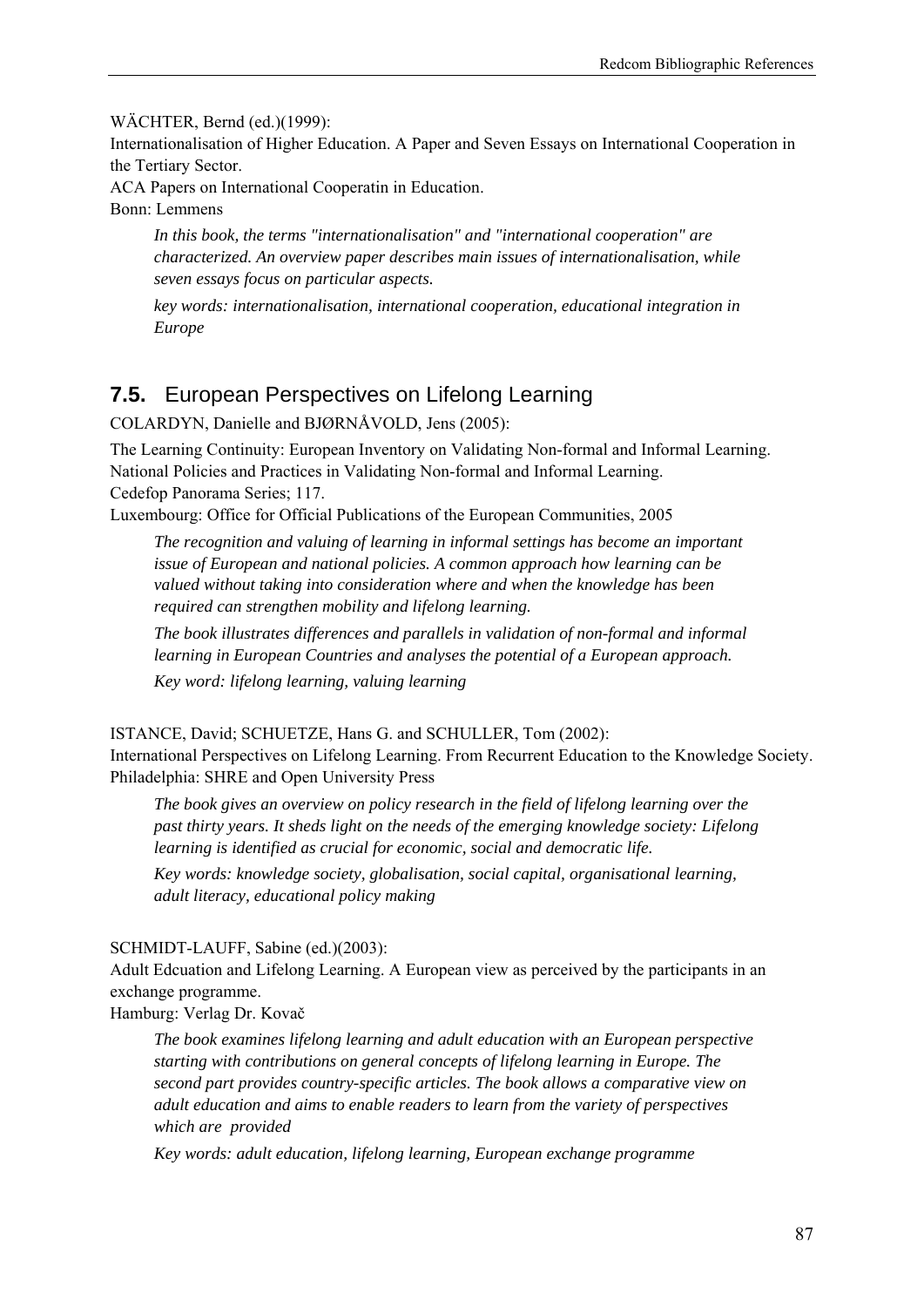#### TUIJNMAN, Albert and SCHULLER, Tom (eds)(1999):

Lifelong Learning Policy and Research. Proceedings of an International Symposium. London: Portland Press

*Lifelong learning has become an important issue on the agenda of policy makers and researchers. The book gives an extensive overview on the current stage of research and national and European policy making. It aims to enhance the dialogue between researchers and to provide a reference for the identification of new research needs on lifelong learning.* 

*key words: lifelong learning,, adult learning, educational policy, lifelong learning and higher education* 

## **7.6.** European Perspectives on Vocational Education and Training

DESCY, Pascal and TESSARING, Manfred (eds.):

The Value of Learning. Evaluation and Impact of Education and Training. Third report on Vocational Training research in Europe: Synthesis Report.

Cedefop Series; 61.

Luxembourg: Office for Official Publications of the European Communities, 2005

*This books represents the third research report of Cedefop. It provides an overview on the uses, philosophies and methods of evaluating education and training to illuminate ways to use evaluation for improvement.. Approaches and methods of evaluation and impact research of education and training are explained extensively.* 

*key words: evaluation, education and training, impact research* 

#### GROOTINGS, Peter (2004):

ETF Yearbook 2004: Learning Matters.

Luxembourg: Office for Official Publications of the European Communities, 2004

*The yearbook of the European Training Foundation (ETF) gives an insight in critical issues in the reform of vocational education and labour markets in transition countries.* 

*key words: vocational education and training, transition countries, labour market, VET reform, VET reform policies, Central European countries, Eastern European countries* 

#### ERTL, Hubert (2001):

The role of EU programmes and approaches to modularisation in Vocational Education: Fragmentation or integration? München: Herbert Utz Verlag, Diss.

*The study focuses on the role of the European Union as a supranational actor in the field of education and training and the processes and implementation of EU policies are analysed. Additionally, the EU is analysed as facilitator supporting the countries of the EU by answering to the challenges of globalisation.* 

*The issues "Knowledge Production in an international research network", the "development of European competences in education and vocational training" and the "development and implementation of EU programmes in education and training" are discussed extensively taking into account several examples.* 

*Key words: European knowledge production, standardisation, integration, globalisation, modularisation of VET*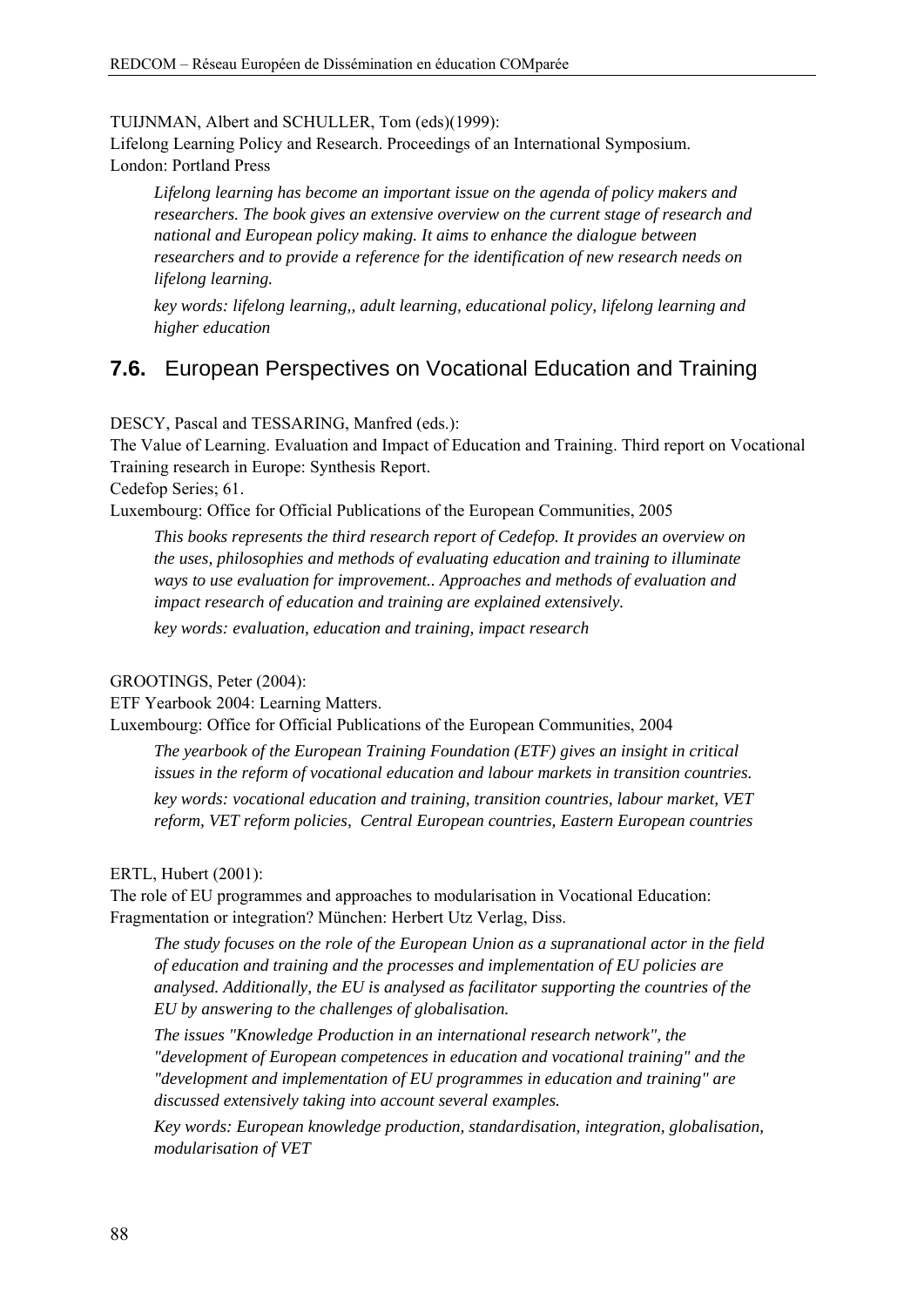NYHAN, Barry (1998):

Promoting a European Vocational Education and Training Research Tradition - the role of the survey and analyses measure of the LEONARDO da Vinci programme.

In: DIETZEN, Agnes and KUHN, Michael (eds.): Building a European co-operative research tradition in vocational education and training. The contribution of the LEONARDO da Vinci programme's surveys and analyses. Berlin, Bonn: Bundesinstitut für Berufsbildung, pp 19 – 41

*The author provides an overview of the LEONARDO da Vinci programme as such and an introduction to the "Survey and analyses measure" in the framework of the programme which is undertaken to support decision makers by developing new concepts of European vocational education and training.* 

*Key words: LEONARDO da Vinci programme, Vocational Education and Training, European research, multi-disciplinary research, action-oriented research* 

## **7.7.** Educational Research and the Utility of Research Outcomes for **Practitioners**

BEGG, Roddy (2003):

The Dialogue Between Higher Education Research and Practice. 25 years of EAIR. Dordrecht: Kluwer

*This book commemorates the event of the 25th anniversary of EAIR.. It analyses the relationship of research, policy and practice in higher education management and institutional research with a focus on Europe and the United States by giving an overview of the development and the current stage of research.* 

*key words: EAIR, higher education research, institutional research* 

BENSIMON, Estela Mara (et al.) (2004):

Doing Research that Makes a Difference. In: The Journal of Higher Education 75 (1), pp 104-126

> *The authors believe that the problem of the gap between research and practice lies in the traditional methodology of knowledge production, and this paper describes an alternative methodology, the "practitioner-as-researcher" model, for conducting research that is intended to bring out institutional change.*

*Key words: research methodology, research-practice relationship* 

### EL-KHAWAS, Elaine (2000):

Patterns of Communication and Miscommunication Between Research and Policy. In: SCHWARZ, Stefanie and TEICHLER, Ulrich: The Institutional Basis of Higher Education Research. Dordrecht: Kluwer, pp 45-56

*The author points out that communication and relationships between researchers and higher education policy makers can be considered to be problematic in a large number of countries. The essay develops a perspective for establishing a relationship of policy and research and offers suggestions to improve communication between the two fields.* 

*key words: higher education research, higher education policy*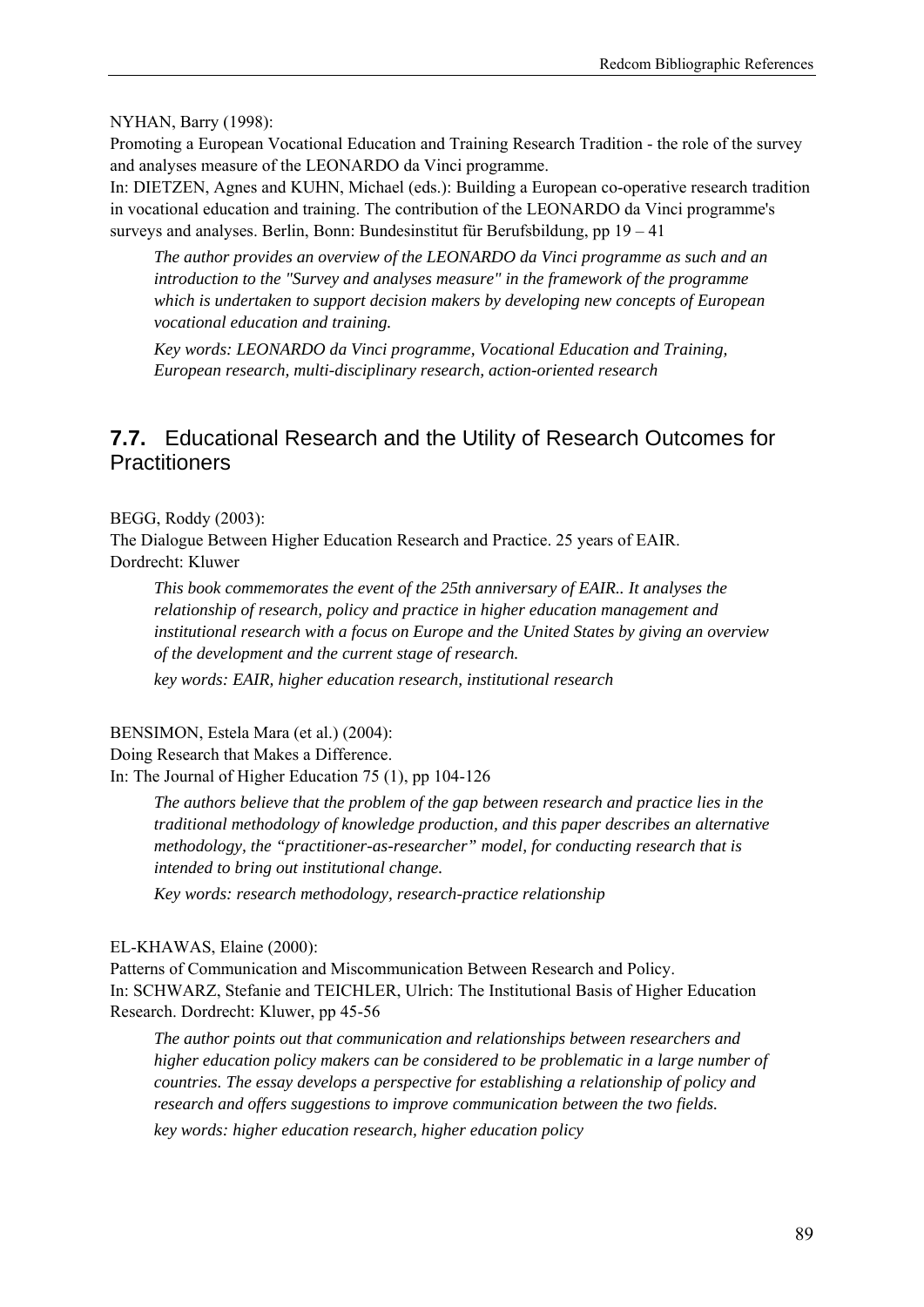#### GRONBACK, David J. v. H. (2003):

A European Research Council: An Idea Whose Time Has Come? In: Science and Public Policy, 30 (6), pp 391-404

*The author examines the recent rise of the idea of a European Research Council (ERC), including the historical-institutional background, the position of the most important players and the factors working for and against it becoming a reality. A distinction is drawn between radical and incremental variants of the idea, implying either a large, independent funding agency, or a lighter, coordinating 'agency of agencies'.* 

*Key words: European Research Area, European Research Council, European Union, research funding, research and development* 

#### HUBERMAN, M.

The Mind is its own Place: The Influence of Sustained Interactivity With Practitioners on Educational Researchers.

In: Harvard Educational Review, 69 (3), 289-319

*After studying a elementary-level mathematics project and biographies of math and science education researchers, the author suggests that sustained interactivity between practitioners and educational researchers may be beneficial to both parties, as that may allow researchers to refine their conceptual frameworks, methodologies, teaching and modes of exchange non-specialists.* 

*Key words: research-practice relationship, educational research, flow of knowledge* 

#### KEZAR, A. and ECKEL, P. (2000):

Moving Beyond the Gap Between Research and Practice in Higher Education, no 110. San Francisco, Jossey-Bass

*The book aims to contribute to a better understanding between researchers and practitioners. The authors who understand themselves as both researchers and practitioners identify reasons for difficult integration of the diverse approaches of higher education researchers and practitioners and provide suggestions to improve cooperation with the help of various examples.* 

*key words: higher education research, dialogue between higher education research and practice* 

#### STRINGER, E.T (1996):

Action Research: A Handbook for Practitioners. Thousand Oaks: Sage

> *The purpose of this book is to involve the "subjects" of research as active participants in the conduction of research with a three step model for action research: "Look" - building a picture and gathering information; "Think" - interpreting and explaining; "Act" resolving issues and problems.*

*key words: action research, involvement of practitioners*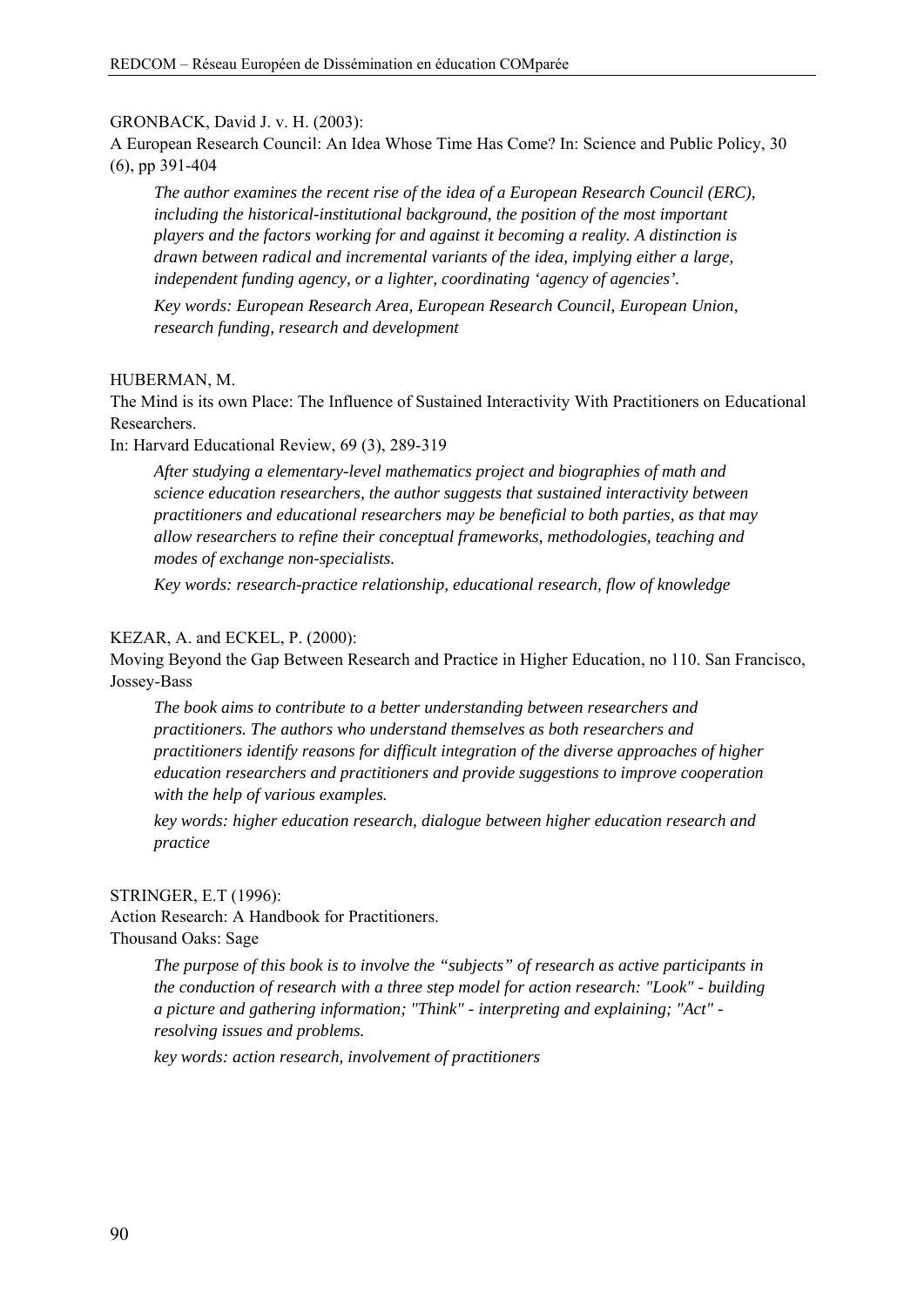## **7.8.** Journals Related to Topics of the Seminar

## **7.8.1. European Journal of Education**

The *European Journal of Education* is edited by the institute EIESP. It is a professional quarterly Journal, which appears in English. Each issue is devoted to a particular theme. Contributions are commissioned from a range of specialists, with the aim of achieving a European, policy-oriented perspective.

For further information (editorials, indices) please visit:

http://e-education-europe.org/uk/rubriques/journal/polef/01.asp

### **Selected Issues**

September 2005: Lifelong learning for all: Lisbon strategies in the global context Guest editors: Danielle Colardyn and Jean Gordon

June 2005 : European Higher Education Scrutinised by Young Researchers Guest editor: Christine Musselin, Benoit Cret, Sana Miladi, Stéphanie Mignot-Gérard & Pauline Ravinet

March 2005 : The Wider Benefits of Investment in Education Guest editor: Jean-Pierre Jallade

September 2004 : The Bologna Process – a mid-term review Guest editor: Jean-Pierre Jallade

June 2004 : Innovative Approaches to Investing in Human Capital in an Enlarged Europe. Guest editor: Albert Tuijnman

March 2004 : Trends in Lifelong Learning: Improving Opportunities for Adult Learning - policies for tackling barriers and encouraging skills development. Guest editor: Jean Gordon

December 2003 : Diversification in European Higher Education Guest Editor: Christine Musselin

June 2003 : Reforming Education and Training: the role of evaluation Guest Editor: David Parkes

March 2003: Widening Participation in Lifelong and Higher Education in Europe Guest Editor: Michael Osborne

June 2002: Challenges for Citizenship Education in the New Europe Guest Editors: Murray Print & Alan Smith

December 2001: Mobility and co-operation in Education Recent experiences in Europe Guest Editors: Ulrich Teichler & Jean Gordon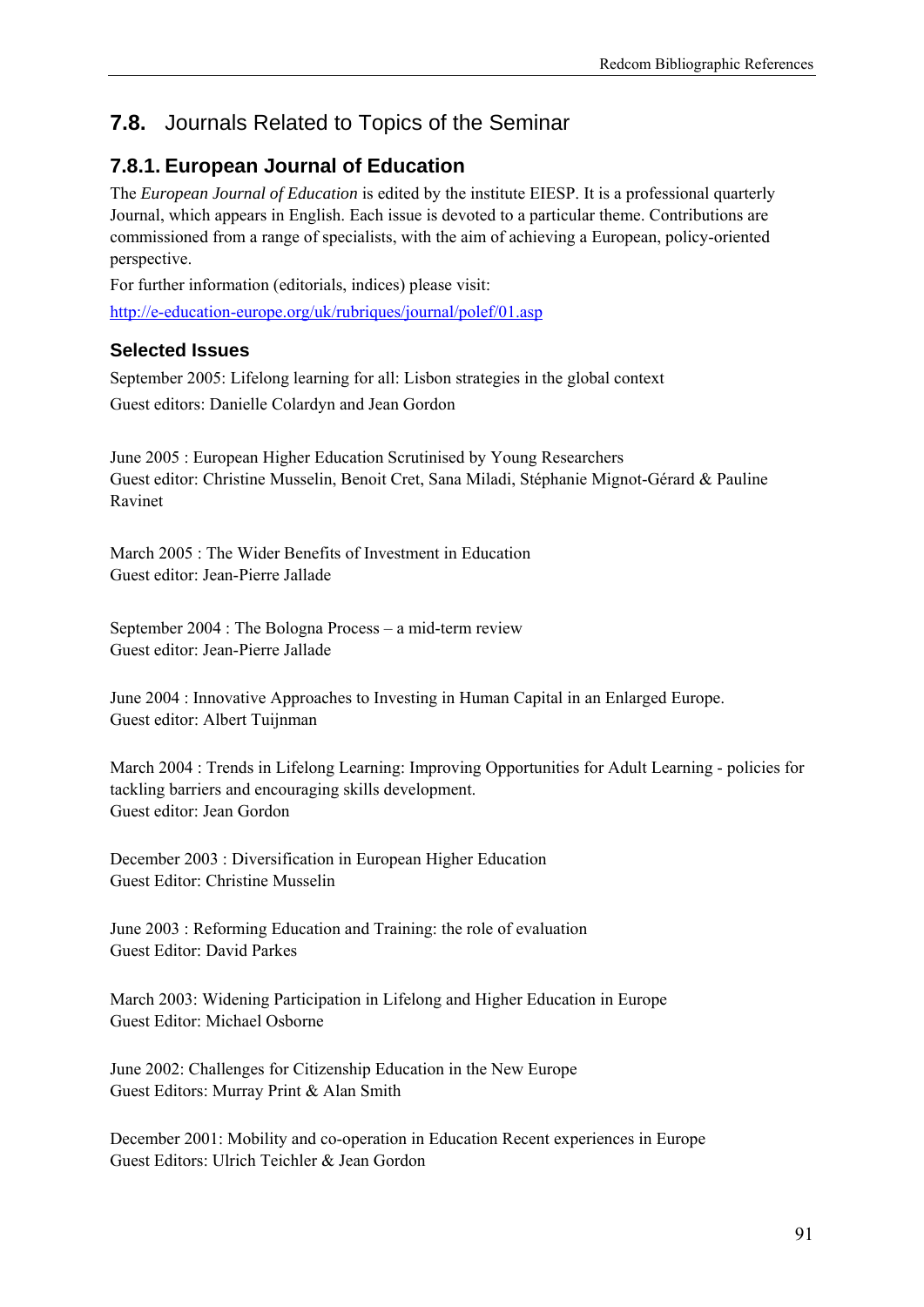September 2001: Lifelong Learning : The University Response Guest Editors: Berit Askling & Jean-Pierre Jallade

March 2001: VET Under Review Guest Editor: David Parkes

## **7.8.2. Politiques d'Education et de Formation**

The EIESP and the EPICE Institute are responsible for *Politiques d'Education et de Formation* (POLEF) journal. This is a professional Journal, which appears in French. Each issue is devoted to a particular theme. Contributions are commissioned from a range of specialists, with the aim of achieving an European policy-oriented perspective.

For further information (editorials, summaries) please visit: http://e-education-europe.org/uk/rubriques/journal/polef/01.asp

## **Selected Issues**

Education et formation en Europe: converger sans harmoniser? Lisbonne à mi-parcours (14/2005/2, September 2005) Guest Editors: Danielle Colardyn and Jean Gordon

Le Processus de Bologne à mi-parcours (12/2004/3, December 2004) Guest Editor: Jean-Pierre Jallade

Gouvernance de l'enseignement supérieur (10/2004/1, June 2004) Guest Editor: André Philippart

La formation tout au long de la vie: la contribution du secteur privé (7/2003/1) Guest Editors: Jean-Pierre Jallade

La formation tout au long de la vie : du slogan aux pratiques (4/2002/1) Guest Editor: Jean-Pierre Jallade

Les indicateurs internationaux comme outils des politiques éducatives (3/2001/3) Guest Editor: Norberto Bottani

Université et professionnalisation (2/2001/2) Guest Editor: Jean-Claude Eicher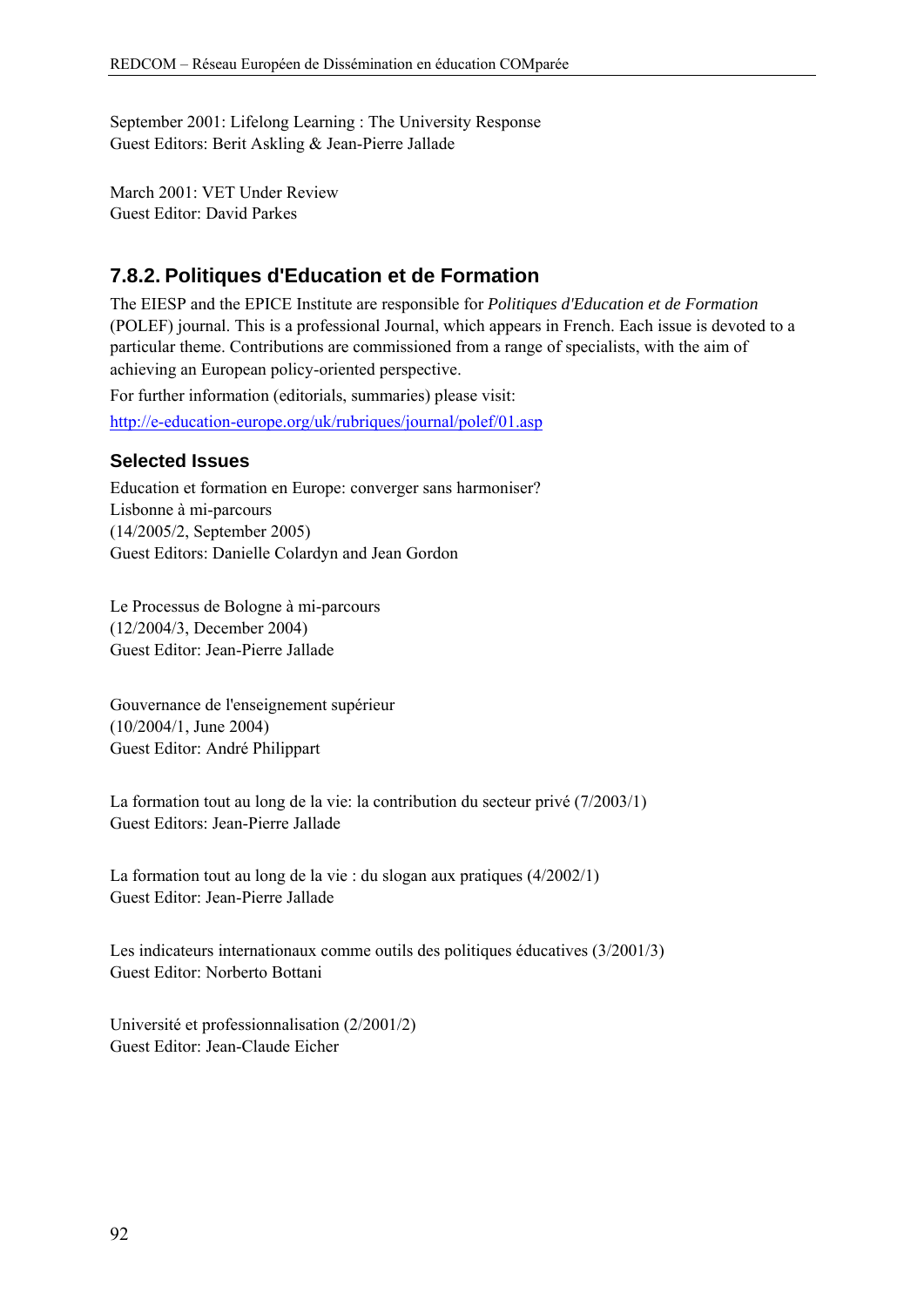## **7.8.3. Die Hochschule**

The journal Die Hochschule is a professional biannual journal, which appears in German. It is edited by the Institute for Higher Education Research. The journal understands itself as a place for debates on issues related to the development and reform of higher education as well as bordering subjects from research on science and education.

For further information (indices, board) please visit:

http://www.diehochschule.de/

## **Selected Articles from Recent Issues**

*Issue 1(2004)* 

*This issue broaches the central theme of the internal organisation of higher education institutions in the framework of the discussion raised on the reform of higher education institutions in Germany.* 

Maria Engels:

Eine Annäherung an die Universität aus organisationstheoretischer Sicht

Manfred Stock:

Steuerung als Fiktion. Anmerkungen zur Implementierung der neuen Steuerungskonzepte an Hochschulen aus organisationssoziologischer Sicht

*Issue 1(2002):* 

*The issue deals with the organisation of reform and development in higher education institutions and the impact on and interaction with higher education and policy.* 

Michael Daxner: Hochschulreform und Politik. Ein sehr kurzer Essay

Sigrun Nickel: Erduldete Transformation. Hochschulreform als Spielball der Politik

*Issue 1(2003):* 

*This issue, emtitled as "Grenzüberschreitungen. Internationalisierung im Hochschulbereich" examines the impact of globalisation, internationalisation and europeanisation on European higher education institutions. The terms are clarified and defined, current research approaches explained and new perspectives for further research identified.* 

Barbara M. Kehm: Vom Regionalen zum Globalen. Auswirkungen auf Institutionen, System und Politik

Ulrich Teichler:

Europäisierung, Internationalisierung, Globalisierung – quo vadis, Hochschule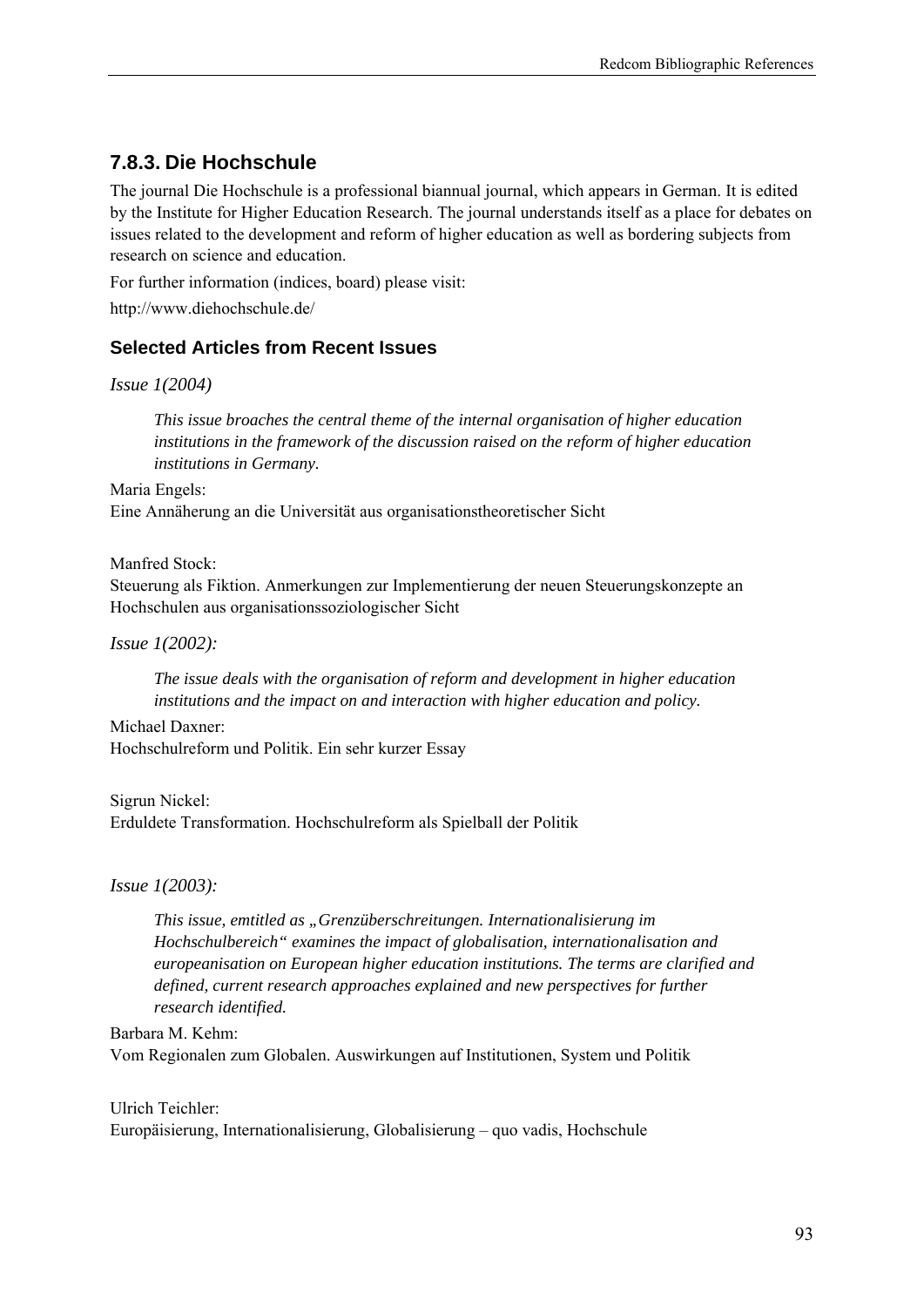Siegbert Wuttig, Klaudia Knabel:

Auf den Weg zu einem europäischen Hochschulraum. Perspektiven der Hochschulentwicklung unter den Bedingungen der Internationalisierung

Karola Hahn: Die Globalisierung des Hochschulsektors und das "General Agreement on Trade in Services" (GATS)

Christian Tauch: Die Rückkehr des "Magisters". Master-Grade in Europa

Bernd Wächter: Englischsprachige Studiengänge in Europa

## **7.8.4. European Journal Vocational Training**

The European journal vocational training is a professional periodical which appears three times a year in English, French, German and Spanish and Portuguese. The journal is published by CEDEFOP (the European Centre for the Development of Vocational Training). The journal aims to stimulate the dialogue between researchers, policy-makers, practitioners and social partners in the area of vocational education and training with a European perspective. It plays an important role in the dissemination of research outcomes and new developments in vocational education and training policy and practice.

For further information and download of publications please visit:

http://www2.trainingvillage.gr/etv/editorial/edcomm.asp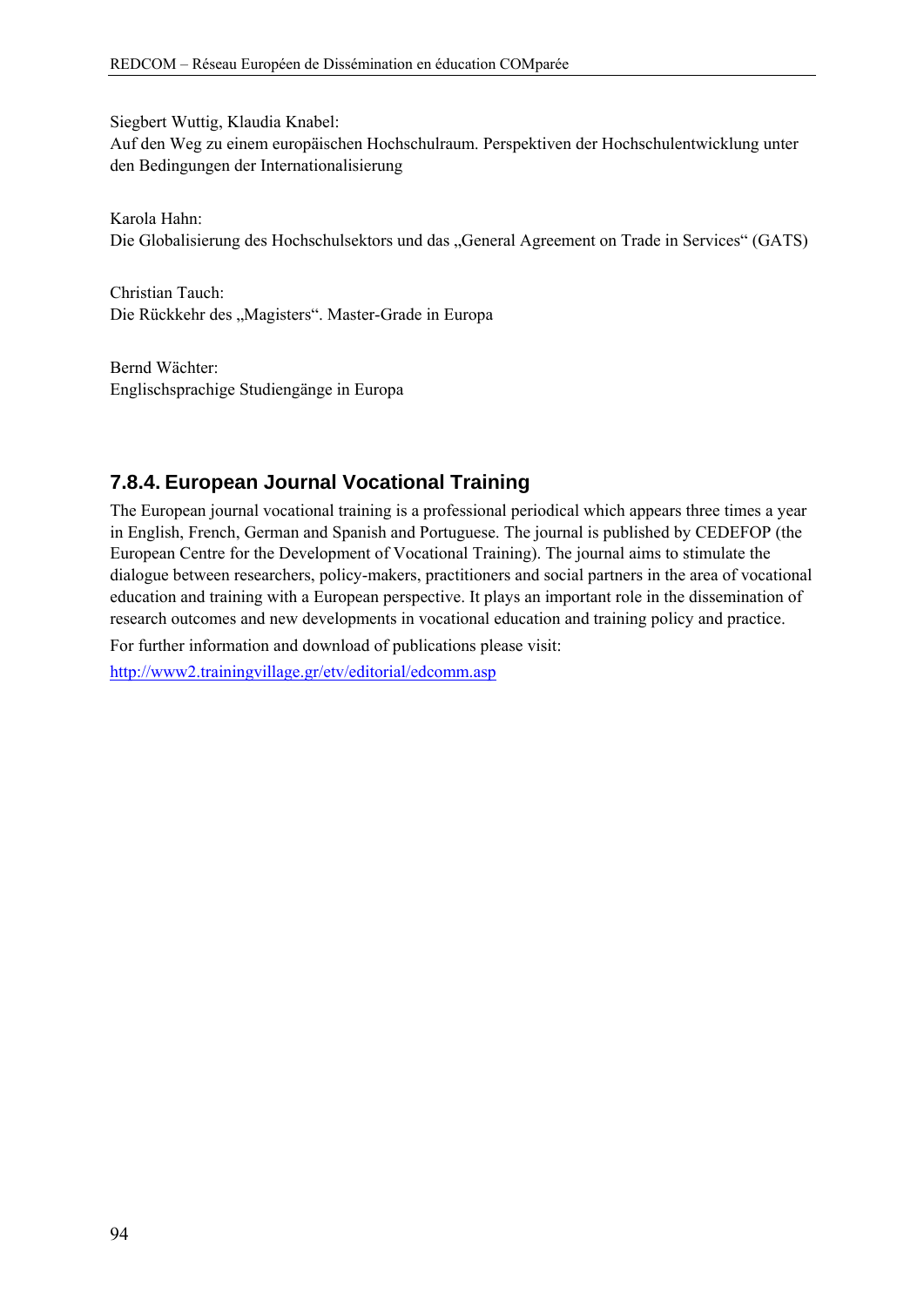## **7.9.** Internet Links Related to Topics of the Seminar

Online Observatory on Education Policies http://www.e-education-europe.org

Open Source for Collaborative Knowledge Development and Learning http://cedra.theknownet.com/

CEDRA: The Cedefop Research Arena aims to promote opportunities for researchers to collaborate in sharing and developing knowledge about vocational education and training (VET). http://cedra.theknownet.com/view.fcgi

A guide to successful communications. 6th Framework programme. European Commission. Luxembourg: Office for Official Publication of the European Communities. 2004 http://europa.eu.int/comm/research/science-society/science-communication/index\_en.htm

Enhancing the role of science in the decision-making of the European Union.

Bruce Ballantine. EPC Working paper n°17. March 2005.

http://www.theepc.be/en/default.asp?TYP=TEWN&LV=187&see=y&t=&PG=TEWN/EN/det  $ail&1=1 & A1=472$ 

Scientific Support for Policies – SSP Website http://europa.eu.int/comm/research/fp6/ssp/index\_en.htm

SINAPSE: Providing scientific information for policy-making http://europa.eu.int/sinapse/sinapse/index.cfm

ETF European Training Foundation www.etf.eu.int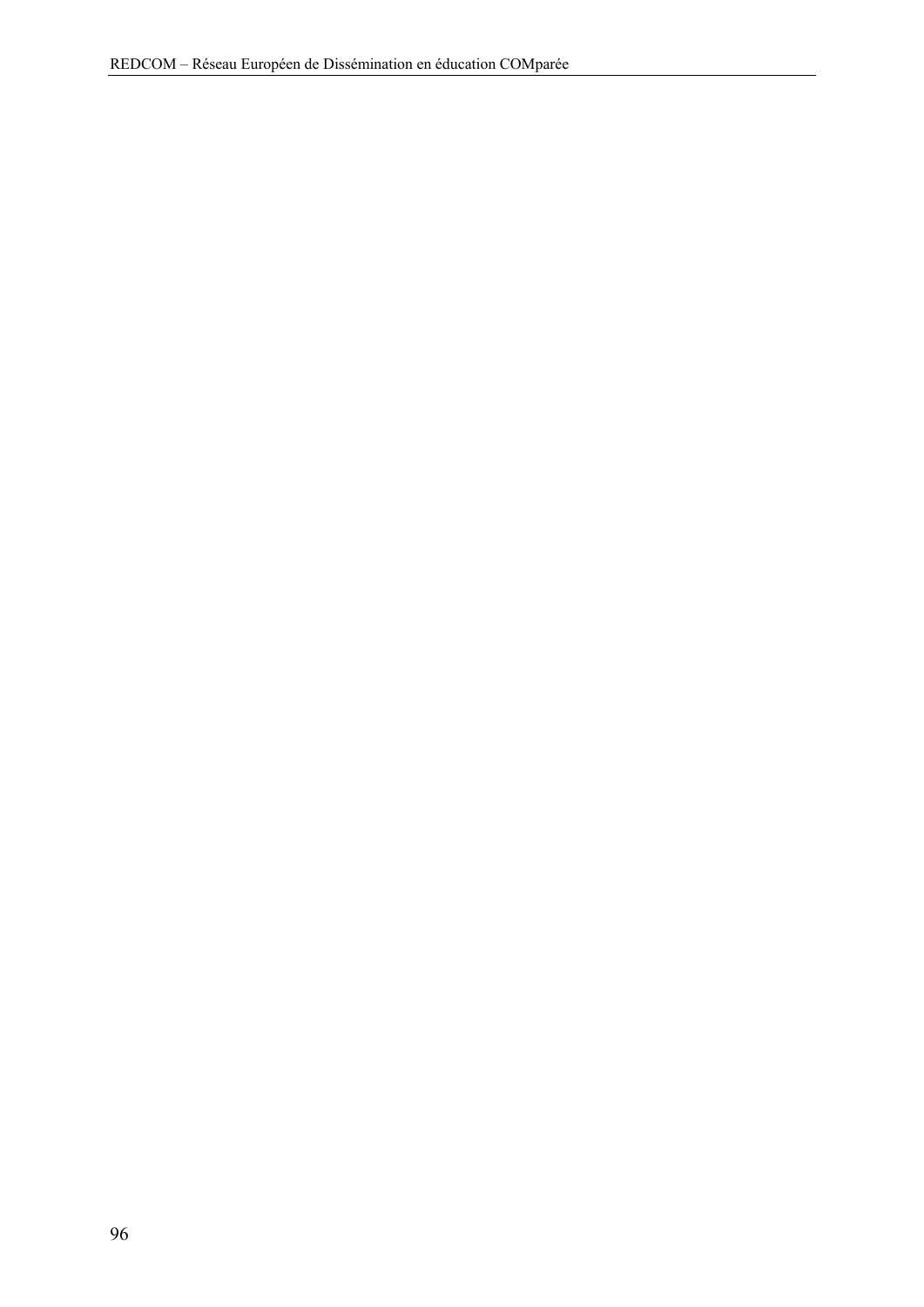# **8. Annex**

# **8.1.** Presenters

| Agalianos,<br>Angelos | European Commission,<br>DG Research, Brussels<br>Scientific officer                                                                                                                                          |
|-----------------------|--------------------------------------------------------------------------------------------------------------------------------------------------------------------------------------------------------------|
| Emin, Laurence        | European Institute of Education and Social Policy (EIESP), Paris<br>Member of scientific staff<br>Administration of REDCOM project                                                                           |
| Gordon, Jean          | Director of the European Institute of Education and Social Policy<br>(EIESP), Paris<br>Coordinator of REDCOM project                                                                                         |
| Kehm, Barbara         | Scientific director of the Centre for Research on Higher Education<br>and Work of the University of Kassel, Germany,<br>University professor<br>Participation in "Lifelong learning at universities" project |
| Laderrière, Pierre    | Institut Européen pour la Promotion des Innovations et de la Culture<br>dans l'Education (EPICE), Paris<br>Researcher                                                                                        |
| Lanzendorf, Ute       | Centre for Research on Higher Education and Work of the<br>University of Kassel, Germany<br>Postdoctoral researcher<br>Member of REDCOM Steering Committee                                                   |
| Michel, Alain         | Ministère de l'Education, France,<br>Inspecteur Général de l'Education Nationale                                                                                                                             |
| Schomburg,<br>Harald  | Centre for Research on Higher Education and Work of the<br>University of Kassel, Germany<br>Member of scientific staff<br>Participation in CHEERS project                                                    |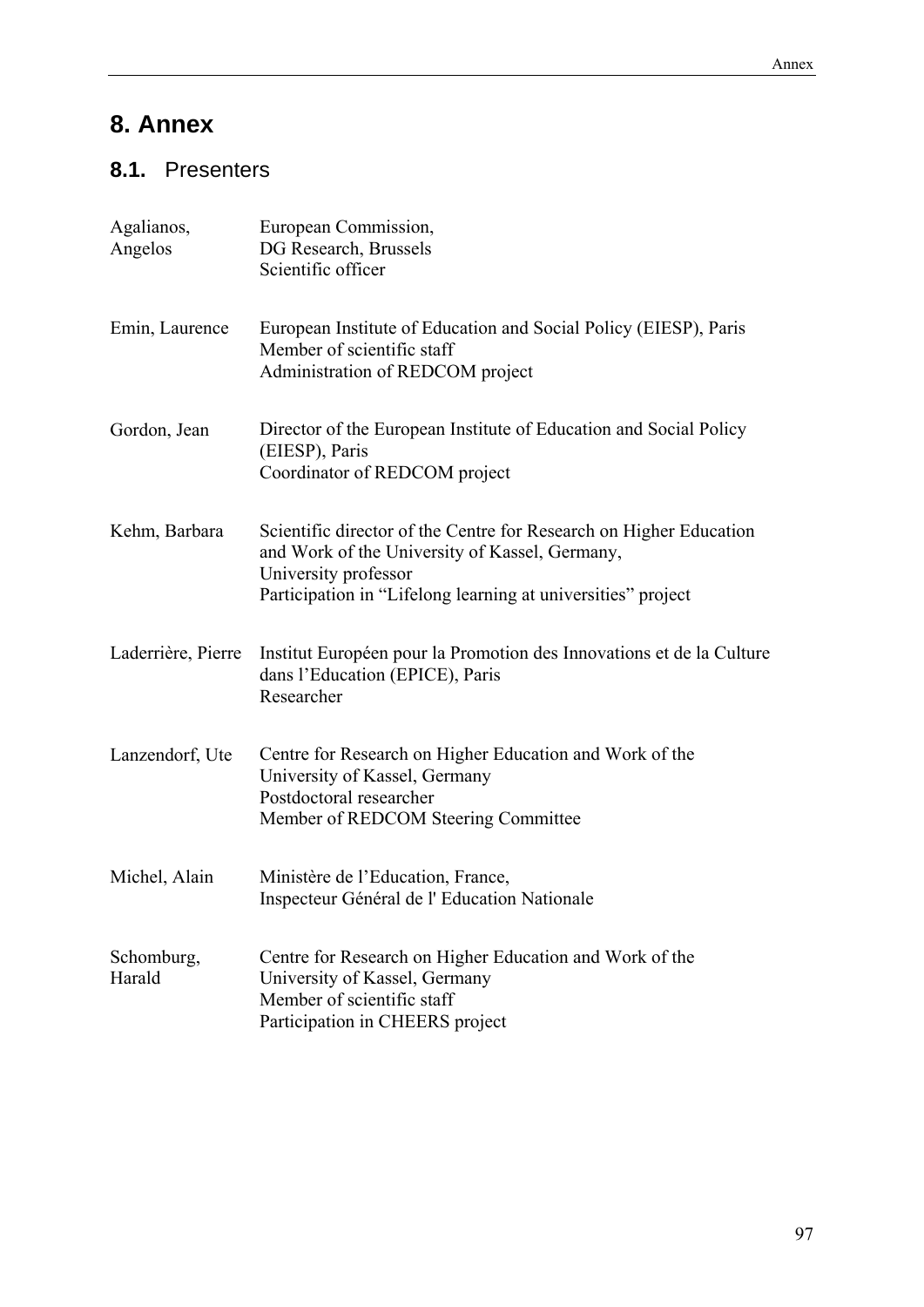| Teichler, Ulrich            | Centre for Research on Higher Education and Work of the<br>University of Kassel, Germany<br>University professor<br>Coordinator of CHEERS project     |
|-----------------------------|-------------------------------------------------------------------------------------------------------------------------------------------------------|
| van Capelle,<br>Jürgen      | Continuing education provider "ESTA Bildungswerk",<br>Bad Oeynhausen, Germany<br><b>Head Division International Cooperation</b>                       |
| van der Wende,<br>Marijk C. | Center for Higher Education Policy Studies (CHEPS), University of<br>Twente, The Netherlands<br>University professor<br>Coordinator of HEIGLO project |
| Walther, Andreas            | Institute for Regional Innovation and Social Research<br>(IRIS e.V.), Tübingen, Germany<br>Postdoctoral researcher<br>Coordinator of YOYO project     |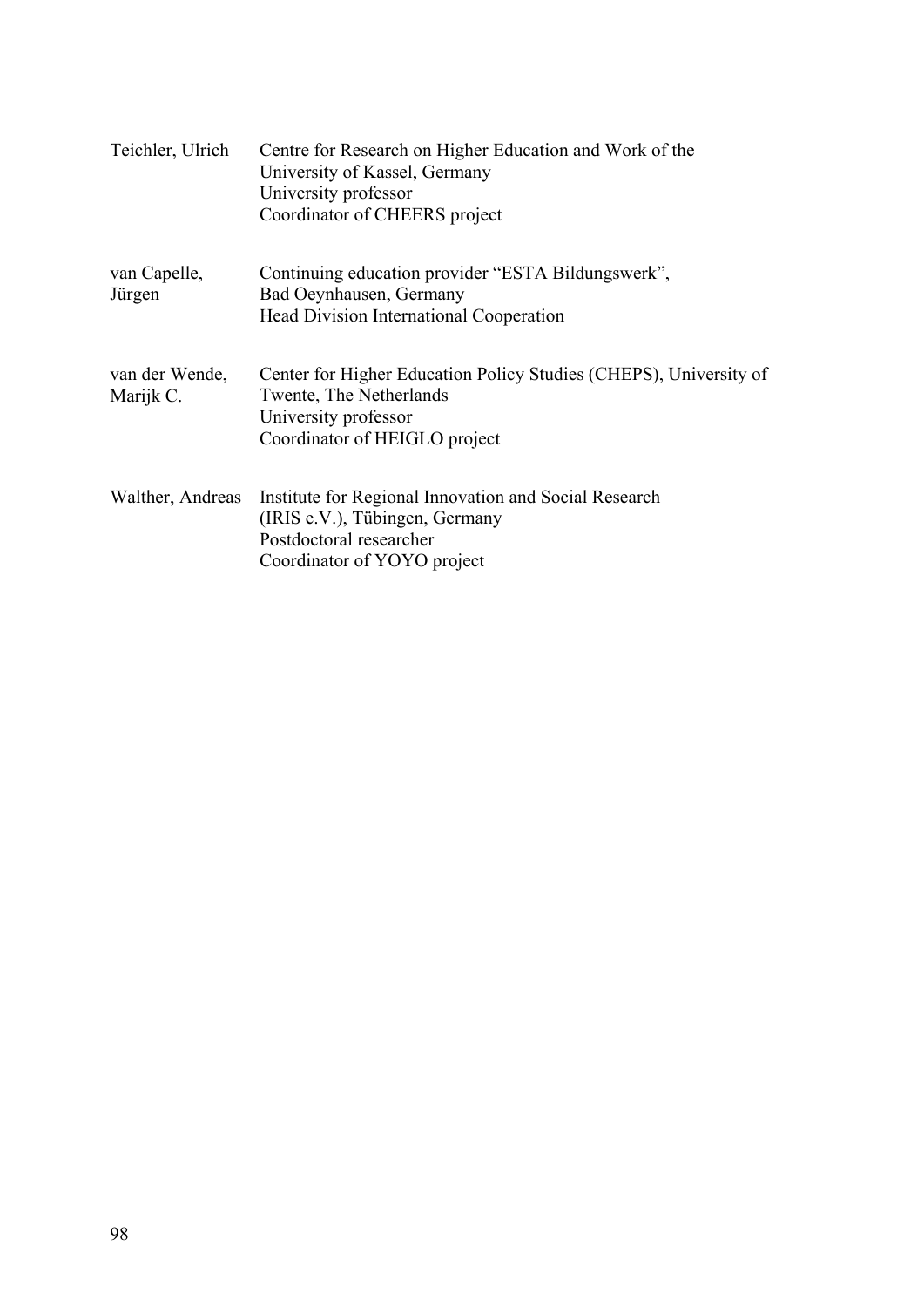# **8.2.** Rapporteurs of Workshop Discussions

| Fries<br>Guggenheim,<br>Eric | CEDEFOP - the European Centre for the Development of<br>Vocational Training, Thessaloniki, Greece<br>Editor of the European Journal of Vocational Training                                 |
|------------------------------|--------------------------------------------------------------------------------------------------------------------------------------------------------------------------------------------|
| Le Mouillour,<br>Isabelle    | Centre for Research on Higher Education and Work of the<br>University of Kassel, Germany<br>Researcher                                                                                     |
| Murdoch, Jake                | European Institute of Education and Social Policy (EIESP), Paris<br>Postdoctoral researcher<br>Member of REDCOM Steering Committee                                                         |
| Reisz, Robert                | Institute for Higher Education Research Wittenberg<br>(HoF Wittenberg), Wittenberg, Germany<br>Member of scientific staff<br>Member of the editorial board of the journal "Die Hochschule" |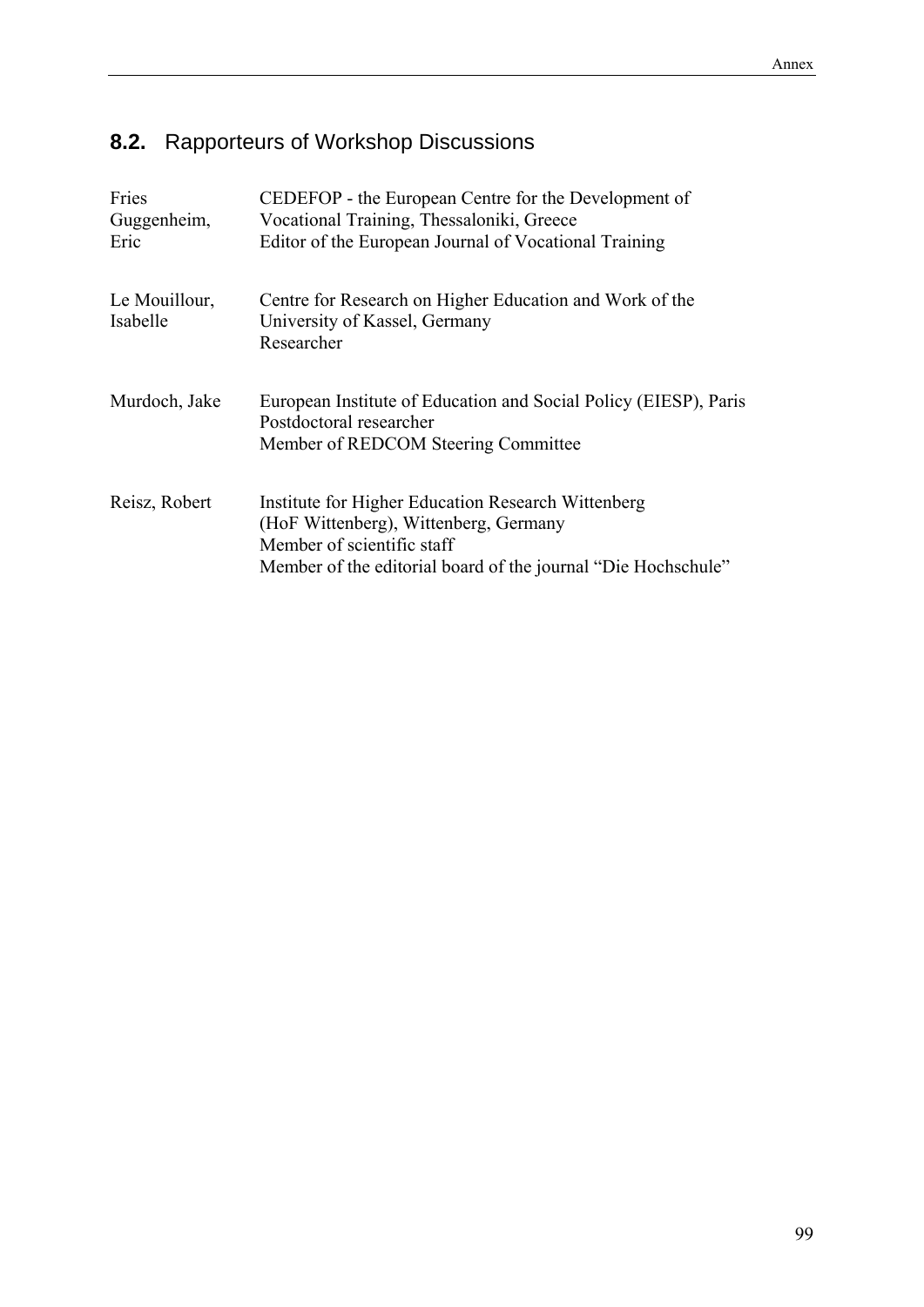# **8.3.** Seminar Participants

| Agalianos,<br>Angelos        | European Commission,<br>DG Research, Brussels<br>Scientific officer                                                                                                                                          |
|------------------------------|--------------------------------------------------------------------------------------------------------------------------------------------------------------------------------------------------------------|
| Behrens, Matthis             | Director of the Institut de Recherche et de Documentation<br>Pédagogique (IRDP)<br>Neuchâtel, Switzerland                                                                                                    |
| Emin, Laurence               | European Institute of Education and Social Policy (EIESP), Paris<br>Member of scientific staff<br>Administration of REDCOM project                                                                           |
| Fries<br>Guggenheim,<br>Eric | CEDEFOP - the European Centre for the Development of<br>Vocational Training, Thessaloniki, Greece<br>Editor of the European Journal of Vocational Training                                                   |
| Gordon, Jean                 | Director of the European Institute of Education and Social Policy<br>(EIESP), Paris<br>Coordinator of REDCOM project                                                                                         |
| Kehm, Barbara                | Scientific director of the Centre for Research on Higher Education<br>and Work of the University of Kassel, Germany,<br>University professor<br>Participation in "Lifelong learning at universities" project |
| Klampfleitner,<br>Monika     | Centre for Research on Higher Education and Work of the<br>University of Kassel, Germany<br>Student of Master Programme "Higher Education"                                                                   |
| Laderrière, Pierre           | Institut Européen pour la Promotion des Innovations et de la Culture<br>dans l'Education (EPICE), Paris<br>Researcher                                                                                        |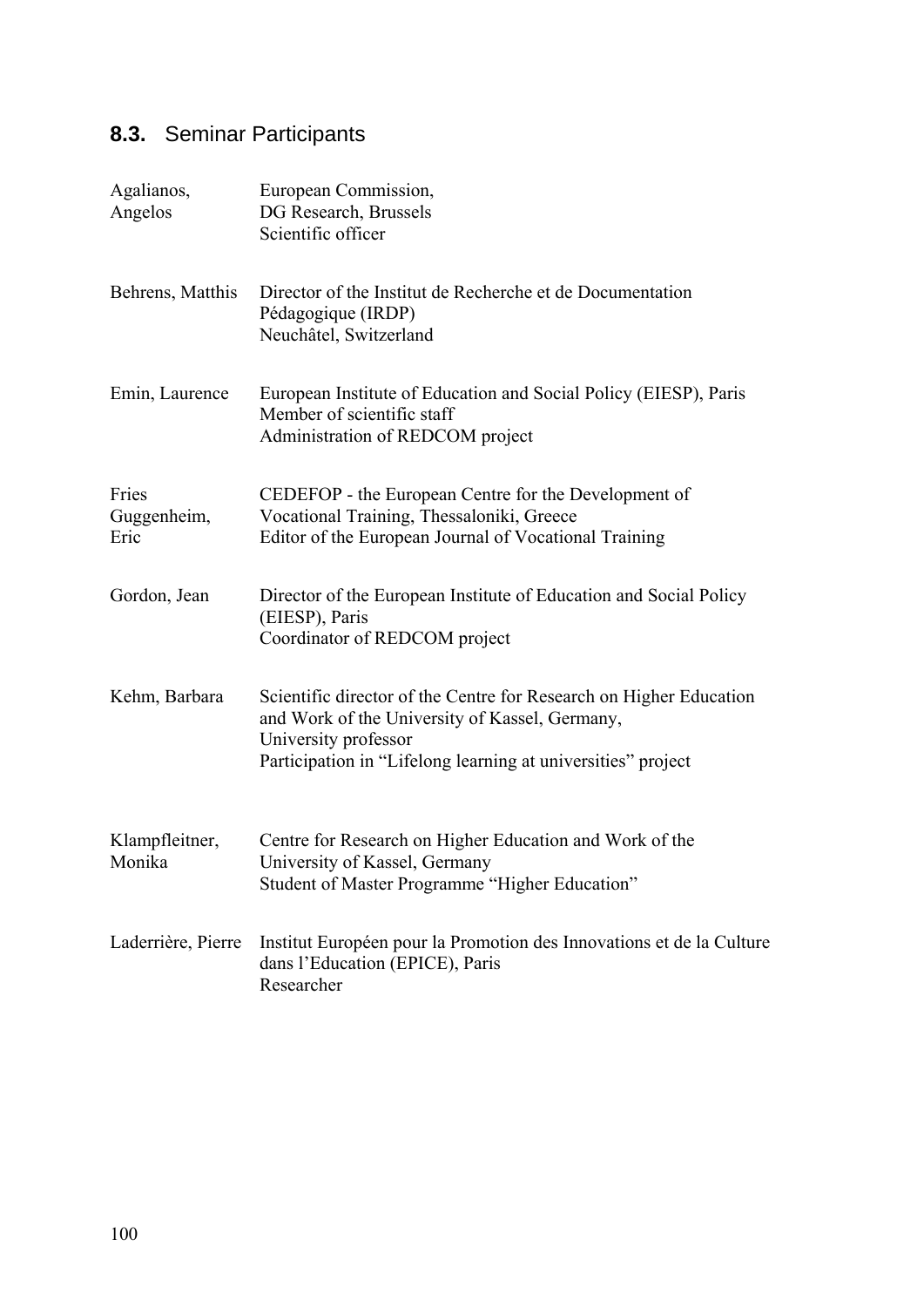| Lanzendorf, Ute           | Centre for Research on Higher Education and Work of the<br>University of Kassel, Germany<br>Postdoctoral researcher<br>Member of REDCOM Steering Committee                                 |
|---------------------------|--------------------------------------------------------------------------------------------------------------------------------------------------------------------------------------------|
| Le Mouillour,<br>Isabelle | Centre for Research on Higher Education and Work of the<br>University of Kassel, Germany<br>Researcher                                                                                     |
| Michel, Alain             | Ministère de l'Education, France,<br>Inspecteur Général de l'Education Nationale                                                                                                           |
| Morhard, Bettina          | German Academic Exchange Service (DAAD), Bonn, Germany<br>Representative of the German Federal Ministry of Education and<br>Research (BMBF)                                                |
| Murdoch, Jake             | European Institute of Education and Social Policy (EIESP), Paris<br>Postdoctoral researcher<br>Member of REDCOM Steering Committee                                                         |
| Reisz, Robert             | Institute for Higher Education Research Wittenberg<br>(HoF Wittenberg), Wittenberg, Germany<br>Member of scientific staff<br>Member of the editorial board of the journal "Die Hochschule" |
| Schomburg,<br>Harald      | Centre for Research on Higher Education and Work of the<br>University of Kassel, Germany<br>Member of scientific staff<br>Participation in CHEERS project                                  |
| Siyu, Cai                 | Centre for Research on Higher Education and Work of the<br>University of Kassel, Germany<br>Student of Master Programme "Higher Education"                                                 |
| Taguma, Miho              | OECD, Directorate for Education,<br>Centre for Educational Research and Innovation (CERI), Paris                                                                                           |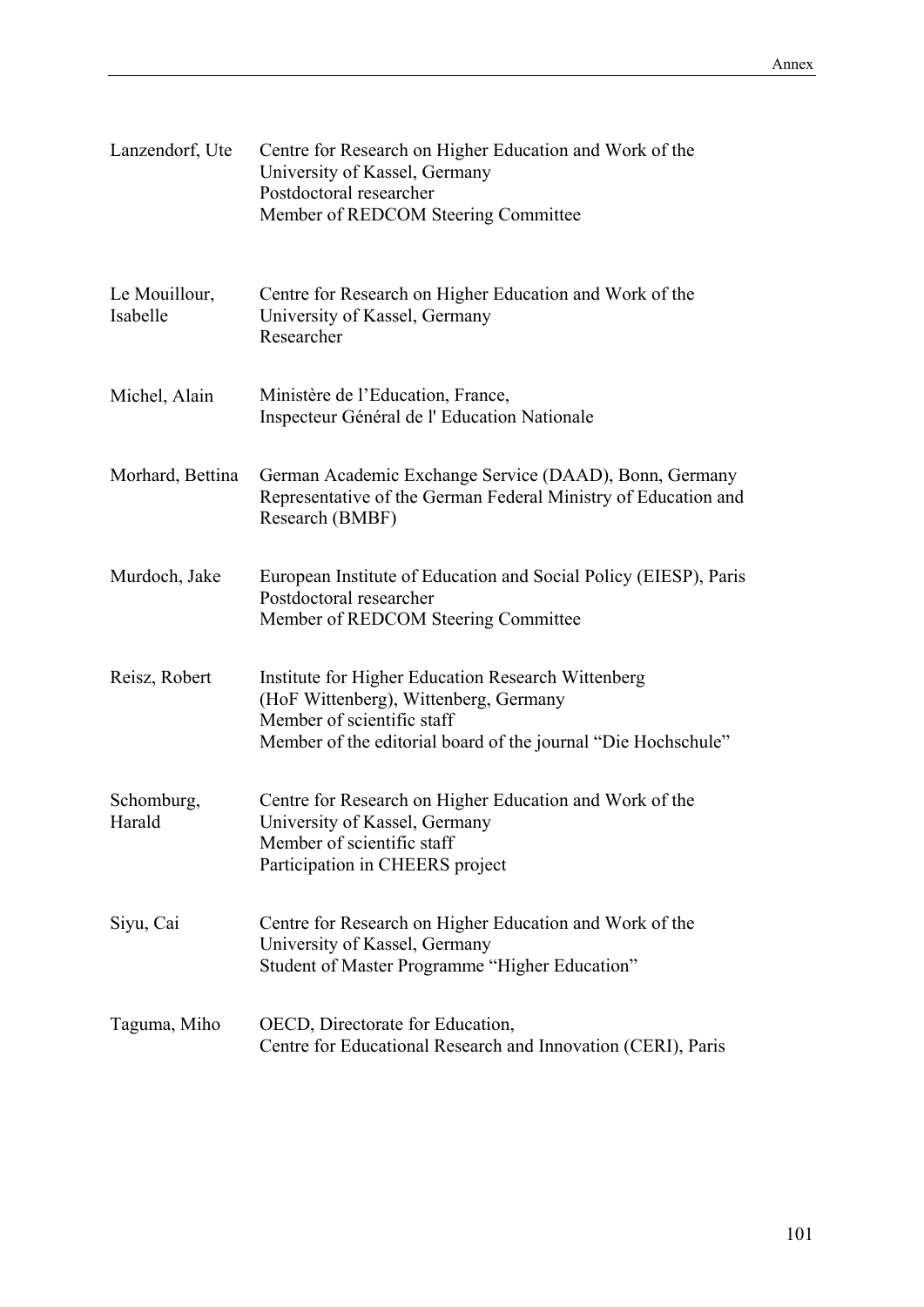| Teichler, Ulrich            | Centre for Research on Higher Education and Work of the<br>University of Kassel, Germany<br>University professor<br>Coordinator of CHEERS project     |
|-----------------------------|-------------------------------------------------------------------------------------------------------------------------------------------------------|
| Valle, Javier<br>Manuel     | Universidad Autónoma de Madrid<br>Facultad de Formación de Profesorado y Educación, Madrid, Spain<br>University professor                             |
| van Capelle,<br>Jürgen      | Continuing education provider "ESTA Bildungswerk",<br>Bad Oeynhausen, Germany<br><b>Head Division International Cooperation</b>                       |
| van der Wende,<br>Marijk C. | Center for Higher Education Policy Studies (CHEPS), University of<br>Twente, The Netherlands<br>University professor<br>Coordinator of HEIGLO project |
| Walther, Andreas            | Institute for Regional Innovation and Social Research<br>(IRIS e.V.), Tübingen, Germany<br>Postdoctoral researcher<br>Coordinator of YOYO project     |